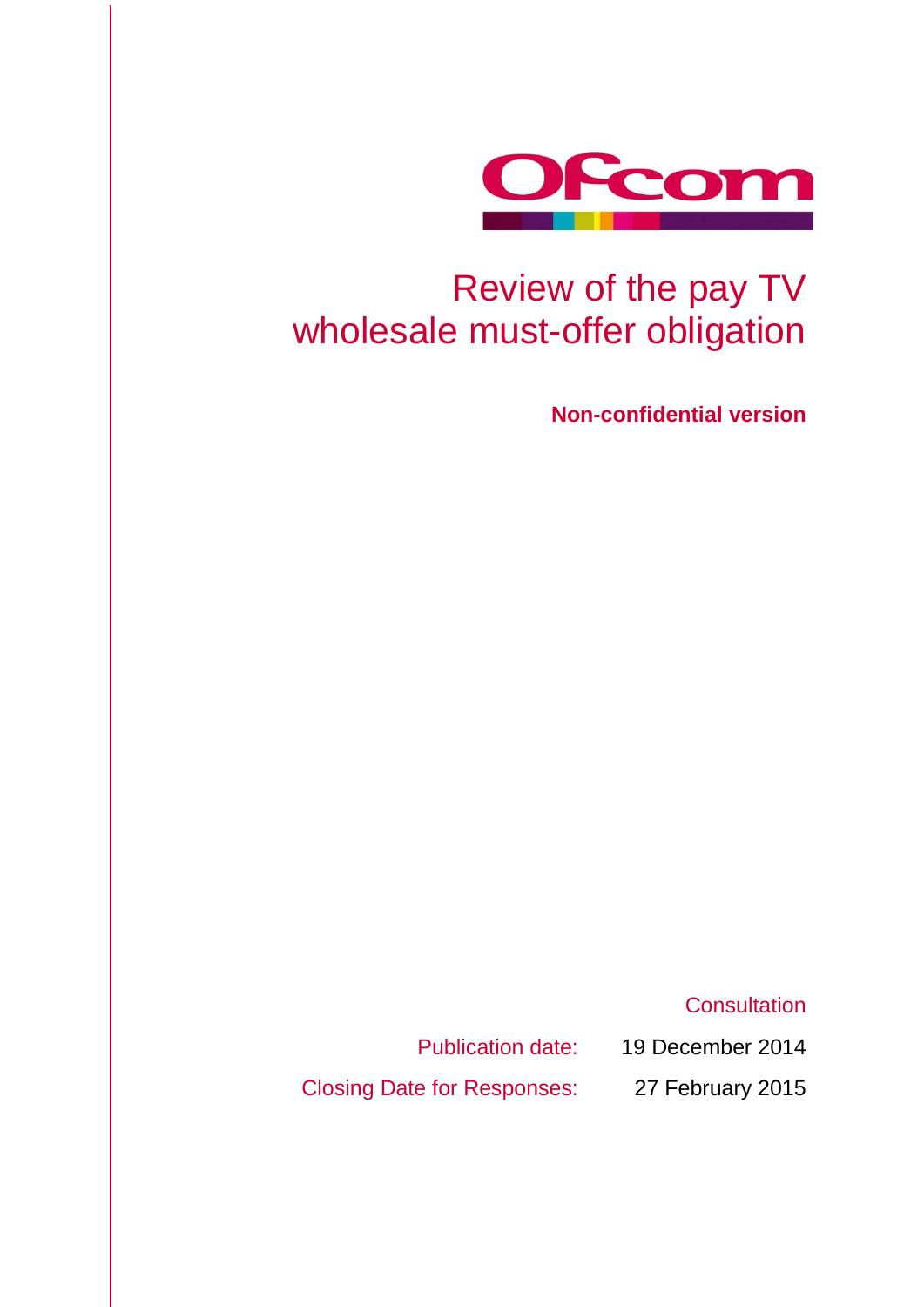# About this document

This document represents the first phase of our review of the rules that require Sky to offer its Sky Sports 1 and 2 channels to other pay TV retailers on wholesale basis. The review will decide whether regulation of the supply of key sports content remains appropriate and, if so, whether any changes to that regulation are necessary.

In this document we consult on our assessment of whether, absent regulation, providers of channels which carry key sports content might limit distribution to some pay TV retailers and whether that would undermine competition.

We plan to set out the conclusions of our assessment and, where necessary, consult further on any proposed remedies, in 2015.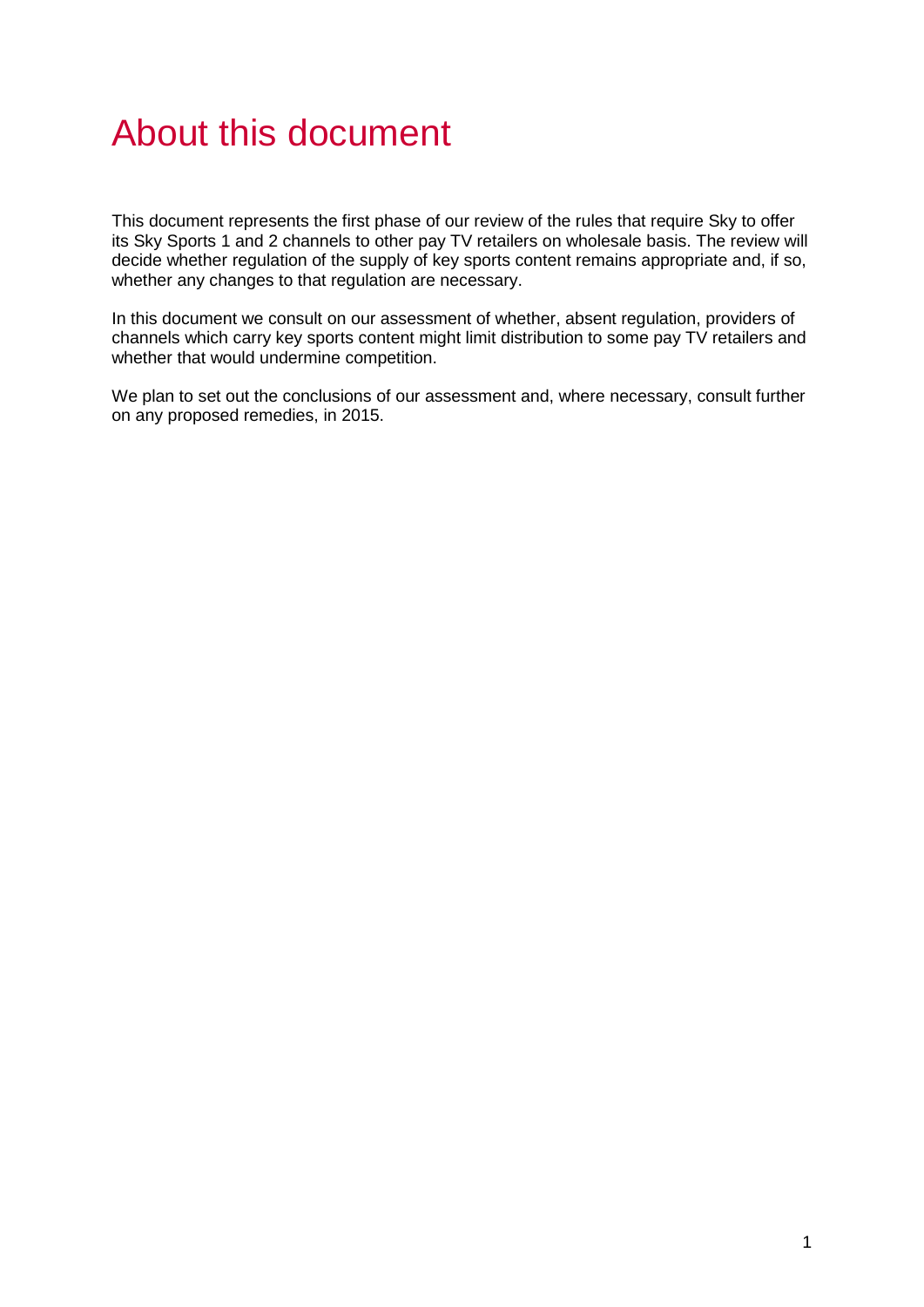# **Contents**

| <b>Section</b> |                                                              | Page |
|----------------|--------------------------------------------------------------|------|
| 1              | <b>Executive Summary</b>                                     | 3    |
| 3              | Developments in the pay TV sector                            | 13   |
| $\overline{4}$ | <b>Analytical framework</b>                                  | 29   |
| 5              | Identifying key content                                      | 33   |
| 6              | The impact of limited distribution of key content            | 45   |
| 7              | Incentives to limit distribution of key content              | 61   |
| 8              | Conclusions and next steps                                   | 72   |
| Annex          |                                                              | Page |
| 1              | Responding to this consultation                              | 77   |
| 2              | Ofcom's consultation principles                              | 79   |
| 3              | Consultation response cover sheet                            | 80   |
| 4              | <b>Consultation questions</b>                                | 82   |
| 5              | Glossary                                                     | 84   |
| 6              | Survey evidence on the importance of Sky Sports and BT Sport | 87   |
| 7              | Estimating revenues from the supply of key sports channels   | 98   |
| 8              | Bidding for sports rights                                    | 100  |
|                |                                                              |      |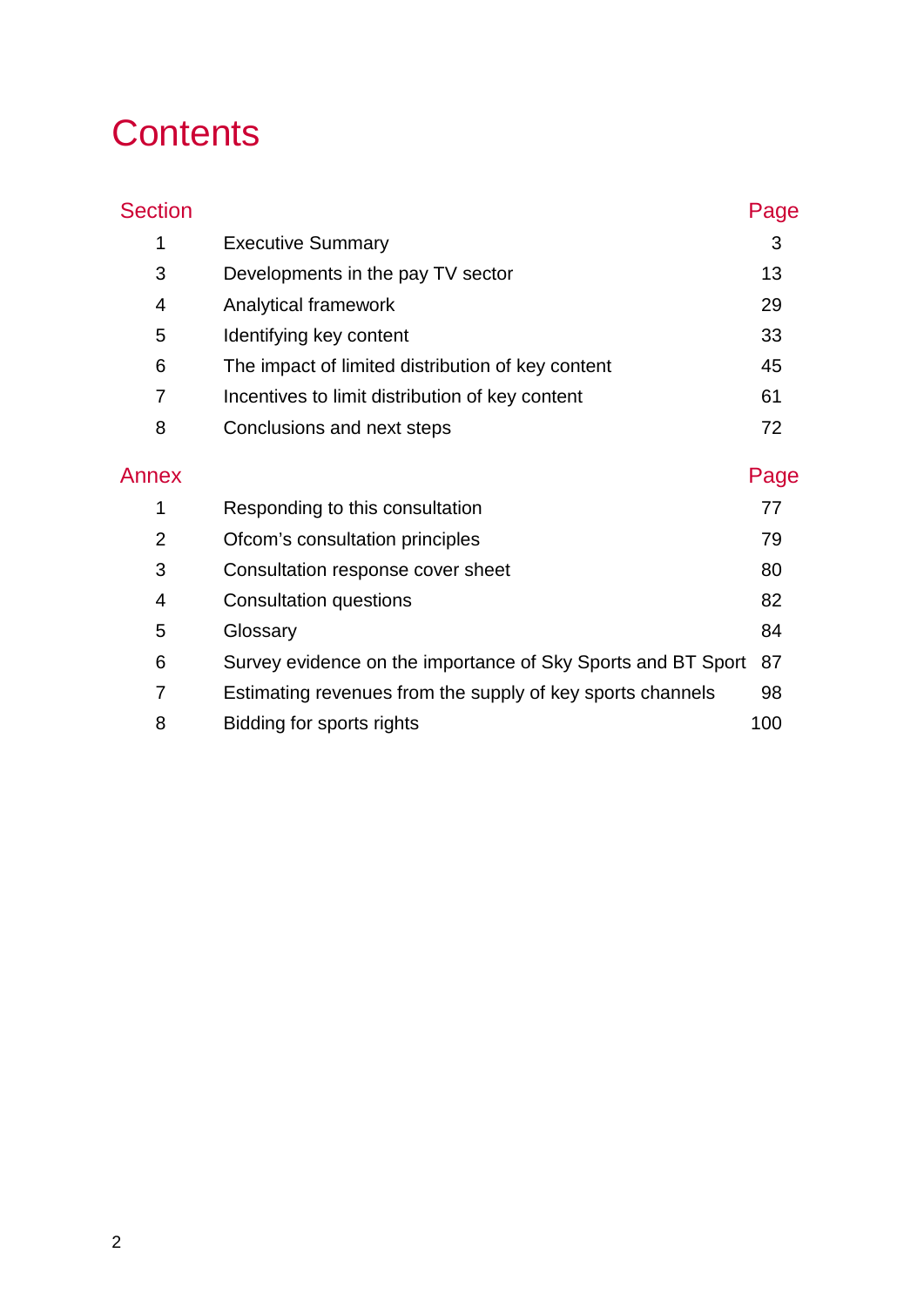#### **Section 1**

# <span id="page-3-0"></span>**Executive Summary**

1.1 The wholesale must-offer ('WMO') obligation imposed in 2010 requires Sky to offer to wholesale its Sky Sports 1 and 2 ('SS1&2') channels to other pay TV retailers with certain prices and terms set by Ofcom. We are reviewing the extent to which the WMO obligation remains appropriate or whether it needs to be modified in any way or removed.

## **The WMO was imposed in 2010 and there have been a number of developments in pay TV**

- 1.2 In 2010, we issued a statement ('the 2010 Pay TV Statement') which imposed the WMO obligation on Sky under section 316 of the Communications Act 2003 ('the Act') by inserting a condition in the broadcast licences of each of SS1&2 (and their HD versions). We said we would review the WMO obligation after three years.
- 1.3 There have been a number of developments in the pay TV sector since 2010, including the wider availability of sports content on competing retail offerings and platforms, an increased presence of over-the-top internet services and new devices providing additional means of accessing pay TV content. BT has also acquired key sports rights, launched BT Sport and entered as a vertically integrated provider of sports channels and pay TV services.

### **We will review whether there are practices which may prejudice fair and effective competition in pay TV services**

- 1.4 The WMO obligation seeks to address competition concerns arising from the supply of premium sports content. This review is therefore focussed on competition concerns which may arise in connection with the supply of sports content and does not assess whether the supply of other types of content may also give rise to competition concerns.
- 1.5 At the core of the review is an assessment of whether, absent regulation, providers of channels which carry key sports content may engage in practices which would be prejudicial to fair and effective competition in the retailing of pay TV services on a forward-looking basis. Key sports content is that which is capable of influencing the choice of pay TV provider for a significant number of consumers.
- 1.6 We have identified two types of practice which might, in certain circumstances, give rise to concerns:
	- i) non-supply of key content, i.e. key content not being supplied to certain pay TV retailers and/or platforms; and
	- ii) distribution of key content but on terms which would not enable rivals to compete effectively in pay TV retailing or potentially other parts of the value chain.

In this document we refer collectively to both types of practice as limited distribution.

1.7 Limited distribution of key sports content may make it more difficult for pay TV retailers to compete for subscribers who value this content and may therefore result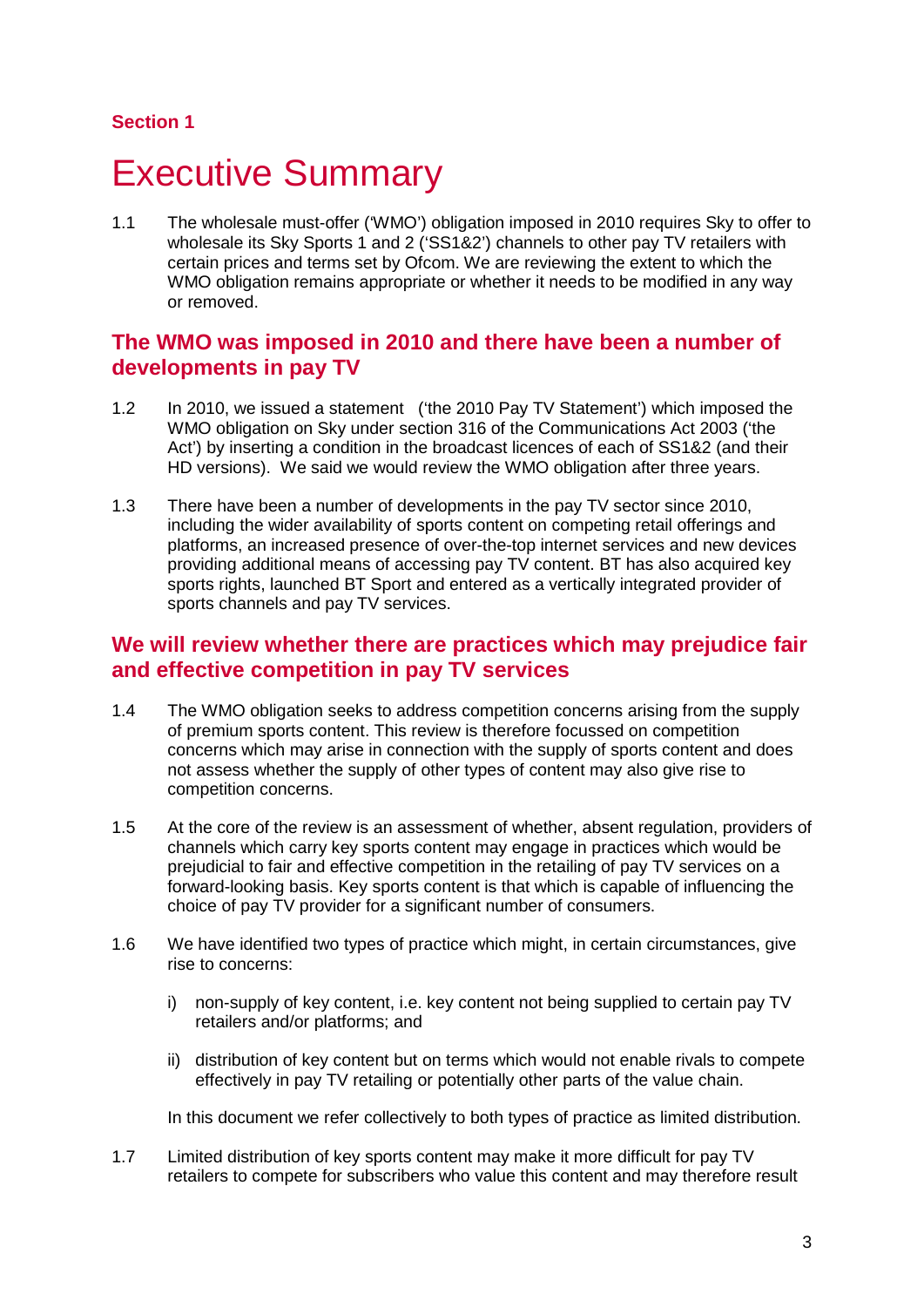in barriers to expansion for those retailers. It may also affect the ability of pay TV retailers to develop their own channels through the acquisition of key sports content.

- 1.8 Our assessment considers three questions to determine the extent to which such practices may prejudice fair and effective competition:
	- What constitutes key content i.e. is there content that is capable of influencing the choice of pay TV retailer for a significant number of subscribers?
	- To what extent would limited distribution of key content be likely to prejudice fair and effective competition?
	- To what extent do holders of key content have incentives to limit distribution of that content?
- 1.9 In this document, we have focussed on the impact of limited distribution of key sports content on competition between pay TV retailers who use traditional broadcast methods (such as digital terrestrial TV, satellite and cable) to offer linear channels bundled with on-demand services. We recognise that new pay TV services provided 'over-the-top' ('OTT') on the internet have emerged in recent years and may offer some alternative to pay TV subscribers. However, to date, OTT services have not offered the full range of services offered by more traditional pay TV retailers, being typically focused on on-demand movies and general entertainment. The majority of subscribers to such services also subscribe to a more traditional pay TV service<sup>[1](#page-4-0)</sup> and may therefore view these services as only a partial substitute. In assessing the impact on competition of limited distribution of key sports content, we have therefore taken account of the fact that OTT providers offer only a limited competitive constraint at this stage. We recognise, however, that this position may change as OTT services develop.

# **Limited distribution of Premier League and Champions League content may prejudice fair and effective competition**

- 1.10 Our analysis indicates that the availability of sports content on a retail pay TV service continues to be an important driver of consumers' choice of pay TV retailer – a large number of consumers pay a premium specifically to access sport content. Whilst consumer habits continue to evolve with the emergence of new services available on a variety of devices, the principal means of consumption of pay TV services continues to be through subscription to pay TV retail services which offer a core bundle of content and additional services. There are around  $[\times]$  subscribers on traditional pay TV services.<sup>[2](#page-4-1)</sup>
- 1.11 Live coverage of Premier League matches stands out as being the most important sporting competition to a large number of consumers. The value that consumers place on this content is evident from the stated importance of this content compared to coverage of other sporting events and is reflected in the amount spent on sports

<span id="page-4-0"></span><sup>1</sup> For example our November 2013 survey indicated that of those respondents that had paid to use LOVEFiLM (now Amazon Prime Instant Video) or Netflix, in the previous 6 months, 69% and 77% were also subscribers to pay TV services from Sky, Virgin Media, TalkTalk TV or BT TV. Question B1A.  $\overline{a}$ 

<span id="page-4-1"></span> $2$  Subscriptions to OTT services have been growing fast with Netflix now having around 3m UK subscribers. However, as noted in the previous footnote reference, the majority of OTT subscribers also have a subscription to a traditional pay TV service.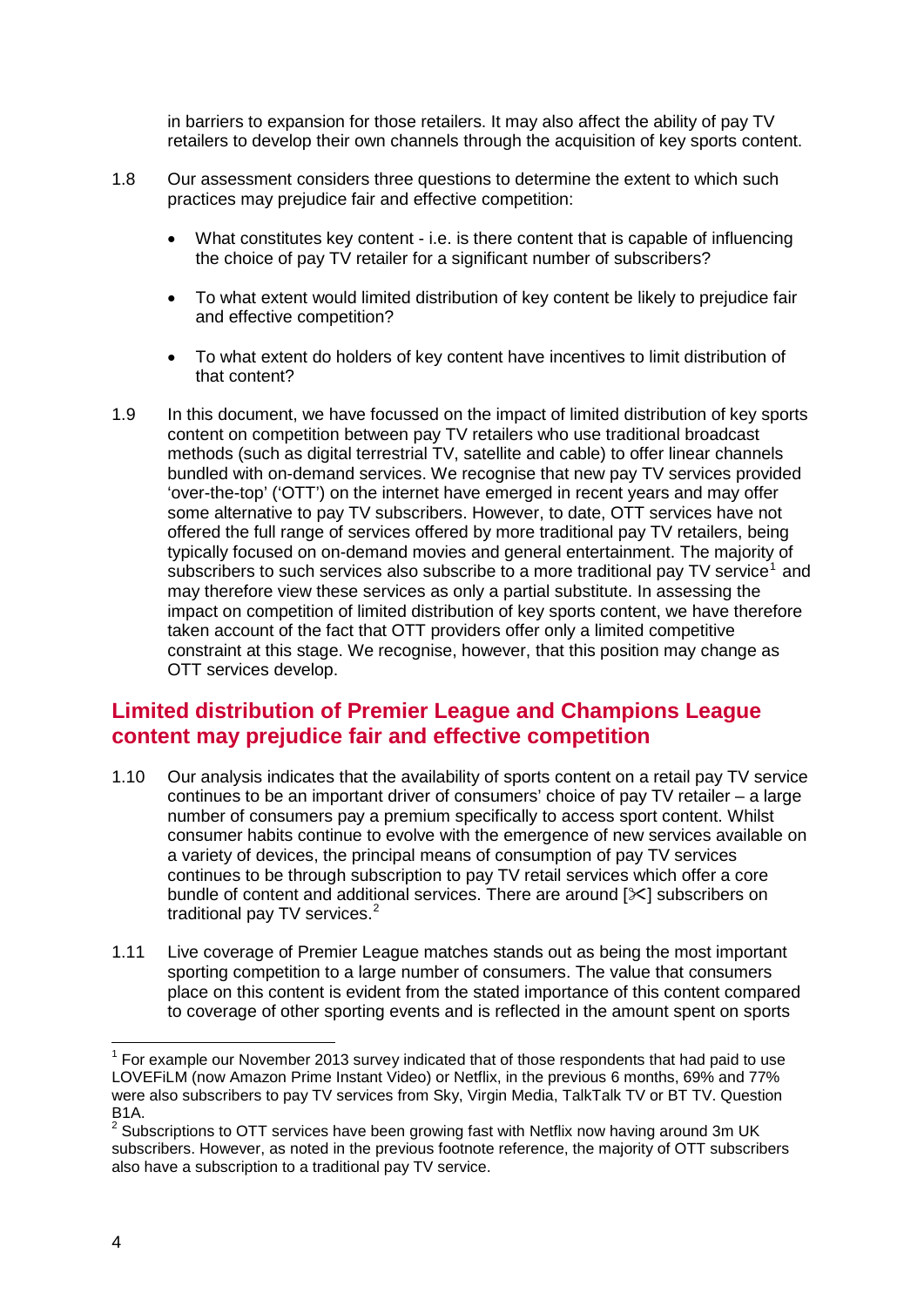rights by channel operators. Statements made by market players reinforce this view that live Premier League content is of particular importance to consumers and pay TV operators alike.

- 1.12 Live Champions League coverage is also important to a large number of consumers, albeit to a lesser extent than live Premier League coverage, and may influence consumers' choice of pay TV retailer. Coverage of other sporting events, however, does not appear to be sufficiently important such that on their own they would be capable of influencing a significant number of consumers' choices of pay TV retailer. In light of those findings, we consider that live Premier League coverage and, to a lesser extent, live Champions League coverage are likely to influence the choice of pay TV retailer of a significant number of consumers and therefore constitute key content.
- 1.13 Limited distribution of this key sports content may diminish both static competition and dynamic competition if pay TV retailers are unable to compete for a significant number of high-value pay TV subscribers as a result and, in turn, are unable to grow their subscriber base as effectively as if they had had access to the key content. Competition may be impacted not only in respect of competition for high-value subscribers but also in respect of the provision of pay TV services to other subscribers. In addition, limited distribution of key sports content may also restrict the ability of pay TV retailers to develop their own sports channels through the acquisition of key sports content. Retail pay TV competition may therefore be less effective at a number of levels.
- 1.14 In considering the impact of limited distribution of key sports content on retail pay TV competition by particular market operators, we have assessed the amount of key sports content they hold and their market position. Where an operator holds only a small amount of key sports content, limited distribution of such content may result in little effect on competition in pay TV. Market position is also important because the impact of limited distribution of key sports content on competition will differ depending on the market position of the holder even where the holding of key sports content is the same. For example, if an entrant or expanding existing firm limits distribution of key sports content, there may be a reduction of some rivals ability to offer an equivalent product. However, competition could also be increased if it allows the entrant to differentiate its product, overcome barriers to entry or expansion and grow into a more effective competitor in the future. In contrast if an incumbent firm with a strong market position limits access to key sports content this may diminish both static and dynamic competition if it makes it more difficult for new or growing firms to enter and compete effectively.
- 1.15 Currently, Sky Sports and BT Sport are the only pay TV channels to show key sports content. We have assessed the impact of limited distribution of these channels by BT and Sky in the context of their current holdings of sports rights, recognising that BT has acquired the rights to broadcast live Champions League content from August 2015 and Sky will no longer show this content from the end of the 2014/15 season.
- 1.16 The content Sky holds appears likely to influence the purchasing decisions of a sizeable proportion of high-value pay TV customers and a retailer without access to this content would find it more difficult to compete for these subscribers. Sky continues to hold the majority of rights to live Premier League matches (over 75%) and, even with the Champions League content moving to BT in 2015/16, Sky's share of revenues for the supply of key sports channels seems likely to remain above 70%. Sky also has a strong market position at both the channel supply and retail pay TV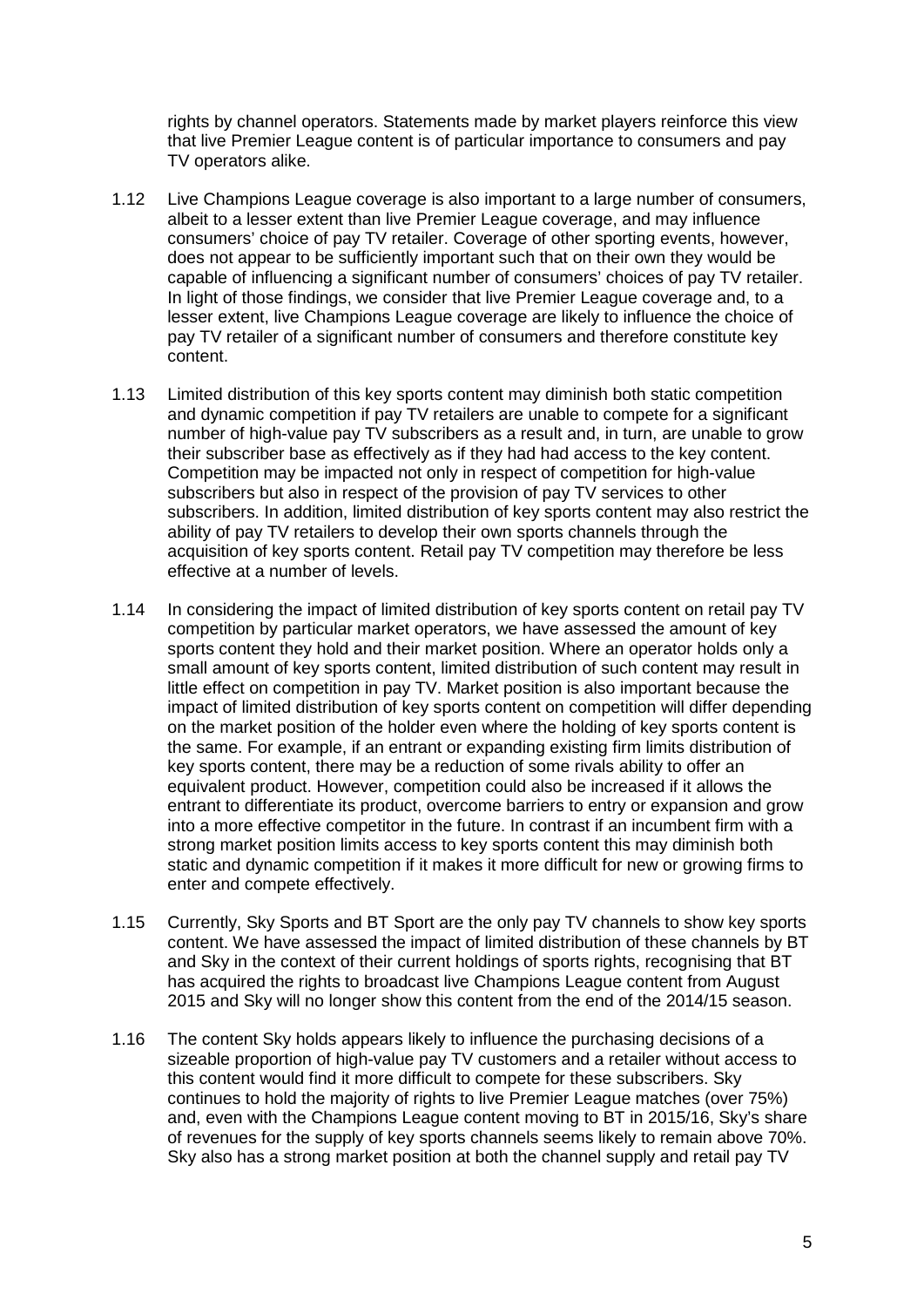levels. Limited distribution of its key content might therefore have a significant effect on competition in pay TV retailing.

- 1.17 BT has been growing its portfolio of key sports rights it has rights to around 25% of Premier League matches per season as well as the forthcoming Champions League broadcasting rights. Nevertheless, survey evidence suggests that the content available on BT Sport influences only a small proportion of consumers' choice of pay TV retailer. In addition, BT's share of revenues in the supply of key sports channels is modest (no more than 20% currently) and it has a relatively small retail TV subscriber base. Limited distribution of BT's content may therefore result in a small impact on short-term competition<sup>[3](#page-6-0)</sup> however this may be offset if BT establishes itself as a more effective competitor.
- 1.18 The above assessment is based on confirmed current and future holdings of key sports rights. However, the rights to the broadcast of live Premier League content held by Sky and BT will expire at the end of the 2015/16 season. Rights to subsequent seasons will be the subject of an auction process and we recognise that this may change our assessment. We will consider whether the outcome of any subsequent auction changes our assessment in the next phase of this review.<sup>[4](#page-6-1)</sup>

## **Absent regulation, holders of key content may face incentives to limit distribution of that content**

- 1.19 Having established that a provider holds key content and assessed whether limited distribution of that content may be prejudicial to fair and effective competition we then assess whether there are reasons to believe that holders of key content may limit distribution, absent regulation. If an operator is unlikely to engage in limited distribution of key sports content (and consequently the risks to fair and effective competition are limited), regulation is unlikely to be appropriate.
- 1.20 We have identified a number of market characteristics which might cause holders of key sports content to limit distribution of that content. These characteristics include, but are not limited to, the degree of strength providers have in channel supply, whether they are vertically integrated with a retail pay TV business and the scope of their interests in downstream and related markets (e.g. broadband).
- 1.21 For key content holders like Sky and BT that have interests in both channel supply, retail pay TV and broadband, the decision about whether to limit distribution involves a trade-off:
	- Limited distribution may involve short term costs if it results in foregone wholesale or self-retail revenues to subscribers on a rival retailer's platform that are not recouped through higher sales elsewhere. This short term cost will be higher

<span id="page-6-1"></span><span id="page-6-0"></span> $3$  We note, in this respect that BT does not currently supply TalkTalk TV with BT Sport. <sup>4</sup> We are also currently investigating a complaint from Virgin Media under the Competition Act 1998 in relation to the way in which the Premier League sells live television rights [\(http://stakeholders.ofcom.org.uk/enforcement/competition-bulletins/open-cases/all-open](http://stakeholders.ofcom.org.uk/enforcement/competition-bulletins/open-cases/all-open-cases/cw_01138/)[cases/cw\\_01138/\)](http://stakeholders.ofcom.org.uk/enforcement/competition-bulletins/open-cases/all-open-cases/cw_01138/). Whilst this is a separate investigation from this review, we recognise that if its outcome results in a change to the way in which rights are sold, this may impact upon our assessment.  $\overline{a}$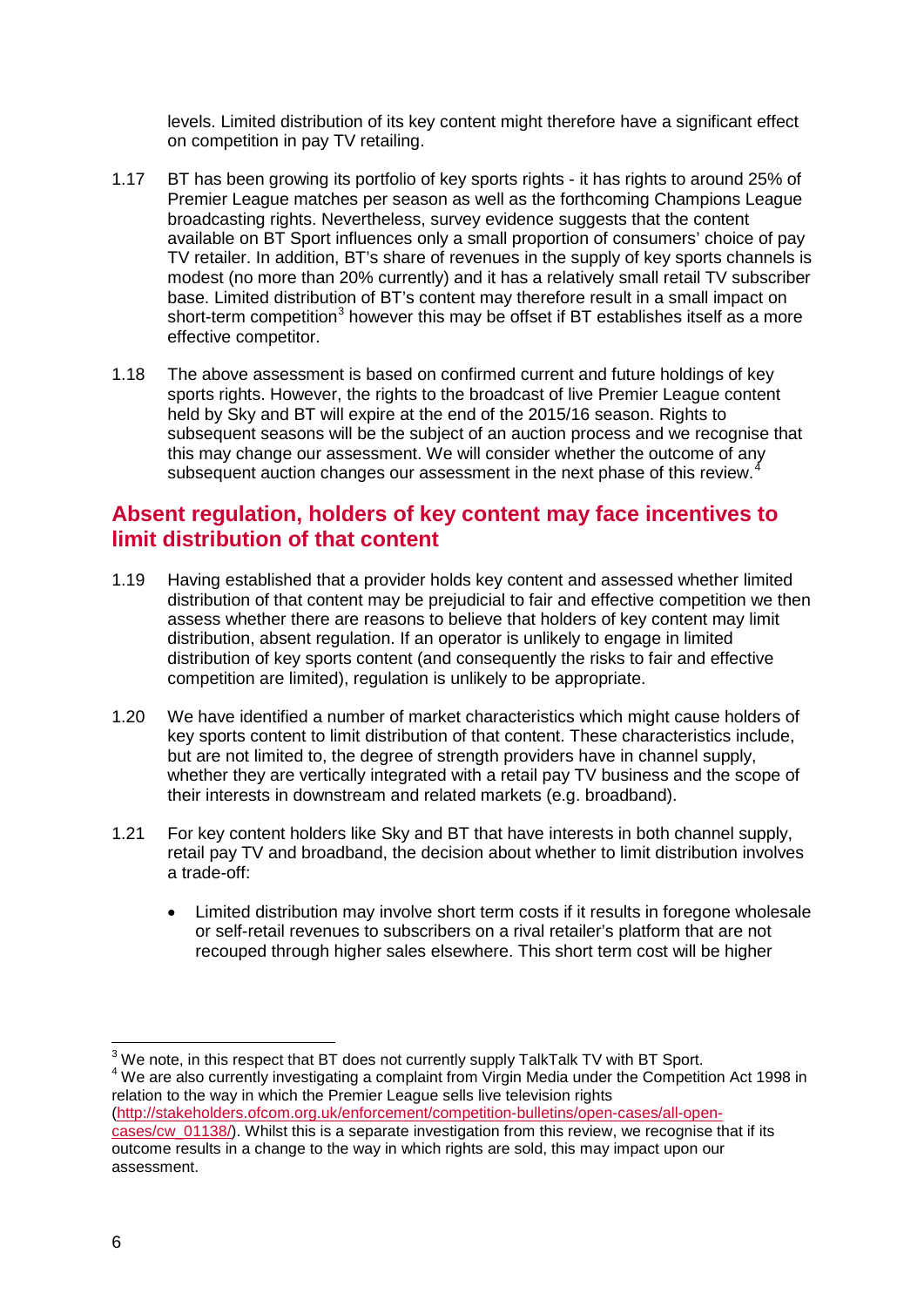where the rival's platform has a large number of subscribers and the propensity of consumers to switch away from its platform is low.<sup>[5](#page-7-0)</sup>

- However there may also be long term benefits to the content holder as a result of limited distribution that could offset or overcome any short term losses. This might be the case, for example, where limited distribution has an impact on competition and can be used to protect the market position of the content holder.
- 1.22 We note that Sky is currently supplying all of its Sky Sports channels to a number of competing pay TV retailers. On the basis of the evidence before us, however, it is unclear as to whether this is as a result of Sky's commercial incentives or a consequence of the regulation imposed in 2010. We have identified that there may be a risk that Sky has incentives to limit distribution of its key content in the absence of regulation. In particular, in respect of the supply of key sports content to rivals with relatively small numbers of subscribers, there may be benefits for Sky from limiting distribution of its content where such a strategy could slow the growth of those pay TV retailers and help protect Sky's position. $6$
- 1.23 Given the relative size of BT's pay TV platform and Sky's satellite and Virgin Media's cable platforms, in terms of subscribers, BT is likely to face significant short term costs if it limited distribution to these rivals' platforms. Limited distribution of BT Sport to those platforms is unlikely to generate significant long term benefits to BT given its current market position and holdings of key sports rights. BT may, nevertheless, have an incentive to limit supply to smaller platforms particularly where this has an impact on the profits made in its broadband business.

# **Subject to this consultation, we may decide to maintain or remove regulation on Sky**

- 1.24 Limited distribution of key sports content broadcast on Sky Sports to rival pay TV retailers could prejudice fair and effective competition. Under certain circumstances, Sky may face incentives to act in such a manner and our initial view is that regulation may be appropriate to address these concerns.
- 1.25 We recognise, however, that this proposition is dependent upon a number of considerations. The pay TV sector continues to evolve with the development of new services and distribution methods in such a way that the impact of limited distribution of the key sports content shown on Sky Sports on competition in pay TV services may be reduced. For example we may be less concerned if new players seek to acquire important sports rights where they are able to effectively monetise such investment from new sources. Although we have not seen any evidence that this is currently the case, the advantages which Sky currently enjoys in bidding for key sports content may weaken over time. Similarly if consumers use new means to access key sports content, e.g. using different devices or OTT services, it may be less important for pay TV retailers to access key sports content to compete effectively for pay TV customers.

 $\overline{a}$ 

<span id="page-7-0"></span> $5$  This short term trade-off could also be positive, for example, where the propensity of consumers to switch back to the content holder at the retail level is high and where margins on retail customers are high relative to those made on customers on the rival retailer's platform.

<span id="page-7-1"></span> $6$  We note that Sky was not supplying SS1&2 to BT's YouView platform until it was brought within the scope of the WMO by the Competition Appeal Tribunal.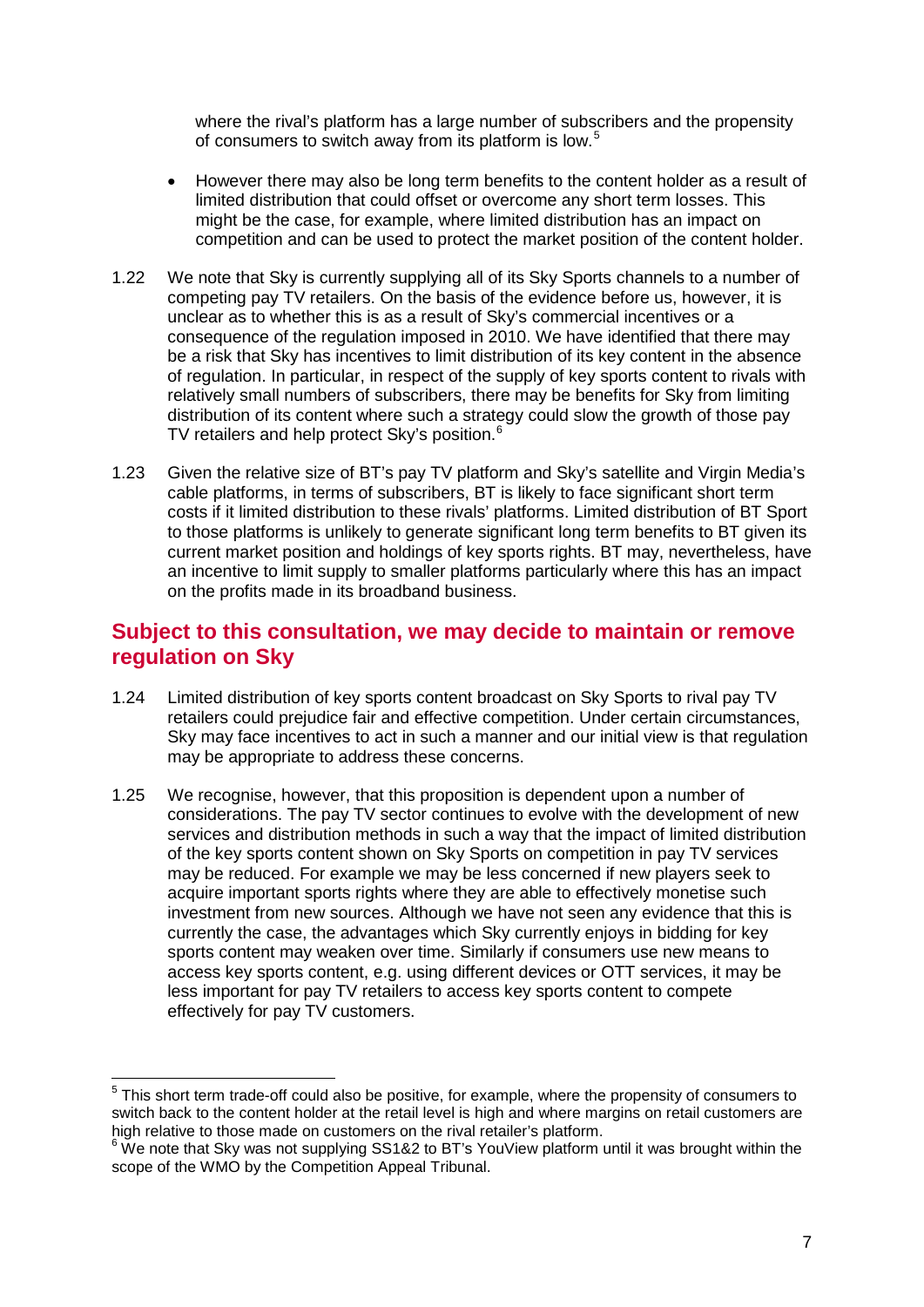- 1.26 We welcome stakeholders' views on our assessment and the extent to which new and existing developments in pay TV may affect the extent to which limited distribution of key sports content is a cause for concern. We are therefore consulting on all elements of our assessment to determine whether or not regulation of Sky remains appropriate.
- 1.27 Limited distribution of BT's key sports content is less likely to impact on competition due to the smaller amount of key sports rights it holds and BT's market position. There may be circumstances in which BT would limit distribution of its key sports content to rival pay TV retailers. However, at this stage (with its current portfolio of sports rights), we do not consider it likely that, even if BT were to engage in limited distribution of the key sports content it holds, there would be a material effect on competition such that regulatory intervention would be warranted.
- 1.28 We have set out in this document the types of remedies which may address any competition concerns. Those remedies are illustrative at this stage in order to solicit stakeholder views and include the removal of the WMO obligation.

### **We are seeking stakeholder views on our assessment**

1.29 We will consider stakeholder responses before deciding on next steps and are inviting responses to our assessment set out in this consultation by 27 February 2015.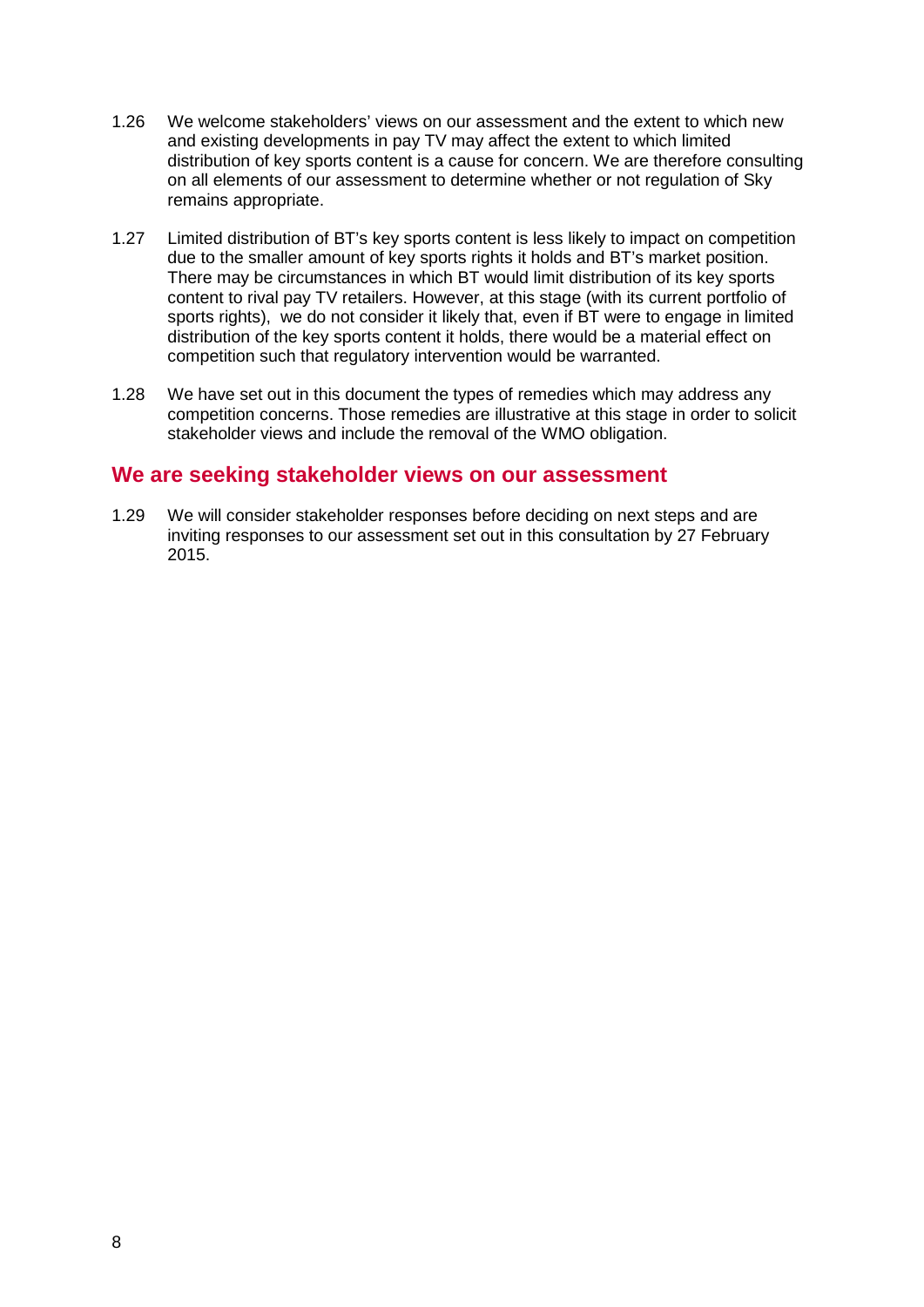### **Section 2**

# Introduction and background

2.1 This section outlines the background to this review and how the rest of the consultation is structured.

## **The WMO obligation was imposed under section 316 of the Act**

- 2.2 The 2010 Pay TV Statement imposed conditions in the broadcasting licences held by Sky for Sky Sports 1, Sky Sports 2, Sky Sports 1 HD and Sky Sports 2 HD under section 316 of the Act.<sup>[7](#page-9-0)</sup>
- 2.3 Those conditions, known as the WMO, require Sky to offer to wholesale Sky Sports 1 and 2 ('SS1&2') to other pay TV retailers with certain prices and terms set by Ofcom. In particular the WMO obliged Sky to:
	- offer standard definition (SD) and high definition (HD) versions of SS1&2 on reasonable request to any person that wished to retail the channels;
	- set a specified retail-minus wholesale price for SD versions of SS1&2 in addition to a requirement to supply on a fair, reasonable and non-discriminatory ('FRND') basis;
	- offer HD versions of SS1&2 and interactive content on a FRND basis; and
	- make available a 'reference offer' with details of wholesale supply arrangements, including minimum security requirements.
- 2.4 The decision to impose the WMO was, and continues to be, subject to litigation before the Competition Appeal Tribunal ('CAT'), and the Court of Appeal.<sup>[8](#page-9-1)</sup> At the outset of that litigation in 2010, the CAT put in place interim relief arrangements maintaining the effect of the WMO in relation to the offer of SS1&2 to BT (via digital terrestrial television – 'DTT'), Virgin Media (via DTT and cable) and Top-Up TV (via DTT).<sup>[9](#page-9-2)</sup> Those arrangements were extended to Real Digital (via satellite) in November 2010 and to BT's IPTV platforms in November 2014 (excluding over-the-top internet supply – 'OTT'). The WMO has therefore been partially in place since 2010.

<span id="page-9-0"></span> $7$  Sky holds television licensable content service licences under the Broadcasting Act 1990 for its sports channels. These channels are "licensed services" for the purposes of section 316 of the Act. In the 2010 Pay TV Statement, having considered that it would not be more appropriate to proceed under the CA98, we exercised our powers under section 316 to impose the WMO as a condition in the licenses for Sky Sports 1, Sky Sports 2, Sky Sports 1 HD and Sky Sports 2 HD.  $\overline{a}$ 

<span id="page-9-1"></span> $8$  The CAT found in August 2012 that Sky had not restricted distribution of Sky Sports channels. However, in February 2014 the Court of Appeal found that the CAT had failed to properly consider Ofcom's concerns in relation to price. The Court of Appeal has therefore remitted the case to the CAT for the decision to be retaken.

<span id="page-9-2"></span>The Top-Up TV's retail pay TV service closed in October 2013.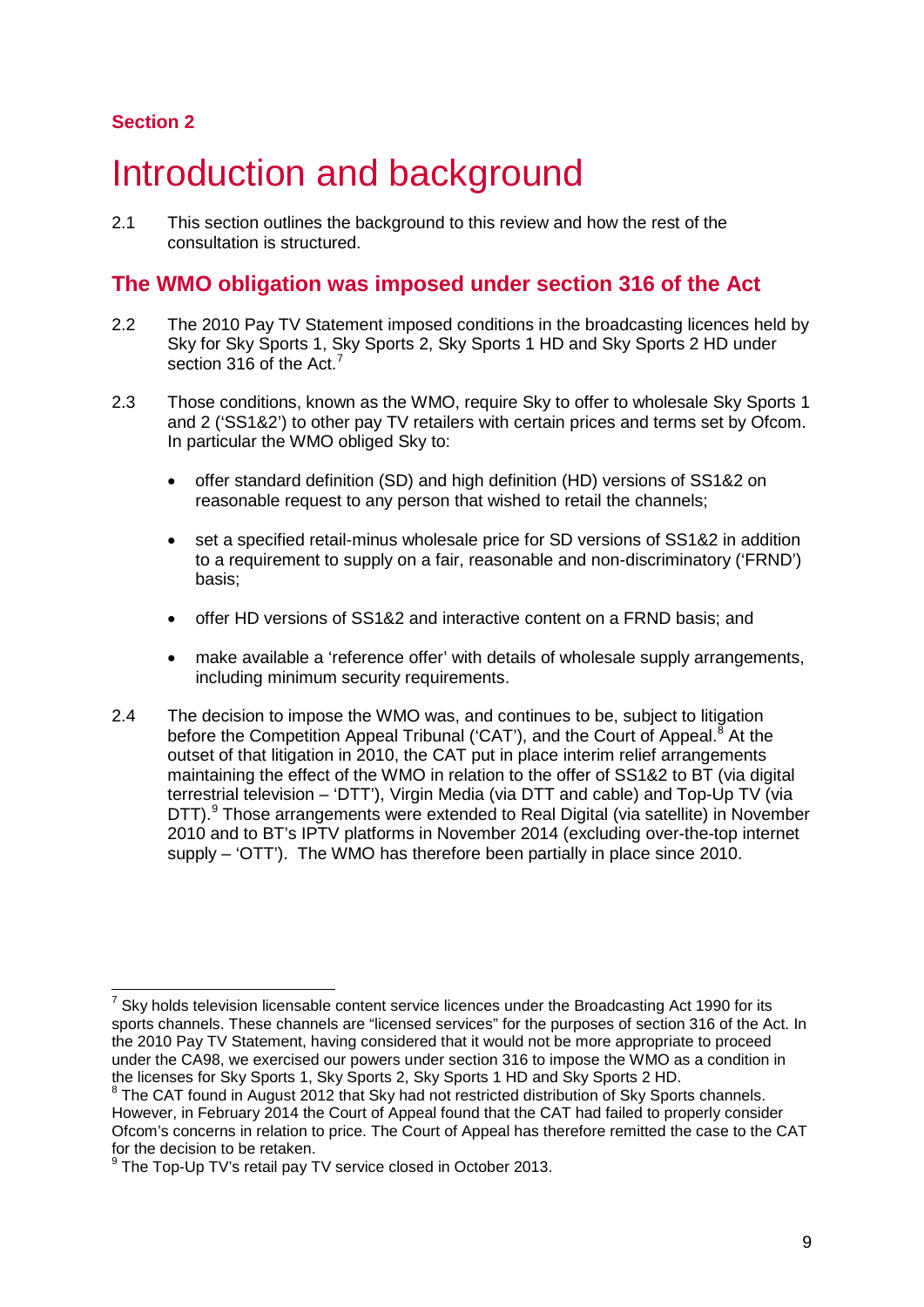## **In line with our duty to review regulations we impose, we are now reviewing whether the WMO remains appropriate**

- 2.5 Section 318 requires us to review from time to time any condition we have imposed for a competition purpose under section 316. In the 2010 Pay TV Statement we said we would review the WMO after three years, to establish whether there had been any areas of material change, such as a major change in the ownership of key rights. Our review was delayed, however, by the ongoing litigation against the WMO. Whilst the appeal against the 2010 Pay TV Statement is ongoing, the CAT and the CoA have made clear that Ofcom has the power under section 316 to impose a remedy such as the WMO.<sup>10</sup>
- 2.6 There have also been a number of developments in the pay TV sector since 2010 which may have affected the operation of competition, including an increase in takeup of pay TV services, the development and entry of OTT services, the launch of BT Sport and the increasing importance of bundling of pay TV services with broadband and telephony (known as 'triple-play').
- 2.7 Therefore, in April 2014 we announced that, on the basis of the confirmation of our powers under section 316, and in light of our ongoing duty to ensure fair and effective competition in this market, we had decided to review the WMO.<sup>[11](#page-10-1)</sup>
- 2.8 The focus of the current review is the whether the WMO remains appropriate, in light of market changes, and therefore will be considering the extent to which practices in respect of the provision of key sports content may prejudice fair and effective competition in the retailing of pay TV services.<sup>[12](#page-10-2)</sup>
- 2.9 The focus of this consultation is our assessment of whether there are arrangements or practices which may be prejudicial to fair and effective competition in the supply of pay TV to consumers within the UK (which we refer to as retail pay TV). Retail pay TV has traditionally been delivered over retail platforms such as Sky's digital satellite ('DSat') platform and Virgin Media's cable network incorporating both hardware (typically a set-top box) and content packages through the provision of television channels and services. We found in 2010 that sport was an important driver of the decisions of subscribers to these platforms.
- 2.10 As we discuss in Section 3, since 2010 there have been a number of developments in the delivery of pay TV including the launch of new platforms operated by BT and TalkTalk (YouView). In addition, some pay TV services are now provided 'over-thetop' ('OTT') e.g. via the open internet. This has led to the establishment of a range of pay TV retail services delivered using a variety of technologies. Traditional pay TV retailers increasingly offer OTT services as an addition to the main pay TV retail

<span id="page-10-2"></span><span id="page-10-1"></span><span id="page-10-0"></span>11 http://stakeholders.ofcom.org.uk/broadcasting/reviews-investigations/pay-tv/pay-tv-wholesale/<br><sup>12</sup> We therefore do not intend in this review to reconsider any of the issues that were before the Competition Commission in respect of the distribution of premium movies [\(http://webarchive.nationalarchives.gov.uk/20140402141250/http://www.competition](http://webarchive.nationalarchives.gov.uk/20140402141250/http:/www.competition-commission.org.uk/our-work/directory-of-all-inquiries/movies-on-pay-tv-market-investigation)[commission.org.uk/our-work/directory-of-all-inquiries/movies-on-pay-tv-market-investigation\)](http://webarchive.nationalarchives.gov.uk/20140402141250/http:/www.competition-commission.org.uk/our-work/directory-of-all-inquiries/movies-on-pay-tv-market-investigation). We have also not included commercial supply (e.g. supply to pubs and clubs) within the scope of this review In 2010 we excluded the supply of key sports content to commercial premises (e.g. pubs and clubs) from the WMO as we had not seen any evidence of limited distribution of premium sports content in this sector and we considered that the nature of competition for this type of supply was different to residential supply - 2010 Pay TV Statement, paragraph 9.230.

<sup>&</sup>lt;sup>10</sup> <http://www.catribunal.org.uk/238-6549/1158-8-3-10-British-Sky-Broadcasting-Limited.html>  $\overline{a}$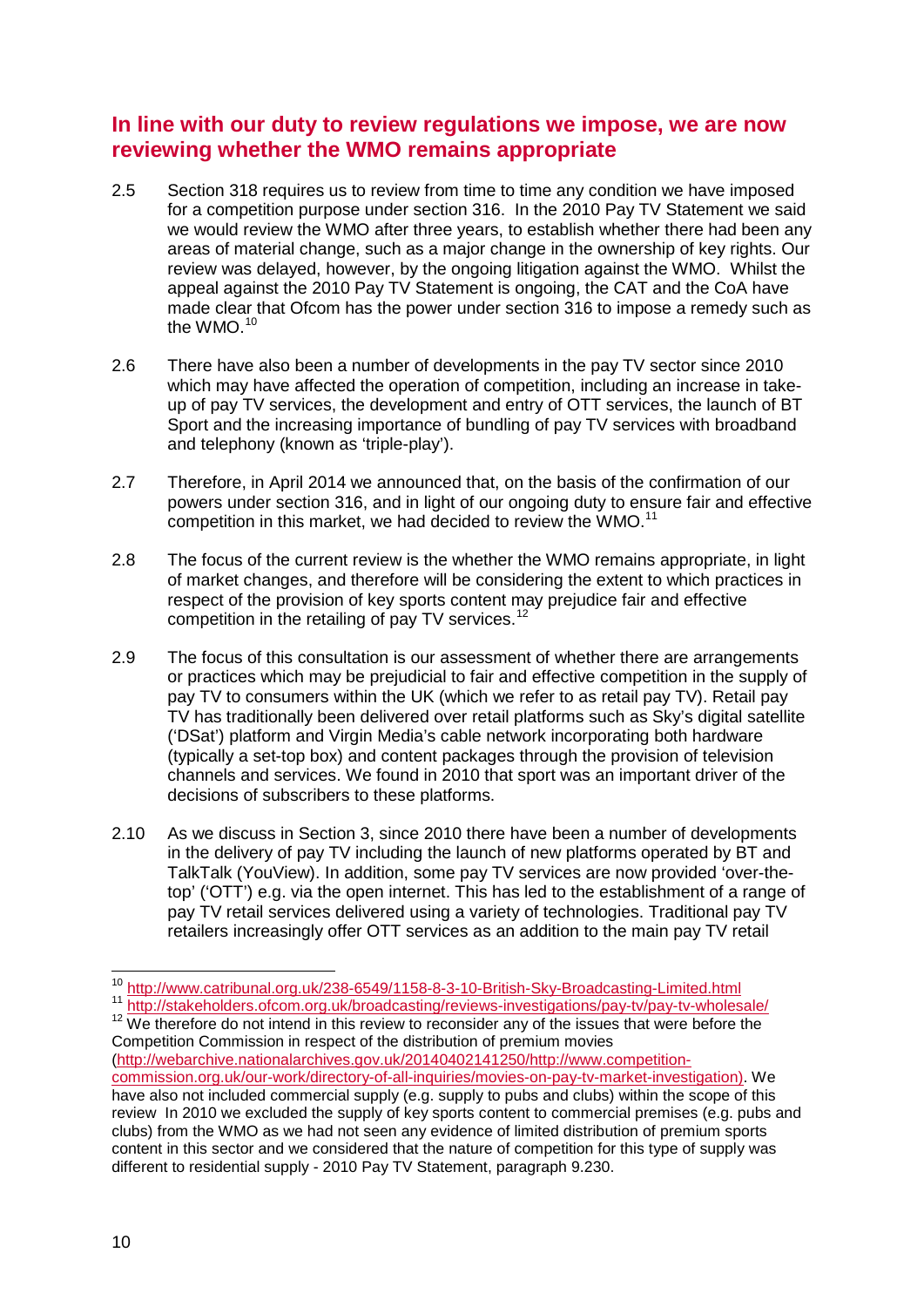packages (e.g. to enable subscribers to access content when away from the home).<sup>[13](#page-11-0)</sup> Sky and BT also provide OTT services to those that do not subscribe to their main pay TV retail service through NOW TV and the BT Sport app and online player.[14](#page-11-1) OTT services are also offered on a stand-alone basis by new operators such as Netflix and Amazon Prime Instant Video.

2.11 In identifying the extent to which practices may be prejudicial to fair and effective competition in retail pay TV our primary focus has been to consider the impact of limited distribution of key content on competition between traditional pay TV retailers offering bundles of pay TV services including linear channels and on-demand services by traditional broadcast methods such as DTT, satellite and cable. We recognise that new pay TV services provided OTT may offer some alternative to some pay TV subscribers. However, as we explain in Section 6, because consumers are likely to view these services as a partial substitute and they may not yet be exerting a significant competitive constraint on pay TV retailing more broadly, we believe consideration of OTT services is unlikely to have a significant impact on our analysis of the potential impact of limited distribution of key content. As a result we have largely focussed on the impact of particular practices on competition between the traditional pay TV retailers.

## **We will take account of new sector developments in the next phase of our review**

- 2.12 If, following the outcome of this consultation we conclude that it is appropriate to intervene and impose some form of remedy, we will consult further on the details and appropriate scope of any remedy. If we conclude that it is not appropriate to intervene we will remove the WMO obligation.
- 2.13 Our assessment in this consultation is based on confirmed current and future sports rights holdings. However, the rights to the broadcast of live Premier League content held by Sky and BT will expire at the end of the 2016/17 season. Rights to subsequent seasons are expected to be the subject of an auction process and we recognise that this may change our assessment. We will consider whether the outcome of any subsequent auction changes our assessment in the next phase of this review. This consultation seeks to set out principles for analysing possible concerns about practices which might limit fair and effective competition (in particular in Section 4) which we will use to analyse the impact of any changes in the holdings of key content following the auction (i.e. who holds that content, and the how much they hold).
- 2.14 We are also currently investigating a complaint from Virgin Media under the CA98 in relation to the way in which the Premier League sells live television rights. Virgin Media alleges that collective sale of TV rights involves a breach of the Chapter 1 prohibition (concerning anti-competitive agreements) as a result of: (i) the output restriction (154 out of 380 matches are sold for live broadcast); and (ii) the sale of the rights on an exclusive basis.<sup>[15](#page-11-2)</sup> Whilst this is a separate investigation from this review, we recognise that if its outcome results in a change to the way in which rights are sold, this may impact upon our assessment.

```
http://stakeholders.ofcom.org.uk/enforcement/competition-bulletins/open-cases/all-open-
cases/cw_01138/.
```
<span id="page-11-0"></span><sup>&</sup>lt;sup>13</sup> For example, Sky Go, Virgin TV Anywhere and the BT TV Everywhere service.

<span id="page-11-1"></span><sup>&</sup>lt;sup>14</sup> The BT Sport application and online player is currently only available to those taking BT broadband.<br><sup>15</sup> We opened the complaint on 18 November 2014. See: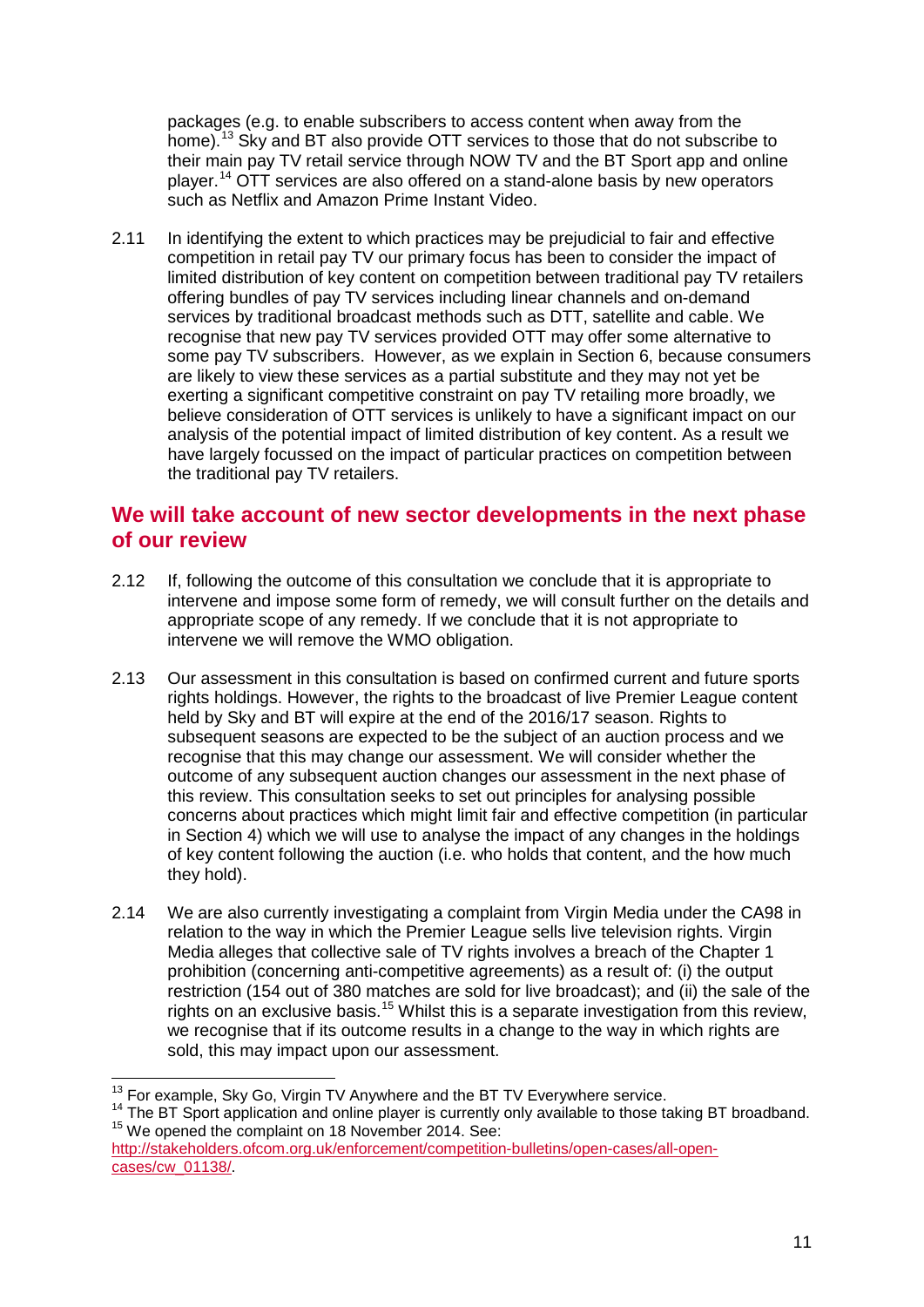# **Overview of the document**

- 2.15 The rest of this consultation is set out as follows:
	- **Section 3** presents an overview of the pay TV sector, in particular highlighting the major developments that have taken place since 2010
	- **Section 4** sets out our analytical framework for assessing competition in pay TV services;
	- **Section 5** sets out our analysis of what constitutes key sports content in terms of driving consumer pay TV subscription decisions<sup>16</sup>;
	- **Section 6** assesses the potential impact of limited distribution of key content on competition in the retailing of pay TV services. Annexes 6, 7 and 8 contain more detail on the analysis presented in this Section;
	- **Section 7** considers whether Sky and BT (as holders of key content) face incentives to engage in practices in the supply of key sports content which may be prejudicial to fair and effective competition; and
	- **Section 8** sets out our provisional conclusions and next steps.

 $\overline{a}$ 

<span id="page-12-0"></span><sup>&</sup>lt;sup>16</sup> We have undertaken two consumer surveys one in November 2013 and the second in October 2014. The data tables and technical appendices for these surveys are published here: <http://stakeholders.ofcom.org.uk/market-data-research/market-data/tv-sector-data/pay-tv-research/>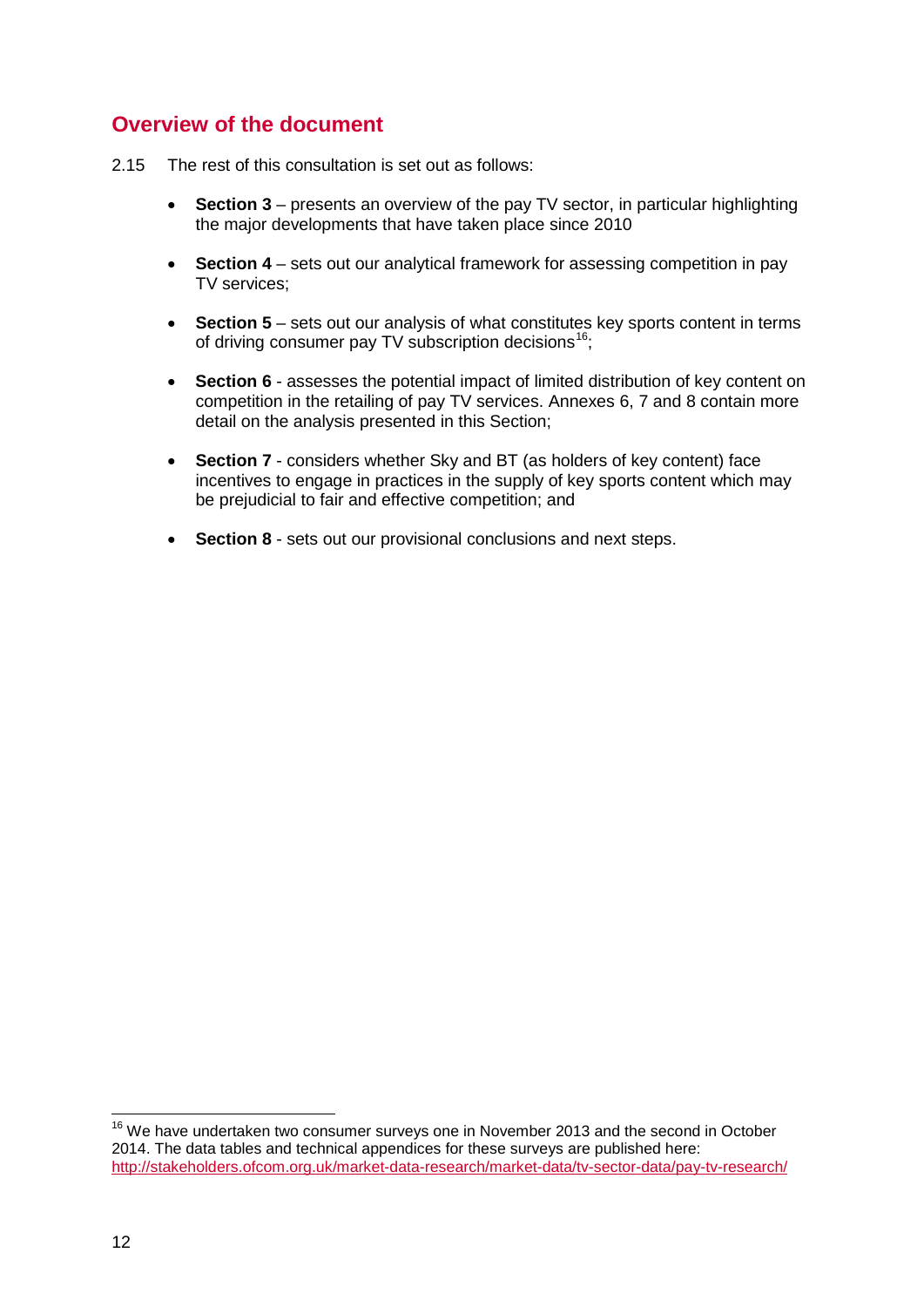#### **Section 3**

# <span id="page-13-0"></span>Developments in the pay TV sector

## **Introduction**

- 3.1 The 2010 Pay TV Statement noted that the pay TV sector has delivered substantial benefits to consumers since its emergence in the late 1980s. Sky has been at the forefront of delivering those benefits to consumers, as well as leading the developments in the market.<sup>[17](#page-13-1)</sup>
- 3.2 Since 2010, there have been a number of developments that have had an effect on the distribution of pay TV content and the way in which consumers access it. There have also been developments in the provision of sports content. Nevertheless, certain characteristics remain in relation to sports content. In this section we set out the key developments across the sector.

## **Pay TV take-up and revenues have grown since 2010**

- 3.3 Following the completion of digital switchover in 2012, digital TV take-up has grown and is now at 95%.<sup>[18](#page-13-2)</sup> Of those digital households, 53% pay for a TV service in addition to receiving free-to-air television (FTA). Across the main pay TV providers (Sky, Virgin Media, TalkTalk, and BT) total subscriber numbers have risen from around 14m in 2010<sup>[19](#page-13-3)</sup> to roughly 16.5m currently.<sup>[20](#page-13-4)</sup>
- 3.4 In 2013, pay TV subscription revenues were the main driver behind the TV industry's growth; revenues in pay TV grew by 6.7% to reach £5.9bn, with pay TV subscriptions now accounting for  $46\%$  of TV industry revenue.<sup>[21](#page-13-5)</sup> This compares to £4.8bn in 2010  $(41.5\%$  of total industry revenue).<sup>[22](#page-13-6)</sup>

 $\overline{a}$ 

 $17$  2010 Pay TV Statement, paragraphs 4.1 to 4.4.

<span id="page-13-2"></span><span id="page-13-1"></span> $18$  2014 Communications Market Report ('CMR'), Ofcom, section 2.1.1.<br> $19$  2010 Pav TV Statement, paragraph 4.3.

<span id="page-13-4"></span><span id="page-13-3"></span><sup>&</sup>lt;sup>20</sup> This figure is based on the providers' published results. As explained in footnote 23 below Sky's published results include Republic of Ireland and NOW TV subscribers. Excluding these the total is approximately [ $\geq 1$ .

 $21$  2014 CMR, Ofcom, section 2.1.1.

<span id="page-13-6"></span><span id="page-13-5"></span><sup>22 2010</sup> CMR, Ofcom, section 2.1.2.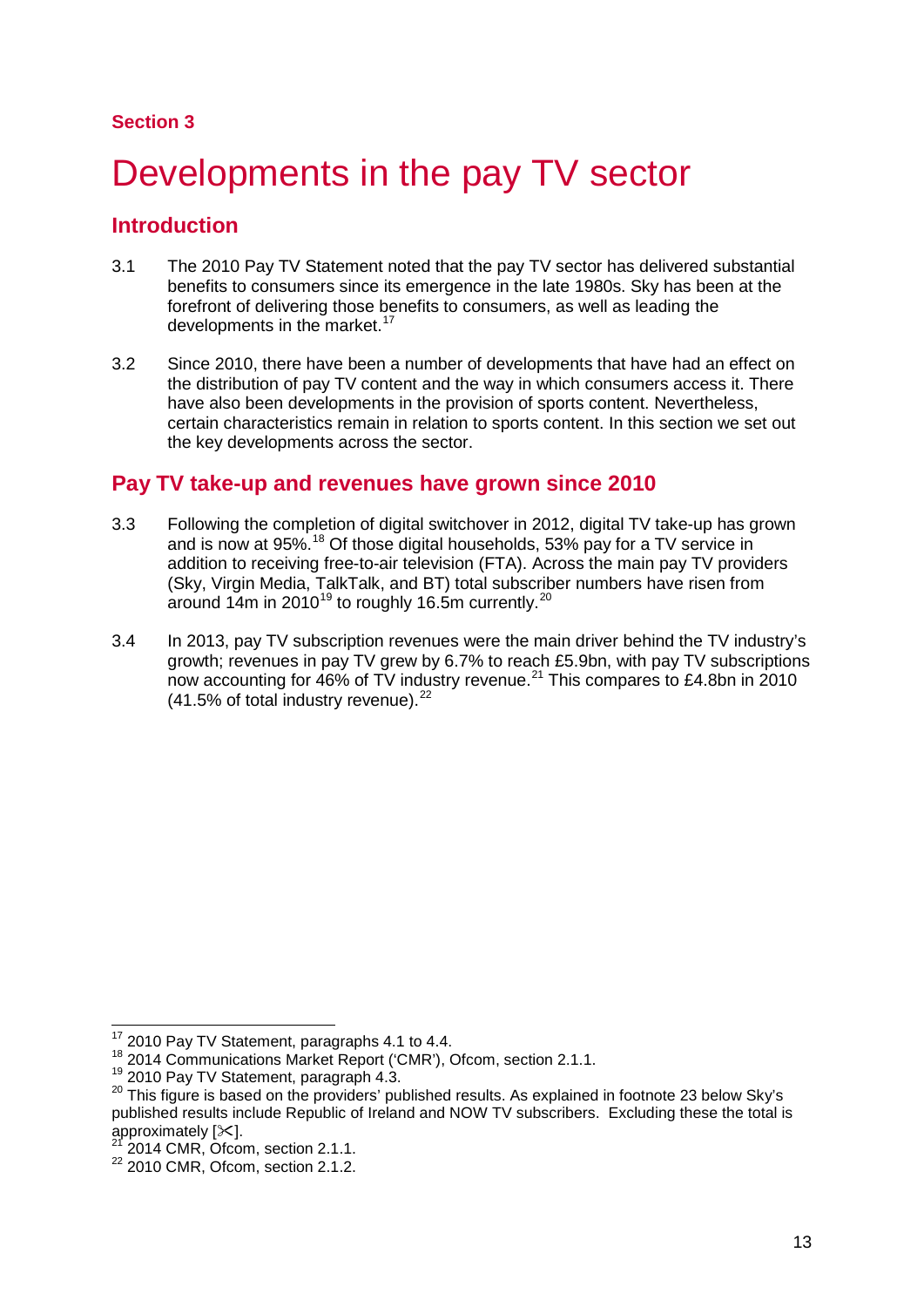

### **Figure 3.1: Total TV industry revenue, by source: 2008-2013**

*Source: Ofcom/broadcasters – See 2014 CMR Figure 2.35.* 

# **While some pay TV retailers have grown in size, Sky remains the largest**

- 3.5 Sky remains the biggest pay TV retailer with up to 10.7m TV customers, $^{23}$  $^{23}$  $^{23}$  compared to 9.7m at the end of 2010.<sup>[24](#page-14-1)</sup> Sky offers a range of basic and premium<sup>[25](#page-14-2)</sup> channels, as well as Freeview channels, and it principally uses DSat as a means of distribution. It has launched a variety of new initiatives since 2010, including Sky Go and NOW TV:
	- Sky Go is free to existing Sky TV customers, and allows subscribers to watch the content available to them as part of their TV package live from their PC, laptop, smartphone or tablet. Sky states that 5.65m households are now registered with Sky Go.<sup>[26](#page-14-3)</sup>
	- NOW TV (launched in 2012) allows users to access a variety of Sky content ondemand, by purchasing monthly subscriptions (or daily/weekly passes in the case of sports content).[27](#page-14-4) NOW TV is available either by purchasing a NOW TV box (for £9.99) or through a range of devices, including Google Chromecast, certain games consoles and mobile devices, as well as the YouView box. Sky does not publish separate subscription numbers for its NOW TV services - instead they are incorporated into its total TV subscriber figures. However, the number of NOW

<span id="page-14-0"></span><sup>&</sup>lt;sup>23</sup> [http://corporate.sky.com/documents/investors/results/2015/q1-press-release.pdf.](http://corporate.sky.com/documents/investors/results/2015/q1-press-release.pdf) Note Sky's reported subscriber figures include NOW TV subscribers and subscribers in the Republic of Ireland. Sky's UK only subscriber base on the Sky DSat platform, excluding NOW TV, is  $[\times]$  (Sky's response to the WMO information request dated 31 October 2014).  $\overline{a}$ 

<span id="page-14-2"></span><span id="page-14-1"></span> $^{24}$  2010 Pay TV Statement, paragraph 4.3.<br><sup>25</sup> Bv 'premium' channels we mean those which are sold as a more expensive option on top of a basic tier of channels. Such channels usually include sports and movies content and can be bought as bundles of channels, or in some cases as individual channels.<br><sup>26</sup> http://corporate.sky.com/documents/investors/results/2015/q1-press-release.pdf

<span id="page-14-3"></span>

<span id="page-14-4"></span><sup>&</sup>lt;sup>27</sup> Sports passes are currently available for £6.99 (per day) and £10.99 (per week), although both prices are for a limited period only. The Entertainment and Movies passes are available for £6.99 and £9.99 per month, respectively.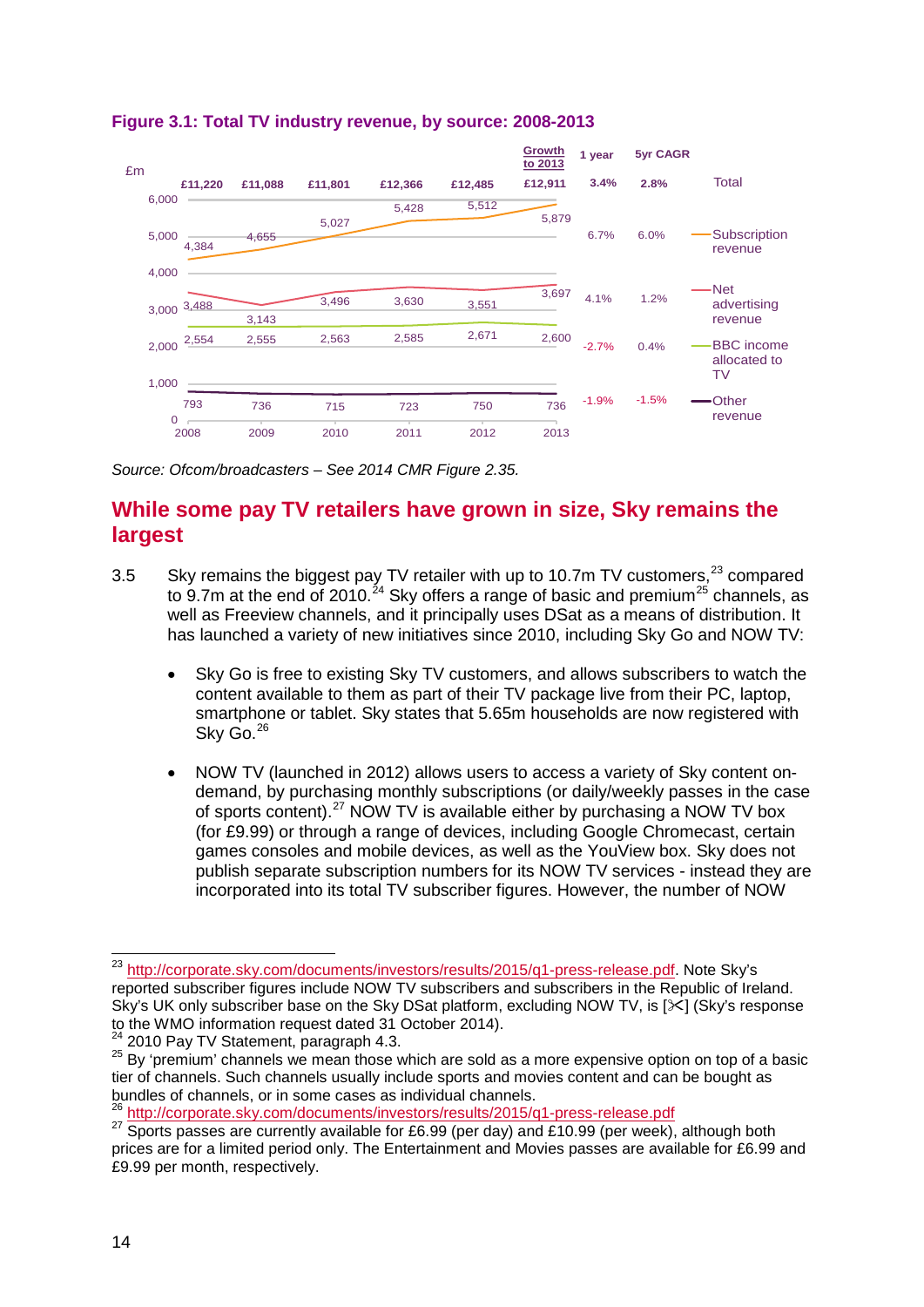TV subscribers has been estimated to be in the region of 360,000, as of September 2014.<sup>[28](#page-15-0)</sup>

- 3.6 BT and TalkTalk have both emerged as a more significant presence in the pay TV market since 2010, following their involvement in the development of the YouView set-top box ('STB') which launched in 2012. YouView uses a combination of DTT and IPTV to deliver linear TV and on-demand services, as well as allowing users to pause, rewind and record live TV. The service is a joint venture between the public service broadcasters (BBC, ITV, C4 and C5), Arqiva, BT and TalkTalk.
- 3.7 At the beginning of 2010, BT's pay TV offering had 451,000 subscribers<sup>[29](#page-15-1)</sup> this has now grown to around 1m TV subscribers as of September 2014.[30](#page-15-2) In 2010 it operated its BT Vision service primarily on a DTT basis through its Cardinal platform, although it also operated some services via IPTV over this platform. In autumn of 2012 BT relaunched its TV service with the new YouView box. Currently it therefore provides its TV service across both its legacy Cardinal platform and the YouView platform. As of September 2014 [ $\angle$ ] of BT TV subscribers had a YouView box.<sup>[31](#page-15-3)</sup> BT has committed to closing its first generation TV service in the first quarter of 2014/15 and exchanging its legacy STBs for YouView boxes.<sup>[32](#page-15-4)</sup> BT TV is only available as part of a BT broadband package and it offers its BT Sport channels for free, as well as offering basic and premium channel packages for an additional charge.
- 3.8 Since 2010, the number of subscribers to TalkTalk's TV service has also risen significantly, from  $50.000^{33}$  $50.000^{33}$  $50.000^{33}$  to over 1.2m as of November 2014.<sup>[34](#page-15-6)</sup> TalkTalk offers a range of TV packages through its YouView box, including basic and premium packages. Its TV service is only available to customers who also take its broadband service.
- 3.9 Virgin Media offers a range of FTA, basic and premium channels through its digital cable network, which is available to 44% of UK premises.<sup>[35](#page-15-7)</sup> As of end of June 2014, Virgin Media had 3.7m TV subscribers,<sup>[36](#page-15-8)</sup> which is broadly similar to the number of subscribers it had in 2010.<sup>[37](#page-15-9)</sup> It provides services through its TiVo STBs, which it launched in 2010.<sup>[38](#page-15-10)</sup> 52% of all its TV subscribers are now TiVo subscribers, with the remainder still on its legacy STBs.<sup>[39](#page-15-11)</sup> In June 2013, Virgin Media was acquired by Liberty Global (the largest international cable company, with operations in 14 countries).

<sup>&</sup>lt;sup>28</sup> Enders Analysis estimate for end of calendar Q3 2014.

<span id="page-15-3"></span>

<span id="page-15-4"></span>

<span id="page-15-6"></span><span id="page-15-5"></span>

<span id="page-15-2"></span><span id="page-15-1"></span><span id="page-15-0"></span><sup>29&</sup>lt;br>
2010 Pay TV Statement, paragraph 4.39.<br>
<sup>30</sup> <http://www.btplc.com/News/ResultsPDF/q414-release.pdf><br>
<sup>31</sup> BT's response to the WMO information request dated 3 November 2014.<br>
<sup>32</sup> http://www.btplc.com/Sharesandperforman  $\frac{2014.4^{11}M}{35}$ 

<span id="page-15-8"></span><span id="page-15-7"></span><sup>&</sup>lt;sup>35</sup> As of June 2014 – CMR 2014, Ofcom, section 1.3.2.<br><sup>36</sup> <http://investors.virginmedia.com/phoenix.zhtml?c=135485&p=irol-financial-results> <sup>37</sup> [http://phx.corporate-](http://phx.corporate-ir.net/External.File?item=UGFyZW50SUQ9MTcwNDIwfENoaWxkSUQ9LTF8VHlwZT0z&t=1)

<span id="page-15-9"></span>[ir.net/External.File?item=UGFyZW50SUQ9MTcwNDIwfENoaWxkSUQ9LTF8VHlwZT0z&t=1](http://phx.corporate-ir.net/External.File?item=UGFyZW50SUQ9MTcwNDIwfENoaWxkSUQ9LTF8VHlwZT0z&t=1)<br><sup>38</sup> TiVo is a DVR offered to Virgin customers that also offers customers a range of features, including

<span id="page-15-10"></span>the ability to pause live TV, and catch up on-demand content.

<span id="page-15-11"></span><sup>39</sup> <http://investors.virginmedia.com/phoenix.zhtml?c=135485&p=irol-newsArticle&ID=1899958>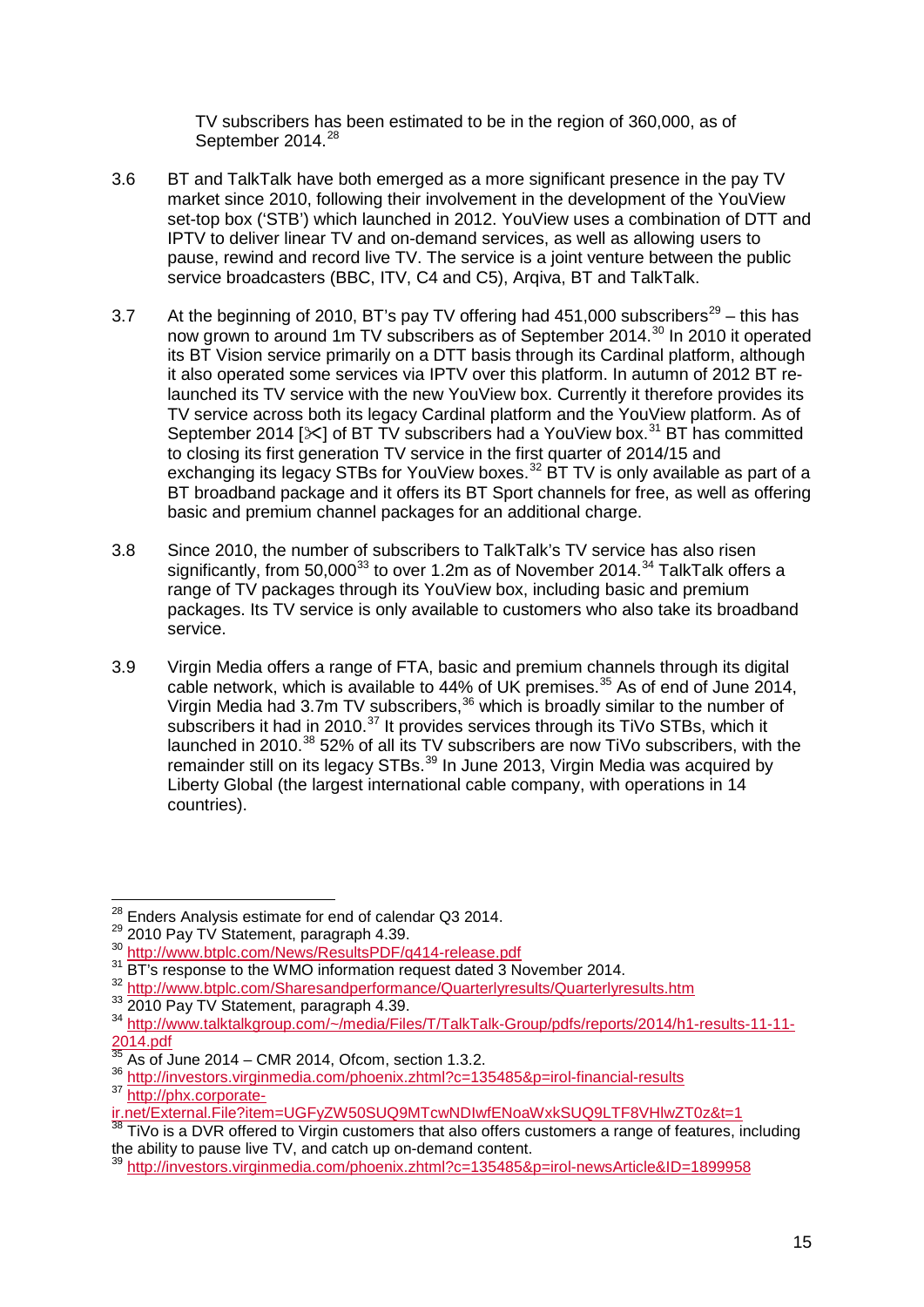- 3.10 EE also recently launched a pay TV service (in October 2014).<sup>[40](#page-16-0)</sup> Its 'TV smart box' offers Freeview channels, some catch up and on-demand content, as well as recording functionality (controlled via smartphones and tablets). It is offering its TV service for free to all EE mobile customers who sign up to one of its broadband plans. In addition Vodafone announced in November 2014 that it will be launching a broadband and TV service in spring 2015.<sup>[41](#page-16-1)</sup>
- 3.11 Top-Up TV, which previously provided a selection of content via DTT, ceased operation of its retail pay TV business in October 2013.

### **There are now many different ways for consumers to access content**

- 3.12 The average household now typically has four internet-enabled devices.<sup>[42](#page-16-2)</sup> This is consistent with increased broadband take-up and increased broadband speeds. Broadband take-up is now at 77% (up from  $71\%$  in 2010),  $43$  and 27% of all broadband connections are now superfast, compared to 0.3% at the beginning of 2010.[44](#page-16-4) Average broadband speeds have also increased, from 5.2Mbit/s in May 2010, to 18.7Mbit/s in May 2014.[45](#page-16-5)
- 3.13 Figure 3.3 below demonstrates the number of devices other than TV sets being used to access content. Half of all adults now claim to either always or sometimes watch TV online, with over a third (36%) claiming to do this every week. $46$  Nevertheless, the majority of viewing is still of live TV and on the main TV set.

 $\overline{a}$ 

<span id="page-16-0"></span><sup>&</sup>lt;sup>40</sup> [http://ee.co.uk/our-company/newsroom/2014/10/08/ee-merges-smartphones-tablets-and-tv-into](http://ee.co.uk/our-company/newsroom/2014/10/08/ee-merges-smartphones-tablets-and-tv-into-new-home-tv-service)[new-home-tv-service](http://ee.co.uk/our-company/newsroom/2014/10/08/ee-merges-smartphones-tablets-and-tv-into-new-home-tv-service)

<http://www.bbc.co.uk/news/business-30000481>

<span id="page-16-2"></span><span id="page-16-1"></span><sup>42</sup> CMR 2014, Ofcom, section 4.2.5.

<span id="page-16-3"></span> $^{43}$  CMR 2014, Ofcom, section 1.2.<br> $^{44}$  CMR 2014. Ofcom, Figure 1.5

<span id="page-16-5"></span><span id="page-16-4"></span><sup>&</sup>lt;sup>45</sup> [http://stakeholders.ofcom.org.uk/market-data-research/other/telecoms-research/broadband](http://stakeholders.ofcom.org.uk/market-data-research/other/telecoms-research/broadband-speeds/broadband-speeds-may2014/)[speeds/broadband-speeds-may2014/](http://stakeholders.ofcom.org.uk/market-data-research/other/telecoms-research/broadband-speeds/broadband-speeds-may2014/) <sup>46</sup> CMR 2014, Ofcom, section 1.4.6. International Communications Market Report ('ICMR') 2014,

<span id="page-16-6"></span>Ofcom, p.134 - [http://stakeholders.ofcom.org.uk/market-data-research/market-data/communications](http://stakeholders.ofcom.org.uk/market-data-research/market-data/communications-market-reports/cmr14/international/)[market-reports/cmr14/international/](http://stakeholders.ofcom.org.uk/market-data-research/market-data/communications-market-reports/cmr14/international/)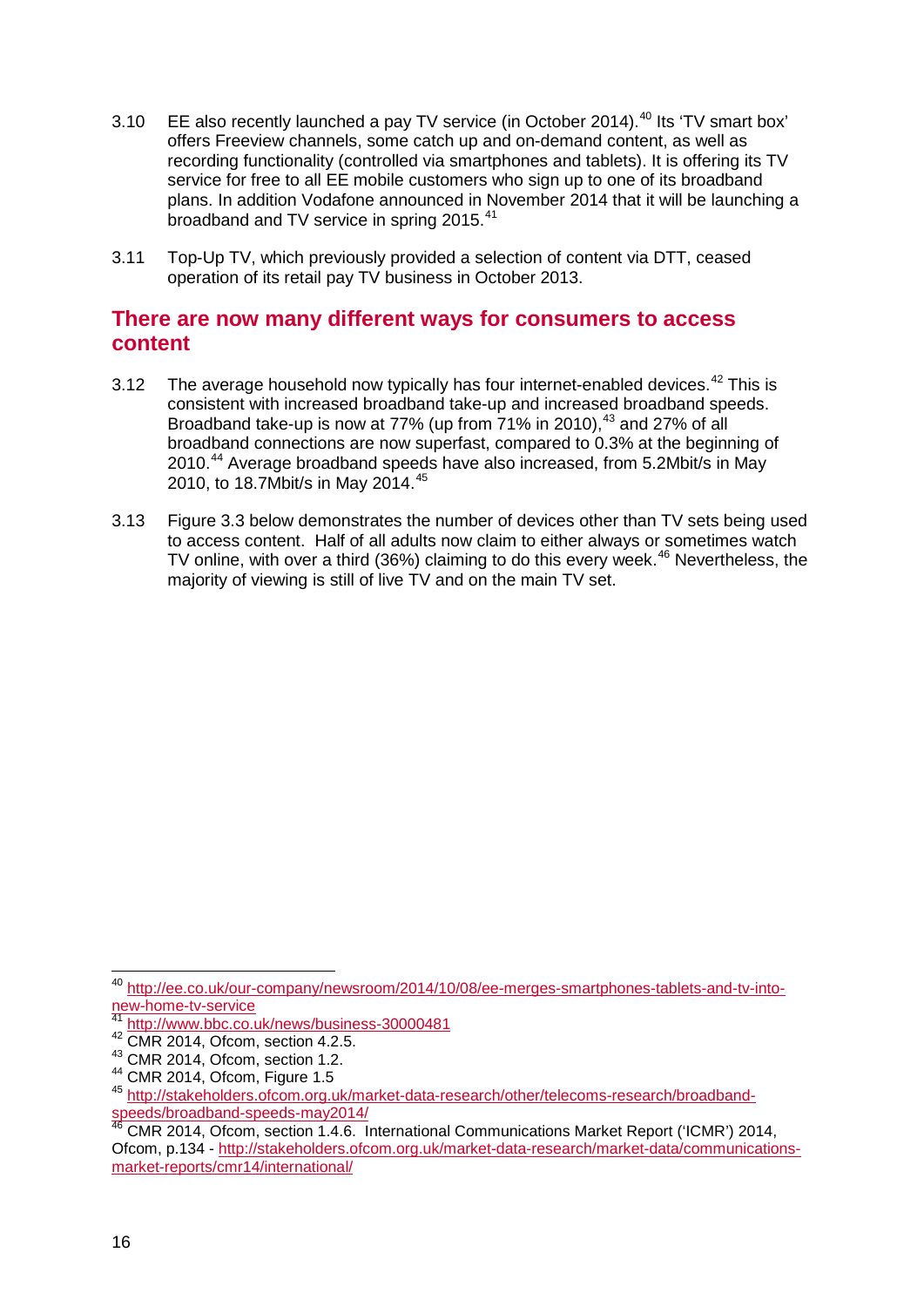

**Figure 3.2: Proportion of watching activities, by device** 

*Source: Digital Day 7-day diary. Figure 1.61 2014 CMR, Ofcom*

-

- 3.14 Many of these internet-enabled devices, in particular some of the more recently launched products such as smart TVs, Google's Chromecast, and Apple TV, offer users the ability to stream online content from their devices onto their TV set. Combined with STBs offering access to on-demand content, this means that VOD is now widely available on the main TV set.
- 3.15 Furthermore, as outlined in Section 2, a number of operators have emerged which offer OTT internet services. These services provide access to a range of content either on a pay-per-view basis or for a monthly subscription fee. Unlike the traditional pay TV retailers, OTT providers do not necessarily combine their services with a STB package and can be purchased on a standalone basis. There is, nevertheless, evidence that pay TV subscribers are more likely to use OTT services than those who do not have a pay TV subscription, i.e. they are using it as an 'add-on' to their existing pay TV service.<sup>[47](#page-17-0)</sup>
- 3.16 Netflix and Amazon (both of which charge a monthly subscription fee) had estimated subscriber numbers of approximately 2.8m and 1.2m respectively at the start of this

<span id="page-17-0"></span> $^{47}$  In Q1 2014, 7% of adults with a TV in their household said that they watch TV programmes or films on-demand through their TV service *"using a 'standalone' subscription service such as Netflix".*  Amongst those whose main TV platform at home was Freeview, this figure stood at 2%, and amongst those with a pay TV platform, this figure was higher at 9%. QH13, Ofcom Technology Tracker, Wave 1 2014. In addition, our November 2013 survey showed that of those respondents that had paid to use LOVEFiLM (now Amazon Prime Instant Video) or Netflix, in the previous 6 months, 69% and 77% respectively were also subscribers to pay TV services from Sky, Virgin Media, TalkTalk TV or BT TV. See Section 6, paragraphs 6.41 to 6.43 where we discuss our position on OTT services in our competition assessment.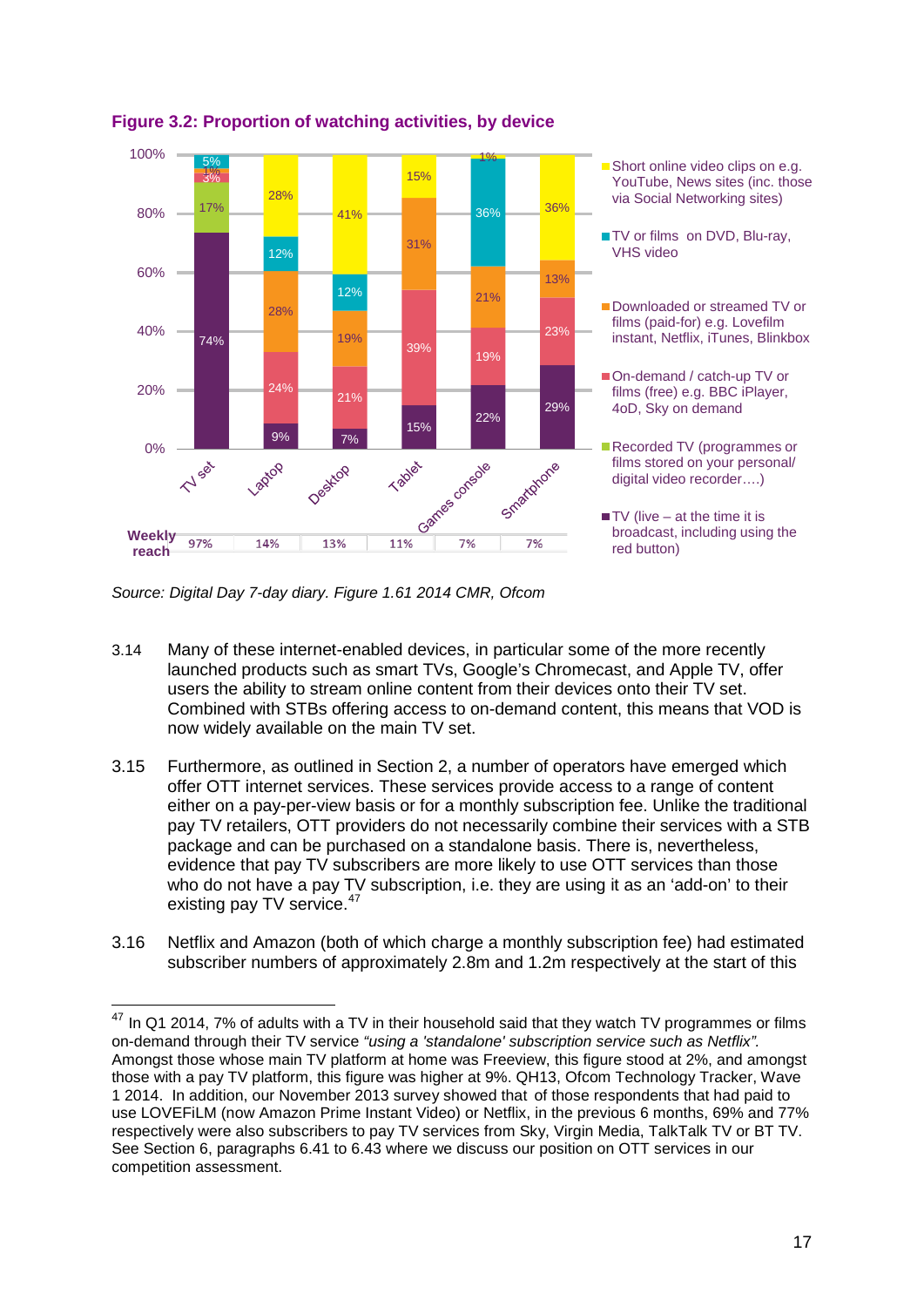year.<sup>[48](#page-18-0)</sup> There has been a steep growth in revenue from online subscription services in 2013, rising 75% from the year before to £112m.<sup>[49](#page-18-1)</sup> To date these services have tended to focus on general entertainment and movie content. OTT sports content is available through Sky's NOW TV service or the BT Sport app (available to BT broadband customers), although there are also OTT offerings made available for their existing pay TV subscribers (e.g. Sky Go, and BT TV Everywhere).

# **Bundling of pay TV with other communications services is more prevalent**

3.17 Bundles are becoming increasingly prevalent when purchasing communications services, with six in ten households now buying their communications services as part of a bundle.<sup>[50](#page-18-2)</sup> 53% of pay TV subscribers take their TV service as part of a bundle.<sup>[51](#page-18-3)</sup> Indeed, BT and TalkTalk only offer their pay TV packages as part of a bundle with broadband and/or phone.



#### **Figure 3.3: Take-up of bundled services**

*Source: Ofcom Technology Tracker, Figure 1.10 CMR 2014*

3.18 While dual play bundles are most popular (28% of households take landline and broadband services from the same provider), 23% of households report having a triple-play bundle of broadband, telephone and multi-channel TV (up from 17% in 2010).[52](#page-18-4) BT, Sky, TalkTalk, and Virgin Media all offer triple-play packages, although take-up varies significantly between operators.<sup>[53](#page-18-5)</sup>

 $^{48}_{\degree}$  BARB establishment survey Q1 2014 - <http://www.barb.co.uk/whats-new/329>  $\overline{\phantom{a}}$ 

<span id="page-18-1"></span><span id="page-18-0"></span><sup>49</sup> CMR 2014, Ofcom, section 2.1.1

<span id="page-18-2"></span><sup>50</sup> CMR 2014, Ofcom, section 1.3.5

<span id="page-18-3"></span><sup>51</sup> Ofcom Technology Tracker, QG3:

<http://stakeholders.ofcom.org.uk/binaries/research/statistics/2014apr/2014w1.pdf> <sup>52</sup> CMR 2014, Ofcom, section 1.3.5

<span id="page-18-5"></span><span id="page-18-4"></span><sup>53 66%</sup> of Virgin customers are on triple-play packages, compared to 37% of Sky customers. <http://investors.virginmedia.com/phoenix.zhtml?c=135485&p=irol-financial-results> & <http://corporate.sky.com/documents/investors/results/2015/q1-kpi-summary.pdf>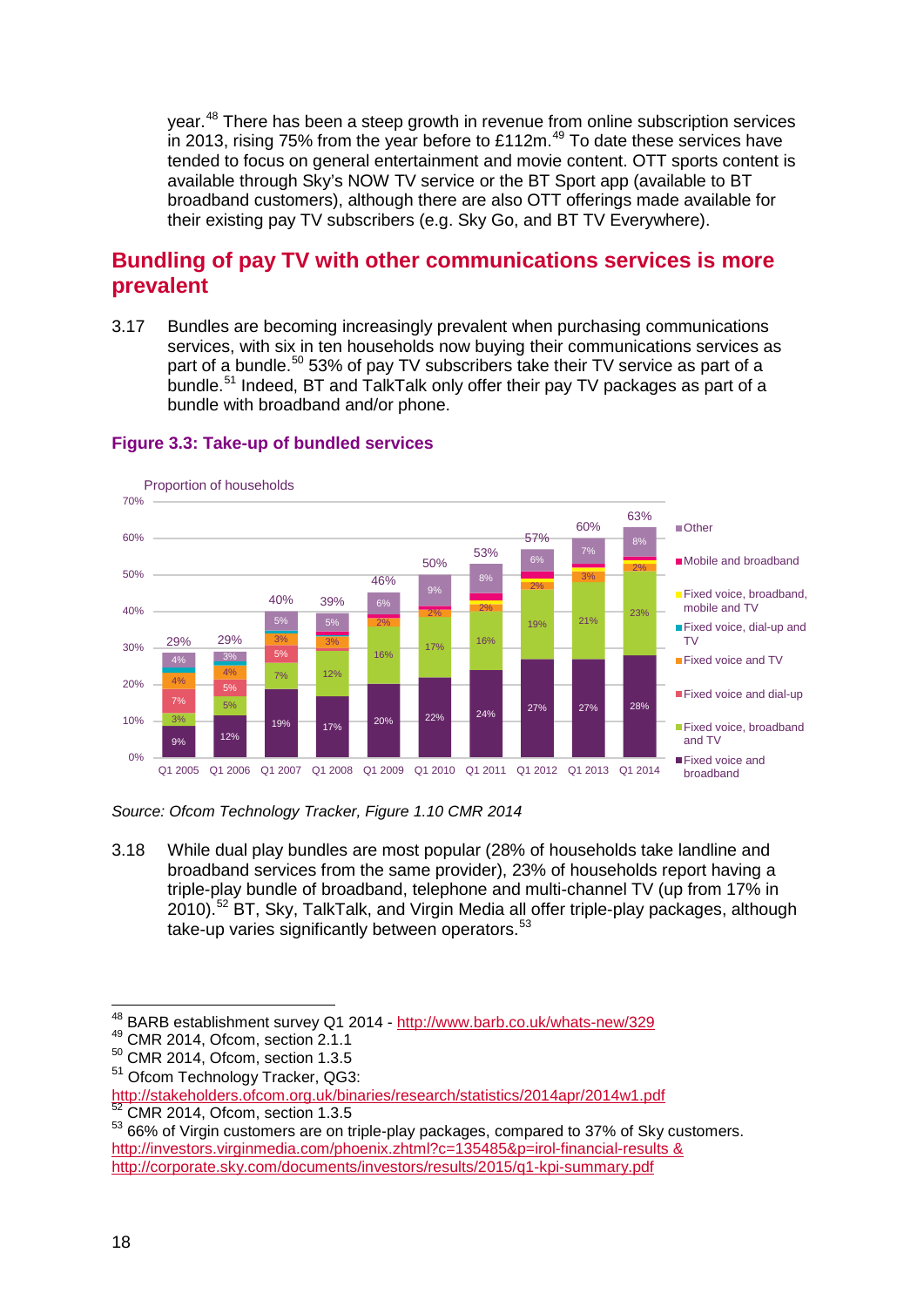- 3.19 More recently there has been a focus on quad-play packages Virgin Media has been offering such packages, which bundle mobile services together with landline, broadband and TV, for some time (and 17% of its customers take up these packages[54](#page-19-0)). In 2012, TalkTalk also implemented a quad play strategy with the launch of a mobile handset and SIM only contracts for customers taking its broadband and fixed line services. EE has also recently launched a quad-play package (see paragraph [3.10] above). Take-up of quad-play in the UK generally is still low, however, with only 1% of consumers claiming to receive their mobile, fixed line, broadband and TV in a bundle.<sup>[55](#page-19-1)</sup> This may increase in future, however, particularly given BT is due to launch a consumer mobile business in 2015, and Vodafone's recent announcement that it is moving into consumer broadband and pay TV in 2015.
- 3.20 Bundling of services is also increasingly relevant in relation to sports content on pay TV - BT offers BT Sport for free to customers who take broadband services, and Sky previously offered two years' free broadband to customers when it launched its Sky Sports  $5$  channel.  $56$

# **BT has expanded its operations adding another vertically integrated player in pay TV**

- 3.21 Vertical integration of pay TV retailers (combining wholesale and retail operations) remains a common feature of the sector. In 2010 we presented an illustration of the pay TV value chain and noted there that it was common for providers to be vertically integrated across that value chain.<sup>[57](#page-19-3)</sup> With the development of OTT services and IPTV, as well as the launch of new platforms such as YouView, that value chain has become more complex, with providers often offering both OTT services and more traditional pay TV services on existing platforms (e.g. DTT, cable, DSat). Nevertheless vertical integration continues to be a common theme.
- 3.22 There are four main levels of the value chain:
	- 3.22.1 **Content production** for example creating and recording content which can be broadcast.
	- 3.22.2 **Wholesale channel provision, or in the case of OTT services, content aggregation** - this could include commissioning content, acquiring rights to broadcast content, or buying content from other providers. Channel providers aggregate this content into a bundle for a specific broadcast channel, OTT providers into an online content library for consumers' to access on an on-demand basis.
	- 3.22.3 **Platform service provision** this could be either in some form of hardware (e.g. a STB) with managed architecture, or a software platform, either of which enable retailers to control the supply of content to consumers.

<span id="page-19-0"></span><sup>&</sup>lt;sup>54</sup> Virgin Media Q2 2014 operating results - $\overline{a}$ 

<http://investors.virginmedia.com/phoenix.zhtml?c=135485&p=irol-financial-results> <sup>55</sup> CMR 2014, Ofcom, section 1.3.5

<span id="page-19-2"></span><span id="page-19-1"></span><sup>56</sup> [http://www1.skysports.com/football/news/20876/9345942/activate-sky-sports-5-your-new-channel](http://www1.skysports.com/football/news/20876/9345942/activate-sky-sports-5-your-new-channel-dedicated-to-european-football)[dedicated-to-european-football](http://www1.skysports.com/football/news/20876/9345942/activate-sky-sports-5-your-new-channel-dedicated-to-european-football)<br>
<sup>57</sup> See Fi

<span id="page-19-3"></span>See Figure 19, p.65 of the 2010 Pay TV Statement.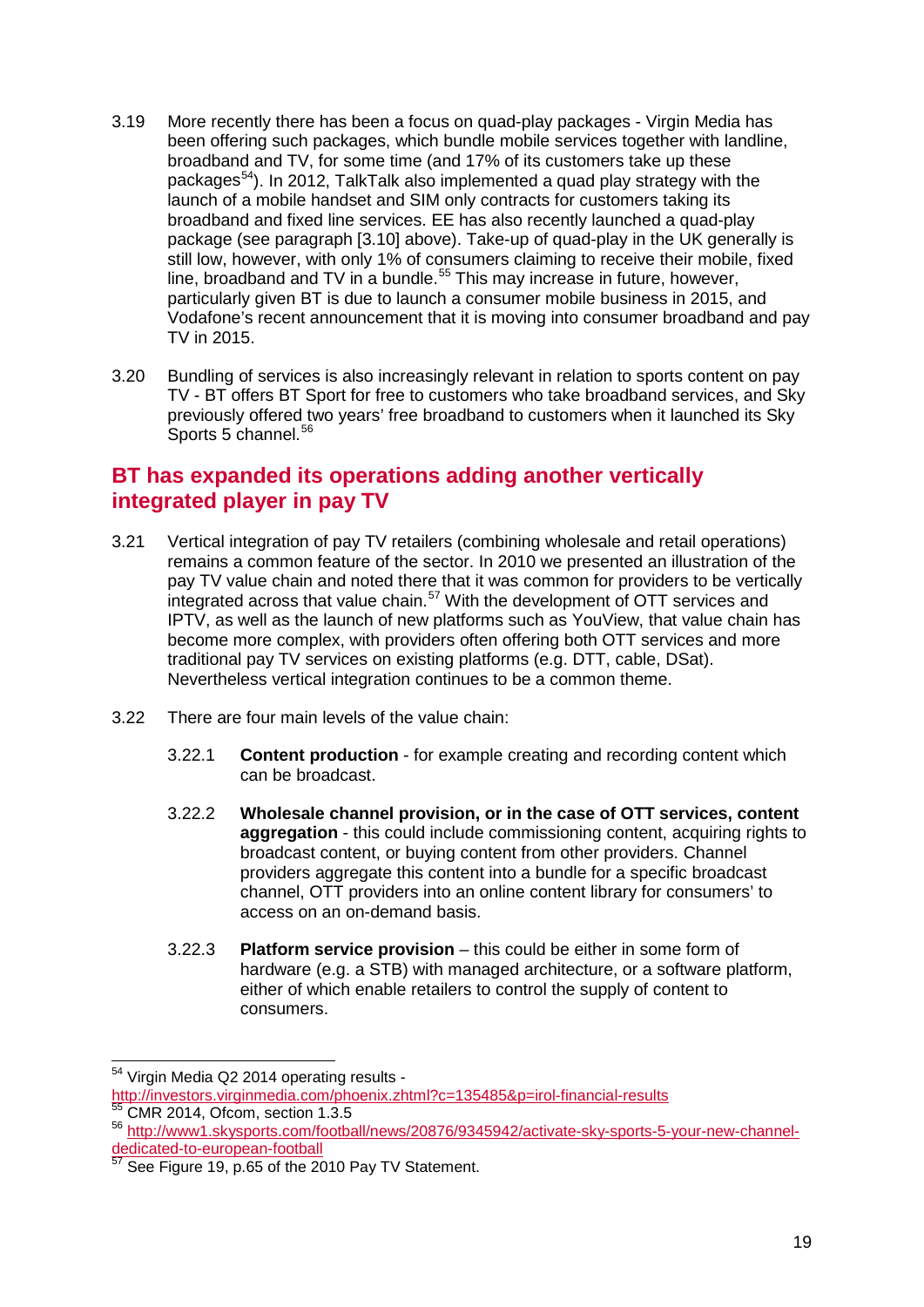- 3.22.4 **Retail service provision** the bundling of channels/content libraries and other services into retail packages purchased by consumers. These services could be provided alongside a traditional platform service (e.g. a requirement for a STB to access the package) or on an OTT basis.
- 3.23 Pay TV retailers continue to be integrated at several levels across this value chain. The four largest pay TV providers (Sky, Virgin Media, BT, and TalkTalk) have integrated their hardware platforms with the retail services they provide on that platform and they also offer OTT services which allow consumers to access their retail content services via IPTV (i.e. separately from their STB). However, the most notable development in this respect is that BT has, with the launch of BT Sport in August 2013, entered as a fully vertically integrated player. Like Sky, BT now holds content rights, packages these rights into channels, wholesales these channels to retailers on other platforms, acts as a pay TV retailer and offers these, and other, channels over its own platform as a retail provider.
- 3.24 New OTT providers, such as Netflix and Amazon, also sit across the value chain producing content, aggregating it, and then retailing it directly to consumers. However, unlike Sky and BT, they do not necessarily operate a hardware platform, <sup>[58](#page-20-0)</sup> nor do they bundle linear and on-demand content in the same way as the traditional pay TV retailers. Netflix is also now available via platform providers such as Virgin Media, BT, and TalkTalk. BT customers can sign up to Netflix alongside their BT subscription and pay for Netflix as part of their BT bill, which is the first time that it is possible to subscribe to Netflix without paying Netflix directly.[59](#page-20-1)

# **BT has acquired major sports rights, but Sky continues to hold the majority of major sports rights**

- 3.25 In early 2013, following BT's acquisition of a number of important sports rights, BT announced the launch of its premium sports channels, BT Sport 1, BT Sport 2, BT Sport 1 HD and BT Sport 2 HD.<sup>[60](#page-20-2)</sup> In addition, in July 2013 it announced the acquisition of ESPN (UK).<sup>[61](#page-20-3)</sup>
- 3.26 Although BT acquired the rights for 38 Premier League matches for the 2013/4 to 2015/16 seasons following the auction held in 2012, Sky continues to hold the majority of rights, with 116 matches. Sky holds 'first pick' rights for 20 rounds (for games on Sunday with a 4pm kick-off), and BT holds first pick for 18 rounds (13 first pick for Saturday 12.45pm kick-off, and five first pick for midweek evenings, and bank Holidays).
- 3.27 While Sky currently holds rights for the majority of Champions League matches for the 2014/15 seasons (128 exclusive matches, plus the final which is shared with  $IV^{62}$  $IV^{62}$  $IV^{62}$ ), BT has won exclusive rights for the 2015-18 Champions League. Live coverage of all 145 Champions League matches will move to BT Sport, although BT has committed to make at least  $[\times]$  per season (including the final) available on FTA TV.

<span id="page-20-0"></span><sup>58</sup> We note. nevertheless, that Amazon has recently launched its 'Fire TV' STB.

<span id="page-20-2"></span><span id="page-20-1"></span><sup>59</sup> <http://www.youview.com/news/2014/11/04/netflix-now-on-youview/><br>60 [http://www.btplc.com/news/Articles/ShowArticle.cfm?ArticleID=cb6a31a3-a853-4ef9-99d4-](http://www.btplc.com/news/Articles/ShowArticle.cfm?ArticleID=cb6a31a3-a853-4ef9-99d4-5eef568289fa) [5eef568289fa](http://www.btplc.com/news/Articles/ShowArticle.cfm?ArticleID=cb6a31a3-a853-4ef9-99d4-5eef568289fa)

<span id="page-20-3"></span><sup>61</sup> [http://www.btplc.com/news/Articles/ShowArticle.cfm?ArticleID=022aea86-b466-4c6e-9a3f-](http://www.btplc.com/news/Articles/ShowArticle.cfm?ArticleID=022aea86-b466-4c6e-9a3f-0be241ed630b)[0be241ed630b](http://www.btplc.com/news/Articles/ShowArticle.cfm?ArticleID=022aea86-b466-4c6e-9a3f-0be241ed630b)

<span id="page-20-4"></span> $\frac{62}{11}$  ITV holds rights for 17 matches (16 exclusive first pick matches, plus the final).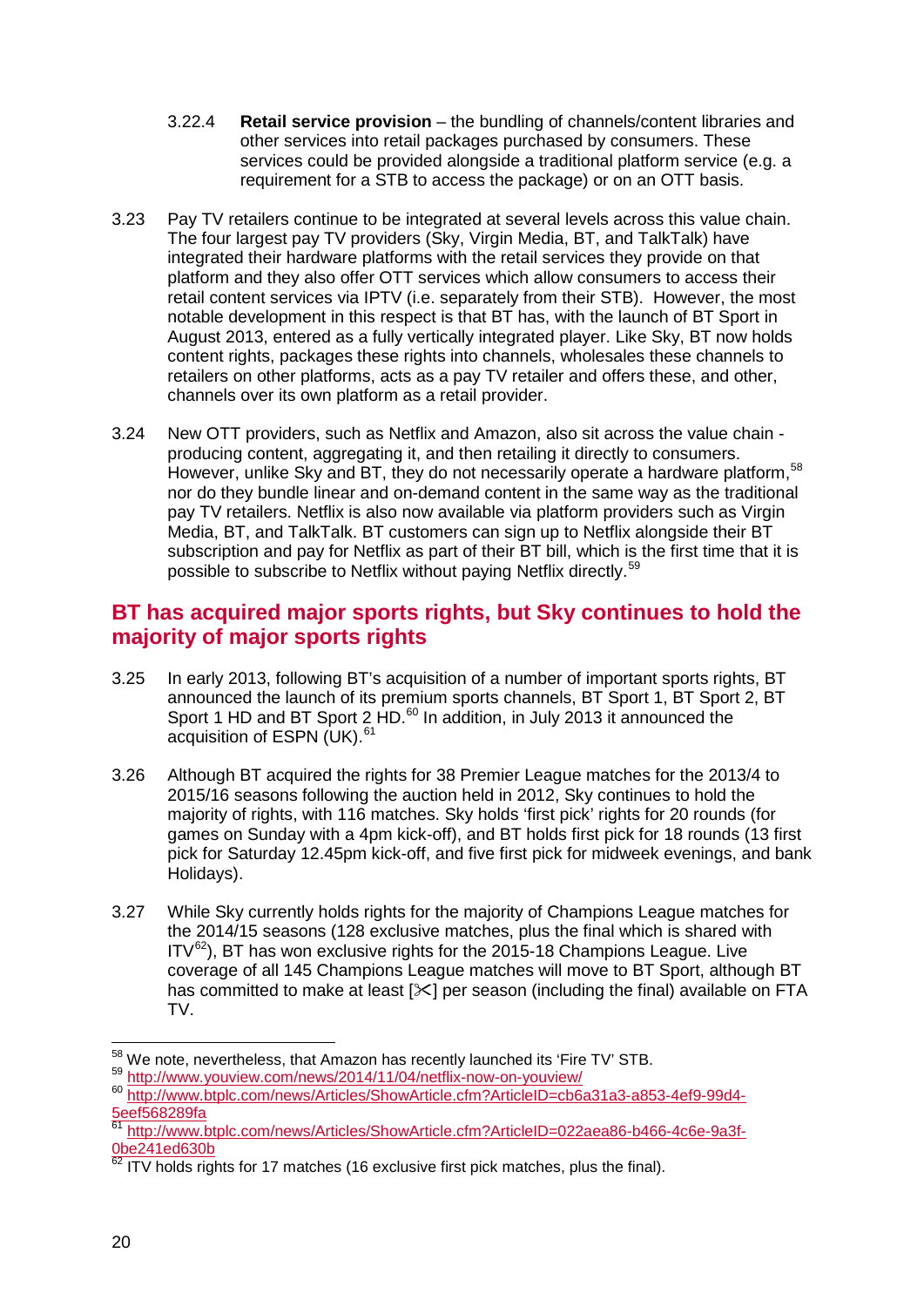- 3.28 BT has also won rights for some FA Cup matches (some games are shown on FTA, and the final is shared) and Sky continues to hold the rights for Football League matches. Both BT and Sky hold rights for various international leagues (e.g. La Liga and Eredivisie on Sky, and Serie A and the Bundesliga on BT Sport).
- 3.29 Outside of football, Sky continues to hold a wide range of sports rights. Sky holds rights to all F1 races (some of which are also shown on the BBC); all live cricket (apart from the Caribbean Premier League, on BT Sport, and Champions League Twenty20, on Eurosport); the majority of golf coverage (apart from the Open and the Masters); a selection of rugby union content rights; and a range of other sports rights, including rugby league, darts, and the NFL.
- 3.30 BT has acquired a range of content in addition to its football rights. For instance, it now holds exclusive rights to live English Premiership rugby, previously held by Sky. BT's portfolio of sports rights also includes the NBA, the Women's Tennis Association Tour, NBA basketball, UFC World Championship, and some motor sports content (e.g. the World Rally Championship, Formula E, and Moto GP).
- 3.31 FTA channels also continue to hold rights to a range of sporting events, including the football World Cup, the Six Nations, horse racing, and Wimbledon. Some sports rights are also held by broadcasters such as Eurosport, and Premier Sports.
- 3.32 The table below shows an overview of the main live sports rights holdings of Sky and BT.

<span id="page-21-9"></span><span id="page-21-8"></span><span id="page-21-7"></span><span id="page-21-6"></span><span id="page-21-5"></span><span id="page-21-4"></span>

|                    | <b>Event</b>                                | <b>Rights holder</b> |              |              |
|--------------------|---------------------------------------------|----------------------|--------------|--------------|
| <b>Sport</b>       |                                             | <b>Sky</b>           | ВT           | <b>Other</b> |
|                    | Premier League <sup>63</sup>                | $\checkmark$         | $\checkmark$ |              |
|                    | Champions League <sup>64</sup>              | ✓                    |              | $\checkmark$ |
|                    | FA Cup <sup>65</sup>                        |                      | $\checkmark$ | $\checkmark$ |
| <b>Football</b>    | Europa League <sup>66</sup>                 |                      | $\checkmark$ | $\checkmark$ |
|                    | Football League & League Cup                | $\checkmark$         |              |              |
|                    | Key European domestic leagues <sup>67</sup> | $\checkmark$         | ✓            |              |
|                    | Scottish Premiership <sup>68</sup>          | $\checkmark$         | ✓            |              |
|                    | <b>English Test Match Cricket</b>           | ✓                    |              |              |
| <b>Cricket</b>     | One Day International                       | ✓                    |              |              |
|                    | Twenty20                                    | ✔                    |              |              |
|                    | <b>Indian Premier League</b>                |                      |              | $\sqrt{69}$  |
|                    | <b>Six Nations</b>                          |                      |              | $\checkmark$ |
| <b>Rugby Union</b> | Aviva Premiership Rugby                     |                      | $\checkmark$ |              |
|                    | European Rugby Champions Cup <sup>"</sup>   | ✓                    | ✓            |              |
|                    | <b>Ryder Cup</b>                            | $\checkmark$         |              |              |
|                    | The Open                                    |                      |              | ✓            |
| <b>Golf</b>        | <b>Masters</b>                              | $\checkmark$         |              | $\checkmark$ |
|                    | PGA Championship <sup>71</sup>              | ✔                    |              |              |
|                    | <b>US Open</b>                              | $\checkmark$         |              |              |
|                    | Wimbledon                                   |                      |              | ✔            |
| <b>Tennis</b>      | French Open                                 |                      |              | ✓            |
|                    | <b>US Open</b>                              | ✔                    |              | ✓            |
|                    | <b>Australian Open</b>                      |                      |              | ✓            |
| Formula 1          | F1 Grand Prix                               | $\sqrt{12}$          |              | ✓            |

#### <span id="page-21-3"></span><span id="page-21-2"></span>**Figure 3.4: Summary of current live sports rights holdings**

*Source: Ofcom. Note: table does not include rights for highlights. Correct as of October 2014.* 

<span id="page-21-0"></span><sup>63</sup> Skv holds rights to 116 matches, and BT rights to 38 matches.

<span id="page-21-1"></span> $64$  129 matches, including the final on Sky. 17 matches, including the final on ITV.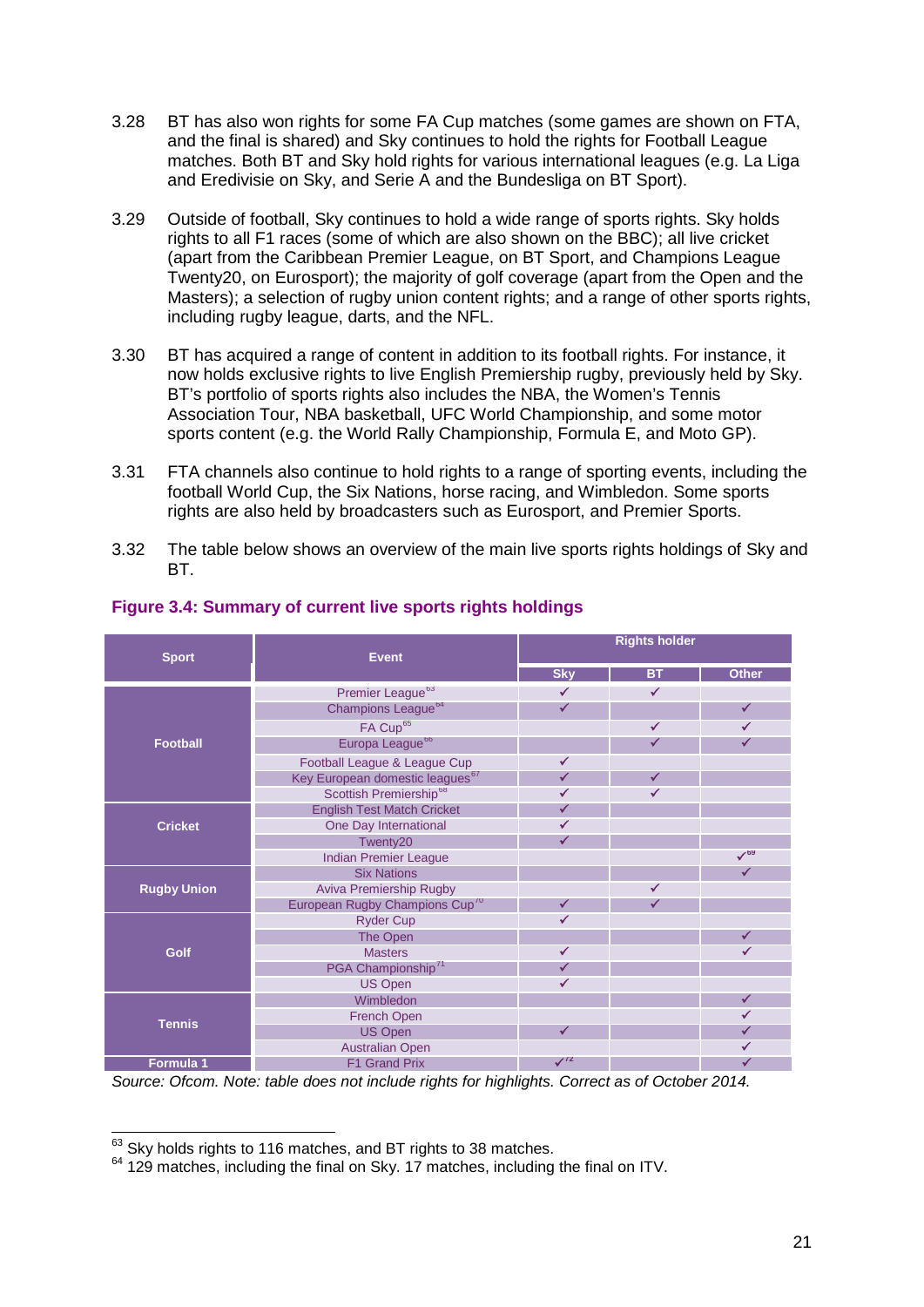# **The cost of sports rights has increased, with the majority being spent on football**

3.33 In 2013, spending on sports programming increased by 19% to reach £1,808m. This amounts to 59% of all programme spend by commercial non-PSB channels.<sup>[73](#page-22-0)</sup> Figure 3.5 below shows how this spending has increased over time, broken down by channel provider.

## **Figure 3.5: Total annual expenditure on sports rights, by broadcaster[74](#page-22-1)**

#### **[]**

*Source: data provided by broadcasters.[75](#page-22-2)*

- 3.34 Of all content genres, sport remains the single largest source of revenue for multi-channel broadcasters,<sup>[76](#page-22-3)</sup> and this may help to explain the proportion of programme spend that is dedicated to sports content. In 2010, sport generated £1,800m in revenue, which represents 43.9% of total revenue.<sup> $77$ </sup> In 2013, this had increased to £2,329m in revenue (which was up by 13% from 2012 alone).<sup>[78](#page-22-5)</sup>
- 3.35 As can be seen from Figure 3.6 below, a significant proportion (75%) of the total expenditure on sports rights for 2013 by broadcasters was on football rights. Rugby

 $<sup>65</sup>$  16 live matches, including one semi-final, shown by the BBC, with 25 live matches, including one</sup>  $\overline{a}$ 

semi-final, shown by BT Sport.<br>
<sup>66</sup> 29 live matches including semi-finals and finals on ITV, and 25 live matches on BT Sport.<br>
<sup>67</sup> Sky holds rights for La Liga (Spain) and Eredivisie (the Netherlands); BT holds rights fo (Italy), Ligue 1 (France), and the Bundesliga (Germany).<br><sup>68</sup> 30 live matches on Sky Sports, and 30 live matches on BT Sport. Three live matches (and 35

delayed transmission matches) on BBC Alba.<br><sup>69</sup> Has been broadcast on ITV4 since 2010, but Sky has won the rights from 2015 (until 2018).  $\frac{70}{20}$  Pool matches shared equally by Sky and BT, both will show two quarter-finals each, one semi-final each, and the final will be broadcast by both live.

 $71$  Sky has rights to all four rounds over four days. The BBC has rights to the final two rounds over the last two days.

 $\frac{72}{73}$  All races on Sky, with nine races also shown on the BBC.  $\frac{73}{73}$  CMR 2014, Ofcom, section 2.1.1.

<span id="page-22-1"></span><span id="page-22-0"></span><sup>74</sup> Data for 2013/14 is based on broadcasters' forecasts as at August 2013. However, the vast majority of forecast expenditure was committed in existing agreements. The "other channels" category includes Channel 4, Five and Eurosport. As Eurosport acquires rights on a pan-European basis, we have included a proportion of its total rights expenditure, equal to the share of channel revenues which came from the UK in 2013. Expenditure by ESPN is approximate as BT was only able to provide limited information.

<span id="page-22-2"></span><sup>75</sup> Broadcasters responses to our section 26 Notice (dated 23 August 2013 for BT, 28 August 2013 for Sky, 25 September 2013 for BBC, Channel 4, Eurosport and Channel 5 and 27 September 2013 for ITV) in respect of our investigation of BT's Complaint against Sky under the Competition Act 1998 ('the BT CA98 Complaint') about the wholesale supply of SS1&2 -

[http://stakeholders.ofcom.org.uk/enforcement/competition-bulletins/open-cases/all-open](http://stakeholders.ofcom.org.uk/enforcement/competition-bulletins/open-cases/all-open-cases/cw_01106/)[cases/cw\\_01106/.](http://stakeholders.ofcom.org.uk/enforcement/competition-bulletins/open-cases/all-open-cases/cw_01106/) Also Eurosport information provided to Ofcom on 11 November 2014. Setanta data is sourced from data underlying Figure 29 in the 2010 TV Statement and ESPN data is based on publicly available information.

<span id="page-22-3"></span> $76$  CMR 2014, Ofcom, Figure 2.41. This is based on all sources of revenue accruing to multi-channels (predominantly subscription and net advertising revenue). This includes wholesale subscriber payments from platform operators, but excludes Republic of Ireland revenue, and revenue generated by broadband and telephony.

 $\overline{C}$  CMR 2011, Ofcom, section 2.2.4.

<span id="page-22-5"></span><span id="page-22-4"></span><sup>78</sup> CMR 2014, Ofcom, section 2.2.4.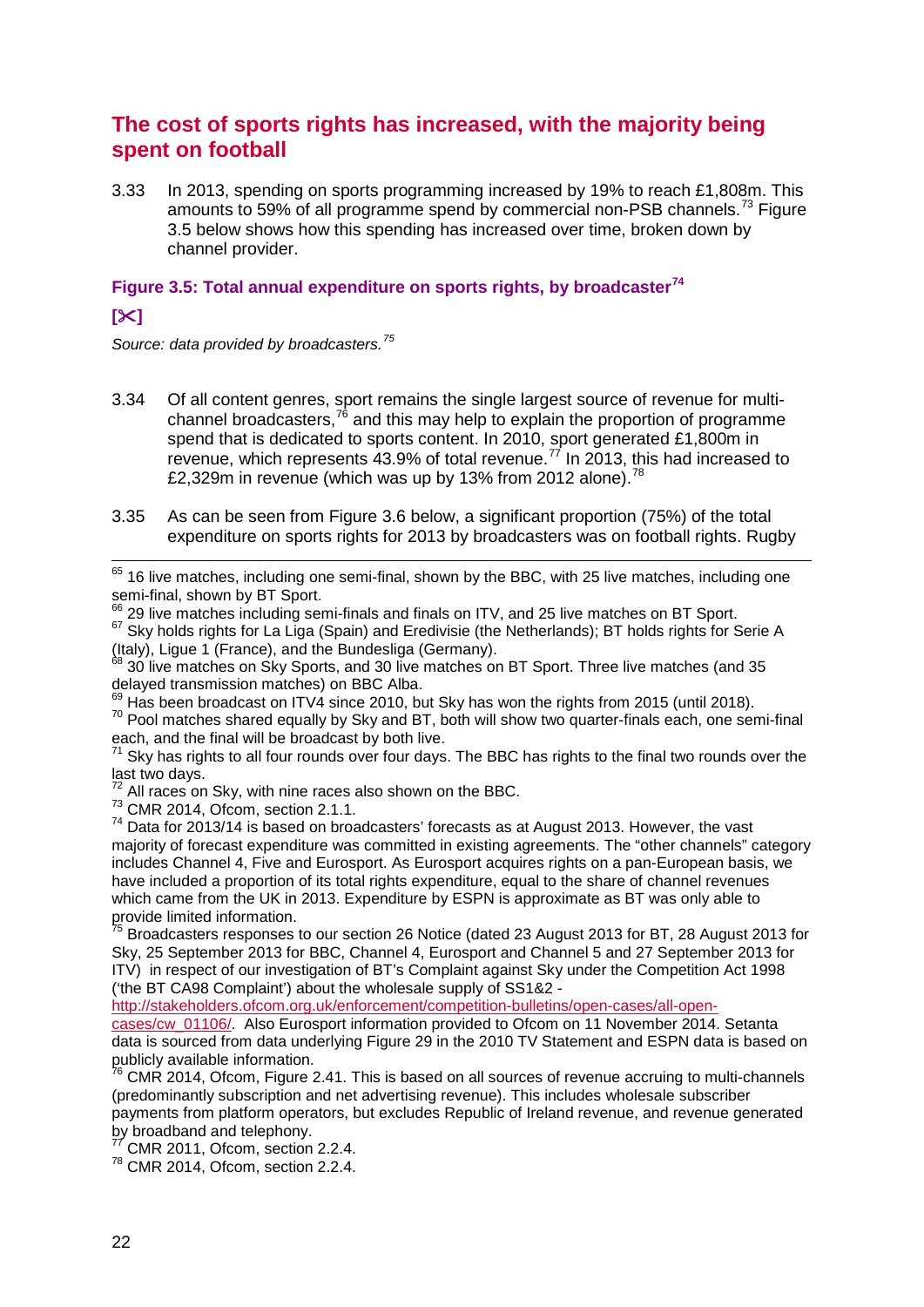Union and Cricket had the second highest broadcaster spend, but each only accounted for 5% of the total expenditure on sports rights for the year.

## **Figure 3.6: Breakdown of total expenditure on sports rights in 2013/14, by sport []**

#### *Source: data provided by broadcasters[79](#page-23-0)*

- 3.36 Within this, significantly more is spent on Premier League rights than any other sports rights, including other football rights. Around 65% of the amount spent on football rights – and around 50% of total spending on sports rights – is accounted for by live Premier League rights alone. In 2010, Premier League rights accounted for around 50% of the total amount spent on the top ten most expensive sports TV rights,<sup>[80](#page-23-1)</sup> compared to around 65% currently.
- 3.37 In 2013/14, Champions League rights, like other football rights, accounted for a smaller proportion of the total amount spent on football rights than Premier League rights. However, Champions League rights will make up a significant proportion of the amount spent on football rights in 2015/16, as a result of the significant increase in the amount committed by BT for these rights. The cost of these rights will still only represent around one-third of the amount spent by Sky and BT on Premier League rights. Sky and BT paid just over £1bn per season for the Premier League rights between 2013-2016,<sup>[81](#page-23-2)</sup> and BT has committed £299m per season for the Champions League and Europa League rights between 2015-2018.<sup>[82](#page-23-3)</sup> By way of comparison, the 2010-2013 Premier League rights cost £594m per season, $^{83}$  $^{83}$  $^{83}$  and the 2012-2015 Champions League rights cost £133m per season.<sup>[84](#page-23-5)</sup>

# **Sports content is now more widely available than in 2010**

- 3.38 The 2010 Pay TV Statement identified live top-flight sports content (particularly live Premier League football) as having enduring appeal for a large number of viewers.<sup>[85](#page-23-6)</sup> At that time, only a limited number of Sky Sports channels (primarily SS1&2) were available through routes other than by obtaining the channels directly from Sky on DSat – specifically either via Sky Player over the internet, on cable (e.g. via Virgin Media), and on Tiscali's IPTV network (subsequently acquired by TalkTalk) but retailed by Sky.<sup>[86](#page-23-7)</sup>
- 3.39 Sky Sports channels are now more widely available, although until recently they were not available to customers on BT's YouView service.<sup>[87](#page-23-8)</sup>

<span id="page-23-0"></span> $\frac{1}{79}$  As per footnote 75 above.

<span id="page-23-2"></span><span id="page-23-1"></span><sup>&</sup>lt;sup>80</sup> Figure 59, Ofcom, 2010 Pay TV Statement.<br><sup>81</sup> http://www.bbc.co.uk/news/business-18<u>430036</u> - Sky is paying £760m per season, and BT £246m per season.<br><sup>82</sup> http://www.bbc.co.uk/sport/0/football/24879138

<span id="page-23-4"></span><span id="page-23-3"></span><sup>&</sup>lt;sup>83</sup> <http://news.bbc.co.uk/1/hi/business/7875478.stm><br>
<sup>84</sup> <http://www.theguardian.com/sport/2013/nov/09/bt-sport-champions-league-exclusive-tv-rights><br>
<sup>85</sup> In the 2010 Pav TV statement we defined this as sports matches fro

<span id="page-23-6"></span><span id="page-23-5"></span>of the most popular sports in the UK. For example Premier League matches, FA Cup matches, English test cricket matches, the Ryder Cup, Six Nations rugby union.

<span id="page-23-8"></span><span id="page-23-7"></span> $^{86}$  2010 Pay TV Statement, paragraph 7.34.<br><sup>87</sup> As noted at paragraph 2.4 above, on 5 November the CAT required Sky to wholesale SS1&2 to BT for distribution via IPTV (and consequently on the BT YouView platform). On 16 December BT announced the launch of SS1&2 on its YouView boxes.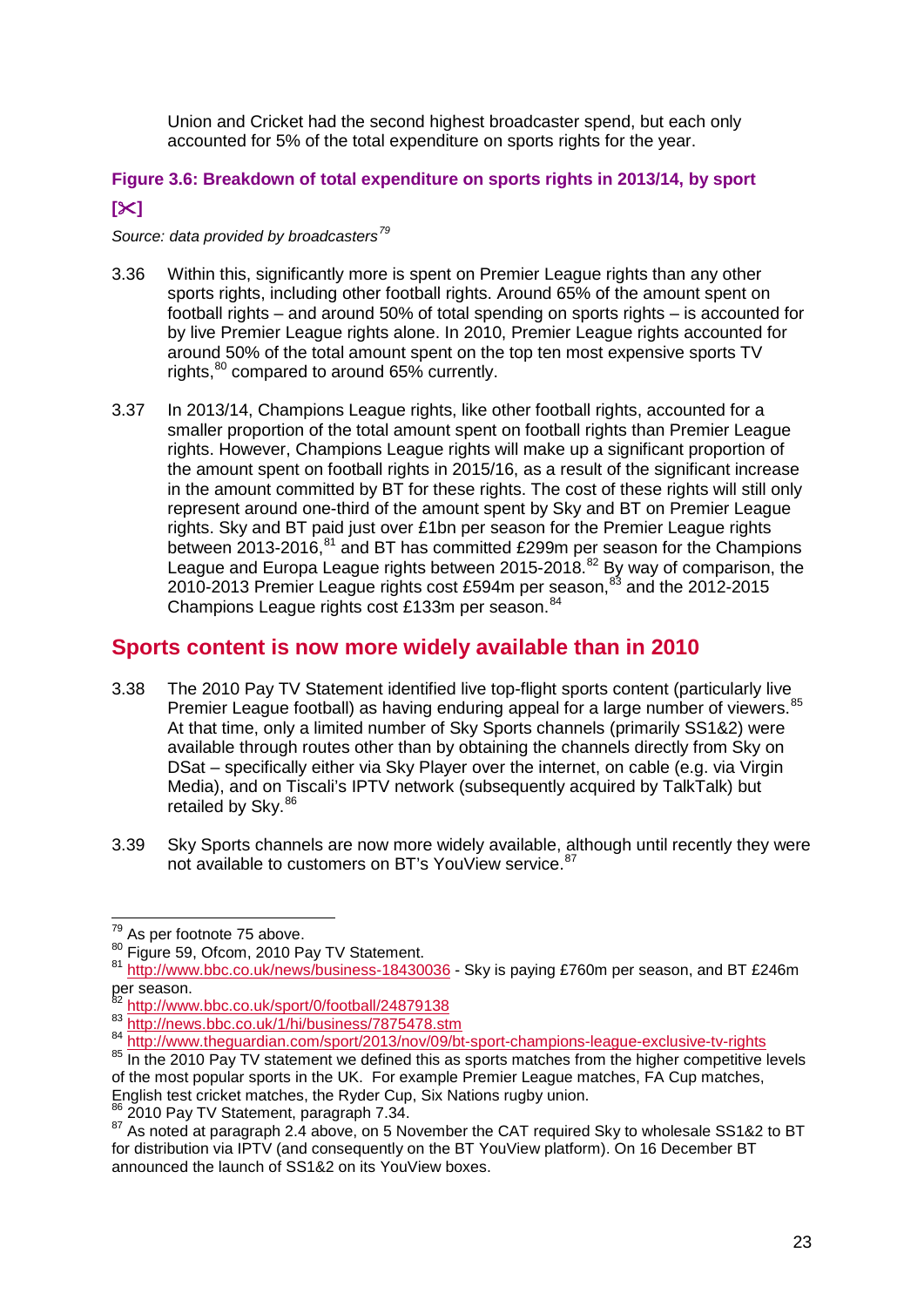| 2014                          | <b>BT TV</b>                            |                           | <b>Sky</b>   | <b>Virgin</b> | <b>TalkTalk</b>    |
|-------------------------------|-----------------------------------------|---------------------------|--------------|---------------|--------------------|
|                               | <b>Cardinal</b>                         | <b>YouView</b>            |              | <b>Media</b>  | <b>YouView</b>     |
| <b>Sky Sports</b><br>1&2      | $\sqrt{no}$ HD<br>(with Vision+<br>box) | $\checkmark$ no HD        | $\checkmark$ | $\checkmark$  | $\checkmark$ no HD |
| <b>Sky Sports</b><br>3, 4, F1 | $\boldsymbol{\mathsf{x}}$               | $\boldsymbol{\mathsf{x}}$ | ✓            | $\checkmark$  | $\checkmark$ no HD |
| <b>Sky Sports 5</b>           | $\checkmark$                            | $\boldsymbol{\mathsf{x}}$ | $\checkmark$ | ✓             | $\checkmark$ no HD |

#### **Figure 3.7: Summary of Sky Sports channel availability on each pay TV platform**

 *Source: Ofcom*

3.40 In particular the Sky Sports channels are available through the following routes:

- **Sky** Sky satellite subscribers can purchase Sky Sports channels as a bundle add-on to Sky's basic package of entertainment and news channels. The Sky Sports bundle costs £24.50 per month, on top of the basic package (at £21.50 per month).<sup>[88](#page-24-0)</sup> Sky Sports is also available through the Sky Go service.
- **NOW TV** Sky's NOW TV offers the ability to access all Sky Sports channels for a one-off payment of either £6.99 for a day, or £10.99 for a week. This standalone package is likely to appeal to consumers who want a 'pay TV lite' option, or are only interested in specific sporting events. Sky recently reported a trebling in NOW TV sports transactions vear-on-vear.<sup>[89](#page-24-1)</sup>
- **TalkTalk**  Sky supplies its full Sky Sports package (in SD but not HD) to TalkTalk on a wholesale basis for distribution on its YouView service, following an agreement announced on 26 July 2012 (and subsequently extended in July this year). [90](#page-24-2) The agreement gives TalkTalk's YouView subscribers access to a variety of Sky content, including Sky Sports channels. The Sky Sports channels are available for an additional £30 per month to TalkTalk customers that take any of its monthly TV subscription packages. NOW TV is also made available on TalkTalk's YouView box (i.e. consumers can purchase sports passes direct from NOW TV and watch the content via their YouView box).
- **Virgin Media** Sky supplies all its Sky Sports channels to Virgin Media on a wholesale basis for distribution on its cable network. In May 2014, Sky and Virgin Media announced an extension to their contract, enabling Virgin Media to now offer Sky Sports 3 HD, Sky Sports 4 HD and Sky Sports F1 HD.<sup>[91](#page-24-3)</sup> Virgin Media customers can purchase all of the Sky Sports channels for an additional £27.25 per month on top of Virgin Media's TV package prices (although they are

<span id="page-24-0"></span> $88$  By way of comparison, the standalone cost of Sky Movies is £16.50 per month, on top of the basic package. For customers who already get Sky Movies, the additional cost of Sky Sports is reduced to £16.50 (i.e. £33 for both channel packages in total).  $\overline{a}$ 

<span id="page-24-1"></span><sup>89</sup> <http://corporate.sky.com/documents/investors/results/2015/q1-press-release.pdf>

<span id="page-24-2"></span>[http://corporate.sky.com/media/press\\_releases/2012/sky\\_talktalk\\_agreement\\_for\\_wholesale\\_distributi](http://corporate.sky.com/media/press_releases/2012/sky_talktalk_agreement_for_wholesale_distribution_of_sky_channels) <u>[on\\_of\\_sky\\_channels](http://corporate.sky.com/media/press_releases/2012/sky_talktalk_agreement_for_wholesale_distribution_of_sky_channels)</u><br><sup>91</sup>

<span id="page-24-3"></span>[http://corporate.sky.com/investors/press\\_releases/2014/sky\\_and\\_virgin\\_media\\_strike\\_major\\_new\\_ch](http://corporate.sky.com/investors/press_releases/2014/sky_and_virgin_media_strike_major_new_channel_distribution_agreement) annel distribution agreement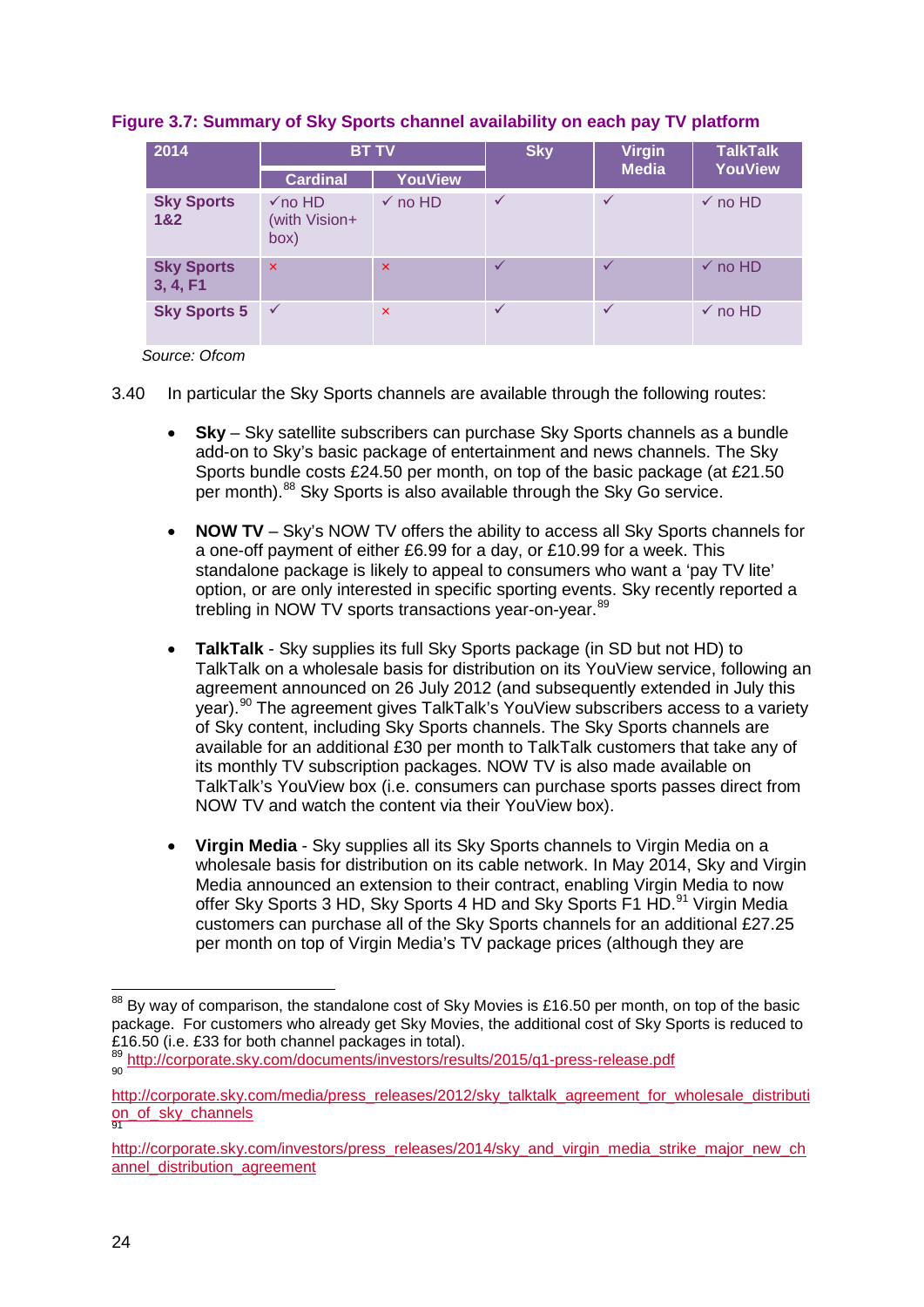included within the price of its Essential Family Sports collection and VIP collection packages).

- **BT**  Sky supplies its SS1&2 and Sky Sports 5 channels to BT on wholesale basis for distribution to its BT Vision boxes (BT's legacy Cardinal platform). These channels are only available to those subscribers that take its BT Infinity fibre broadband service and BT TV through a BT Vision+ box. BT charges its customers £21 per month to access SS1&2 in standard definition. It also offers either SS1 or SS2 individually for £15.50 per month. Following an order from the CAT (noted at paragraph 2.4 above), Sky was required to make a wholesale offer for SS1&2 to BT for distribution via IPTV (and consequently on the BT YouView platform).On 16 December BT announced the launch of SS1&2 on its YouView boxes. $92'$  $92'$
- **Vodafone**  on Vodafone's 4G plans, Sky Sports is available as an entertainment package. It is included in the subscription price for 6 months on the Red 4G plans, and for 24 months on the Red L, XL, and XXL 4G plans. After this Sky Sports can be purchased for an additional £4.99 per month for SS1&2, or £9.99 per month for all Sky Sports channels.
- 3.41 BT Sport channels are also available on a number of platforms, but not on TalkTalk's YouView platform and for Sky DSat customers it is only available direct from BT (on a self-retail basis).

| 2014                                  | <b>BT TV</b>    |                | <b>Sky</b>                       | <b>Virgin</b> | <b>TalkTalk</b>           |
|---------------------------------------|-----------------|----------------|----------------------------------|---------------|---------------------------|
|                                       | <b>Cardinal</b> | <b>YouView</b> |                                  | <b>Media</b>  | <b>YouView</b>            |
| <b>BT Sport 1&amp;2</b><br>$(8$ ESPN) |                 |                | (but only via BT<br>on Sky DSat) | (with TV XL)  | $\boldsymbol{\mathsf{x}}$ |

#### **Figure 3.8: Summary of BT Sport channel availability on each pay TV platform**

*Source: Ofcom*

3.42 In particular the BT Sport channels are available through the following routes:

- **BT TV (and OTT)** as well as providing BT Sport free to its BT TV customers, since its launch, BT Sport SD channels have been made available free of charge to BT Broadband customers (regardless of whether they are also subscribers to its BT TV service), provided they are on a contract for a defined fixed period. HD versions are also available for an additional £3 per month. BT offers an online player for accessing BT Sport via PC and mobile. It also offers the BT Sport app, which enables customers to stream sports content straight to their PC, Mac, tablet or smartphone.
- **Sky's DSat platform** As well as providing BT Sport free of charge to BT Broadband customers who receive Sky's TV service on the DSat platform, BT also offers BT Sport as a standalone pay TV product over Sky's DSat platform on a self-retail basis. BT charges £13.50 for SD and £16.50 for HD versions of the channels to these customers.

<span id="page-25-0"></span><sup>&</sup>lt;sup>92</sup> [https://www.btplc.com/news/Articles/ShowArticle.cfm?ArticleID=81A969F4-BB68-44B1-98DC-](https://www.btplc.com/news/Articles/ShowArticle.cfm?ArticleID=81A969F4-BB68-44B1-98DC-820395D7085F)[820395D7085F](https://www.btplc.com/news/Articles/ShowArticle.cfm?ArticleID=81A969F4-BB68-44B1-98DC-820395D7085F)  $\overline{a}$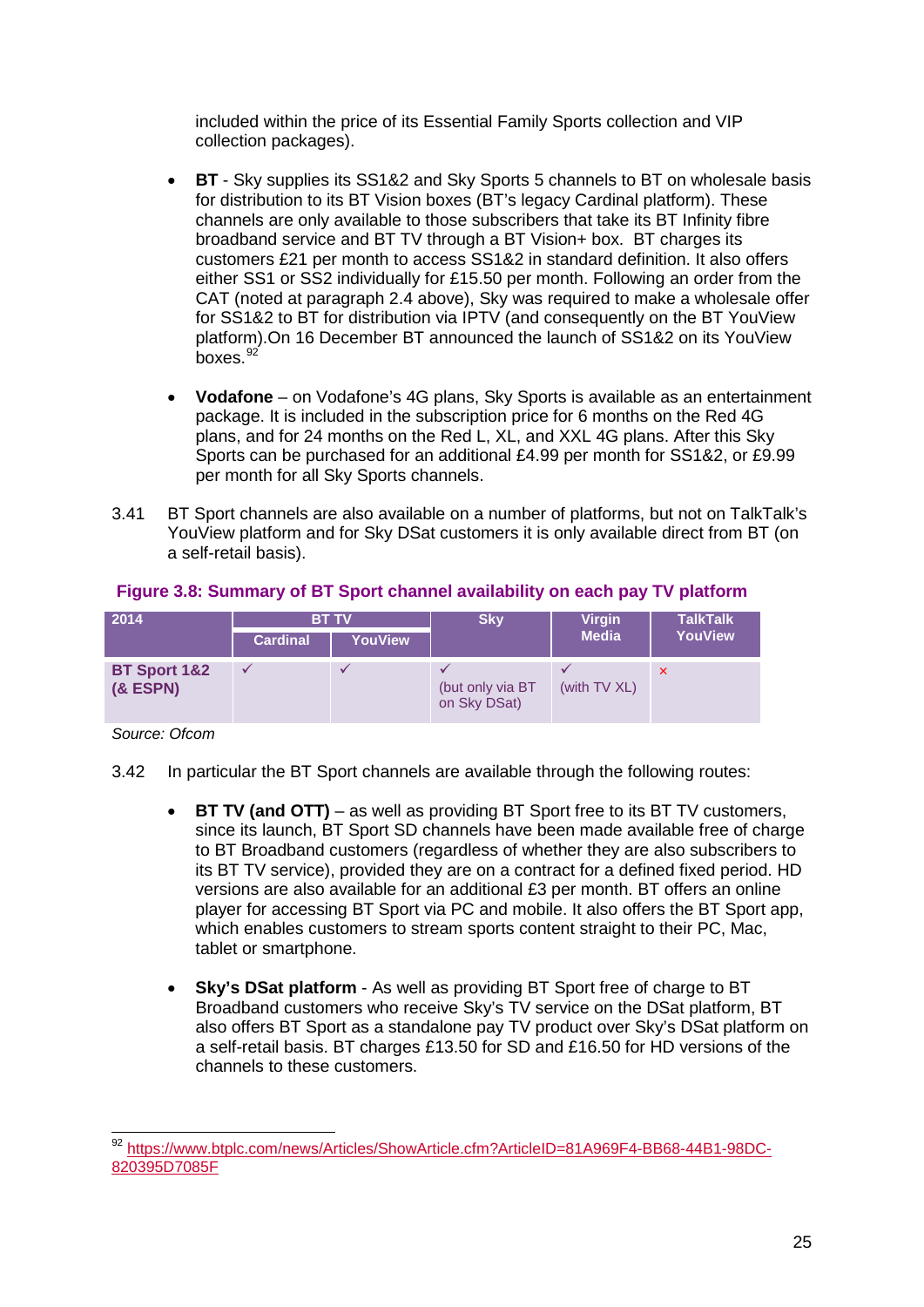- **Virgin Media** In August 2013, Virgin Media struck a deal with BT, allowing it to offer BT Sport to its subscribers.<sup>[93](#page-26-0)</sup> Virgin Media offers BT Sport channels (including HD) for free as part of its XL package. For non-XL customers, consumers can pay £15 per month to access the HD versions of BT Sport channels.
- 3.43 Eurosport and Premier Sports both hold rights to certain sports content. Their channels are more widely available than in 2010, partly due to their availability on the YouView platform (which was not available in 2010), and following Premier Sports launch on Virgin Media in 2013. The Eurosport channel is available as part of the basic packages with Sky, Virgin Media, and BT YouView. The Premier Sports channels are also available with Sky, Virgin Media and BT, as well as through TalkTalk TV.

# **Both Sky and BT have a large sport subscriber base**

3.44 Sky does not publish its sports subscriber numbers. According to BT's latest results, BT Sport is now available in five million homes.<sup>[94](#page-26-1)</sup> The Table below sets out the data we have received from Sky and BT on the number of subscribers to their sports channels on different pay TV platforms.

#### **Figure 3.9: Number of Sky Sports and BT Sport customers on different platforms in September 2014 (thousands)**

| <b>Retailer</b>     |                 | <b>Sky Sports</b>      | <b>BT Sport</b> |             |  |
|---------------------|-----------------|------------------------|-----------------|-------------|--|
|                     |                 |                        | <b>Free</b>     | <b>Paid</b> |  |
| Sky                 |                 | [X]                    | ۰               |             |  |
| <b>Virgin Media</b> |                 | $\mathbb{K}$           |                 | [⊱          |  |
| <b>BT</b>           | <b>BT TV</b>    | $\mathbb{K}$           | <b>1X</b>       |             |  |
|                     | <b>Sky DSat</b> |                        |                 | <b>SK</b>   |  |
|                     | App             |                        | [⊱              |             |  |
| <b>TalkTalk</b>     |                 | $\mathsf{I}\mathsf{X}$ | -               |             |  |
| <b>Total</b>        |                 |                        | $\infty$        |             |  |

*Source: Sky's response to Questions 1a and 2 of the 5th section 26 Notice under the BT CA98 Complaint dated 16 April 2014. BT's response to Question 9 of the 4th section 26 Notice dated 7 March 2014.*

- 3.45  $\sqrt{3}$ . However, the majority of BT Sport subscribers get the channels as part of a bundle of other services, either as part of the XL package on Virgin Media or bundled with BT's broadband packages. Only  $[\times]$  of BT Sport subscribers pay a stand-alone charge for the channel in the way that Sky's customers do. In comparison, the vast majority of Sky Sports customers pay a monthly fee.
- 3.46 We have also looked at the total number of subscribers who take some form of pay TV sports content (i.e. Sky Sports and/or BT Sport). In the table below, we present the number of subscribers across each platform, and the share of subscribers that

<sup>—&</sup>lt;br>93

<span id="page-26-0"></span>[https://corporate.sky.com/investors/press\\_releases/2014/sky\\_and\\_virgin\\_media\\_strike\\_major\\_new\\_c](https://corporate.sky.com/investors/press_releases/2014/sky_and_virgin_media_strike_major_new_channel_distribution_agreement) [hannel\\_distribution\\_agreement](https://corporate.sky.com/investors/press_releases/2014/sky_and_virgin_media_strike_major_new_channel_distribution_agreement)

<span id="page-26-1"></span><http://www.btplc.com/News/ResultsPDF/q414-release.pdf>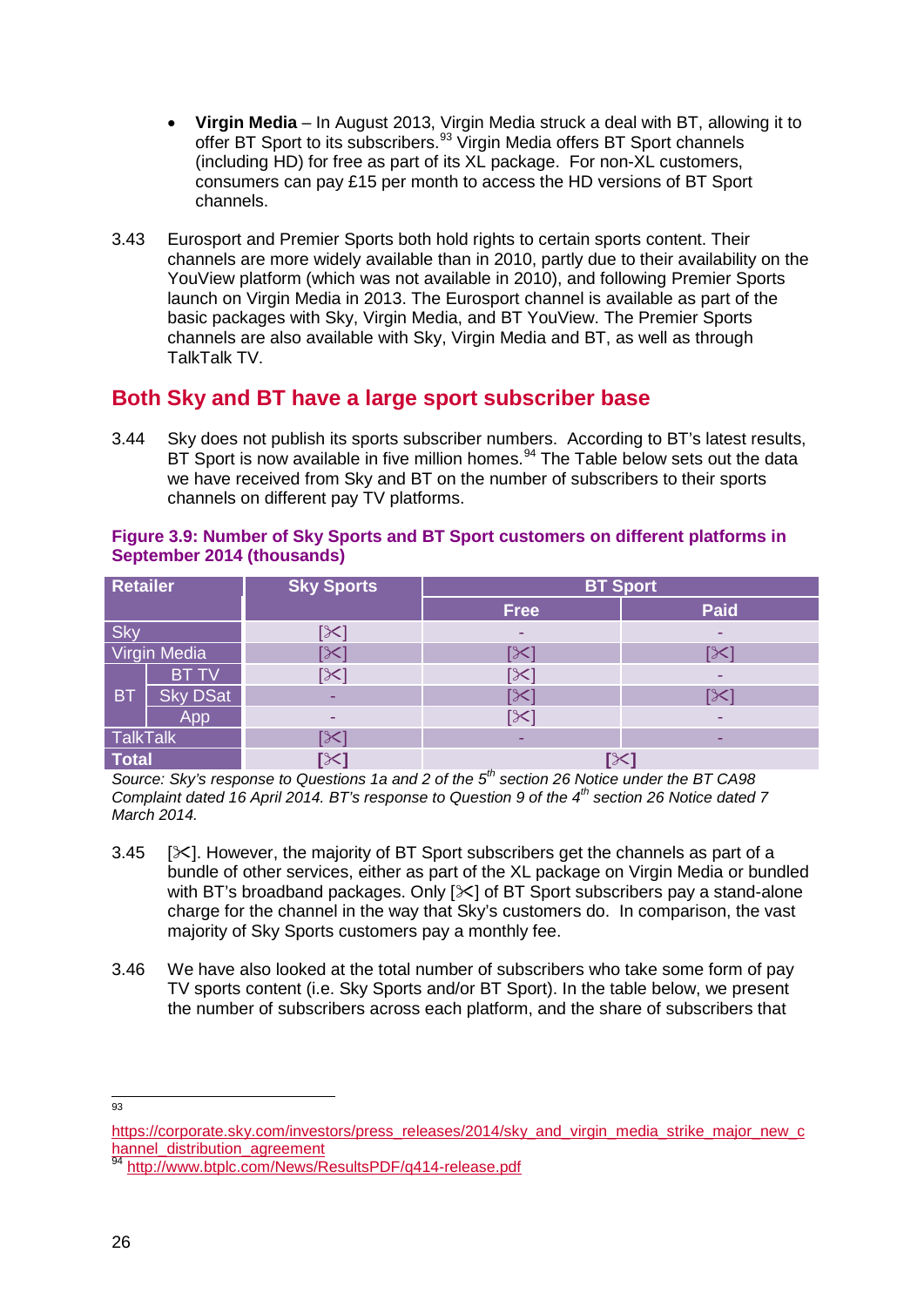this represents.<sup>[95](#page-27-0)</sup> This is compared to the overall pay TV subscribers on each platform.

#### **Figure 3.10: Number and share of pay TV sport subscriptions on different platforms in September 2014**

|                     | <b>Sports subscribers</b> |                       | <b>Total pay TV subscribers</b> |                           |  |
|---------------------|---------------------------|-----------------------|---------------------------------|---------------------------|--|
|                     | Number (k)                | Share (%)             | Number (k)                      | Share (%)                 |  |
| <b>Sky</b>          | [X]                       | 60%-70% [ $\approx$ ] | $\mathbb{R}$                    | 60%-70% [ $\approx$ ]     |  |
| <b>Virgin Media</b> | $ \mathcal{X} $           | 20%-30% [ $\&$ ]      | $ \mathcal{X} $                 | 20%-30% [ $\times$ ]      |  |
| <b>BT TV</b>        | [≻]                       | 5%-15% [ $\times$     | $ \mathcal{X} $                 | $5\% - 15\%$ [ $\times$ ] |  |
| <b>TalkTalk</b>     | [≻]                       | $0-10\%$ [ $\times$ ] | $\mathbb{K}$                    | $0-10\%$ [ $\times$ ]     |  |

*Source: Ofcom calculations based on Sky's, BT's, Virgin Media's and TalkTalk's responses to the WMO information request dated 31 October 2014 (5 November 2014 in respect of BT)*

3.47 As the table above shows, the majority of sport and pay TV subscribers are on Sky's DSat platform. In June 2009, Sky had a larger share of overall subscribers ( $[\times]$ ) and, in particular, a larger share of sport subscribers ([ $\ll$ ]). <sup>[96](#page-27-1)</sup>

## **Summary of key developments since 2010**

- 3.48 In this section, we have identified a number of developments in the pay TV market generally between 2010 and now:
	- take-up of pay TV services has increased since 2010, and revenues have also grown;
	- an increased presence of OTT services, and several new devices, provide additional means of accessing pay TV content; and
	- bundling of pay TV with other communications services is more prevalent, and has become increasingly important, with sports content being bundled with other services.
- 3.49 There have also been a number of important developments with regards to the provision of sports content, in particular it is now more widely available than in 2010, in part due to more wholesale deals between Sky and other pay TV retailers. In addition BT has acquired key sports rights, and has launched its BT Sport channels.
- 3.50 Despite these developments, certain characteristics remain:
	- the cost of sports rights are still high (and have increased since 2010);
	- the key rights holders are vertically integrated players; and

<span id="page-27-0"></span> $95$  Because these estimates have been calculated across platforms only, we have not included customers that take BT Sport via the app or online player only. See Section 6, paragraphs 6.41 to 6.43 where we set out our position on OTT services. To estimate the number of sports customers on the Sky DSat platform we have used information from our October 2014 survey to estimate the number of customers that take both Sky Sports and BT Sport.  $\overline{a}$ 

<span id="page-27-1"></span><sup>&</sup>lt;sup>96</sup> 2010 Pay TV Statement, Figure 22, p.81.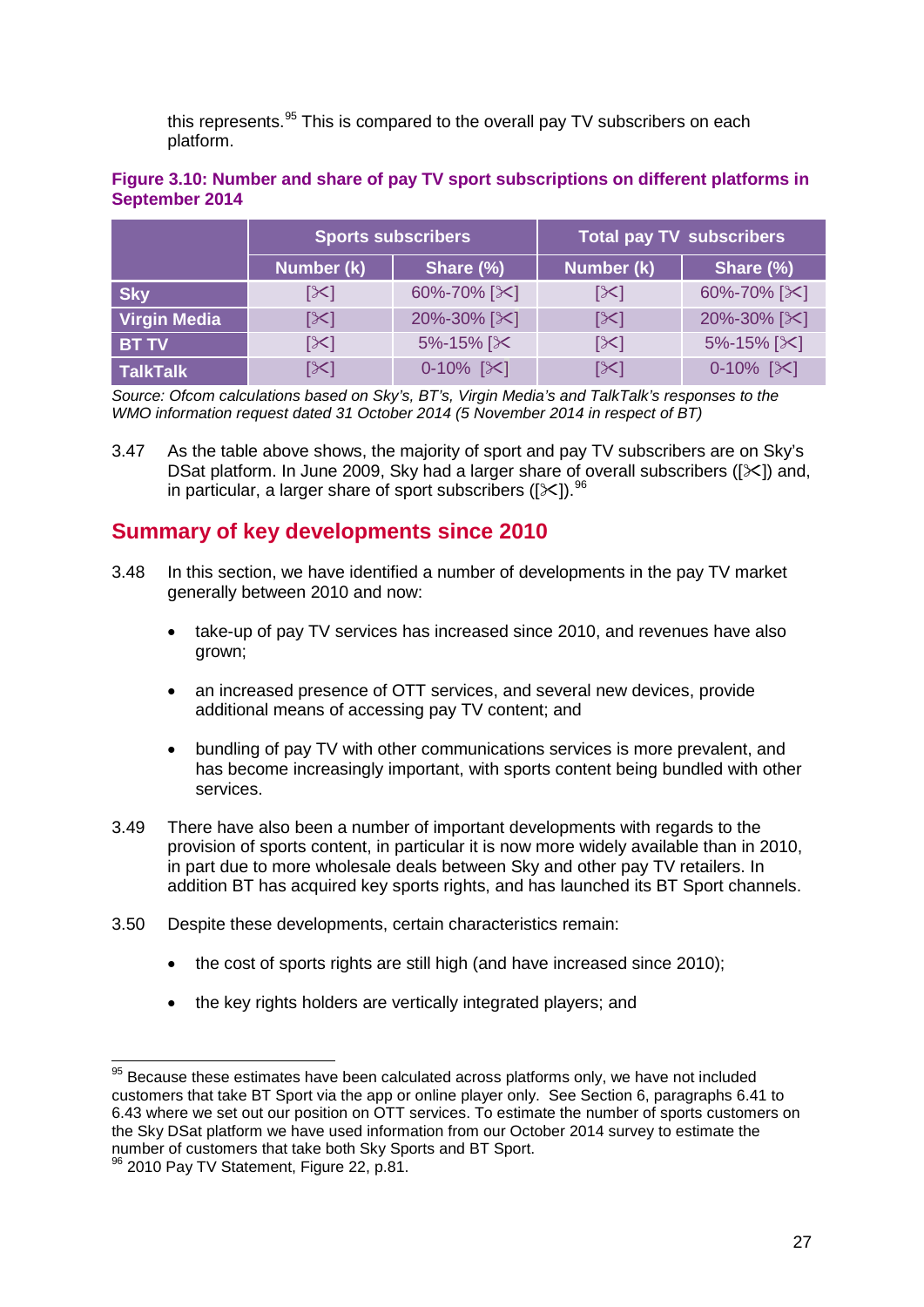• Sky continues to have the largest subscriber base, and to hold the majority of major sports rights.

*Question 3.1: Have we accurately represented the key developments in pay TV since 2010? Are there any other developments which you consider may be relevant to our assessment?*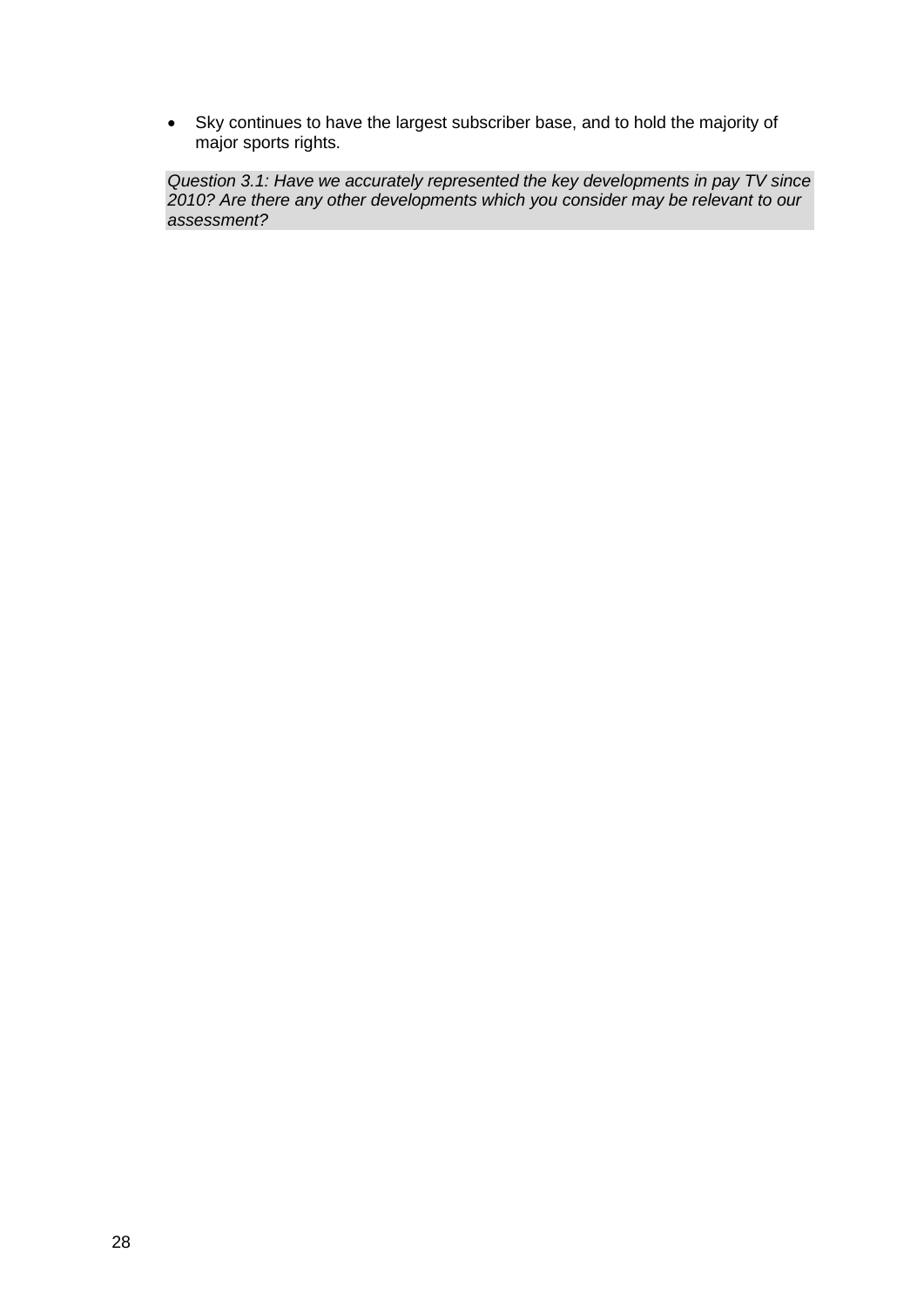#### **Section 4**

# <span id="page-29-0"></span>4 Analytical framework

# **Introduction**

4.1 In 2010 we imposed the WMO and it has been in effect since then (as amended by the CAT as set out in paragraph 2.4). We are reviewing the WMO to decide whether it should be modified, retained or removed. In doing so we set out the steps we consider appropriate for that assessment.

## **The first step in our analysis is to identify what constitutes key content**

- 4.2 Our aim in this first step is to determine whether there is key content that may be capable of affecting competition regardless of who holds it and how it is distributed. We are unlikely to have concerns regarding the distribution of content which is of insufficient importance to have a material impact on competition.
- 4.3 The 2010 Pay TV Statement identified content on SS1&2 (and ESPN) as key to the ability of retailers of pay TV to compete.<sup>[97](#page-29-1)</sup> In this review, we have assessed a range of evidence to determine whether certain sports content remains key to the ability of pay TV retailers to compete. We identify key content as that which is capable of influencing the choice of pay TV provider for a significant number of consumers. This analysis is presented in Section 5. We have a range of information available to us on the importance of particular types of sport and individual competitions, including survey evidence, rights expenditure, internal documents and statements by market players.

# **The second step is assessing the impact of limited distribution on competition in pay TV services**

- 4.4 Having identified what content can be considered key we then look at who holds that content and the likely impact that limited distribution by the content holder might have on competition in pay TV retailing.
- 4.5 Competition is a process of rivalry and rivalry can occur at a number of different levels of the value-chain. This can include the intensity of competition in a static sense between existing suppliers. Rivalry can also occur in a dynamic sense over time through new firms entering and through innovation by new and existing firms to produce new and better products or more efficient methods of production. Sometimes there are trade-offs between maximising static and dynamic competition. In assessing the risks to competition we will seek to achieve the balance that will be of the most benefit to consumers.
- 4.6 To evaluate the potential impact on competition we consider the interaction of:
	- i) the importance of the rights held; and
	- ii) the market position of the content holder.

<span id="page-29-1"></span> $^{97}$  2010 Pay TV statement, paragraphs 4.104 to 4.156.  $\overline{a}$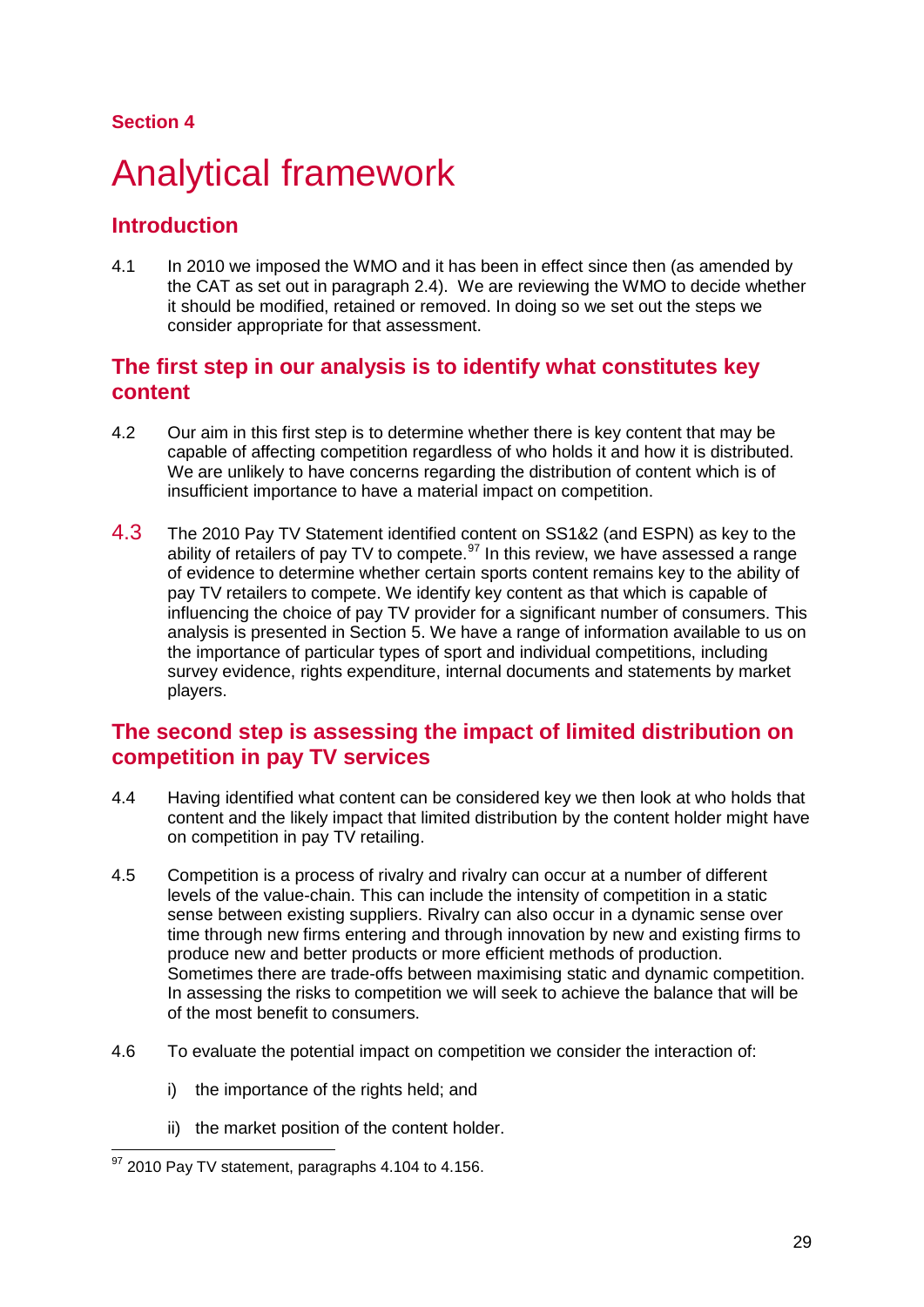- 4.7 When assessing the importance of the content held by a particular operator we look at the importance of the content held as a driver of choice of pay TV retailer by consumers.
- 4.8 The position of the content holder is also important. For a given set of key content the overall effect of limited distribution on competition will differ depending on the market position of the holder. For example, if an entrant or expanding existing firm limits distribution of key content, there may be a reduction of some rivals ability to offer an equivalent product. However, competition could also be increased if it allows the entrant to differentiate its product, overcome barriers to entry or expansion and grow into a more effective competitor in the future. In contrast, if an incumbent firm with a strong market position limits access to key content this may make it more difficult for new firms to enter and compete, or for smaller firms to grow.
- 4.9 It is also possible that limited distribution may be applied selectively so that some retailers are supplied on terms that enable them to compete effectively while others are not. Limited distribution of key content is likely to be particularly prejudicial to fair and effective competition where it limits the growth of new entrants and smaller suppliers that have the potential to offer increased competition in the future.
- 4.10 Our analysis of this step is set out in Section 6.

# **The third step is assessing the likelihood of limited distribution**

- 4.11 Having established that a provider holds key content and assessed whether limited distribution of that content may be prejudicial to fair and effective competition we then assess whether there are reasons to believe that the holder may limit distribution, absent regulation. If the holder of key content is unlikely to engage in limited distribution of its own accord, absent any regulatory obligation to do so, the need for (and proportionality of) any intervention is unlikely.
- 4.12 We assess the likelihood of limited distribution absent regulation in two ways:
	- first we assess whether there are reasons to believe that the content holder might have incentives to limit distribution; and
	- second we look at the current distribution arrangements to assess whether this gives us information regarding the likelihood of limited distribution.

#### **There are a number of factors to consider when assessing incentives to distribute**

- 4.13 A content holder will face a trade-off when making decisions about the distribution of its content to rival pay TV retailers:
	- Limited distribution, at least in the short term, may lead to reduced revenues from sales on the rival platform. All else equal this will reduce profits.
	- However, limited distribution may also benefit the firm and increase its profits if it leads to higher profits in other markets. The extent of this benefit will depend on a number of factors.
- 4.14 Limited distribution by a vertically integrated operator will result in lost revenue from subscribers on rival retailers' platforms, but may result in increased sales in the retail markets in which key content is bundled (which currently includes pay TV, as well as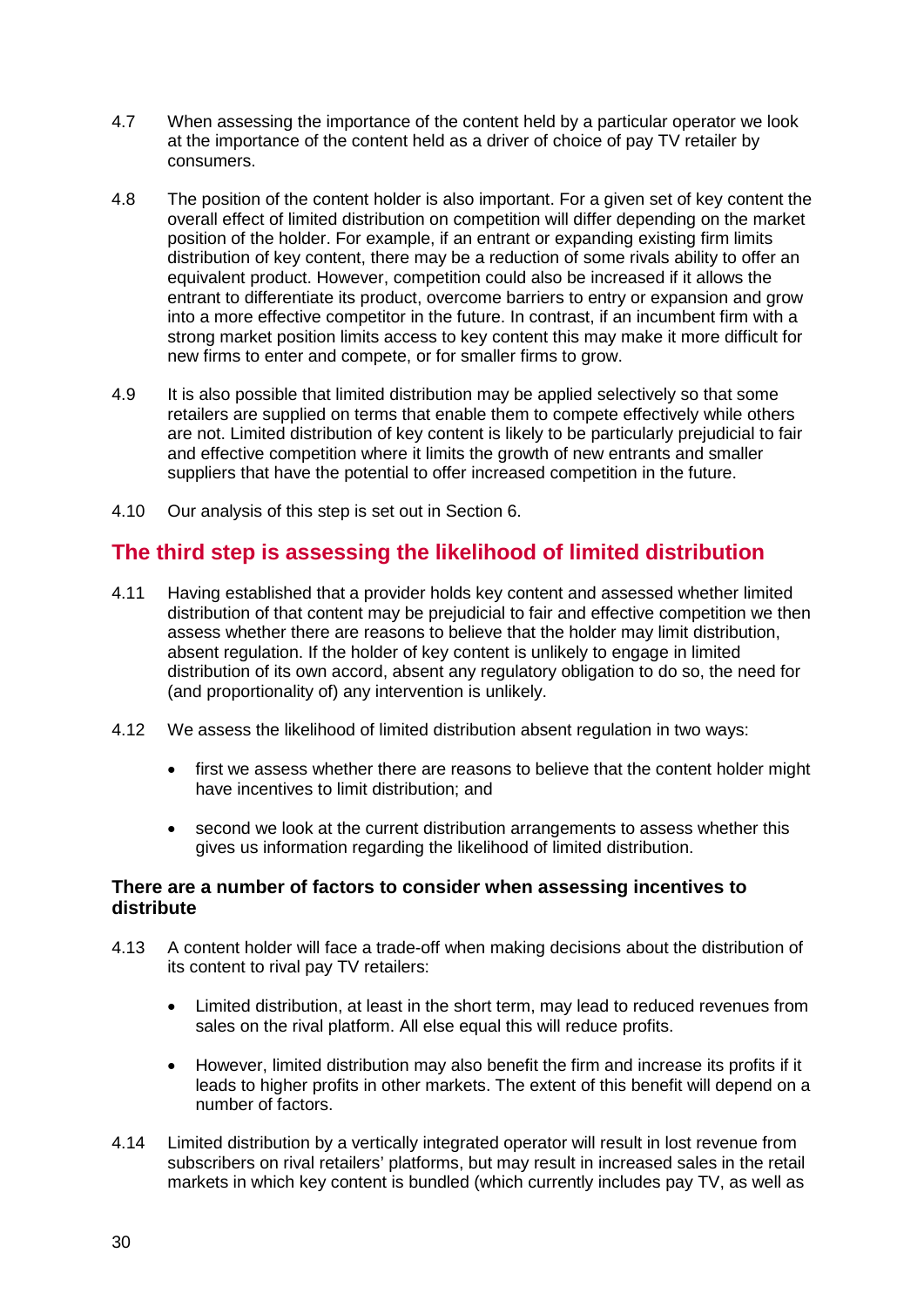phone and broadband services). Limited distribution will be profitable, in the short run, if the profit made on diverted sales in the retail markets is larger than the profit foregone from reduced sales on the rival platform.<sup>[98](#page-31-0)</sup> We refer to this as a static incentive to limit distribution.

- 4.15 However, in practice, content holders are unlikely to restrict their commercial judgements to the consideration of short run factors only and there will be other factors that will affect their decision. These may include the impact that supply to rival firms might have on future competition and consequently on the future profitability of the supply of key sports channels, the retail supply of pay TV or potentially other communications services. We refer to these additional factors as dynamic incentives to limit distribution.
- 4.16 These commercial judgements are complex and rely on a number of factors which are uncertain. Consequently we do not attempt to quantify these factors. However, there are a number of features of markets and of content holders, which may make it more likely that holders of key content will find it profitable overall to limit distribution. These features include the following:
	- **the importance of the content and the position of the firm upstream:** the more powerful the firm upstream and the more important the content it controls then the greater the impact that limiting access will have on competition;
	- **vertical integration and downstream market conditions**: the 'payback' from limited distribution occurs in part at the retail level. Limited distribution is therefore more likely to be profitable where the content holder has a more significant interest at the retail level (e.g. through vertical integration) and where a large proportion of the customers of the foreclosed retailer are likely to be captured by the retail operator in which the content holder has an interest;
	- **barriers to entry and expansion (upstream and downstream)**: where there are significant barriers to entry to a part of the value chain, actions taken to reduce competition may have a higher potential payoff;
	- **strong dynamic effects**: where there are dynamic effects in competition limited distribution is more likely to be profitable. For example if by keeping rivals small today, they are made less effective competitors in the future, the payoff to limited distribution is likely to be greater than where there are no permanent effects on the ability of rivals to compete;
	- **payoffs in other markets:** where firms compete across multiple products limited distribution of key sports channels may yield additional benefits if this also diverts sales to the firm in other related markets (e.g. if sports content also influences broadband choice); and
	- **other strategic reasons for limited distribution**: there may be other reasons that distribution might be limited that are not directly related to competition but may lead to a similar outcome e.g. in order to influence negotiations over the nature of platform access or over the supply of a rival's channels.

<span id="page-31-0"></span> $98$  This in turn will depend on the number of lost wholesale sales that are recaptured by the retail interests of the content holder and on the margins made on retail and wholesale sales respectively.  $\overline{a}$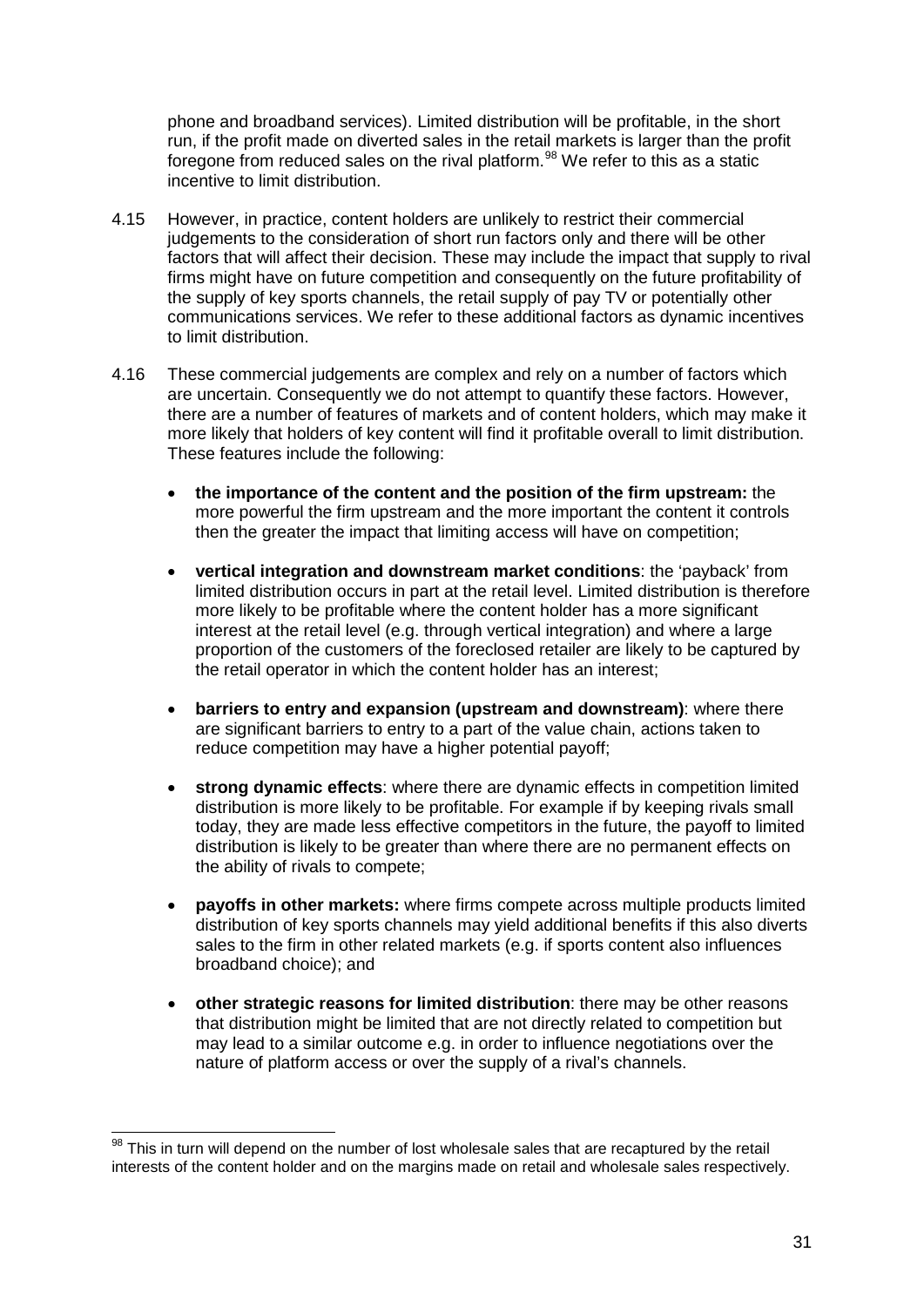- 4.17 Predicting the likelihood of future actions of content holders is an inherently uncertain exercise. Consequently it is very difficult to be definitive on the likelihood of limited distribution. The features interact and should not be considered an exhaustive 'checklist' of factors. The decision as to whether or not a particular practice is likely to arise, and whether that practice is of concern, necessarily involves the exercise of regulatory judgement as to whether those factors are relevant, whether any other factors apply and the weight to be given to then in a particular case.
- 4.18 Our assessment of incentives, and of current distribution arrangements, is set out in Section 7.

*Question 4.1: Do you agree with our proposed analytical framework for identifying whether limited distribution of key content is a practice which may be prejudicial to fair and effective competition in pay TV services?*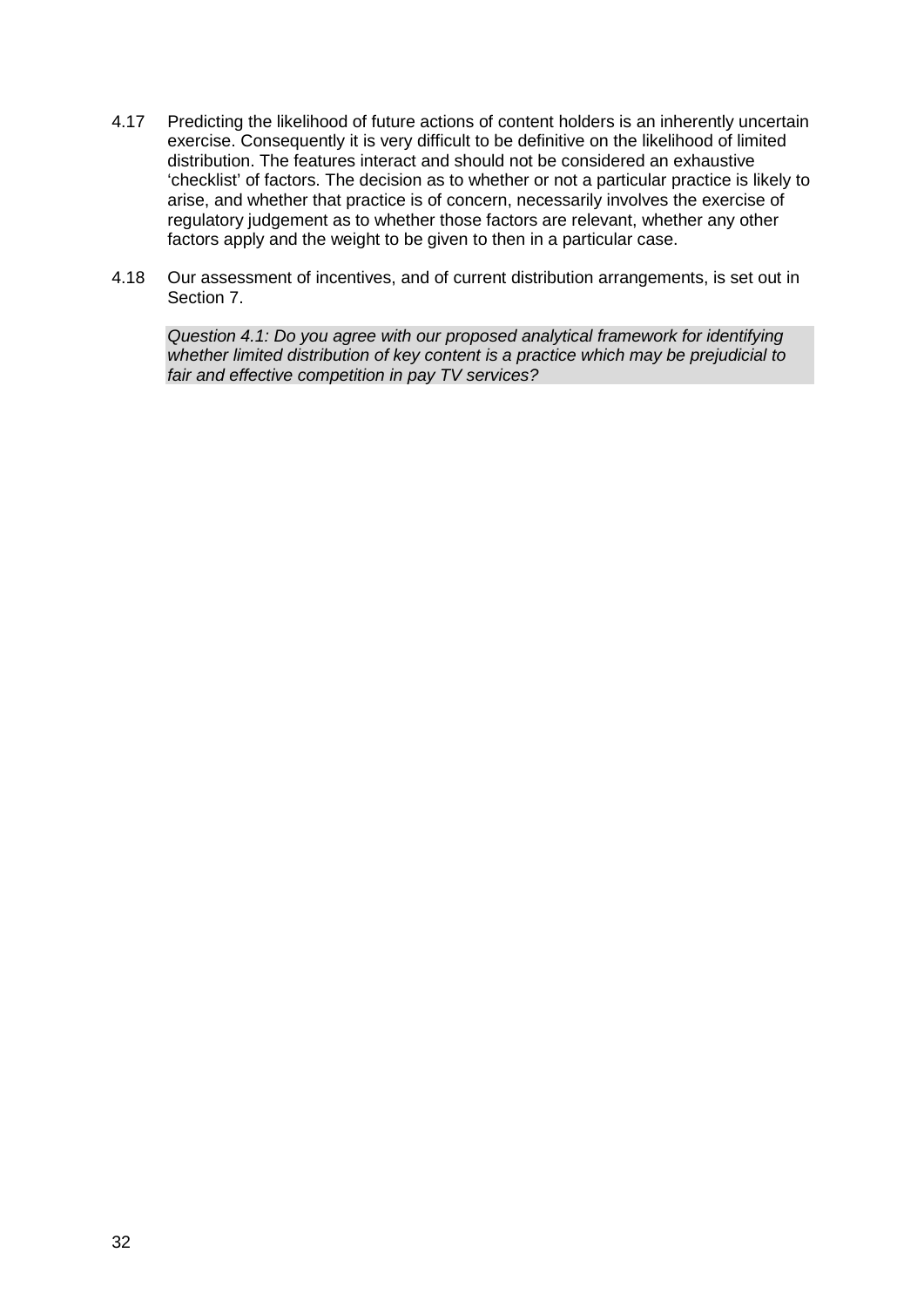### **Section 5**

# <span id="page-33-0"></span>Identifying key content

5.1 In this section we identify what constitutes key content, by which we mean content that is capable of influencing the choice of pay TV provider for a significant number of consumers.

# **In 2010 we identified live high quality sports content as a key driver of pay TV subscriptions**

- 5.2 In the 2010 Pay TV Statement, we considered that consumers' choice of pay TV service was driven primarily by a desire to access particular content. In order to drive take-up of a pay TV service, we concluded that particular content had to be highly attractive to a large number of consumers and needed to have a high degree of exclusivity to pay TV. We identified sport and movies as genres which stood out as having these characteristics, and therefore we expected them to be key drivers of pay TV subscriptions. Our view that sports content was important was supported by a number of other pieces of evidence including the amounts paid for sports rights, statements by market players, international case studies and the number of consumers who pay for premium sports services.<sup>[99](#page-33-1)</sup>
- 5.3 Survey evidence indicated that consumers generally had strong preferences for specific sports, and for specific competitions and leagues within these sports. We observed that this was reflected in the prices commanded by the rights. We said that by far the most highly-valued TV sports content in the UK was football, and among football content, live Premier League content was the most important, followed by the UEFA Champions League, FA Cup and the UEFA European Football Championships. This, we said, was evident from the value of broadcasting rights, as well as the stated importance of this content to pay TV subscribers.<sup>[100](#page-33-2)</sup>
- 5.4 We noted that a range of other sports were also valued by pay TV subscribers (in particular, rugby union, cricket, motorsports, tennis, boxing and golf). We said that, in general, the appeal of a pay TV proposition to an individual person or household would depend on it having some content that was seen as highly attractive, along with a range of moderately attractive content, and the relative importance of different content will vary according to tastes.<sup>[101](#page-33-3)</sup>

## **We have assessed whether sports content continues to be important**

5.5 In order to assess whether sport continues to be an important driver in pay TV services we have reviewed a wide range of evidence, including consumer survey

 $^{99}_{12}$ 2010 Pay TV Statement, paragraphs 4.5, 4.105, 4.111 and 4.113 to 4.147.  $\overline{a}$ 

<span id="page-33-2"></span><span id="page-33-1"></span><sup>100</sup> 2010 Pay TV Statement, paragraphs 5.90 to.5.92, 5.121 and 5.189 and 5.198. See also Figures 40 and 49.

<span id="page-33-3"></span> $101$  2010 Pav TV Statement, paragraph 5.93 and Figure 40. In our market definition analysis, we observed that there was a large overlap between those Sky Sports subscribers who are interested in football and those who are interested in other sports. However, we said that even if potential substitutes featured coverage of these other sports, if they did not feature significant amounts of Premier League and Champions League matches they would be unlikely to be seen as close substitutes to Sky Sports by football fans. See also paragraph 5.90.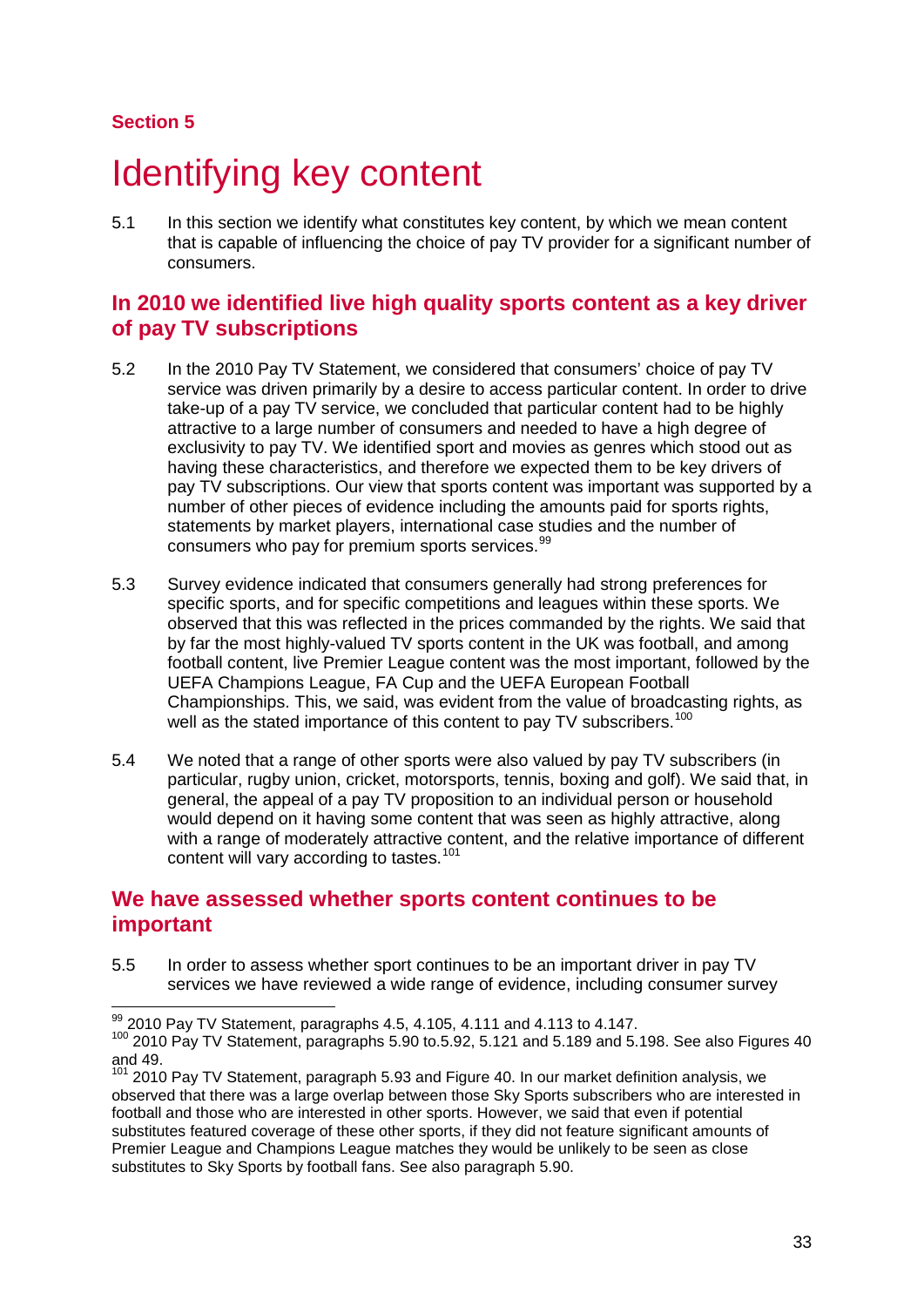data, sports rights expenditure and subscriber numbers. In conducting this exercise, we are mindful of the development of new services offering pay TV content on different devices. However, at this stage of development, few subscribers use such services as their primary means of consumption of pay TV services. Consumers typically consume pay TV services through subscription to retail pay TV services offering or core bundle of channels and additional channels and services. In considering the importance of sports content, we therefore focus on the extent to which it is important on the choice of such pay TV services.<sup>[102](#page-34-0)</sup>

#### **Consumers continue to identify sports content as important to their choice of pay TV retailer**

- 5.6 In order to assess the extent to which the presence of particular content on pay TV platforms may drive consumers' decisions in choice of pay TV service, we carried out two pieces of consumer research. The first survey was carried out in November 2013, and the second in October 2014.<sup>[103](#page-34-1)</sup> The survey evidence suggests that consumers' choice of pay TV service continues to be driven primarily by a desire to access particular content.
- 5.7 In our November 2013 survey, we asked respondents with pay TV why their household subscribed to a pay TV service rather than FTA.<sup>[104](#page-34-2)</sup> The most popular reason given for taking a pay TV service was to access more content with 71% of respondents spontaneously citing access to more channels (either generally or by reference to a specific genre of channel or specific channels). This increased to 78% after respondents were prompted with a list of reasons.
- 5.8 Respondents also indicated that the ability to access specific types of content was an important factor in the decision making process. Of all specific types of content, access to sports channels (either generally or by reference to specific sports channels) ranked highest as a reason for subscribing to a pay TV service – the percentages were 11% unprompted, and 18% including prompted responses.<sup>[105](#page-34-3)</sup> The next most popular specific genres mentioned were kids channels (cited by 6% unprompted, and 12% including prompted responses<sup>[106](#page-34-4)</sup>) and film channels (cited by  $3\%$  unprompted, and 6% including prompted responses<sup>107</sup>).
- 5.9 The November 2013 survey also asked respondents which genres of TV programming were considered important to their household. As Figure 5.1 below shows, sport continues to be ranked among the genres of TV programming

<span id="page-34-0"></span> $102$  See Section 6, paragraphs 6.41 to 6.43 where we set out the reasoning and evidence for why we have not included these services within scope of our assessment at this stage.  $\overline{a}$ 

<span id="page-34-1"></span> $103$  The data tables and technical appendices for this research are available here: [http://stakeholders.ofcom.org.uk/market-data-research/market-data/tv-sector-data/pay-tv-research/.](http://stakeholders.ofcom.org.uk/market-data-research/market-data/tv-sector-data/pay-tv-research/) In both pieces of research, the majority of the questions were asked to respondents who had some responsibility in the choice of television service, or the channels they receive, in their household. In addition, the majority of the questions asked about the views of the household rather than just the individual responding to the survey. We also note that the questions focussed on the TV service and channels received on the main television set in the household.

<span id="page-34-2"></span><sup>&</sup>lt;sup>104</sup> Ofcom November 2013 survey, Questions A12A, A12B and A12C. Base: All with Pay TV on main set who are personally or jointly responsible for TV service (2252).<br><sup>105</sup> Proportion of respondents saying "To get specific sports channels", "BT Sport", "Eurosport", "Sky

<span id="page-34-3"></span>F1" and/or "Sky Sports".

<span id="page-34-4"></span><sup>&</sup>lt;sup>106</sup> Proportion of respondents saying "To get specific kids channels", "Cartoon Network", "CBBC", "CBeebies", "Disney", "Nickelodean" and/or "Nick Junior". 107 Proportion of respondents saying "To get specific film channels", "Sky Movies" and/or "FilmFour".

<span id="page-34-5"></span>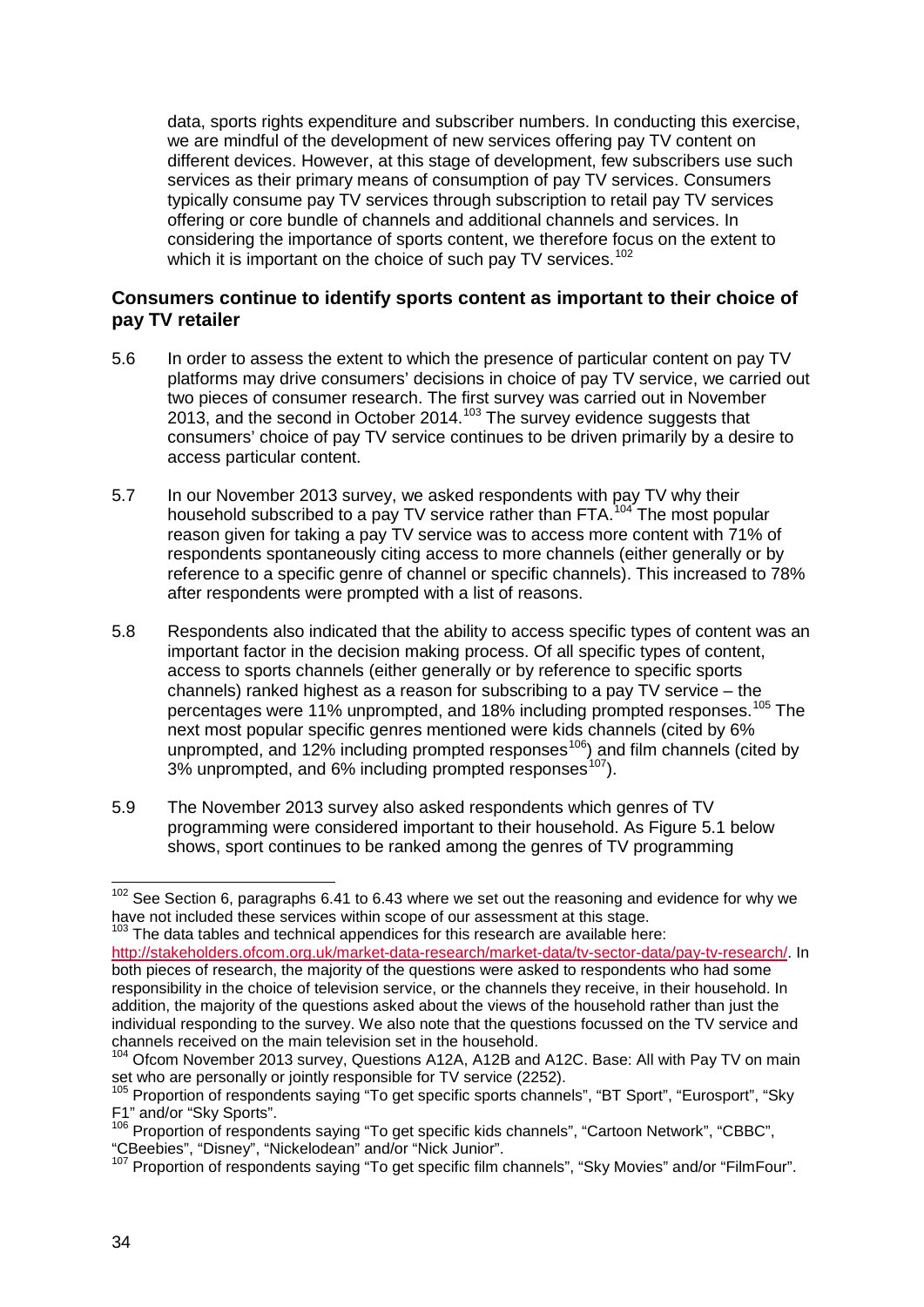considered important to a high proportion of pay TV subscribers with 43% of respondents indicating that sport was important.<sup>[108](#page-35-0) [109](#page-35-1)</sup>





B2: Which of the following types, or genres, of TV programming are important to your household? Source: Ofcom November 2013 survey. Base: All with Pay TV on main set who are personally or jointly responsible for TV service (2252).

5.10 Although consumers clearly value a range of genres, sports content stands apart in having a high degree of exclusivity to pay TV. Although FTA channels show live coverage of some sporting events, the majority of sports coverage is shown (exclusively) on pay TV channels. In addition, sports coverage of many major sporting events cannot be replicated, as the events are effectively 'unique'. Sports content is most attractive when broadcast live; once an event is over and the outcome is known, the value of watching it is considerably reduced.<sup>[110](#page-35-2)</sup>

#### **Spending on sports rights and consumers paying extra for sports content also provide evidence of its continuing importance**

5.11 Total spend on sports programming in 2013 accounted for 31% of total spending on content by all UK TV channels, and 59% of total programming spend on commercial non-PSB channels.<sup>[111](#page-35-3)</sup>

<span id="page-35-0"></span><sup>&</sup>lt;sup>108</sup> We also note that 56% of all respondents with a pay TV service said that their households watched sport on TV at least once a week. Ofcom November 2013 survey, Question C1. Base: All with Pay TV on main set who are personally or jointly responsible for TV service (2252).<br><sup>109</sup> Sports content also stands out from other genres as a reason why FTA households have  $\overline{a}$ 

<span id="page-35-1"></span>considered getting a pay TV service. We asked respondents without pay TV whether they had considered getting a pay TV service in the last year, and if so, why. Of those respondents who had considered getting a pay TV service, 20% said they had considered doing so "to get specific sports channels". This was second only to the reason "to get more channels in general" (48%). Ofcom

<span id="page-35-2"></span>November 2013 survey, Question A14A and A14B. Base: All those with a FTA TV service (1252).<br><sup>110</sup> This is evident from the wide differential in the price of live rights compared with highlights or near live rights. For example, while live Premier League rights for the seasons 2013/14 to 2015/16 sold for [ $\times$ ], the delayed rights were sold for [ $\times$ ], and the highlights were sold for [ $\times$ ]. Sky's response to Question 1 of the 2<sup>nd</sup> section 26 Notice dated 28 August 2013, BT's response to Question 1 of the 2<sup>nd</sup> section 26 Notice dated 23 August 2013 and the BBC's response to Question 1 of the 1<sup>st</sup> section 26 Notice dated 25 September 2013 under the BT CA98 Complaint.

<span id="page-35-3"></span><sup>111</sup> 2014 CMR, Ofcom, p.10.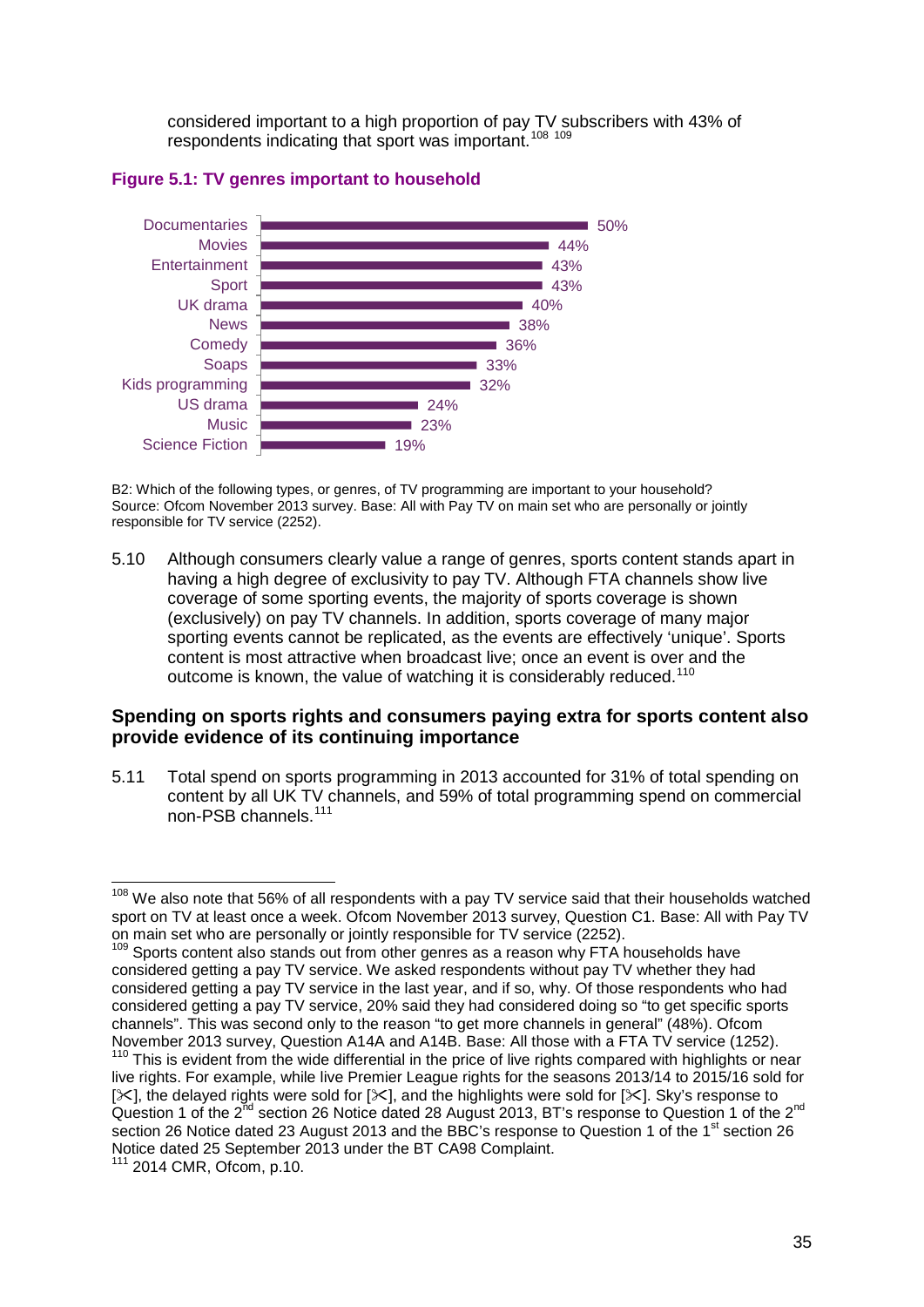- 5.12 Sky's spending on sports rights in 2013/14 accounted for around half [ $\ge$ ] of Sky's total programming costs (across all genres) in that year. [112](#page-36-0) [113](#page-36-1) Spending on sports programming was also higher than any other category of operating expenditure in Sky's statutory accounts.<sup>[114](#page-36-2)</sup> The fact that Sky is prepared to spend so much more on sports programming than on other genres of content provides an indication of the aggregate value that Sky anticipates it can recover as a result of offering its sports channels.[115](#page-36-3) We also note that BT has committed to spend a significant amount on sports rights: over  $[\times]$  in 2014/15, and over  $[\times]$  since the launch of BT Sport.<sup>[116](#page-36-4)</sup>
- 5.13 It remains the case that there are substantial numbers of UK consumers that are prepared to pay a premium specifically to acquire premium sports channels over and above their basic pay TV service (see Figure 3.13 in Section 3). This is also consistent with the view that sports content is likely to be important for a significant group of pay TV subscribers.

# **Taken together, the evidence indicates sports content continues to be important**

5.14 In summary, the evidence suggests that live sports content continues to be important to a large number of consumers. In addition, live sports content differs from other genres of content in that it has a high degree of exclusivity to pay TV. On the basis of these two characteristics, we remain of the view that sports content is an important driver of choice in pay TV services. Our view is supported by the fact that sports rights account for a significant proportion of total spend on programming, and the fact that substantial numbers of UK consumers pay a premium specifically to acquire sports channels.

*Question 5.1: Do you agree with our assessment that sports content is an important driver of choice in pay TV services? If not please provide evidence to support your view.* 

# **We have assessed the importance of particular sports and sporting competitions in the choice of pay TV services**

5.15 We recognise that not all sports content will be of equal value to consumers and, consequently, of equal importance to the exercise of choice in relation to pay TV services. We have therefore considered the extent to which particular sports or competitions may have an impact upon consumers purchasing decisions in respect of pay TV services.

<span id="page-36-0"></span><sup>&</sup>lt;sup>112</sup> Sky's sports rights costs for its financial year 2013/14 were [ $\ll$ ]. Although this figure is based on Sky's forecast rights costs provided to Ofcom in September 2013, the vast majority of the total forecast rights cost was committed in existing agreements. Source: Sky's response to Question 1 of the 2<sup>nd</sup> section 26 Notice dated 28 August 2013 under the BT CA98 Complaint. Sky's total programming costs in its financial year 2013/14 were £2.662bn. Source: Sky's Annual Report 2013/14, page 97.<br><sup>113</sup> This excludes other spending on sports programming, such as the associated production costs.  $\overline{a}$ 

<span id="page-36-2"></span><span id="page-36-1"></span><sup>&</sup>lt;sup>114</sup> Operating expenditure comprises Programming costs, Direct network costs, Marketing costs, Subscriber management and supply chain costs, Transmission, technology and fixed network costs and Administration costs.

<span id="page-36-3"></span> $115$  The fact that Sky expects to recover significant sums from offering its sports channels indicates that the willingness to pay for these channels is, in aggregate, high.

<span id="page-36-4"></span> $116$  Source: BT's response to Question 1 of the  $2^{nd}$  section 26 Notice dated 23 August 2013 under the BT CA98 Complaint.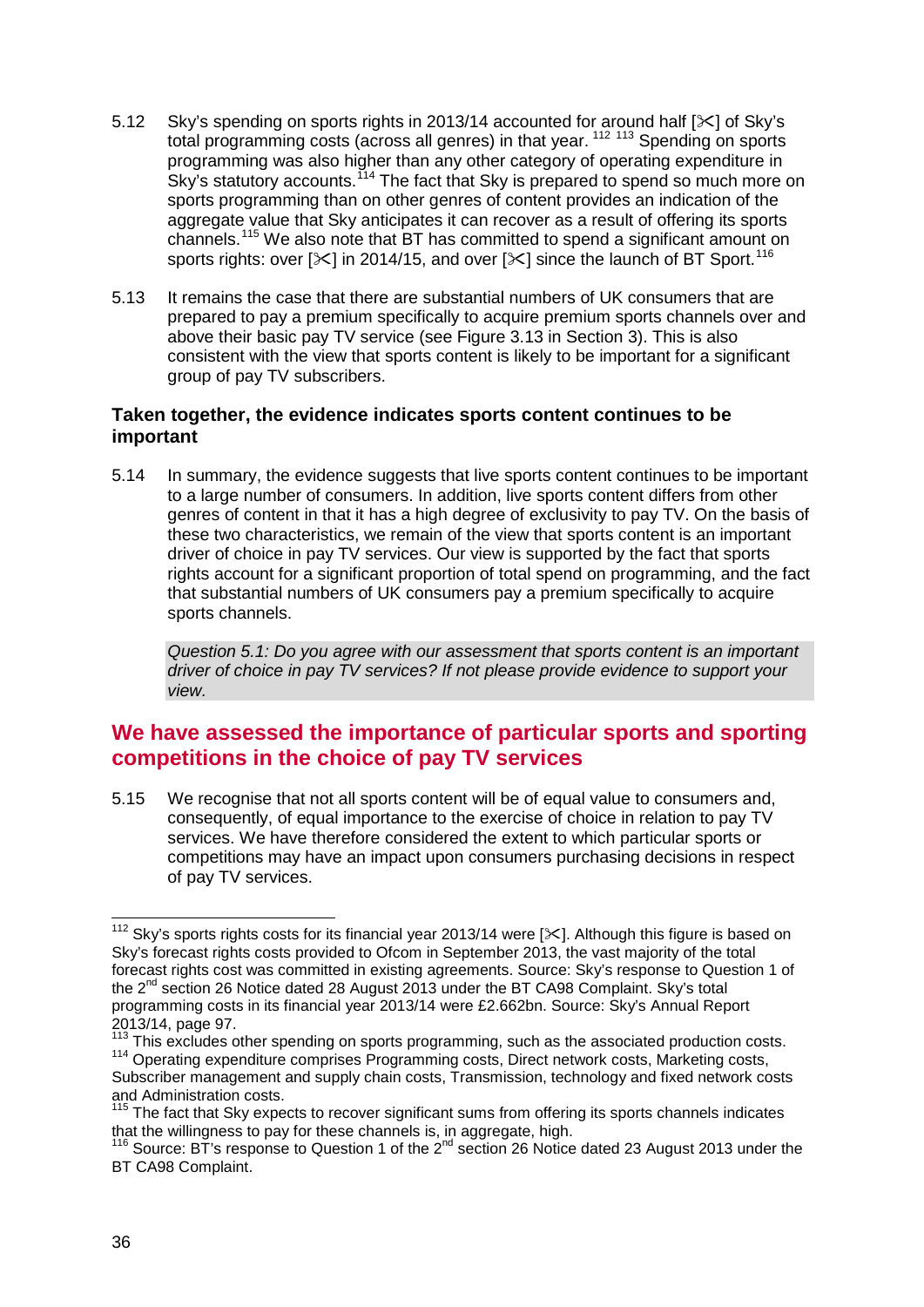## **Consumers identify football, and in particular Premier League content, as the most important**

- 5.16 To identify which specific sports and competitions within sports are important to subscribers, we asked respondents who subscribed to Sky Sports and/or BT Sport whether different sports and specific competitions within given sports were essential to have access to as part of their pay TV service.<sup>[117](#page-37-0)</sup> We put to respondents a wide range of specific competitions.<sup>[118](#page-37-1)</sup>
- 5.17 We note that a limitation of this question is that it does not enable us to identify whether access to the whole event or competition, or just part of it, is essential. In particular, we recognise that some consumers may not be interested in the event or competition in itself, but rather in watching certain parts of it (for example, matches featuring particular teams or key matches such as the semi-finals or final).
- 5.18 Figure 5.2 below summarises the proportion of respondents which said each of these particular sports, or competitions within sports, were essential.

 $\overline{a}$ 

<span id="page-37-0"></span>The question was asked of respondents who are personally or jointly responsible for TV service and said that they received any of the following channels via their pay TV service on the main set: Sky Sports 1, 2, 3, 4, F1, BT Sport, ESPN and Eurosport. Here, we report the responses of subscribers to premium sports channels only i.e. Sky Sports and/or BT Sport. Note that we exclude 32 respondents who reported that they received ESPN but not BT Sport (and not Sky Sports), as ESPN no longer existed as a standalone channel as it had become part of the BT Sport package.

<span id="page-37-1"></span><sup>&</sup>lt;sup>118</sup> Specifically, for football, cricket, tennis, golf and rugby union and motorsports, specific competitions were put to respondents, as well as an "other competition" category. For all other sports (rugby league, athletics, snooker/pool/billiards, horse racing, darts, boxing, WWE wrestling, American football, baseball and cycling ), respondents were asked about the sport in general, rather than a specific competition. We only asked respondents about sports (or competitions within sports) which they said they or members of their household watched on TV in response to an earlier question. Respondents were also given the opportunity to identify any other sports or specific competitions they considered essential.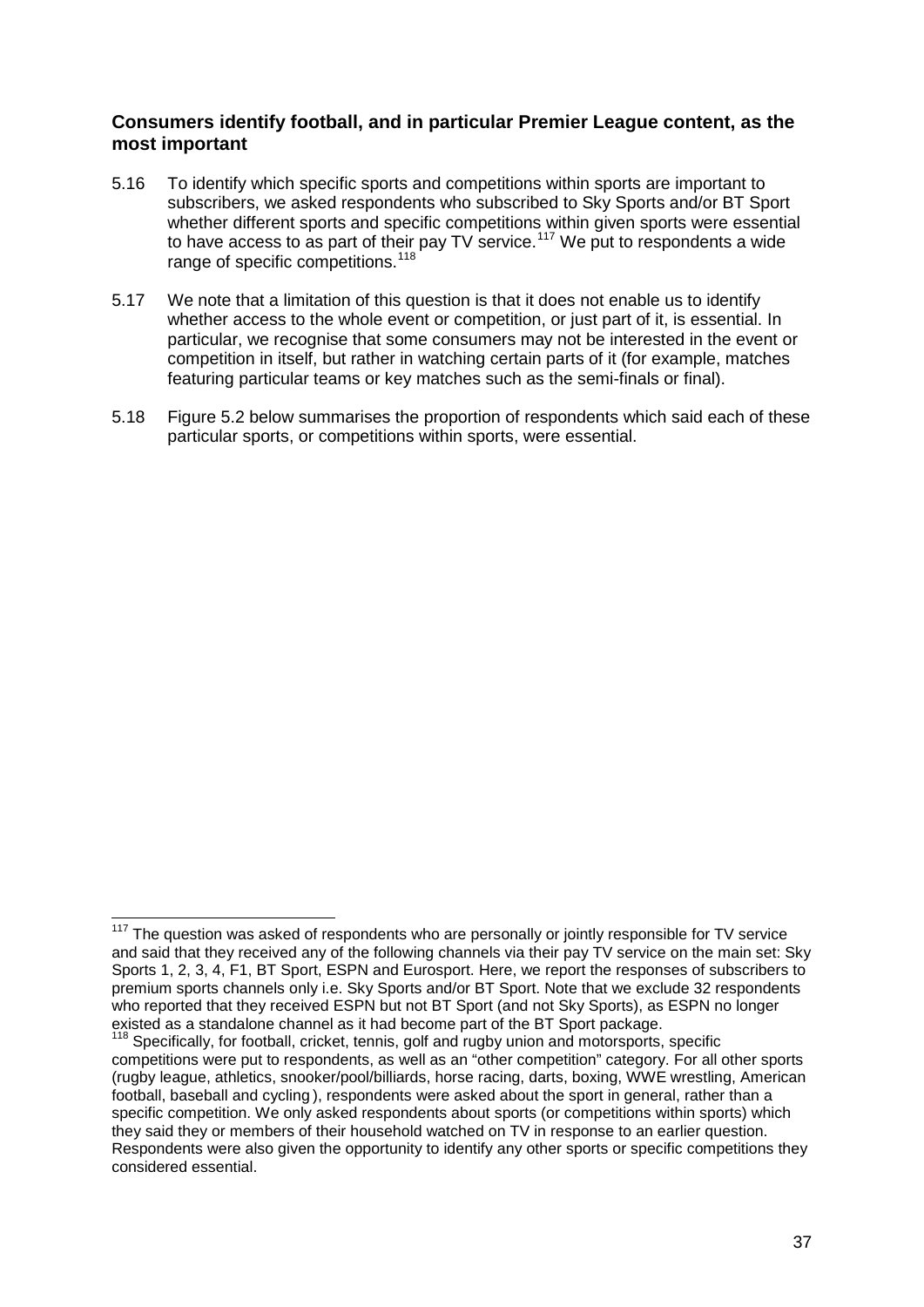

## **Figure 5.2: Sports or competitions considered essential by sports subscribers**

C7A: Thinking about the sports TV channels you receive, which of the following does your household consider essential to have access to as part of your TV service with <A2 SERVICE>? Source: Ofcom November 2013 survey

Base: Sky Sports and/or BT Sport subscribers personally or jointly responsible for TV service (968). Note: bars marked with an asterisk (\*) are summary codes. Some codes shown have been shorted for presentational clarity.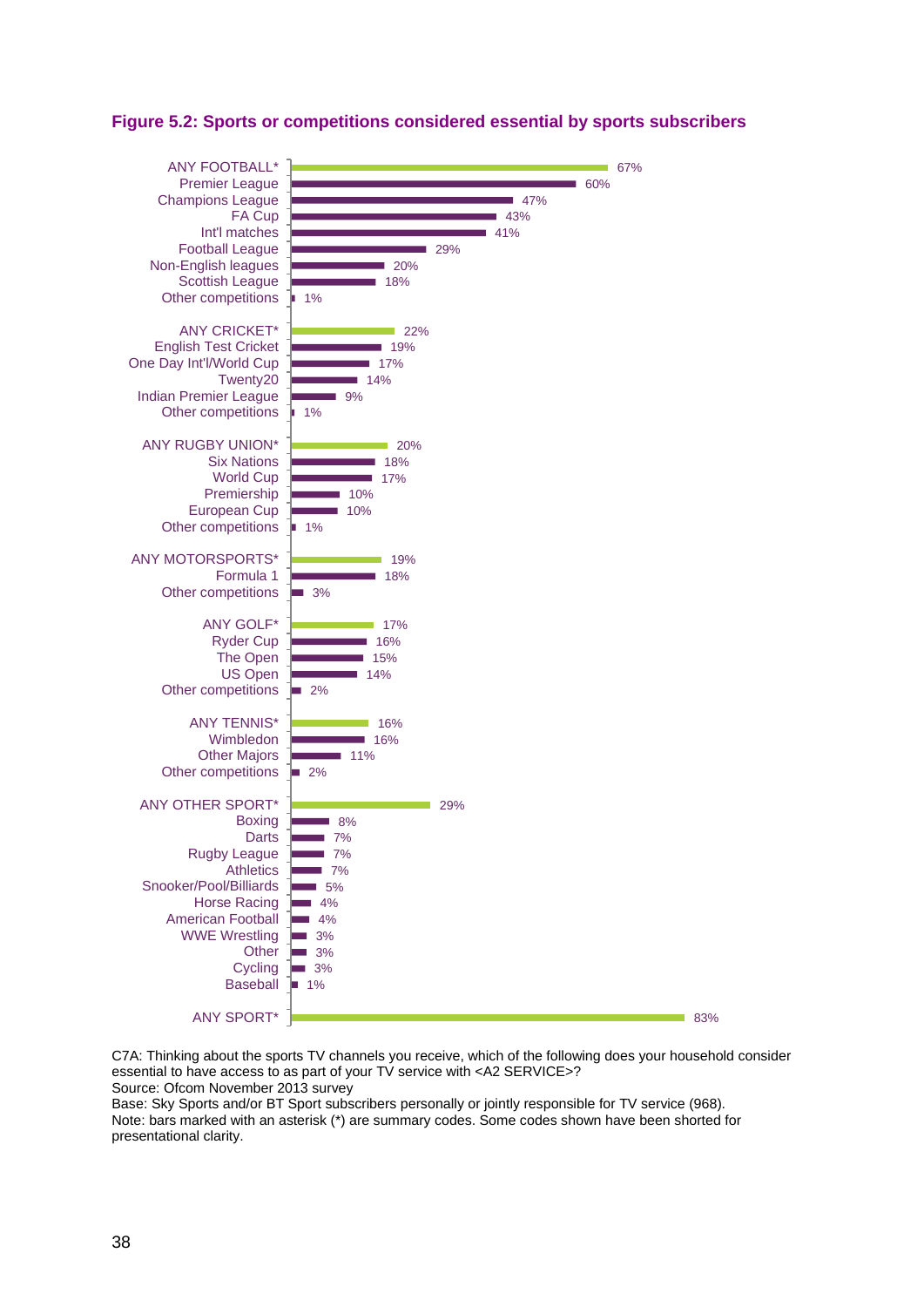- 5.19 With the exception of some football events, no individual sport or competition was considered to be essential by more than 25% of respondents. In contrast, Premier League was considered essential by 60% of respondents, and lower proportions said Champions League, FA Cup or international matches (e.g. the European Championships and the World Cup[119\)](#page-39-0) were essential (47%, 43% and 41% respectively).<sup>[120](#page-39-1)</sup> <sup>[121](#page-39-2)</sup> The vast majority of respondents who said that football competitions other than the Premier League were essential also said that Premier League was essential.<sup>[122](#page-39-3)</sup>
- 5.20 A large proportion of respondents said that competitions within more than one sport were essential.<sup>[123](#page-39-4)</sup> Football is the only sport where a sizeable group of respondents considered that sport alone to be essential (specifically, 23% of respondents only identified football competitions as essential).<sup>[124](#page-39-5)</sup> Moreover, the majority of respondents who said that sports other than football were essential also identified football (and in particular Premier League football) as essential.<sup>[125](#page-39-6)</sup>
- 5.21 Survey evidence on the reasons why consumers subscribe to premium sports channels further highlights the particular importance of Premier League coverage to consumers compared with coverage of other sporting events including other football competitions.
- 5.22 In our October 2014 survey, we asked respondents that took Sky Sports and/or BT Sport for the reasons why their household subscribed to these channels, as well as asking them to identify the most important reason. We summarise the proportions citing different specific sports as reasons in Figure 5.3 below.[126](#page-39-7) [127](#page-39-8)

 $\overline{a}$ 

<span id="page-39-0"></span><sup>&</sup>lt;sup>119</sup> Our survey asked respondents whether "international matches (including European Championships or World Cup)" was essential. Although the question was not limited to the European Championships or World Cup, we think it seems likely that the majority of respondents would have had in mind these two competitions, given their broad appeal as the most important international football competitions. In what follows, we use the term 'international football' to refer primarily to these two competitions.

<span id="page-39-1"></span><sup>&</sup>lt;sup>120</sup> Other football competitions were each considered essential by less than a third of respondents. In total around two-thirds (67%) of respondents identified one or more football competitions as essential, which is more than three times the number of respondents who said that each of the other sports were essential.

<span id="page-39-2"></span><sup>&</sup>lt;sup>121</sup> Consistent with this, our November 2013 survey indicates that of all sports watched on TV, football is by far the most popular sport. 69% of respondents who ever watch sport on TV said that their household watched football; the second most popular sports (rugby union and Formula1) were each watched by less than half as many people (30%). Ofcom November 2013 survey, Question C2.

<span id="page-39-3"></span><sup>122</sup> For example, 95% of those who said Champions League was essential also said Premier League was essential. 96% of those who said FA Cup was essential also said Premier League was essential. 94% of those who said international football matches were essential also said Premier League was essential.

<span id="page-39-4"></span><sup>&</sup>lt;sup>123</sup> 69% of respondents considered two or more individual competitions or sports to be essential. At the level of the sports, 51% considered two or more different sports to be essential.

<span id="page-39-6"></span><span id="page-39-5"></span> $124$  The corresponding proportions for other sports are all 3% or less.<br><sup>125</sup> Overall, 77% of respondents considered at least one sport or sporting event other than Premier League coverage to be essential. 70% of these respondents (so 54% of respondents overall) also said Premier League coverage was essential.

<span id="page-39-7"></span><sup>&</sup>lt;sup>126</sup> We asked a similar question in our November 2013 survey, but asked respondents to identify their three most important reasons rather than their (single) main reason. Although we do not report the results here, they are qualitatively similar.

<span id="page-39-8"></span> $127$  We note that in respect of both Sky Sports and BT Sport, a high proportion of respondents also cited sport-related reasons which did not refer to specific sports or competitions. In addition, in respect of BT Sport, a high proportion of respondents said that they subscribed to BT Sport because it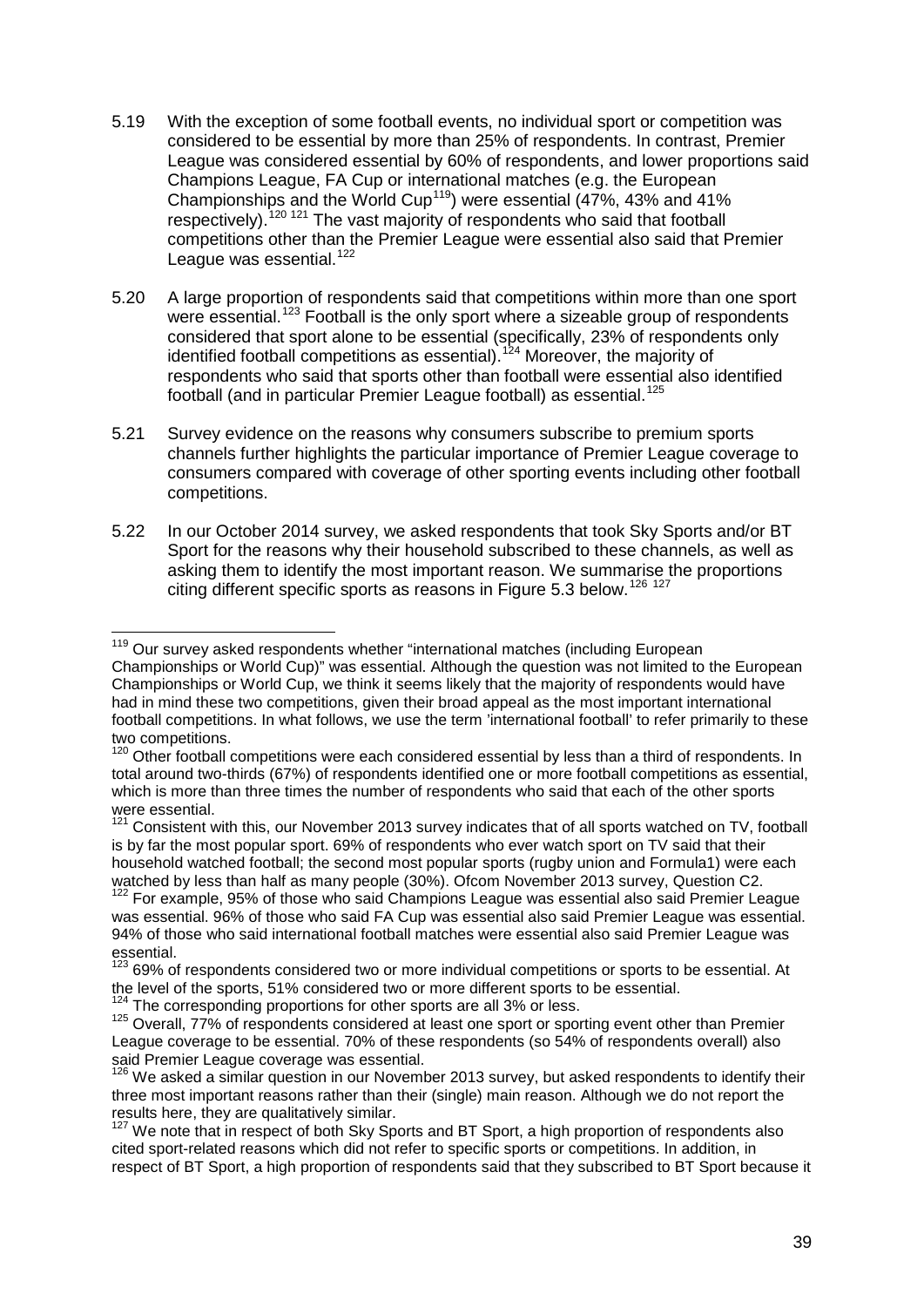|                                      | Unprompted | Main reason |
|--------------------------------------|------------|-------------|
| <b>Reasons for taking Sky Sports</b> |            |             |
| <b>ANY mention of football</b>       | 60%        | 46%         |
| <b>Premier League</b>                | 43%        | 27%         |
| Football in general                  | 37%        | 16%         |
| <b>Champions League</b>              | 28%        | 2%          |
| Other live football competitions     | 21%        | 1%          |
| <b>Cricket</b>                       | 20%        | 4%          |
| Formula 1                            | 18%        | 4%          |
| <b>Rugby union</b>                   | 16%        | 4%          |
| Golf                                 | 17%        | 3%          |
| <b>Other sports</b>                  | 9%         | 3%          |
| <b>Reasons for taking BT Sport</b>   |            |             |
| <b>ANY mention of football</b>       | 40%        | 35%         |
| <b>Premier League</b>                | 28%        | 22%         |
| Football in general                  | 22%        | 12%         |
| FA Cup                               | 14%        | 1%          |
| Other live football competitions     | 10%        | 1%          |
| <b>Rugby union</b>                   | 10%        | 6%          |
| <b>Motorsports</b>                   | 2%         | 2%          |
| Other specific sports / events       | 2%         | 2%          |

## **Figure 5.3: Specific sport-related reasons for taking Sky Sports and BT Sport**

Note: ANY mention of football is a summary code. Unprompted indicates that spontaneous answers were recorded against a set of codes only seen by the interviewer. Interviewer probing aimed to tease out specific sporting events/competitions.

Q10: Why does your household get Sky Sports? Q11: And which is your main reason for getting Sky Sports? Source: Ofcom October 2014 survey Base: All Sky Sports subscribers (612)

Q12: Why does your household get BT Sport? Q13: And which is your main reason for getting BT Sport? Source: Ofcom October 2014 survey Base: All with BT Sport on TV (316)

- 5.23 Figure 5.3 shows that respondents cited a range of specific sports as reasons for subscribing to these channels. Consistent with the survey evidence on which sports subscribers consider essential, football is by far the most popular specific sport given as a reason for subscribing to Sky Sports and BT Sport, with other sports cited by much lower proportions of respondents. In addition, within football, Premier League is the most popular competition mentioned by respondents, with significantly fewer respondents citing Champions League, FA Cup or other football coverage as reasons for subscribing.
- 5.24 Moreover, when asked to identify their main reason for subscribing, while a sizeable proportion of respondents go on to identify football or Premier League coverage as their main reason, few respondents identify sports other than football or other specific football competitions as their main reason. This suggests that while access to sports other than football, and football competitions other than Premier League, may have been factors in some respondents' decisions to subscribe to these sports channels, for most of these respondents it was not their main reason. In contrast, where respondents cited access to football coverage as a reason, this was much more likely to be a main reason.
- 5.25 In summary, the survey evidence suggests that live Premier League coverage stands apart from other sports content in terms of the number of consumers who consider it

came with their broadband/TV package or was free, which reflects the way in which BT Sport is currently made available (i.e. bundled for no additional cost with BT Broadband and included in the XL TV package on Virgin Media). -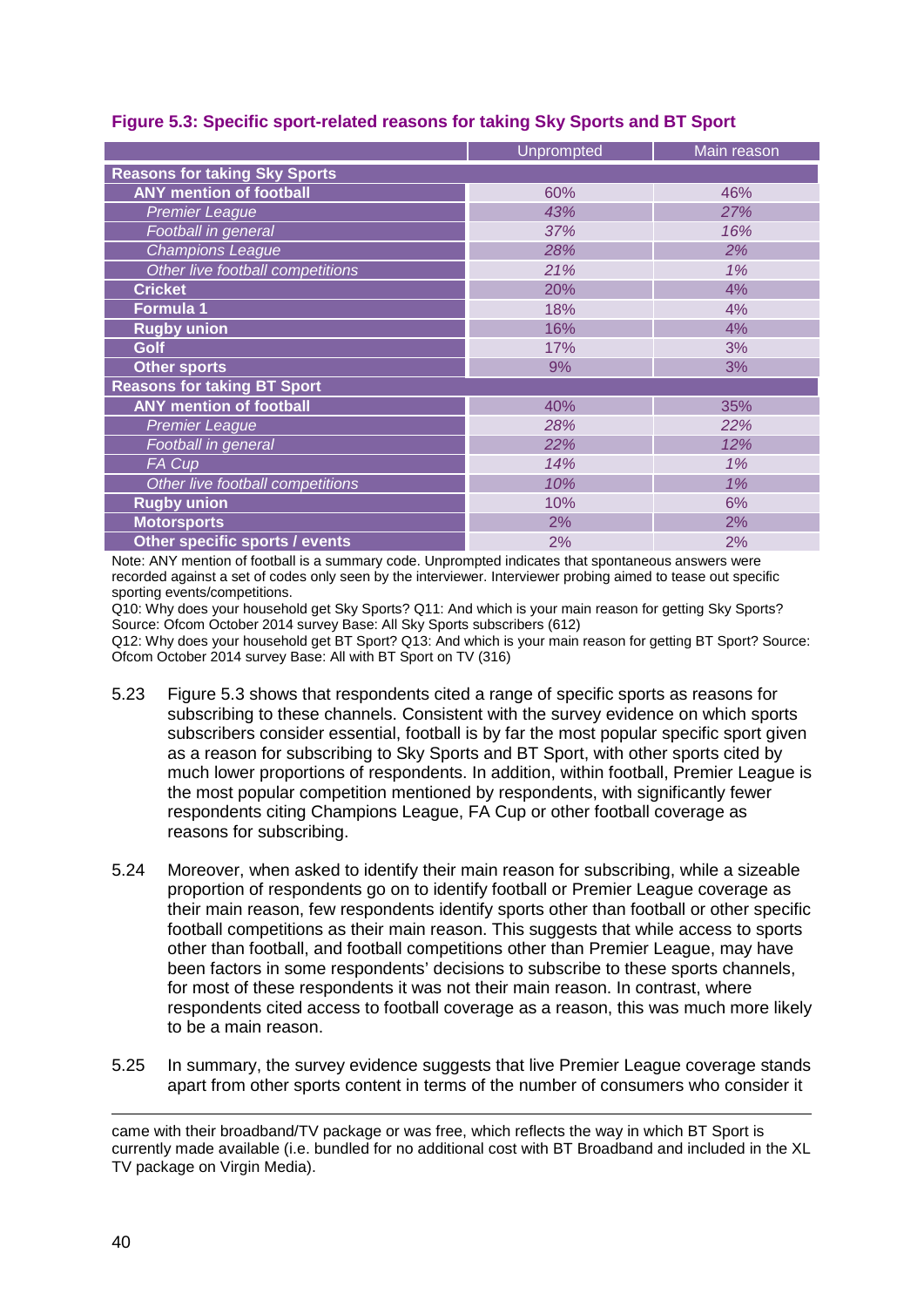important. In addition, although most of these consumers are interested in other sports and sporting events, access to Premier League coverage is likely to be particularly important for a large proportion of these consumers.

## **Consumers also identify Champions League as important content**

- 5.26 Our survey evidence on the importance of different sporting events also suggests that live coverage of other top flight football – namely Champions League, FA Cup, and certain international matches – is important to a high proportion of consumers.
- 5.27 In respect of the FA Cup and international matches, although these competitions may feature some highly attractive matches, there are far fewer of them compared to the Premier League. In the FA Cup, matches featuring Premier League and Championship teams take place over just six weekends as these teams enter the competition in the third round.<sup>[128](#page-41-0)</sup> Also, although certain World Cup and European Championship matches are highly attractive, these competitions take place every four years, with the most attractive matches played over a relatively short period of time.<sup>[129](#page-41-1)</sup> This is in contrast to live Premier League coverage which constitutes a high volume of highly attractive matches played regularly throughout a ten month season. In addition, the FA Cup Final and certain World Cup and European Championship matches are Listed Events, and so will always be shown on FTA channels. As such, it seems unlikely that coverage of these events would influence a significant number of consumers' choice of pay TV provider.
- 5.28 Champions League coverage contains a number of attractive matches, particularly those featuring top Premier League teams. Although the precise number – and therefore the attractiveness of the competition in any season – depends on the performance of these teams, these matches are typically shown fairly regularly throughout the football season (although less regularly than Premier League matches). At the same time, our survey evidence indicates that the vast majority of subscribers who consider Champions League to be important also consider Premier League to be important.<sup>[130](#page-41-2)</sup> It therefore seems unlikely that Champions League football alone could drive pay TV retailer choice for a material group of customers. That is, if a pay TV retailer was able to offer Champions League football but not Premier League football, it seems unlikely that Champions League coverage would drive material take-up.<sup>[131](#page-41-3)</sup> However, given the number of consumers for whom Champions League coverage is important, it seems likely that Champions League could increase the degree to which a sports proposition which included Premier League coverage could influence consumers' pay TV retailer choice.

<span id="page-41-0"></span> $128$  Also, the number of matches featuring these teams is highly uncertain as the format of the FA Cup is a knock out competition (teams may play just one match in the whole competition).<br><sup>129</sup> For example, most World Cup matches are played over a period of one month.  $\overline{a}$ 

<span id="page-41-2"></span><span id="page-41-1"></span> $130$  We also note that survey evidence on the reasons subscribers take Sky Sports suggests that Premier League coverage tends to be more important to these respondents. In our October 2014 survey, 28% of respondents taking Sky Sports cited access to Champions League as a reason for subscribing to Sky Sports, the vast majority (98%) of which also said that Premier League was a reason. 60% of the respondents who said Champions League was a reason went on to say that Premier League was the main reason.

<span id="page-41-3"></span><sup>&</sup>lt;sup>131</sup> Unless Premier League coverage was widely available and therefore not a factor in consumers' choice of pay TV provider.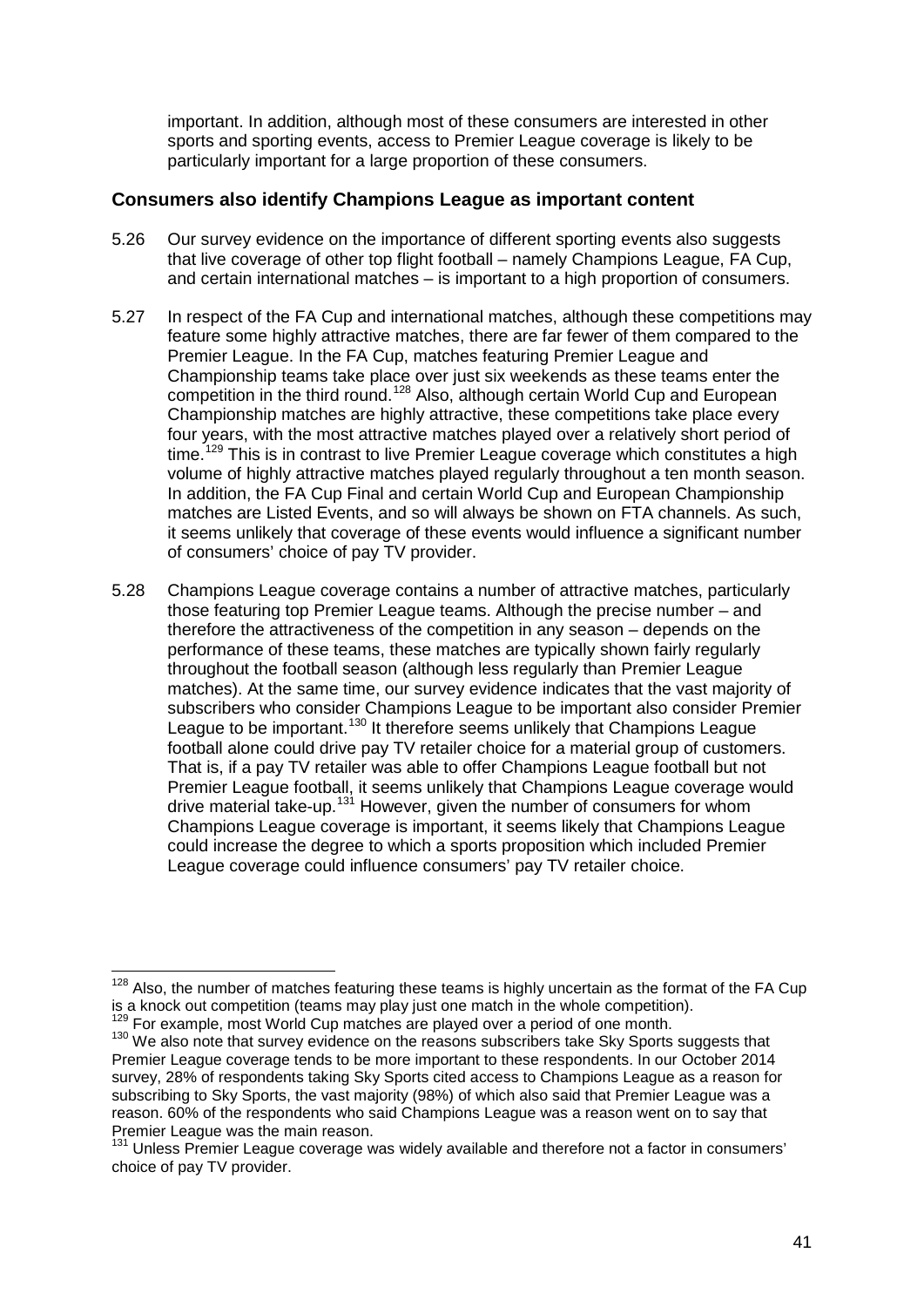## **Market players provide further evidence on the importance of Premier League and Champions League content**

5.29 Figure 5.4 shows the total expenditure on sports rights by Sky, BT, the BBC, ITV, Channel 4, Five and Eurosport in 2013/14, broken down by sport. Spending on football rights continues to account for the majority of total spending on live sports rights and dwarfs the amount spent on other sports. In 2013/14, over 75% of all spending on sports rights was on live football rights.<sup>[132](#page-42-0)</sup>

# **Figure 5.4: Total expenditure on sports rights by sport in 2013/14, and breakdown of expenditure on football rights by competition**

# **[]**

#### *Source: data provided by broadcasters.[133](#page-42-1)*

*Notes: (i) Data for 2013/14 is based on broadcasters' forecasts as at August 2013. However, the vast majority of forecast expenditure was committed in existing agreements.(ii) As Eurosport acquires rights on a pan-European basis, we have included a proportion of its total rights expenditure, equal to the share of channel revenues which came from the UK in 2013.* 

- 5.30 Figure 5.4 also shows the breakdown of total expenditure on live football rights, by competition. Around 65% of the amount spent on football rights – and around 50% of total spending on sports rights – is accounted for by live Premier League rights alone, suggesting that these rights are far more attractive than any other sporting event.
- 5.31 The amounts spent on rights to broadcast live coverage of other football competitions are much lower, suggesting that these competitions are not as attractive as the Premier League. The closest is Champions League coverage. Although this only accounted for 8% of the amount spent on football rights in 2013/14, this will increase significantly in 2015/16 to around 17% of the amount spent on football rights as a result of the significant increase in the amount committed by BT for the Champions League rights. Although it will still represent around a third of the amount spent by Sky and BT on Premier League rights, this is substantially higher than the amounts spent on other football (and other sports) rights.<sup>[134](#page-42-2)</sup>
- 5.32 We have obtained internal documents from both BT and Sky which illustrate clearly the particular value placed on football, and in particular live Premier League and Champions League content. We have taken this into account in our assessment, however, given the confidential nature of this evidence we are not able to present it here.

# **We therefore consider live Premier League, and to a lesser extent, live Champions League represent key sports content**

5.33 Of all sports content, it remains the case that live football coverage is by far the most highly-valued sports content on TV. In particular, live Premier League coverage stands out from live coverage of other football competitions and other sporting events as being particularly important to a large number of consumers. This is evident from:

 $\overline{a}$ 

<span id="page-42-0"></span> $132$  Sports rights expenditure of Sky, BT, Eurosport and the PSBs. [ $\ll$ ] of spending on sports rights is accounted for by pay TV providers. Remaining  $[\times]$  is FTA.<br><sup>133</sup> Data sources as per footnote 75 in Section 3.

<span id="page-42-1"></span>

<span id="page-42-2"></span><sup>&</sup>lt;sup>134</sup> We note that the current FA Cup rights were awarded to BT and the BBC in July 2013, after BT's acquisition of Premier League rights in June 2013.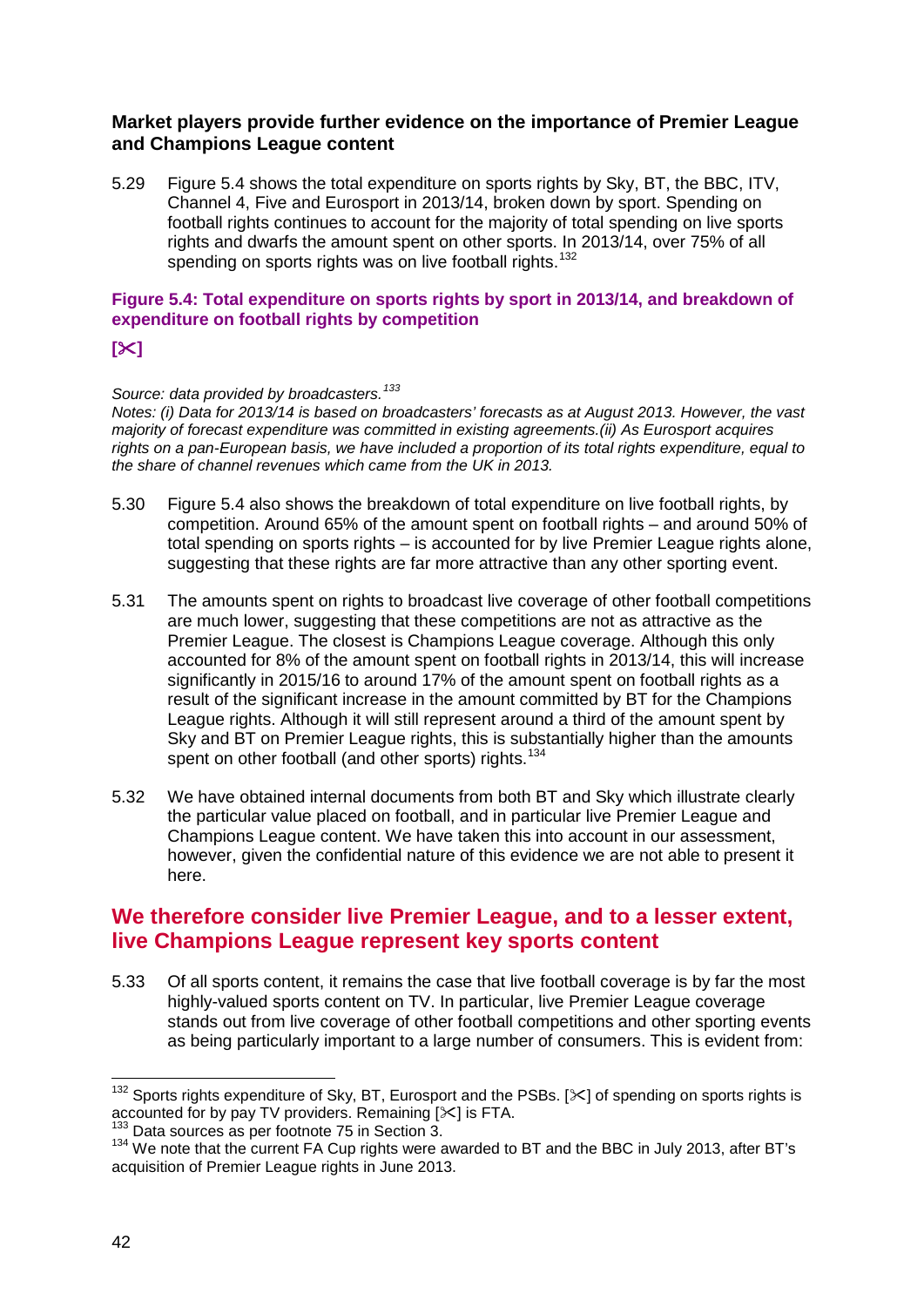- 5.33.1 the stated importance of live Premier League coverage compared to live coverage of other sporting events, and the reasons given for subscribing to premium sports channels;
- 5.33.2 the amount spent on live Premier League broadcasting rights compared to the amount spent on broadcasting rights for other sporting events; and
- 5.33.3 statements made by market players which illustrate the particular importance of Premier League content.
- 5.34 Survey evidence on the stated importance of different sporting events also suggests that live coverage of the Champions League is important to a high proportion of consumers, albeit to a lesser extent than Premier League football. Champions League coverage also contains a relatively high volume of attractive matches, albeit not as many as Premier League coverage. Although our survey evidence suggests that Champions League coverage alone is unlikely to drive pay TV provider choice for a material group of customers, it seems very likely that it could increase the degree to which a sports proposition which included Premier League coverage could influence consumers' choice of pay TV provider. This is supported by the following evidence:
	- 5.34.1 the significant increase in the amount committed by BT to acquire Champions League rights from 2015/16 which is consistent with these rights having a status of importance above other sporting events (even if they are less important than Premier League rights); and
	- 5.34.2 statements made by Sky and BT in relation to the attractiveness of Champions League content.
- 5.35 In relation to other sports and sporting events, these do not appear to be sufficiently important to subscribers such that, on their own, the availability of this content could influence a significant number of consumers' choice of pay TV provider and consequently impact upon competition. In addition, given the majority of consumers for whom these other sports are important also consider Premier League content to be important, any influence will be limited by the availability of this content. We recognise that the agglomeration of other sports content has the potential to influence a greater proportion of consumers' choice of pay TV provider. However, for this to affect a significant number of subscribers the content would need to be very highly concentrated and it is not clear that this is currently the case. For present purposes our focus is on Premier League and Champions League content. [135](#page-43-0) However, we welcome views, supported by evidence, on whether this focus is appropriate.
- 5.36 In conclusion, on the basis of the evidence presented in this section, we consider that live Premier League coverage and to a lesser extent live Champions League coverage appear capable of influencing a significant number of consumers' choices of pay TV provider. We have therefore identified them as key content in competition for pay TV services.

<span id="page-43-0"></span><sup>&</sup>lt;sup>135</sup> We recognise that the combination of other sporting events with Premier League and Champions League content could increase the degree to which a sports proposition influences consumers' platform choice. Our approach in Section 6 takes into account the full range of content shown on propositions which feature Premier League or Champions League content.  $\overline{a}$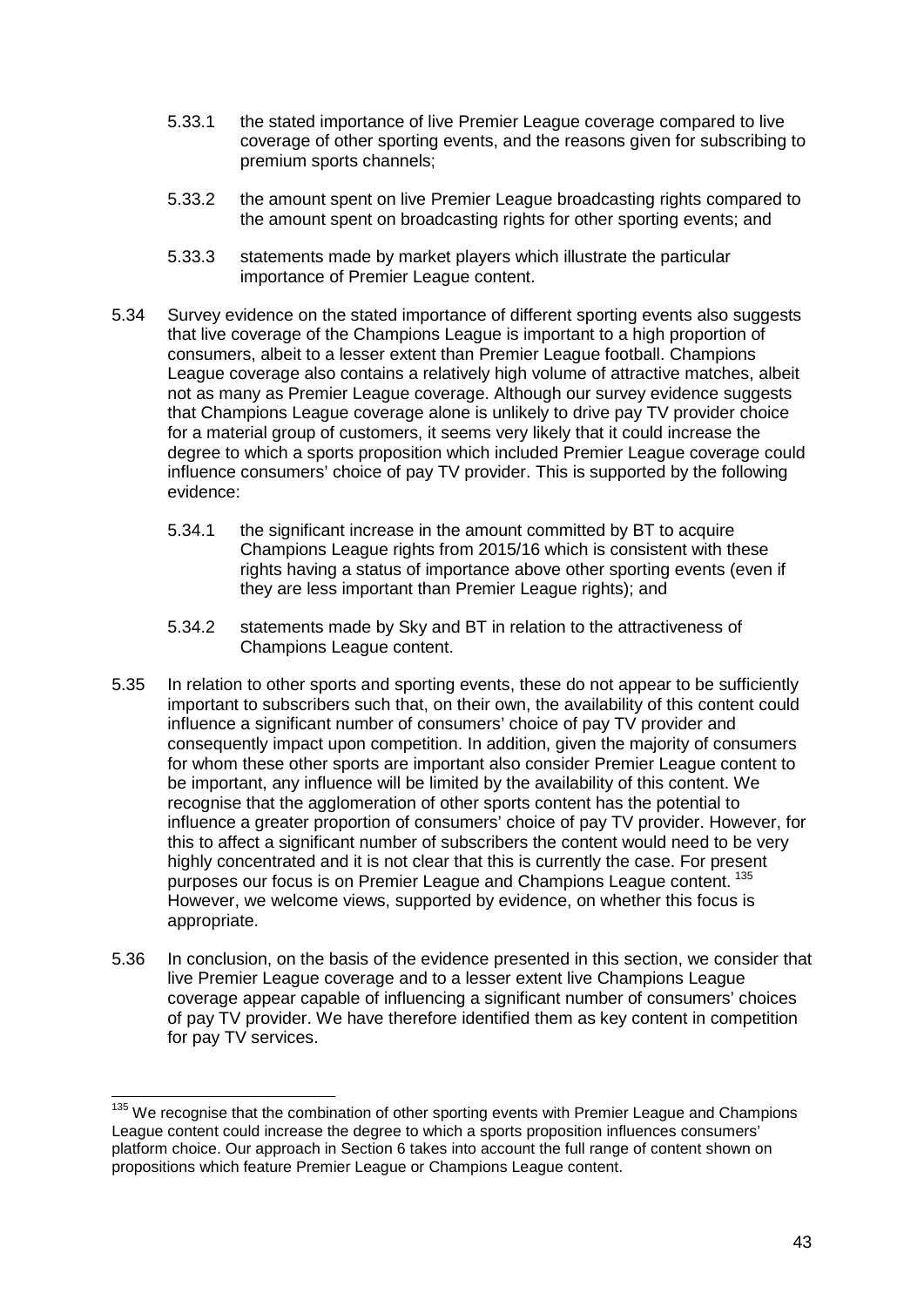*Question 5.2: Do you agree with our assessment that live Premier League matches represent key content in competition for pay TV services? If not please provide evidence to support your view.*

*Question 5.3: Do you agree with our assessment that live Champions League matches also represent key content in competition for pay TV services, albeit to a lesser degree than Premier League content? If not please provide evidence to support your view.*

*Question 5.4: Do you agree with our assessment of the importance of other sports events? If not please provide evidence to support your view.*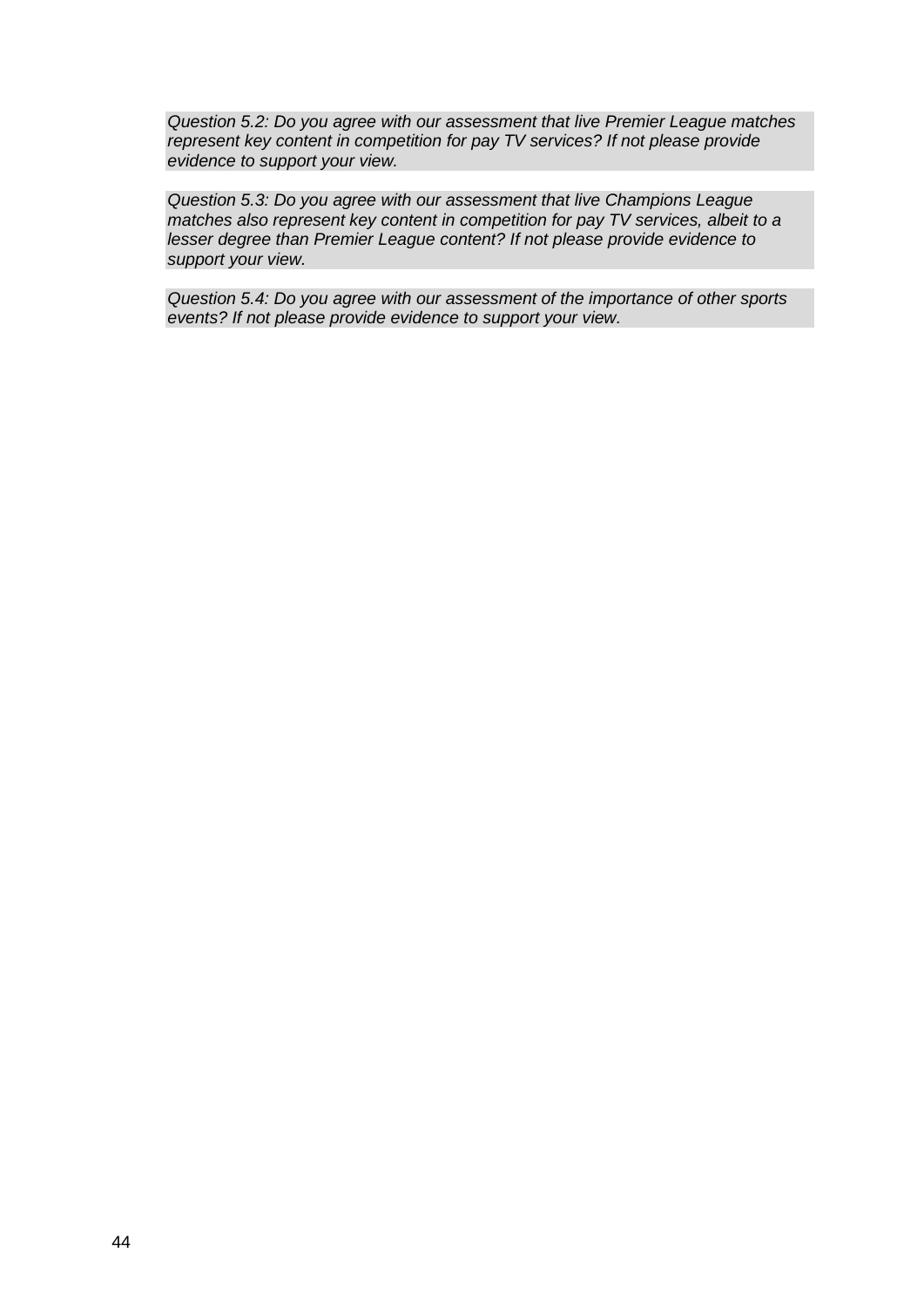# **Section 6**

# The impact of limited distribution of key content

6.1 In this Section we set out who holds the content identified as key in Section 5 and the likely impact that limited distribution of that content on competition. Specifically we look first at the importance of the content rights held, and secondly at the market position of the content holders. Annexes 6, 7 and 8 contain further detail on the analysis presented in this section – in particular on our consumer survey evidence, our estimates of retail market shares and our analysis of barriers to entry.

# **Key sports content is currently shown on Sky Sports and BT Sport channels**

- 6.2 In Section 5 we set out our view that live Premier League content and, to a lesser extent, live Champions League content were capable of influencing the choices of a significant proportion of pay TV consumers and could therefore be considered key content. Live Premier League coverage and live Champions League coverage is currently shown on the following channels:
	- 6.2.1 154 live Premier League matches are broadcast on television and these are split between Sky and BT. Sky has exclusive live rights to 116 matches, virtually all of which are broadcast on Sky Sports 1.[136](#page-45-0) Sky has rights to 20 'first pick' matches.[137](#page-45-1) BT has exclusive live rights to 38 matches, all of which were shown on BT Sport 1 in 2013/14. BT has rights to 18 'first pick' matches.
	- 6.2.2 145 live Champions League matches are broadcast on television and these are currently split between Sky and ITV. Sky has exclusive rights to 128 matches, which it now shows predominantly on Sky Sports 5.<sup>[138](#page-45-2)</sup> Sky shows all but one of the matches played on Tuesday evenings, and all of the matches played on Wednesday evenings.<sup>[139](#page-45-3)</sup> Sky also has non-exclusive rights to show the final match. ITV has exclusive rights to 16 matches, and

<span id="page-45-0"></span> $136$  In 2013/14, all but three of these matches were shown on Sky Sports 1. On the final day of the Premier League season, Sky Sports showed three matches simultaneously, one on each of Sky Sports 1, Sky Sports 2 and Sky Sports 3. On one other occasion, a match was shown on Sky Sports 3, as the Capital One Cup final was being shown on Sky Sports 1.  $\overline{a}$ 

<span id="page-45-1"></span> $137$  This means that on 20 weekends in the season, Sky gets to pick first which match it wants to broadcast in one of its Sunday slots.<br><sup>138</sup> Sky launched Sky Sports 5 in August 2014, as the new home of Sky's European football coverage.

<span id="page-45-2"></span>Prior to this, Sky's Champions League coverage was predominantly shown on Sky Sports 1 and 2, with some coverage also shown on Sky Sports 3 and 4.

[http://corporate.sky.com/investors/press\\_releases/2014/sky\\_sports\\_launches\\_new\\_channel\\_dedicate](http://corporate.sky.com/investors/press_releases/2014/sky_sports_launches_new_channel_dedicated_to_european_football) d to european football

<span id="page-45-3"></span><sup>&</sup>lt;sup>139</sup> All Champions Leagues matches are played on Tuesday and Wednesday evenings, with the exception of the final match which is played on a Saturday. In each season, there are 33 individual broadcast slots in which Champions League matches are played. This means that live coverage of matches must be broadcast simultaneously, either on multiple linear channels or on interactive services ('behind the red button').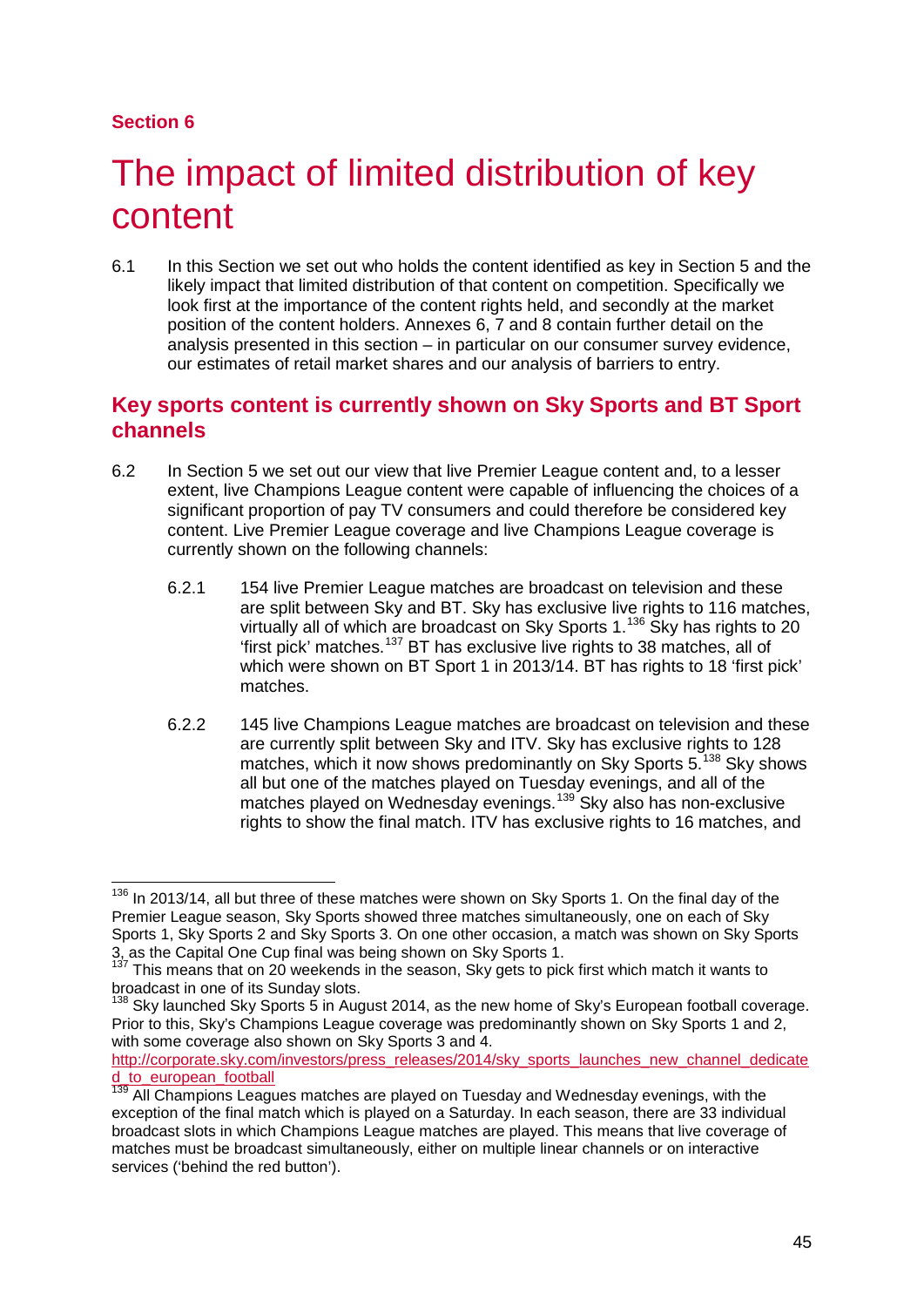non-exclusive rights to show the final match.<sup>[140](#page-46-0)</sup> ITV shows one match per week on a Tuesday evening, and it gets first pick of the matches played on that evening.

6.3 The first step in our analysis of the likely impact of limited distribution of a channel showing key content on competition is to assess the importance of the content held by each operator in terms of the influence that the content has on consumers' choice of retail supplier. Below we carry out this assessment the content shown on Sky Sports and BT Sport respectively.<sup>[141](#page-46-1)</sup> We refer to these channels as 'key sports channels' and subscribers that take one or both of these channels as 'key sports subscribers'. In carrying out this assessment, we are mindful of the fact that exclusive coverage of live Champions League matches will move exclusively to BT Sport in August 2015 and we have therefore also considered the extent to which this may alter the assessment.

# **The content on Sky Sports is important to a significant proportion of subscribers**

- 6.4 As of September 2014 [ $\ll$ ] pay TV subscribers took a subscription for Sky Sports.<sup>[142](#page-46-2)</sup> This represents some [ $\ll$ ] of all pay TV subscribers<sup>[143](#page-46-3)</sup> and we estimate Sky Sports subscribers account for around  $[\times]$  of pay TV revenues.<sup>[144](#page-46-4)</sup> This arises in part because subscribers on Sky DSat display an average ARPU across all communications services of [ $\leq$ ] per month, which is higher than other Sky DSat subscribers.<sup>[145](#page-46-5)</sup>
- 6.5 Subscribers to Sky Sports on DSat typically pay between £16 and £24.50 per month to take Sky Sports, on top of the other payments they make for their TV and communications services. Sky Sports subscribers on other platforms pay similar retail prices to access Sky Sports. The amount which Sky Sports subscribers spend as a proportion of their total spend on communications services is therefore significant.
- 6.6 A large group of consumers therefore place a high value on the content available on Sky Sports and, consequently, it is likely to be an important element of a pay TV package for many of those customers. Retailers that cannot offer a retail proposition

<span id="page-46-0"></span><http://www.theguardian.com/sport/2013/nov/09/bt-sport-champions-league-exclusive-tv-rights> 141 We do not look at ITV1 as, being a PSB channel, this channel is available through all pay TV

<sup>&</sup>lt;sup>140</sup> ITV currently broadcasts one match per match week.  $\overline{a}$ 

<span id="page-46-1"></span>providers. Our analysis also focuses on Sky Sports and BT Sport, rather than the standalone channels on which this content is shown as much of the evidence available to us reflects the way in which the channels are typically made available (i.e. as part of a wider bundle). Our assessment also takes into account the influence of other content shown on these channels (in addition to the key content we have identified).<br><sup>142</sup> Sky response to the WMO information request dated 31 October 2014, Q1 and Q3.

<span id="page-46-4"></span><span id="page-46-3"></span><span id="page-46-2"></span> $143$  In this section we have not included data on OTT subscribers and the associated revenues. <sup>144</sup> This estimate is based on the retail revenues from the supply of Sky Sports to customers on Sky, Virgin and TalkTalk as a proportion of total pay TV retail revenues. See Annex 7 where we set out how we have estimated retail revenues. Due to the availability of data we have excluded revenues associated with the supply of BT Sport on Sky DSat and the supply of Sky Sports on BT TV. Therefore this measure will slightly underestimate the proportion of revenues that Sky Sports customers account for.

<span id="page-46-5"></span><sup>&</sup>lt;sup>145</sup> In comparison subscribers on Sky DSat that do not take Sky Sports have an ARPU of [ $\le$ ] per month.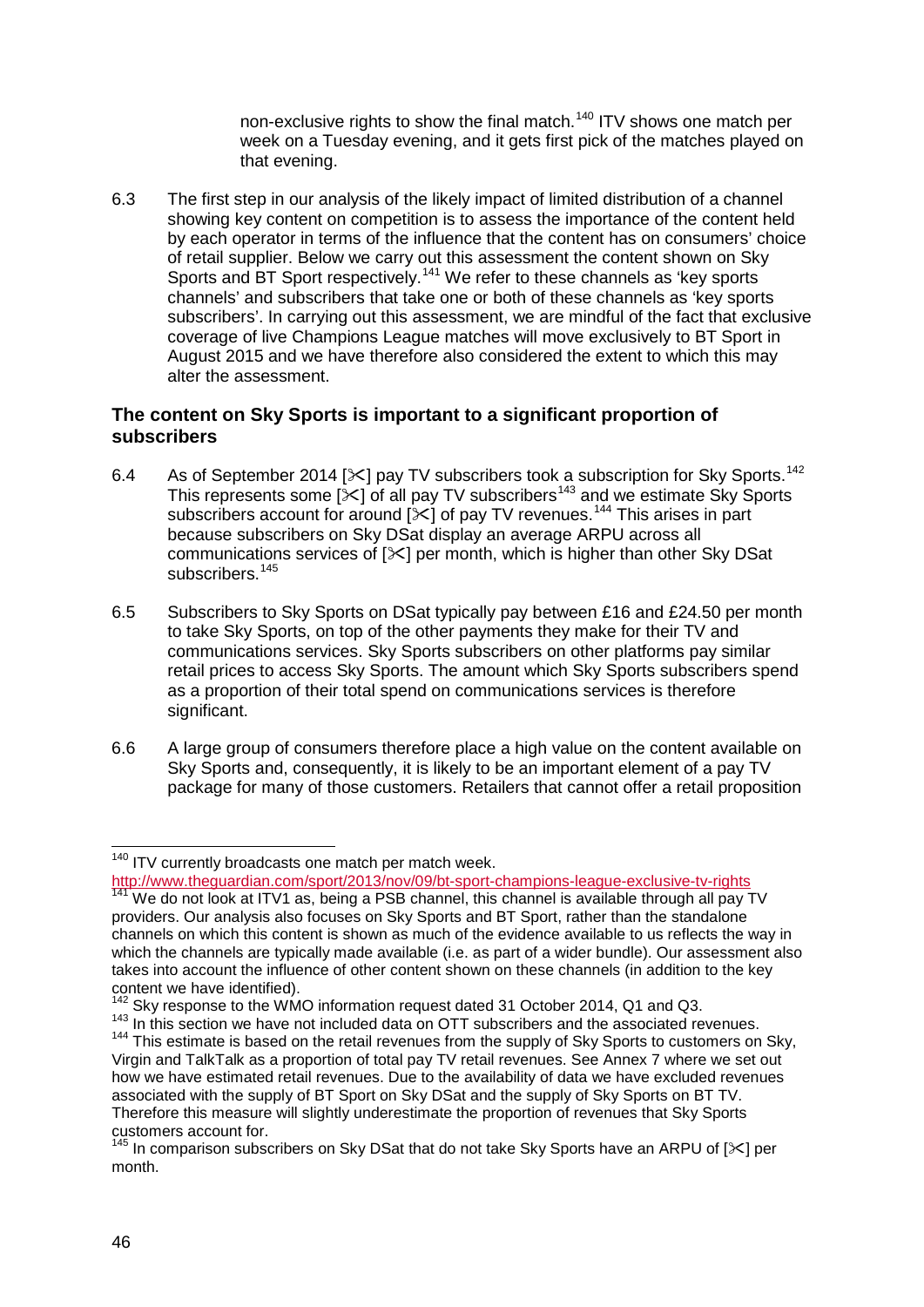that includes Sky Sports may therefore find it more difficult to compete for these customers.

6.7 Documentary evidence from BT suggests that BT considers that it will find it more difficult to acquire such customers if it is unable to offer Sky Sports:

 $6.7.1$  $125^{146}$  $125^{146}$  $125^{146}$ 

6.7.2  $[ $\times$ ]$ 

- 6.8 Until very recently<sup>[147](#page-47-1)</sup>, BT has not been able to offer SS1&2 on its YouView platform although it was receiving supply to its Cardinal platform. [ $\ll$ ]<sup>[148](#page-47-2)</sup>
- 6.9 We have also found that there is a group of Sky Sports subscribers for whom Sky Sports is of such importance to their decision that they are unlikely to consider a pay TV service that cannot offer Sky Sports. We have sought to quantify the size of this group by reference to the following evidence: [149](#page-47-3)
	- 6.9.1 Survey evidence found that between 12% and 15% of pay TV subscribers would either switch pay TV provider or drop their service altogether if Sky Sports was no longer available via their current pay TV provider.
	- 6.9.2 Sky Sports channels offer a number of sports, including live Premier League and Champions League matches, which pay TV subscribers consider to be essential. Survey evidence suggests that 21% of pay TV subscribers see the Premier League to be essential, and 16% of pay TV subscribers see both the Premier League and Champions League were essential.[150](#page-47-4)
- 6.10 Given the range of evidence available to us it is difficult to be precise about how many customers view access to Sky Sports as a critical element of their pay TV package. However we consider it is likely that between 12% and 24% (so around  $20\%$ ) of pay TV subscribers are in this group.<sup>[151](#page-47-5)</sup> We estimate that this group represents between  $[\times]$  of pay TV retail revenues (see Annex 6 for the detail of this survey evidence).

<span id="page-47-0"></span><sup>&</sup>lt;sup>146</sup> [ $\times$ ]. BT response to Question 15 of the 1<sup>st</sup> section 26 Notice under the BT CA98 Complaint dated 18 June 2013. Annex 15.6, page 3.<br><sup>147</sup> In its judgment of 5 November 2014, the CAT held that the interim relief arrangements in respect of  $\overline{a}$ 

<span id="page-47-1"></span>BT should be extended to cover provision of IPTV which includes BT's YouView platform. On 12 November 2014, the CAT made an order giving effect to its judgment of 5 November. On 16 December BT announced the launch of SS1&2 on its YouView boxes [https://www.btplc.com/news/Articles/ShowArticle.cfm?ArticleID=81A969F4-BB68-44B1-98DC-](https://www.btplc.com/news/Articles/ShowArticle.cfm?ArticleID=81A969F4-BB68-44B1-98DC-820395D7085F)[820395D7085F](https://www.btplc.com/news/Articles/ShowArticle.cfm?ArticleID=81A969F4-BB68-44B1-98DC-820395D7085F)

<span id="page-47-2"></span> $148$  BT's response to Question 18 of the 1<sup>st</sup> section 26 Notice dated 18 June 2013 and Question 6 of the 4<sup>th</sup> section 26 Notice dated 7 March 2014 under the BT CA98 Complaint. [ $\times$ ] <sup>149</sup> See Annex 6 for a more detailed assessment of this evidence.

<span id="page-47-4"></span><span id="page-47-3"></span><sup>&</sup>lt;sup>150</sup> Respondents were able to cite more than one competition as being 'essential'. A small proportion of subscribers who did not consider the Premier League, or the Premier League and the Champions League, to be essential identified other sports or sporting events shown exclusively on Sky Sports as essential. Including these respondents increases the figures to 24% and 20% respectively.

<span id="page-47-5"></span> $151$  Or between 20% and 50% of sports subscribers (see Annex 6). These estimates will exclude Sky Sports subscribers who place a significant value on Sky Sports (as evidenced by the amount they are prepared to pay for it), but at current prices for Sky Sports they do not view access to the channel as a significant factor in their choice of provider (i.e. the difference between their valuation of Sky Sports and the price of Sky Sports is small).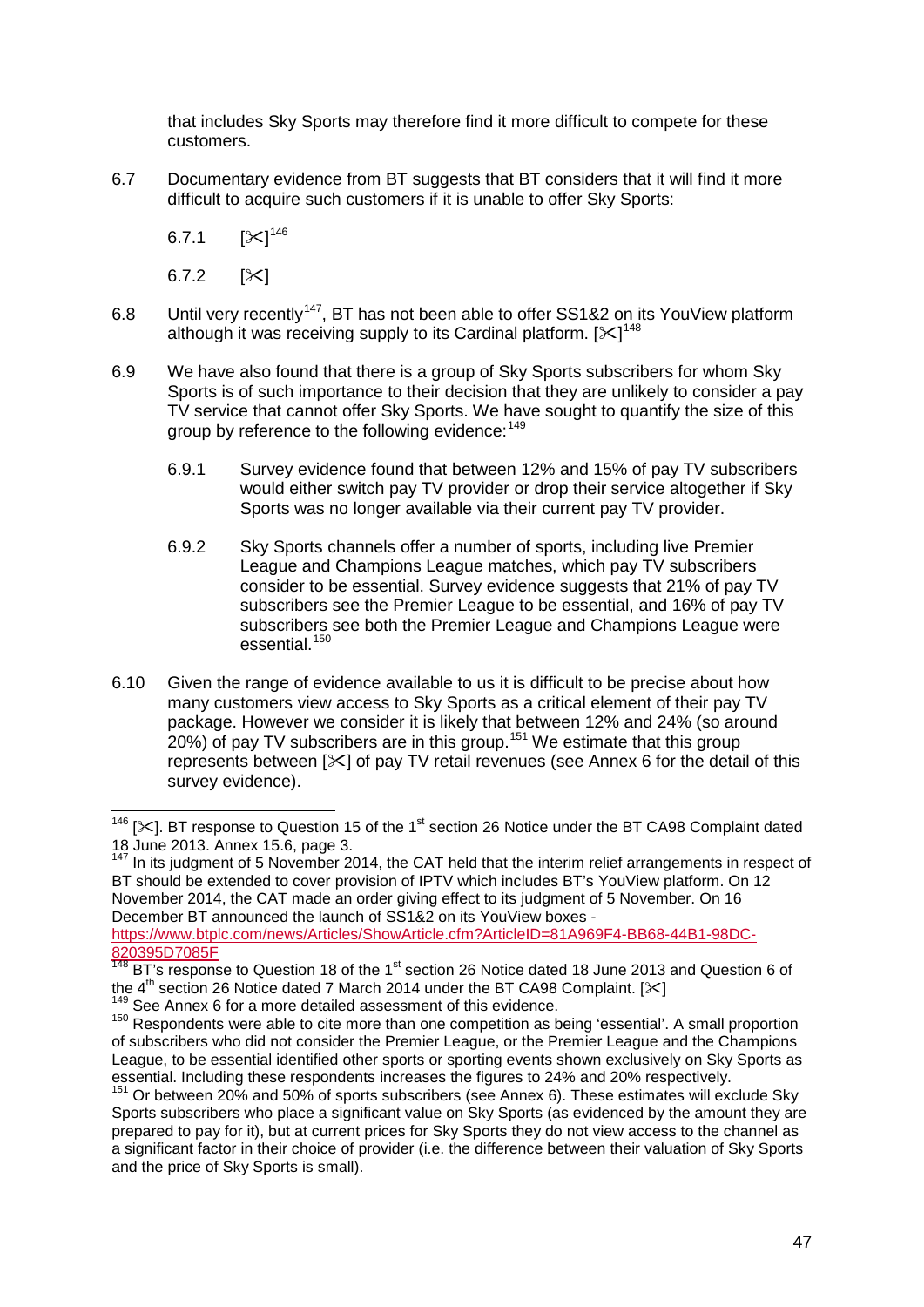6.11 In addition, some consumers that do not currently take Sky Sports may value the option of taking up Sky Sports at some point in the future. Those subscribers might therefore be more inclined to subscribe to a platform which offers Sky Sports even if they do not purchase it at the current time. Pay TV retailers without Sky Sports available on their platform may therefore also face certain disadvantage when competing for non-subscribers to Sky Sports.

## **The content currently available on BT Sport is also important, but to a smaller proportion of consumers**

- 6.12 As of September 2014 there were [ $\ll$ ] subscribers to BT Sport (excluding online only subscribers), representing  $[35]$  of pay TV subscribers.<sup>[152](#page-48-0)</sup>
- 6.13 The amount that subscribers to BT Sport have to pay to access the channels varies depending on how consumers choose to access BT Sport:
	- 6.13.1  $[\times]$  subscribers pay between £6.75 and £15 per month to watch BT Sport as additional channels on Sky DSat<sup>[153](#page-48-1)</sup> and a further  $[\times]$  Virgin Media customers who are not on the XL package pay £15 a month to watch BT Sport (HD is included as standard on Virgin Media); and
	- 6.13.2  $[\times]$  subscribers receive BT Sport as part of the XL TV package on Virgin Media, [ $\ll$ ] receive the channels for 'free' on Sky's DSat platform because they take broadband services from  $BT^{154}$  $BT^{154}$  $BT^{154}$  and a further  $[\times]$  receive the channels as part of their BT TV package.
- 6.14 Therefore, a large proportion of BT Sport consumers receive the channels for no additional charge either because it was included with their broadband package from BT or because it was included in the Virgin Media XL or BT TV package.
- 6.15 The fact that so many BT Sport customers receive the channels for free means that the number of subscribers to BT Sport is unlikely to be informative as to the number of subscribers who place a high value on the content shown on BT Sport. However, it is reasonable to assume that some customers place a high value on BT Sport.  $[\times]$  of BT Sport customers, or  $[\times]$  of pay TV subscribers, pay more than £5 per month extra to receive BT Sport, and some of those who receive the channels as part of their TV or broadband package are likely to place value on the channel. Retailers that cannot offer a retail proposition that includes BT Sport (either as part of a bundle or as an optional extra) will find it more difficult to compete for these customers.
- 6.16 Internal documents from Virgin Media also indicate that Virgin Media believed it could lose some customers as a result of an inability to offer BT Sport [ $\ll$ ].<sup>[155](#page-48-3)</sup>
- 6.17 There is a group of BT Sport subscribers for whom BT Sport is of such importance to their decision that they are unlikely to consider a retailer that cannot offer BT Sport. The evidence which lead us to this conclusion includes:<sup>[156](#page-48-4)</sup>

<sup>&</sup>lt;sup>152</sup> BT's response to the WMO information request dated 5 November 2014.

<span id="page-48-4"></span><span id="page-48-1"></span><span id="page-48-0"></span> $153$  Up until 1 October 2014, subscribers on Sky DSat that are not BT broadband customers paid £12 per month for BT Sport SD and £15 per month for HD (the prices have subsequently increased to £13.50 and £16.50). From August 2014 subscribers on Sky DSat that are BT broadband customers, but are out of contract, have paid £6.75 per month for SD and £9.75 per month for HD.<br><sup>154</sup> Of these approximately [ $\le$ ] pay £3 per month to receive BT Sport in HD.

<span id="page-48-3"></span><span id="page-48-2"></span> $155$  [ $\ll$ ]. Virgin Media's response to Question 2 of the WMO information request dated 30 October 2014.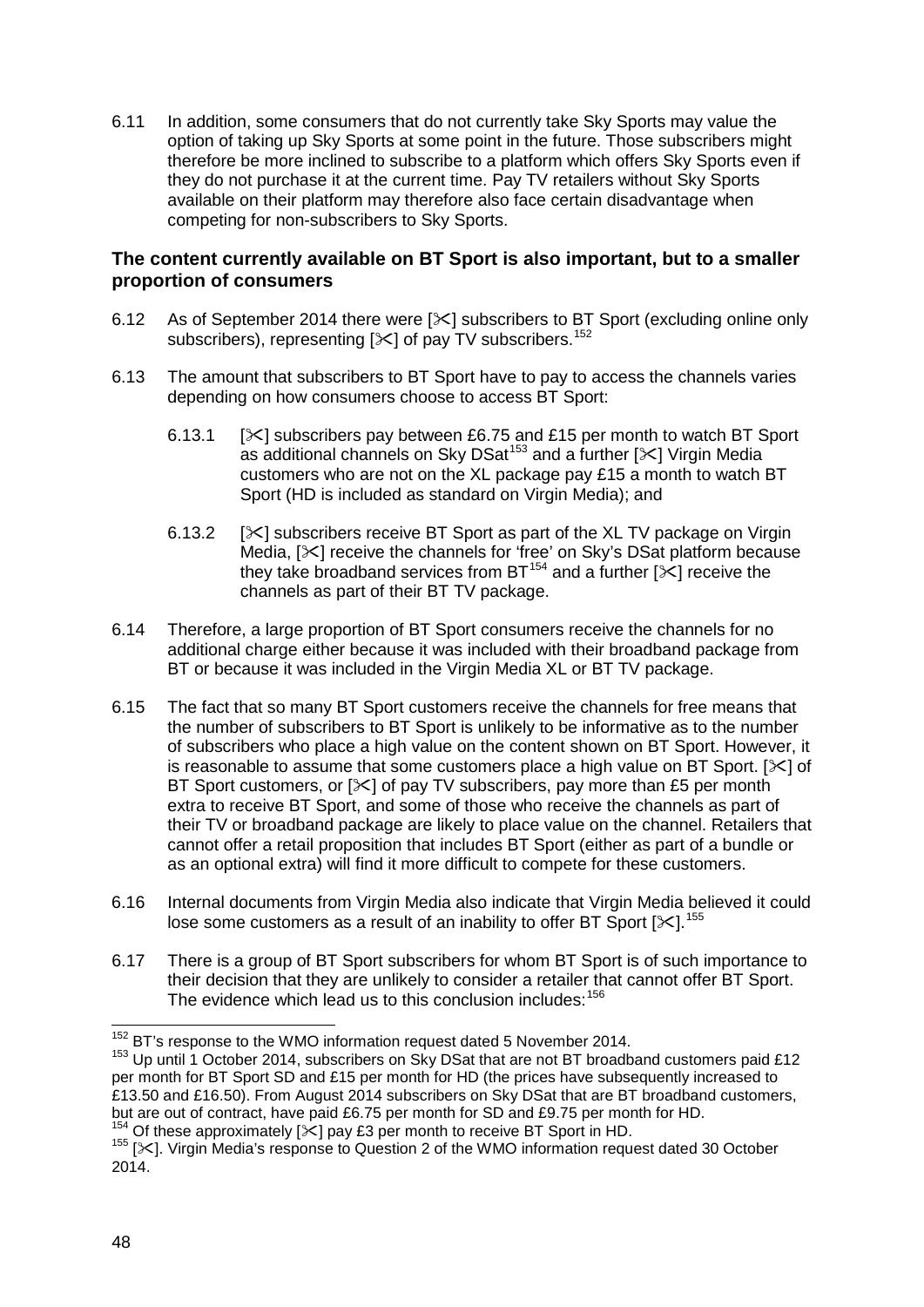- for 5% of pay TV subscribers, it was very important to have both Sky Sports and BT Sport; and
- survey evidence shows that 4% of pay TV subscribers would either switch pay TV provider or drop their service altogether if BT Sport was no longer available via their current pay TV provider.
- 6.18 The evidence indicates that BT Sport is very important or essential to 4%-5% of pay TV subscribers. We therefore consider it is likely that around 5% of pay TV subscribers may not consider a platform that did not offer BT Sport at all.<sup>[157](#page-49-0)</sup> We estimate that this group represents around  $[\times]$  of pay TV retail revenues.
- 6.19 In addition, some consumers that do not currently take BT Sport may value the option of taking up BT Sport at some point in the future. Those subscribers might therefore be more inclined to subscribe to a platform which offers BT Sport even if they do not purchase it at the current time. Pay TV retailers without BT Sport available on their platform may therefore also face certain disadvantages when competing for non-subscribers to BT Sport.

## **We have taken account of the impact of BT's acquisition of the Champions League rights in our assessment**

- 6.20 We recognise, however, that the position may change as the content available on the Sky Sports and BT Sport offerings changes. In particular, as set out in Section 3, BT has acquired exclusive live broadcasting rights to all Champions League matches for the 2015/16 to 2017/18 football seasons. As set out in Section 5, live coverage of the Champions League appears to be the second most important sports content on television. Although it is highly uncertain at this stage what effect the acquisition of Champions League content by BT Sport is likely to have on consumers choices in the pay TV sector, we have considered the available evidence to assess, in broad terms the degree to which the transfer of Champions League content from Sky Sports to BT Sport might:
	- i) increase the importance of the availability of BT Sport in consumers purchasing decisions; and
	- ii) reduce the importance of the availability of Sky Sports.

# Consumer survey evidence

6.21 Survey evidence relevant to the forthcoming move of live Champions League coverage to BT Sport in August 2015 is limited. However, evidence on the proportion of Sky Sports subscribers that took Sky Sports in order to access Champions League coverage suggests that the availability of Champions League content is likely to strongly influence the choice of pay TV provider of around 3% of pay TV

 $156$  See Annex 6 for a more detailed assessment of this evidence.  $\overline{a}$ 

<span id="page-49-0"></span> $157$  We note that a number of respondents considered both BT Sport and Sky Sports as important. Given the preponderance of evidence that Sky Sports is substantially more important to customers than BT Sport, it is likely that this group of customers are likely to regard access to BT Sport as a key element of their platform choice only if Sky Sports is additionally available on the platforms that the customers are choosing between.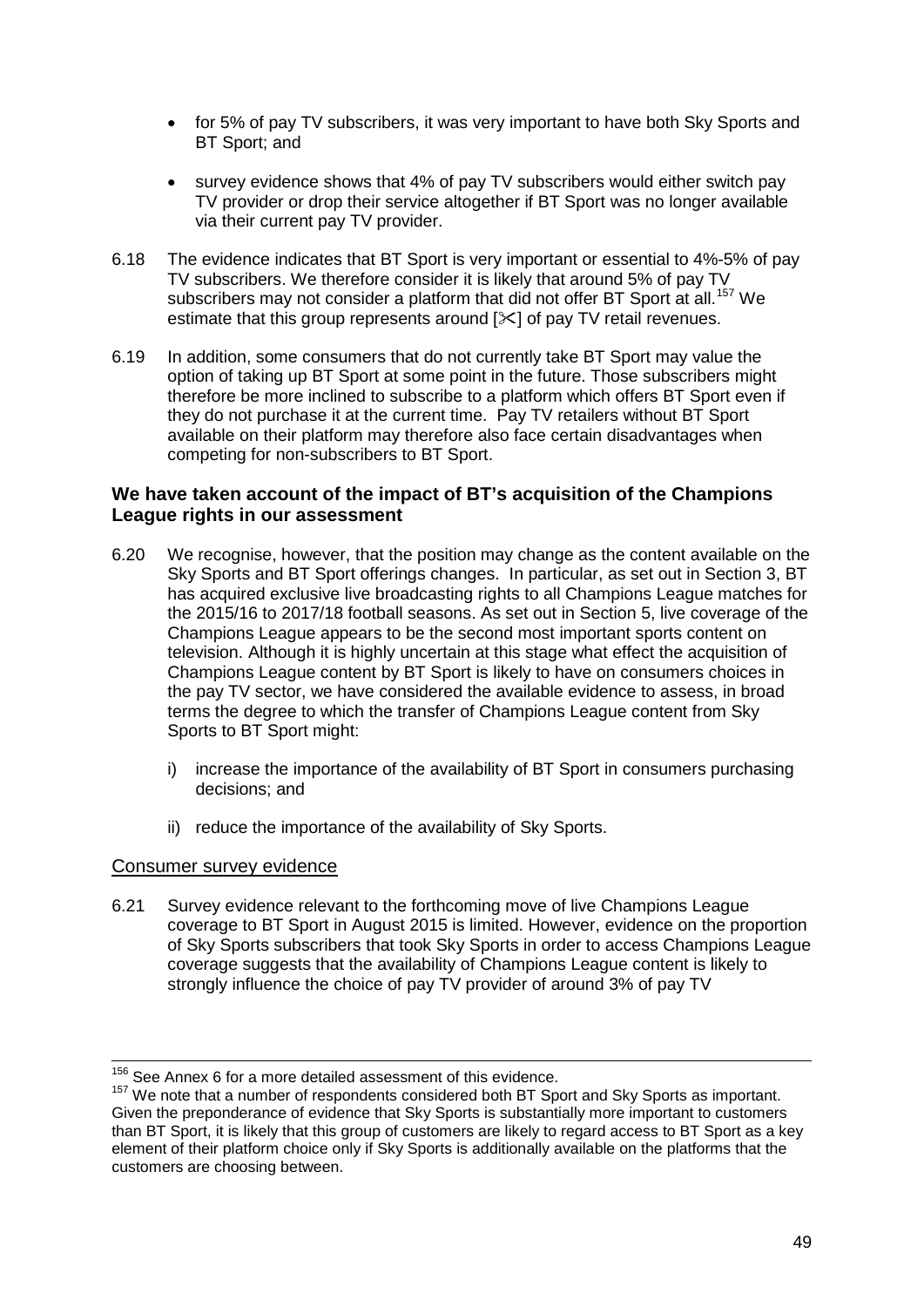subscribers.<sup>[158](#page-50-0)</sup> This figure may include some subscribers for whom BT Sport is already considered important. Therefore, it may be the case that up to an additional 3% of all pay TV subscribers would see BT Sport as important when the Champions League moves.

- 6.22 We note that this estimate is based on Sky Sports subscribers for whom access to Champions League content appears to be very important. There may also be non-Sky Sports subscribers (who may or may not take pay TV) who consider access to the Champions League content currently available on FTA to be important<sup>[159](#page-50-1)</sup>, and may consider access to BT Sport to be important when Champions League content moves there.<sup>[160](#page-50-2)</sup> However, our survey does not provide evidence on the size of this group.
- 6.23 Survey evidence indicates that the vast majority of Champions League fans are also fans of the Premier League, and for most fans of both the competitions, coverage of the Premier League appears to be more important than coverage of the Champions League.<sup>[161](#page-50-3)</sup> As Sky Sports will continue to show the majority of all live Premier League content, Sky Sports is likely to remain an important driver of choice of pay TV platform for the majority of those for whom live Champions League content is important.

## Internal documents

- 6.24 BT's internal documents show that BT expected the acquisition of exclusive Champions League rights to result in an increase in subscribers to BT Sport:
	- $\bullet \quad [\divideontimes]^{162}$  $\bullet \quad [\divideontimes]^{162}$  $\bullet \quad [\divideontimes]^{162}$
	- $\bullet \quad [\divideontimes]^{163}$  $\bullet \quad [\divideontimes]^{163}$  $\bullet \quad [\divideontimes]^{163}$
- 6.25 It seems unlikely that all of the expected additional  $[\times]$  subscribers would consider Champions League content to be sufficiently important to influence their choice of pay TV retail platform.  $[\mathbb{X}]^{164}$  $[\mathbb{X}]^{164}$  $[\mathbb{X}]^{164}$  However, even if this were the case, this would be equivalent to around  $[\times]$  of all pay TV subscribers.<sup>[165](#page-50-7)</sup>
- 6.26 We also obtained internal documents from Sky which provide information which provide some indications of importance of Champions League to Sky Sports.

<span id="page-50-0"></span><sup>&</sup>lt;sup>158</sup> See Annex 6 for a more detailed assessment of this evidence. References to Champions League coverage as a reason for subscribing to Sky Sports must refer specifically to the Champions League coverage shown on Sky Sports, over and above the coverage available on FTA. <sup>159</sup> Fewer matches will be available on FTA from 2015/16.  $\overline{a}$ 

<span id="page-50-2"></span><span id="page-50-1"></span><sup>&</sup>lt;sup>160</sup> Some of these non-Sky Sports subscribers may already subscribe to BT Sport and see it as important because of the content it currently shows.

 $161$  See, for example, paragraphs 5.19 and 5.28.

<span id="page-50-4"></span><span id="page-50-3"></span> $162$  [ $\times$ ] BT's Response to the 4<sup>th</sup> section 26 Notice dated 7 March 2014 under the BT CA98 Complaint. [ $\times$ ].<br><sup>163</sup> [ $\times$ ]. BT's Response to the 4<sup>th</sup> section 26 Notice dated 7 March 2014 under the BT CA98

<span id="page-50-6"></span><span id="page-50-5"></span>Complaint.<br><sup>164</sup> [ $\times$ ]. BT's response to the 4<sup>th</sup> section 26 Notice dated 7 March 2014 under the BT CA98<br>Complaint.

<span id="page-50-7"></span> $165$  This estimate does not take into account any increase in the total number of pay TV subscribers as a result of FTA households taking pay TV in order to get BT Sport.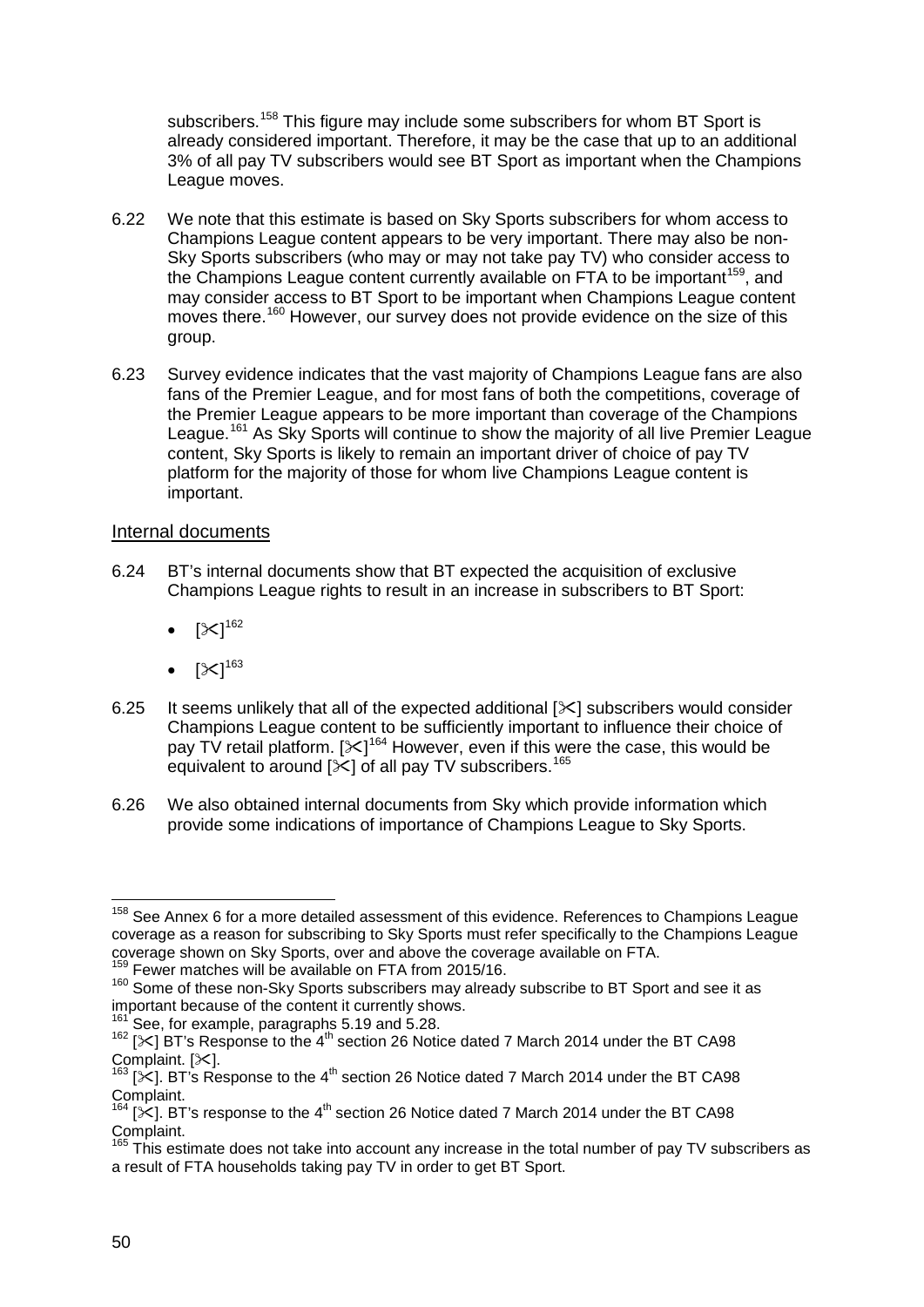# **The impact of BT's acquisition of Champions League rights may be modest**

- 6.27 On the basis of the above, the acquisition of live Champions League content is likely to increase the number of subscribers who are unlikely to consider a platform that cannot offer BT Sport from around 5% of pay TV subscribers to up to 8% of all pay TV subscribers. However, this is uncertain and the impact may be greater or smaller.
- 6.28 With regards to the impact of the loss of such content on Sky Sports, we do not consider that it is likely that the loss of live Champions League content will have a significant impact on the number of subscribers for whom the availability of Sky Sports is likely to be an important or determinative factor in their choice of pay TV provider given its current holding of Premier League content.

# **The next stage of our assessment is analysing the market position of the key content holders**

6.29 Next we look at the positions of BT and Sky and the state of wholesale and retail competition in the provision of pay TV services. This enables us to more effectively assess the impact on competition of limited distribution of content since limited distribution by a firm with a significant market presence may be more likely to impact upon competition.

# **Sky enjoys a strong market position in the supply of key sports channels**

- 6.30 We have focussed our assessment at the wholesale level on the supply of key sports channels, namely BT Sport and Sky Sports, as key sports content is shown on these channels.
- 6.31 Both Sky and BT are present at the level of channel supply and the retail level. At the channel supply level, both Sky and BT supply their channels to themselves (which they then retail directly to subscribers) as well as to third parties. In assessing their revenue shares at that level, we have included both third party sales and selfsupply in order to form a more accurate picture. We have therefore derived prices for self-supply on the basis of published prices and discounts as set out in more detail in Annex 7.
- 6.32 The table below shows the shares of channel supply for Sky, BT and ESPN since 2009.

#### **Table 6.1: Share of channel supply revenues from the provision of Sky Sports, BT Sport or ESPN since August 2009**

|                | Sky (%)               | <b>ESPN (%)</b>           | BT(%)                     |  |
|----------------|-----------------------|---------------------------|---------------------------|--|
| 2009/10        | 90%-100% [ $\&$ ]     | $0\% - 10\%$ [ $\times$ ] |                           |  |
| 2010/11        | 90%-100% [ $\times$ ] | $0\% - 10\%$ [ $\times$ ] | -                         |  |
| 2011/12        | 90%-100% [ $\&$ ]     | $0\% - 10\%$ [ $\times$ ] | -                         |  |
| 2012/13        | 90%-100% [ $\times$ ] | $0\% - 10\%$ [ $\times$ ] |                           |  |
| 2013/14        | $80 - 100\%$ [ $\&$ ] |                           | $0\% - 20\%$ [ $\times$ ] |  |
| September 2014 | $80 - 100\%$ [ $\&$ ] | -                         | 0%-20% [ $\times$ ]       |  |

Source: Ofcom calculations

6.33 Sky has significant shares of revenue in the supply of key sports channels which are consistently in excess of 80%. Between 2009 and 2013 Sky's share of supply of key sports channels was broadly constant and above 90%.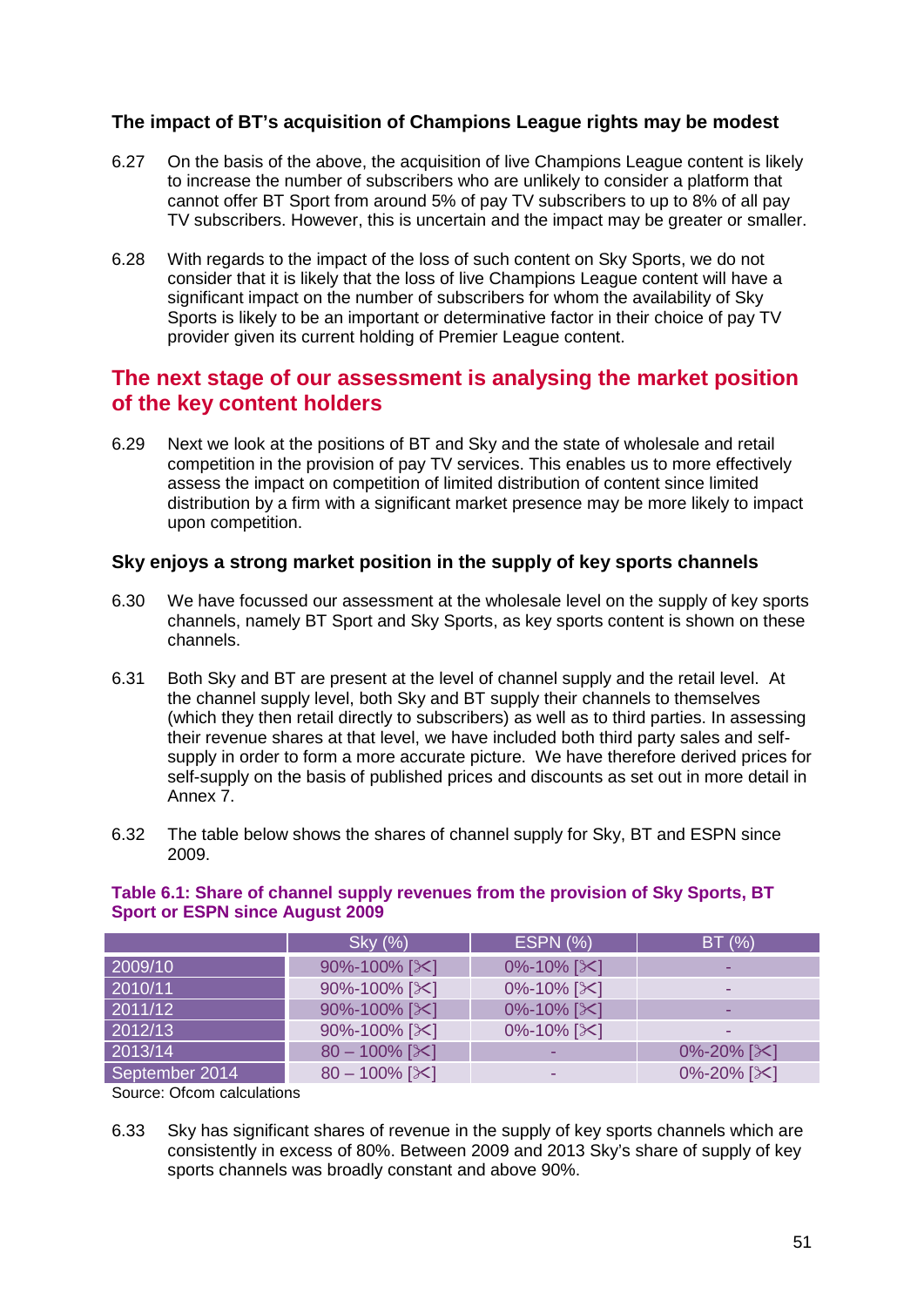- 6.34 Since BT Sport entered the market Sky's share has declined by approximately 6%, but Sky continues to enjoy a strong position in the supply of key sports channels. This is further evidenced by Sky's share of sports rights expenditure since sports rights are the primary input for channel supply. Sky's share of expenditure on sports rights in 2013/14 was over 60% of all sports rights expenditure (including FTA).
- 6.35 In contrast, BT's position is relatively modest. Its share of channel revenues at present is less than 20% and its share of expenditure on sports rights is around 15%. We estimate that BT's share of expenditure on rights will increase to around 30% of all sports rights expenditure (including FTA) following its acquisition of rights to live Champions League and Europa League matches, but BT will remain a relatively modest position in terms of both revenue and rights expenditure.<sup>[166](#page-52-0)</sup>

# **Sky appears to have a significant advantage when bidding for sports rights**

- 6.36 We have assessed the available evidence to determine the extent to which there may be barriers to the ability of rivals to compete for the acquisition of key sports content. We discuss this in more detail in Annex 8. In particular, we have assessed previous auctions of key content rights and whether there are features of the pay TV market which could give Sky an advantage when bidding for rights.
	- 6.36.1 Sky won the maximum rights available to a single broadcaster in the 2012 and 2009 auctions for live Premier League rights. This indicates that Sky had a higher valuation of the rights and that it enjoyed an advantage over rival bidders. Although, in 2013 BT outbid Sky for rights to broadcast the Champions League, we note that expenditure on Champions League rights is significantly lower than for the Premier League rights, and live Premier League content remains the most important content for consumers.
	- 6.36.2 In 2010 we identified a number of factors that could explain Sky's apparent bidding advantage. These included the time it takes to build a subscriber base, the advantage of being vertically integrated with the largest platform operator and thereby able to bundle key sports channels with other pay TV services and some bidder specific advantages.<sup>[167](#page-52-1)</sup>
- 6.37 We have assessed whether BT's acquisition of Champions League rights provides evidence that it has overcome barriers to entry we identified in 2010. As we set out in Annex 8, in some ways BT's business model is similar to previous entrants strategies and in this respect it is likely to face one of more of the disadvantages identified in 2010. Nevertheless, BT's business model is different to previous rival bidders in respect of the fact that it seeks to monetise rights for sports content by bundling it with broadband. This bundling of BT Sport for free with its broadband package on Sky DSat accounts for  $[\times]$  of BT Sport subscribers (excluding online only subscribers). Overall it is not clear whether BT's strategy of bundling its sports offering for free with broadband overcomes Sky's advantage of being the vertically integrated operator on the largest pay TV platform.
- 6.38 There will be an auction of Premier League broadcast rights during the course of 2015. Whilst our assessment of the evidence currently available appears to indicate that Sky continues to enjoy an advantage over other bidders; it remains possible that

<span id="page-52-0"></span><sup>&</sup>lt;sup>166</sup> This estimate is based on sports rights expenditure in 2013/14 adjusted to reflect only changes in expenditure on Champions League and Europa League rights from 2015/16.  $\overline{a}$ 

<span id="page-52-1"></span> $12010$  Pay TV statement, paragraph 5.474.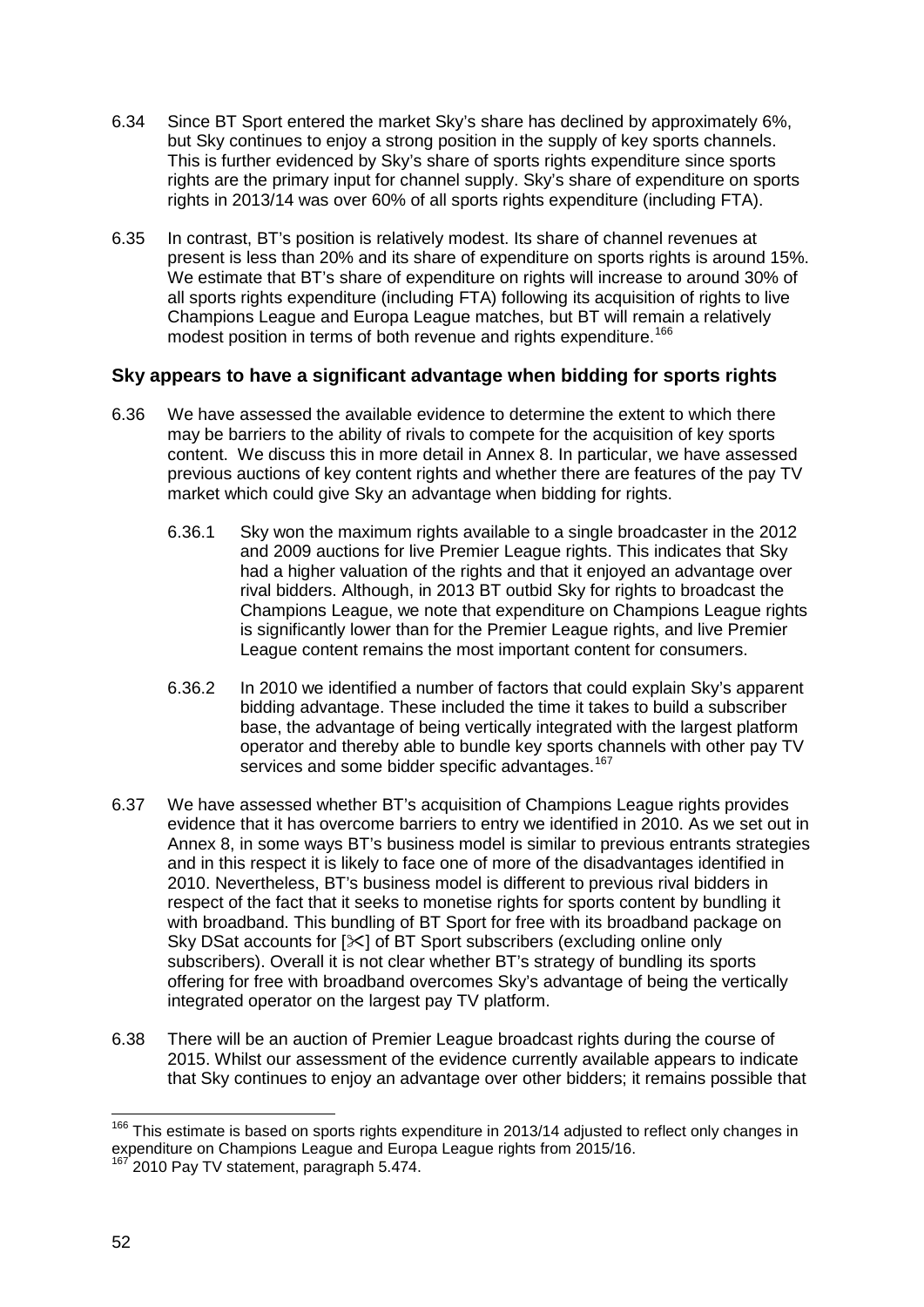rivals could outbid Sky in the upcoming auction. We recognise that operators which are able to monetise rights over subscriber bases other than pay TV retail subscribers may consider bidding for rights in a similar manner to BT.

- 6.39 Even if there are lower barriers to the ability of rivals to bid for sports rights, the limited distribution of key content may nevertheless be an issue of concern. Throughout the period key content rights are held, barriers to acquiring those rights are absolute and limited distribution could therefore be prejudicial to fair and effective competition during this period.
- 6.40 The combination of potentially high barriers to entry and Sky's wholesale market shares indicate that Sky has retained a strong position at the wholesale level.

# **We also assess retail competition between traditional pay TV retailers**

- 6.41 As explained in Section 2 (paragraphs 2.9 to 2.11), by traditional pay TV retailers we mean Sky, Virgin Media, BT and TalkTalk. We have also considered whether to include OTT services in our assessment. OTT providers have acquired some movies and entertainment content and have grown with Netflix had approximately 2.8m subscribers in Q1 2014 and Amazon Prime approximately 1.2m.<sup>[168](#page-53-0)</sup> As OTT services offer genres of content which are also available on traditional pay TV platforms, they may exert some competitive pressure for some groups of pay TV subscribers and over certain elements of the pay TV service offered by pay TV retailers. However, to date they have not typically offered the full range of services offered by more traditional pay TV retailers (e.g. bundling of linear and on-demand content along with a STB with DVR functionalities). In addition, they have, up to now, tended to focus on general entertainment and movie content (although Sky and BT have their own OTT sport offerings).<sup>[169](#page-53-1)</sup>
- 6.42 We do not consider that, at the current stage of development, OTT services are likely to significantly change our assessment of competition in pay TV retailing for the following reasons:
	- most pay TV consumers still receive their channels through a traditional pay TV platform rather than an OTT service. Our November 2013 survey indicated that 60% of UK adults had a pay TV service from a platform retailer. However, only 16% of UK adults with a TV service on their main set had paid for an OTT service in the past six months;<sup>[170](#page-53-2)</sup> and
	- customers tend to take OTT services as an add-on to other TV services rather than a substitute. Our November 2013 survey showed that of those respondents that had paid to use LOVEFiLM (now Amazon Prime Instant Video) or Netflix, in

<sup>&</sup>lt;sup>168</sup> BARB establishment survey Q1 2014 - http://www.barb.co.uk/whats-new/329.

<span id="page-53-1"></span><span id="page-53-0"></span><sup>&</sup>lt;sup>169</sup> OTT sports content is available through Sky's NOW TV service or the BT Sport app (available to BT broadband customers), although there are also OTT offerings made available for their existing pay TV subscribers (e.g. Sky Go, and BT TV Everywhere).

<span id="page-53-2"></span>TV subscribers (e.g. Sky Go, and BT TV Everymore).<br><sup>170</sup> Source: November 2013 survey QB1A: Have you, or anyone in your household paid to use any of the following online services in the past 6 months? Base All UK adults 16+ with specified TV services (Sky, Virgin Media, TalkTalk TV, BT TV and FTA) on main TV set, including non-decision makers. Q A1: Through which of the following ways, if any do you receive television in your household? Base: All UK Adults 16+ including non-decision makers.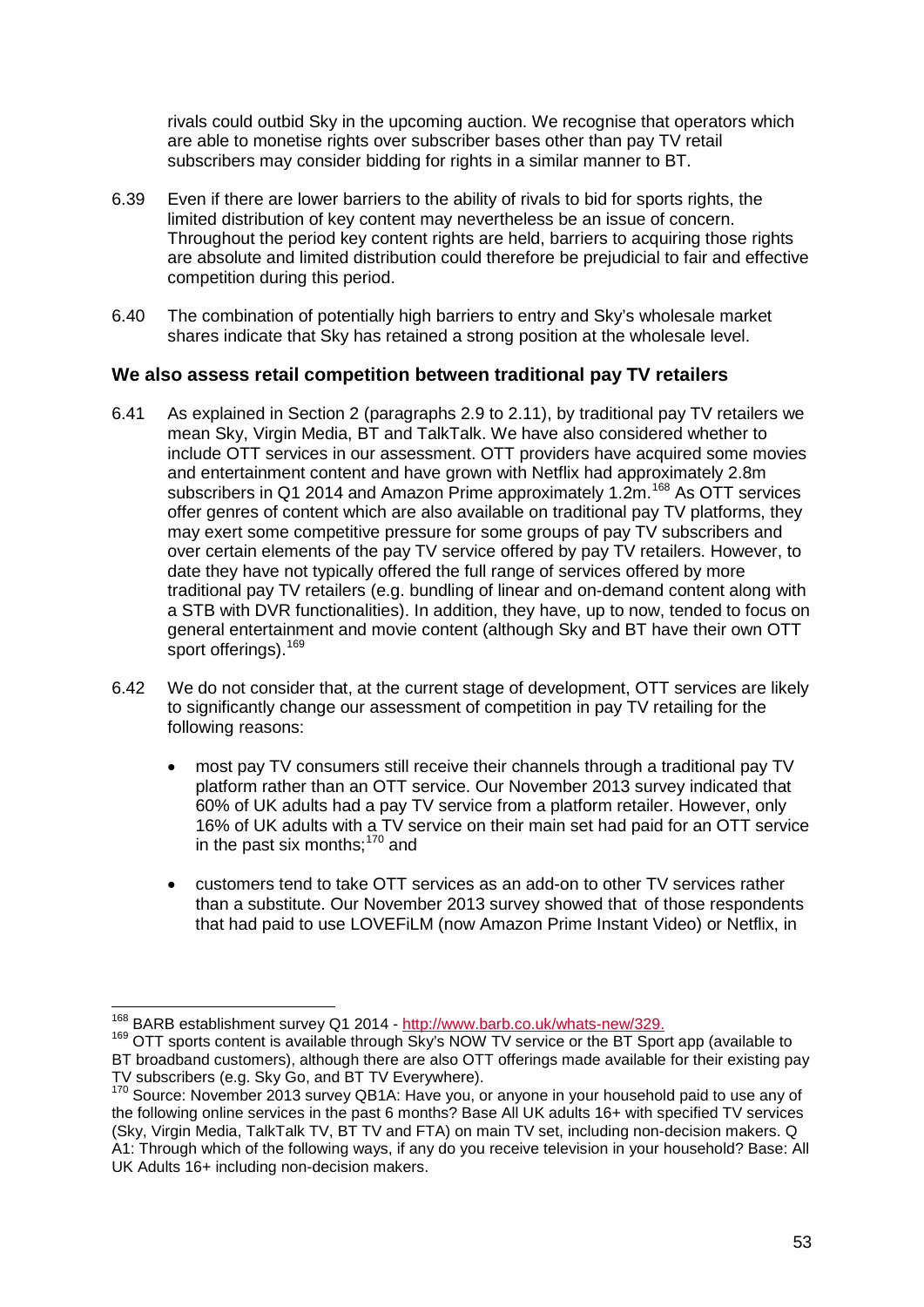the previous six months, 69% and 77% respectively were also subscribers to pay TV services from Sky, Virgin Media, TalkTalk TV or BT TV. [171](#page-54-0)

- 6.43 Our assessment of the retail level therefore focusses on the traditional platform retailers, namely Sky, Virgin Media, TalkTalk TV and BT TV. We recognise, however, that this may change in the future as OTT services develop.
- 6.44 We have considered two ways in which competition in this market might be considered:
	- i) supply of pay TV services to all pay TV customers, including customers that take key sports channels; and
	- ii) supply of pay TV service to key sports subscribers only i.e. customers that take bundles of pay TV services including key sports channels.
- 6.45 Sky enjoys a strong market position both in terms of having a large retail subscriber base and a large share of retail pay TV revenues and potentially a number of incumbency advantages over other retailers. Although it faces competition from a number of sources in the retail supply of pay TV all of these competitors are limited in some way:
	- Virgin Media offers an extensive pay TV package with a large number of channels including Sky Sports, movies and BT Sport. However, Virgin Media's geographic reach is restricted to approximately half of the country. Virgin Media is dependent on wholesale channel providers for its content, and in particular on Sky and BT for the supply of its sports content;
	- TalkTalk is able to offer national coverage of pay TV, including all the Sky Sports channels and movies, but offers a smaller number of basic entertainment channels than Sky or Virgin Media, and it cannot offer BT Sport. TalkTalk depends on Sky for the supply of its sports content; and
	- BT also offers national coverage of pay TV but like TalkTalk has a smaller number of entertainment channels. Until recently, BT has also been restricted in its ability to supply Sky Sports could only offer SS1&2 via its older STB.<sup>[172](#page-54-1)</sup>

# **Sky holds a strong market position in the retail supply of pay TV**

- 6.46 There are a number of different ways to look at the market position of pay TV retailers:
	- first, we can assess shares of supply to those customers that take channels containing key sports content only. Alternatively we can assess shares of supply to all pay TV subscribers including those that do not take these channels; and

-

<span id="page-54-1"></span><span id="page-54-0"></span> $172$  In its judgment of 5 November 2014, the CAT held that the interim relief arrangements in respect of BT should be extended to cover provision of IPTV which includes BT's YouView platform. On 12 November 2014, the CAT made an order giving effect to its judgment of 5 November. On 16 December BT announced the launch of SS1&2 on its YouView boxes [https://www.btplc.com/news/Articles/ShowArticle.cfm?ArticleID=81A969F4-BB68-44B1-98DC-](https://www.btplc.com/news/Articles/ShowArticle.cfm?ArticleID=81A969F4-BB68-44B1-98DC-820395D7085F)[820395D7085F](https://www.btplc.com/news/Articles/ShowArticle.cfm?ArticleID=81A969F4-BB68-44B1-98DC-820395D7085F)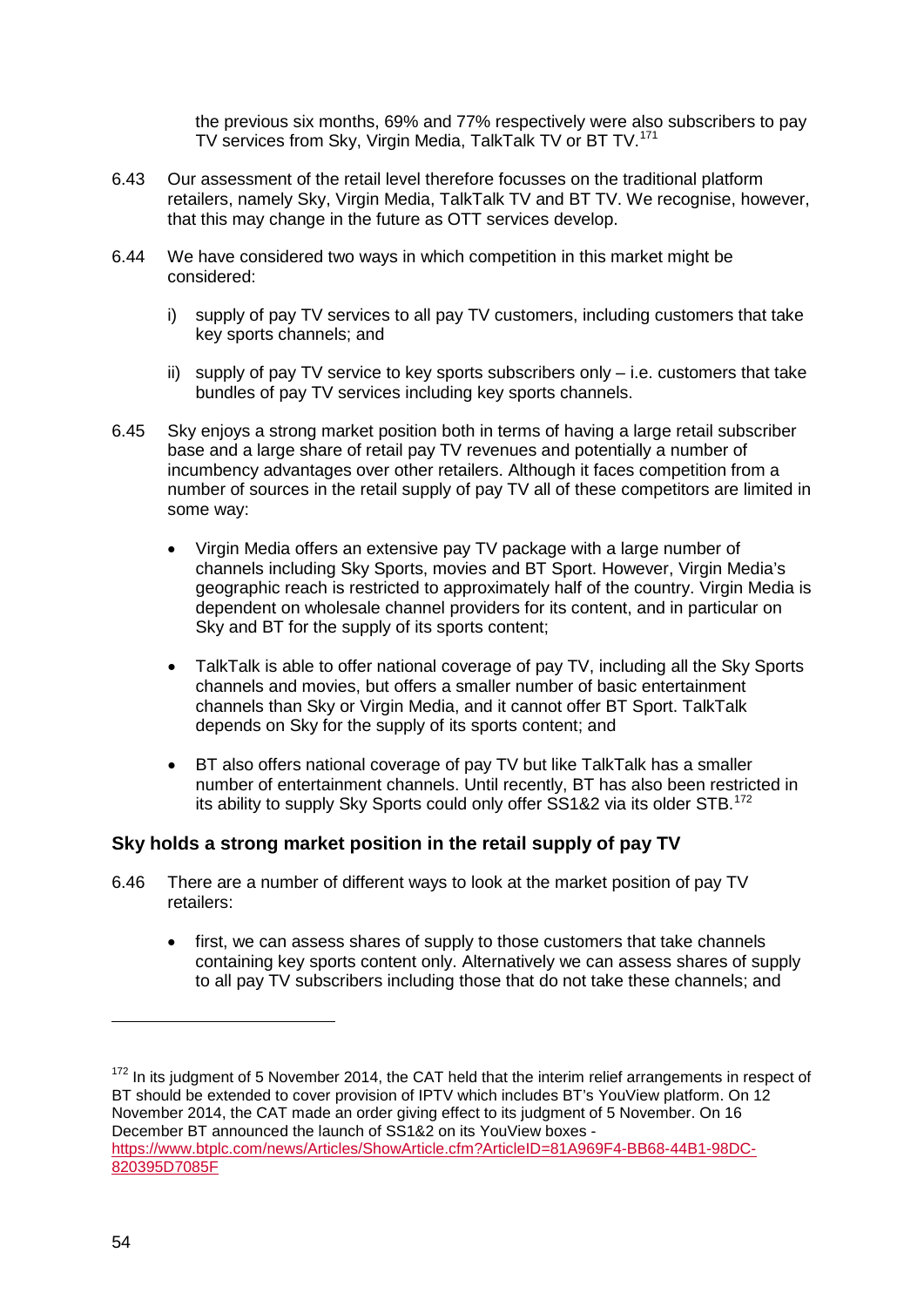- in addition, all of the platform retailers sell a range of communications services in addition to pay TV. Therefore we can look at shares of supply for TV revenues only,<sup>[173](#page-55-0)</sup> or also include revenues associated with all of the communications services supplied.<sup>[174](#page-55-1)</sup>
- 6.47 Regardless of which of these measures we use, we estimate Sky has a share of the retail supply of pay TV in excess of 50%.
- 6.48 The table below shows retail shares for Sky and BT in September 2014 when revenues from the sale of BT Sport on Sky DSat and the app only are included. These estimates indicate the market position of each operator as a retailer of pay TV.

#### **Table 6.2: Share of retail revenues in September 2014 including revenues from the sale of BT Sport on Sky DSat and the BT Sport app**

| <b>Customers included</b>                   | <b>Revenues included</b>            | Sky's share of<br>supply | <b>BT's share of</b><br>supply |
|---------------------------------------------|-------------------------------------|--------------------------|--------------------------------|
| <b>Customers that take</b> TV only revenues |                                     | 60%-80% [ $\times$ ]     | 0%-10% [ $\times$ ]            |
| <b>BT Sport and/or Sky</b><br><b>Sports</b> | TV, broadband and<br>voice revenues | 40%-60% [ $\approx$ ]    | 10%-30% [ $\&$ ]               |
| All pay TV                                  | TV only revenues                    | 60%-80% [ $\times$ ]     | $0\% - 10\%$ [ $\times$ ]      |
| <b>customers</b>                            | TV, broadband and<br>voice revenues | 40%-60% [ $\approx$ ]    | 10%-30% [ $\mathbb{X}$ ]       |

Source: Ofcom calculations.

- 6.49 In assessing the revenues from customers that take BT Sport and/or Sky Sports we have included all of the revenues associated with customers that receive BT Sport for free on Virgin Media (as part of the XL package), on Sky DSat (as a BT Broadband customer) and on YouView. We note that this is likely to overstate revenues as some of these customers will not be interested in the content shown on BT Sport.<sup>[175](#page-55-2)</sup>
- 6.50 We have also looked at the relative position of different retailers by excluding revenues from the sale of BT Sport on Sky DSat and through the BT Sport app. This provides a clearer indication of the position of each retailer based on the sales made on their own platform. The table below shows shares of retail revenues for September 2014 excluding these revenues.

<span id="page-55-0"></span> $173$  To estimate TV only revenues we subtract an estimate of the communication revenues for all customers that take pay TV from the total retail revenues provided by operators. This is based on the number of subscribers on different voice and broadband packages and the standalone price of the associated package, i.e. the price when broadband and voice is taken as part of a bundle excluding TV. As Virgin offers significant discounts when bundling TV and broadband and both BT and TalkTalk only offer TV as part of a triple- play bundle the TV only shares should be viewed as an approximation and are subject to some uncertainty.  $\overline{a}$ 

<span id="page-55-1"></span><sup>&</sup>lt;sup>174</sup> We do not include BT Broadband packages where subscribers did not take BT Sport. That subscribers could take BT Sport (but choose not to) makes no difference to the strength of competition for sports pay TV customers

<span id="page-55-2"></span><sup>&</sup>lt;sup>175</sup> Evidence from the October 2014 survey suggests that not all BT Sport subscribers are interested in sport. 49% of BT Sport subscribers on Virgin Media gave only non-sport reasons for taking BT Sport. 36% of BT Sport subscribers on BT TV gave only non-sport reasons, and 45% of BT Sport subscribers on Sky DSat and taking BT broadband gave only non-sport reasons. (Ofcom, October 2014 survey, Q12.) If we exclude the BT Sport revenues associated with these proportions of subscribers, Sky's share of retail revenues for the supply of all communication services to customers that take a key sports channel increases from  $[\times]$  and BT's share falls from  $[\times]$ .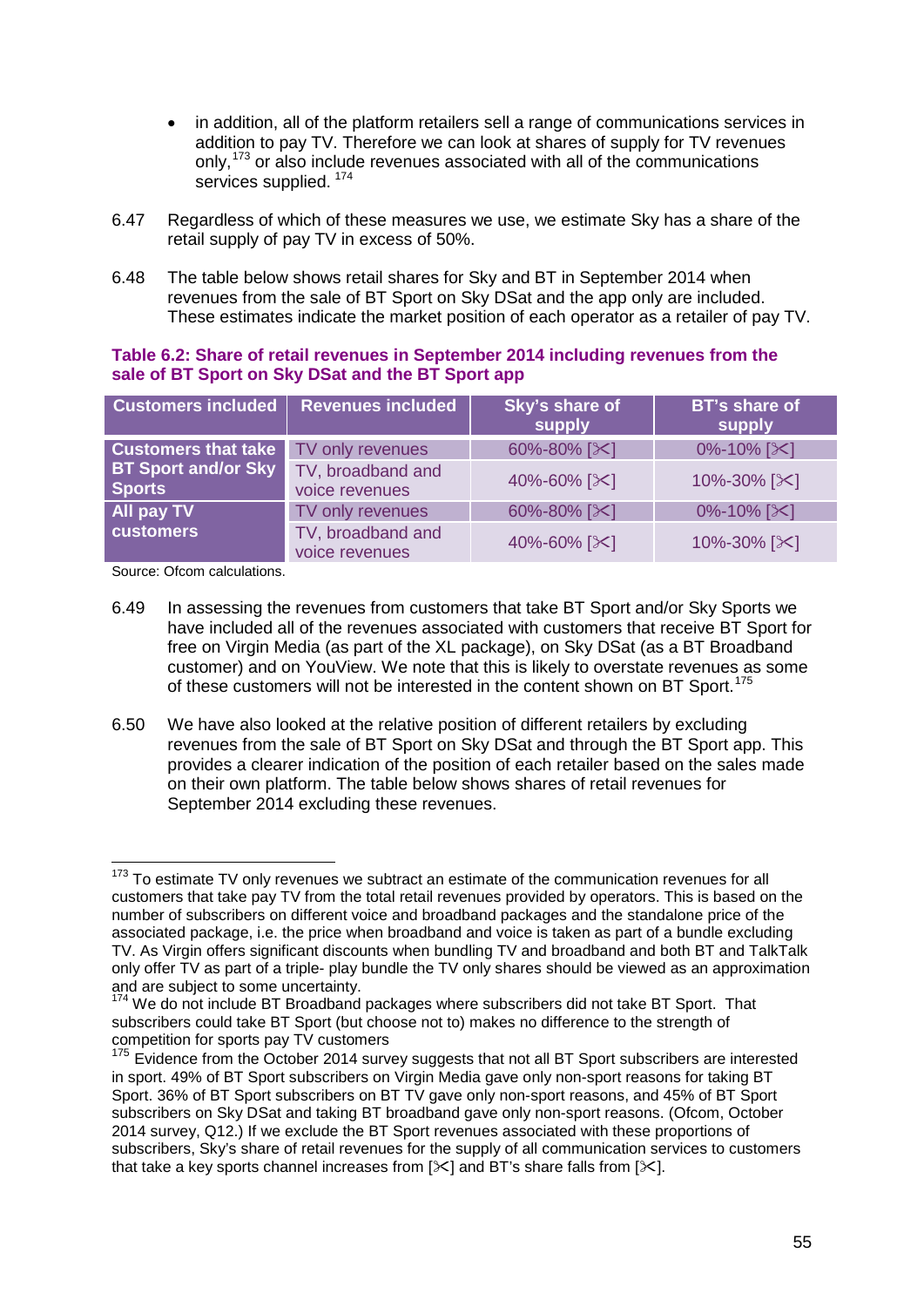#### **Table 6.3: Share of retail revenues in September 2014 excluding revenues from the sale of BT Sport on Sky DSat and the BT Sport app**

| <b>Customers included</b>                   | <b>Revenues included</b>            | Sky's share of<br>supply | <b>BT's share of</b><br>supply |
|---------------------------------------------|-------------------------------------|--------------------------|--------------------------------|
| <b>Customers that take</b>                  | TV only revenues                    | 60%-80% [ $\times$ ]     | 0%-10% [ $\mathsf{\times}$ ]   |
| <b>BT Sport and/or Sky</b><br><b>Sports</b> | TV, broadband and<br>voice revenues | 50%-70% [ $\&$ ]         | $0\% - 10\%$ [ $\times$ ]      |
| All pay TV                                  | TV only revenues                    | 60%-80% [ $\approx$ ]    | 0%-10% [ $\mathsf{X}$ ]        |
| <b>customers</b>                            | TV, broadband and<br>voice revenues | 50%-70% [ $\&$ ]         | $0\% - 10\%$ [ $\times$ ]      |

Source: Ofcom calculations.

- 6.51 As a check of the sensitivity of our results, we also considered the supply of all fixed communication services, i.e. including voice and broadband customers that do not take a pay TV package at all. Even on this basis Sky's share of retail supply is in excess of 40%.
- 6.52 BT's share of supply is sensitive to whether or not we include revenues associated with the supply of BT Sport on Sky DSat and through the app and online player. But in all cases it is below 25%.
- 6.53 Overall, BT's acquisition of Champions League rights will mean that BT's retail revenues may increase (we discuss the impact of Champions League on the importance of BT Sport in paragraphs 6.20 to 6.29). The entry of BT Sport has had a relatively modest impact on Sky so far as the majority of BT Sport customers take BT Sport on top of Sky Sports. Consequently the impact on Sky's retail revenues may not be large.

# **Sky may enjoy a number of incumbency advantages at the retail level**

- 6.54 The Competition Commission ('CC') looked at the barriers to entry in the retail supply of pay TV in its movies assessment (in its assessment the CC considered a broad market including both traditional pay TV packages and OTT subscription VOD ('sVOD') services).[176](#page-56-0) It identified three barriers to setting up a new pay TV platform, the latter two of which also apply to the ability of an existing smaller platform to expand its operations:
	- i) the high fixed costs of setting up a pay TV platform. As new entrants face uncertainty about their future scale high fixed costs can act as a barrier to entry. These costs include the cost of developing the platform and any consumer equipment, e.g. a STB;
	- ii) the high cost of acquiring new subscribers. A new entrant would incur significant marketing costs in order to acquire new customers and for those that do switch the entrant would incur further costs providing new equipment. The incumbent operator already has an existing subscriber base and so does not have to incur

<span id="page-56-0"></span> $176$  Competition Commission, August 2012, Movies on pay TV market investigation, Section 7: [http://webarchive.nationalarchives.gov.uk/20140402141250/http://www.competition](http://webarchive.nationalarchives.gov.uk/20140402141250/http:/www.competition-commission.org.uk/our-work/directory-of-all-inquiries/movies-on-pay-tv-market-investigation)[commission.org.uk/our-work/directory-of-all-inquiries/movies-on-pay-tv-market-investigation](http://webarchive.nationalarchives.gov.uk/20140402141250/http:/www.competition-commission.org.uk/our-work/directory-of-all-inquiries/movies-on-pay-tv-market-investigation)  $\overline{a}$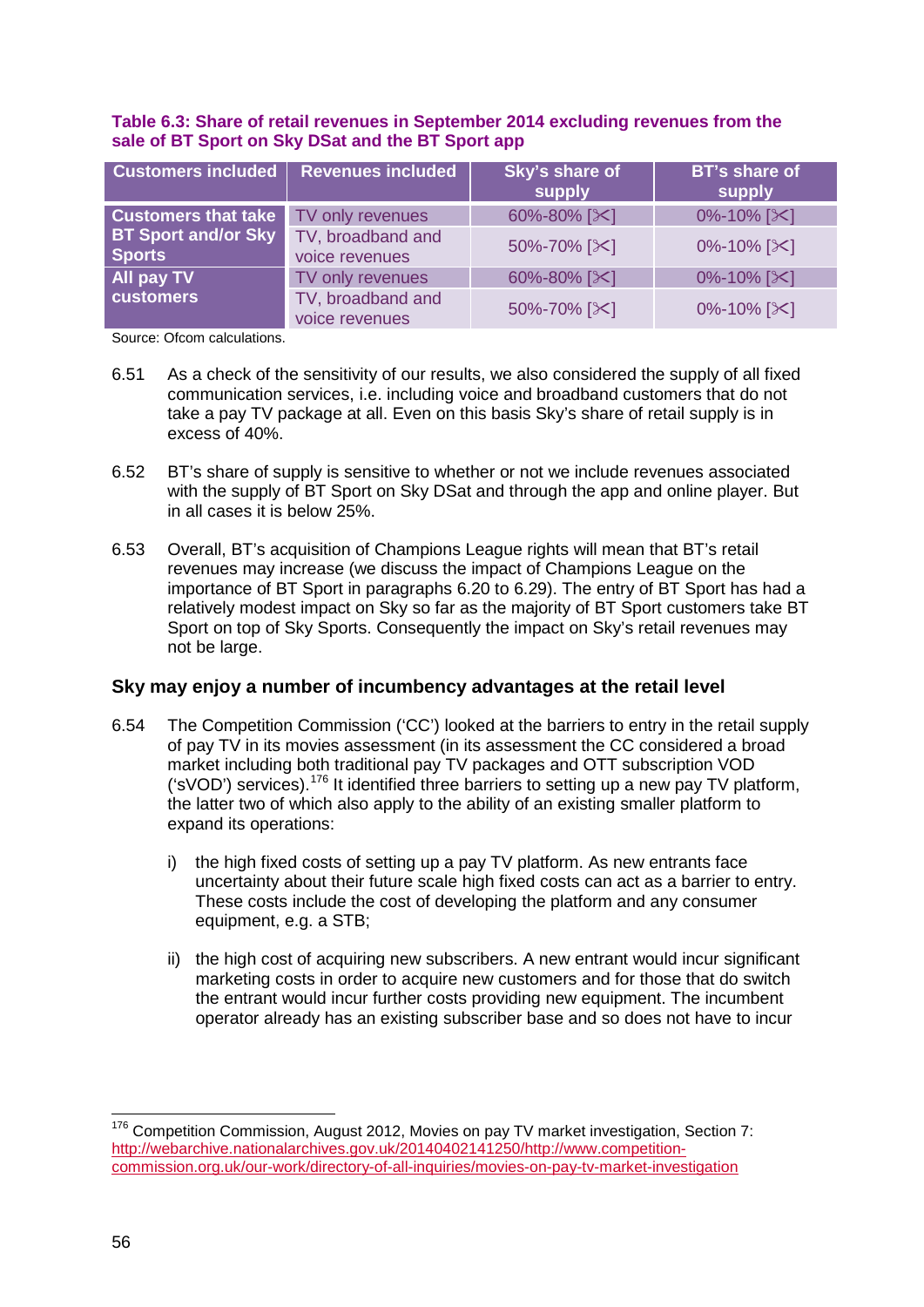marketing and only needs incur the costs of maintaining existing equipment and infrastructure for these customers<sup>177</sup>; and

- iii) the likelihood of a competitive response by existing platforms. An entrant may expect incumbents to respond by strengthening their offering and by seeking to retain their existing subscribers (i.e. a normal competitive response). Anticipation of such a competitive response could deter entry or expansion.
- 6.55 Since the CC published its decision in 2012 both BT and TalkTalk's TV platforms have continued to grow, but still account for less than 15% of pay TV subscribers, and substantially less than that in terms of platform revenues. In addition, recent evidence on consumer switching in the pay TV market indicates that consumer switching remains low, and the time taken to acquire subscribers remains significant. In 2013, only 4% of consumers with a pay TV service switched their main TV provider. [178](#page-57-1)

# **The impact of limited distribution will reflect both the importance of content and the market position of the content holder**

6.56 Below we set out our assessment of the impact limited distribution of Sky Sports and BT Sport may have on competition in the supply of pay TV, taking account both of the importance of the content shown on Sky Sports and BT Sport and the market positions of each of Sky and BT.

## **Limited distribution of Sky Sports may have a significant effect on pay TV retailing**

- 6.57 We have set out evidence suggesting that limited distribution of Sky Sports may restrict other platforms' ability to compete for a sizeable and high-value segment of pay TV subscribers. Limited distribution of Sky Sports is likely to make it more difficult for rival platform retailers to compete for current Sky Sports subscribers who represent  $[\times]$  of all pay TV subscribers and around  $[\times]$  of pay TV revenues. We have also identified a subset of subscribers (between 12 and 24% of pay TV subscribers) that rival retailers are unlikely to be able to compete for at all without Sky Sports. Consequently a decision to limit distribution of Sky Sports may be likely to have a negative impact on static competition in the supply of pay TV.
- 6.58 Sky also enjoys a strong market position both as a supplier of key sports channels and as a pay TV retailer. In the longer term this may make it more difficult to compete with Sky at both wholesale and retail levels:
	- at the retail level, a smaller subscriber base makes it more difficult to recover the fixed costs of setting up and investing in a pay TV platform. Without access to Sky Sports, rivals are unlikely to be able to grow their subscriber base to the same extent. This could raise the risk of rival platforms rejecting investments in new content and platform innovations and as a result growing more slowly and so exerting less competitive pressure on Sky; and

<span id="page-57-1"></span><sup>178</sup> Ofcom, The Consumer Experience Report 2013, Section 8.2.1. [http://stakeholders.ofcom.org.uk/binaries/research/consumer-experience/tce-](http://stakeholders.ofcom.org.uk/binaries/research/consumer-experience/tce-13/TCE_Research_final.pdf)[13/TCE\\_Research\\_final.pdf](http://stakeholders.ofcom.org.uk/binaries/research/consumer-experience/tce-13/TCE_Research_final.pdf)

<span id="page-57-0"></span> $177$  The cost of acquiring subscribers may be lower for an entrant that has an existing subscriber base in an adjacent industry, e.g. broadband or mobile. However, the entrant would still face a cost in converting these subscribers to pay TV customers.  $\overline{a}$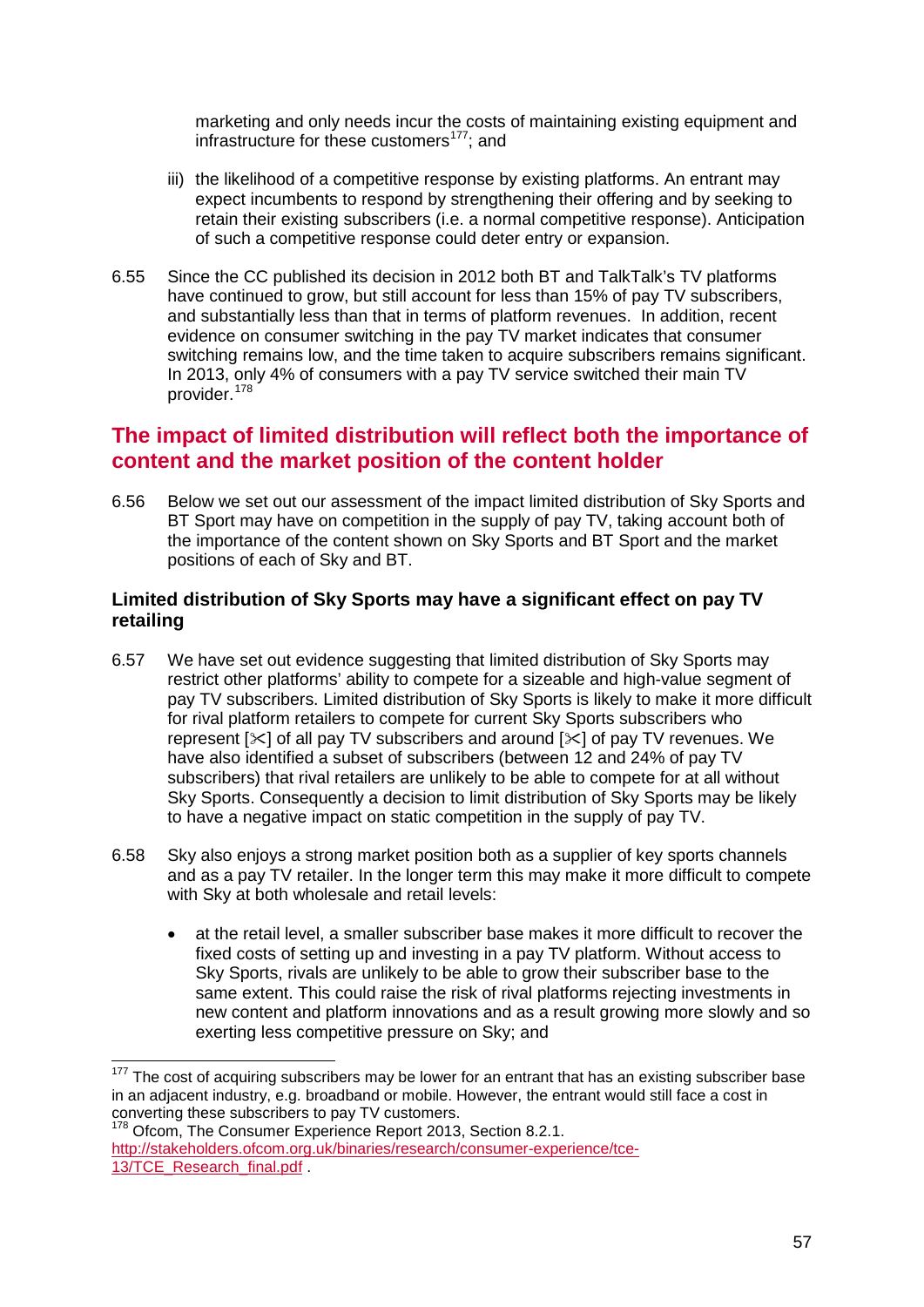- in the supply of key sports channels. If Sky can retain its strong position in pay TV retailing, this may give it continued advantages when bidding for sports rights (see Annex 8).
- 6.59 The impact on dynamic competition depends in part on the importance of Sky Sports in growing a pay TV subscriber base. Assessing this importance is difficult as it depends on a large number of factors. Recent evidence from the supply of Sky Sports on BT Cardinal and TalkTalk TV is inconclusive on the impact of Sky Sports on subscriber growth. BT has submitted that  $[35]$ .<sup>[179](#page-58-0)</sup>
- 6.60 The figure below shows total subscribers on BT TV, split by Sky Sports and non-Sky Sports subscribers, since January 2010 (Sky Sports launched on BT Vision in July 2010).

## **Figure 6.4: BT TV subscribers since January 2010**

## $[\mathsf{X}]$

Source: WMO information requests and section 26 notices issued under the BT CA98 Complaint to Sky and  $BT^{180}$  $BT^{180}$  $BT^{180}$ 

- 6.61 Take-up of Sky Sports on BT TV has been low since launch. At its peak  $[\times]$  of BT TV subscribers took Sky Sports and this had fallen to  $[\times]$  of subscribers by September 2014. Although there has been significant growth in BT TV subscriber numbers since Sky Sports has been available the majority of this growth relates to customers that do not take Sky Sports.
- 6.62 Take-up of Sky Sports on TalkTalk has also been low. In July 2013 only  $[\times]$  of TalkTalk TV customers subscribed to Sky Sports. The figure below shows the number of TalkTalk TV subscribers, split by Sky Sports and non-Sky Sports subscribers, since September 2012.

# **Figure 6.5: TalkTalk TV subscribers since September 2012 []**

Source: TalkTalk's response to Question 1 of the section 26 Notice under the BT CA98 Complaint dated 22 August 2013 and its response to the WMO information request dated 31 October 2014.

- 6.63 Although growth of Sky Sports subscribers has been slow on both platforms this does not necessarily imply that Sky Sports is unimportant. In both cases there are a number of limiting factors that may be responsible for low growth:
	- it may reflect Sky's response to the availability of Sky Sports on other platforms. BT has submitted that  $[\times]$ :<sup>[181](#page-58-2)</sup>

<span id="page-58-2"></span><span id="page-58-0"></span> $179$  BT's response to Question 8 of the 4<sup>th</sup> section 26 notice under the BT CA98 Complaint dated 7 March 2014.  $\overline{a}$ 

<span id="page-58-1"></span> $180$  Specifically BT's response to Question 2a of the  $2^{nd}$  section 26 dated 23 August 2013, Question 1 of the 4<sup>th</sup> section 26 Notice dated 7 March 2014 and Sky's response to Question 1a of the 5<sup>th</sup> section 26 Notice dated 16 April 2014. Also, BT's response to Question 1 of the WMO information request dated 5 November 2014 and Sky's response to Question 3 of the WMO information request dated 31 October 2014.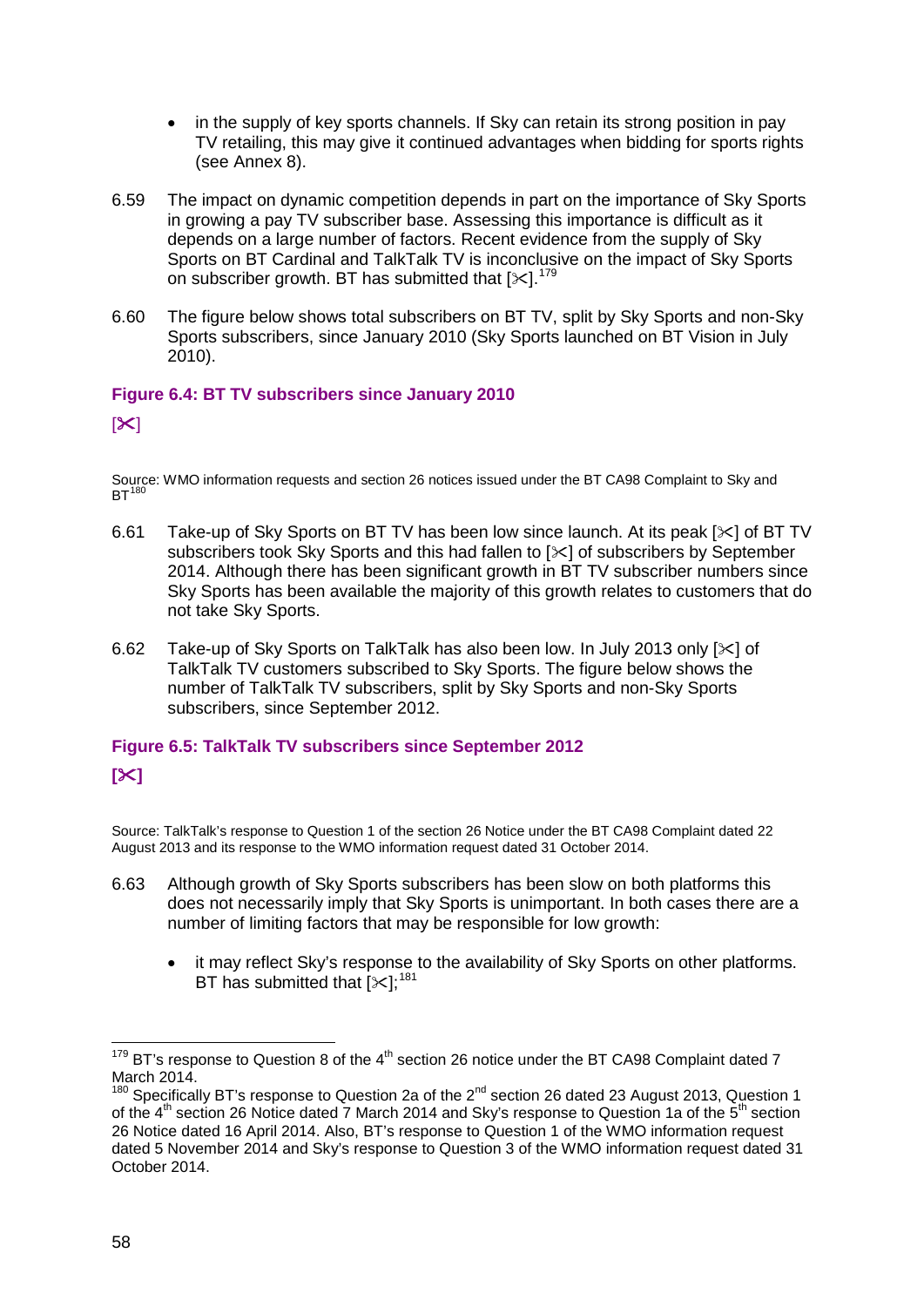- as set out in paragraph 6.55, there are low levels of switching in the pay TV market. Therefore we would expect relatively slow movement of Sky Sports subscribers from Sky's DSat platform to BT and TalkTalk's platforms;<sup>[182](#page-59-0)</sup> and
- after the launch of YouView in September 2012 BT faced the difficulty of being unable to advertise Sky Sports for supply on its new platform.
- 6.64 The precise effect of being able to offer Sky Sports on a platform is therefore uncertain. The example of SS1&2 on BT Cardinal suggests that it can be important for attracting or retaining up to  $[\times]$  of customers. In addition, the impact on BT Cardinal and on other platforms may be understated for the reasons set out in the paragraph above.
- 6.65 On the basis of the above analysis, limited distribution of Sky Sports may prejudice fair and effective competition between pay TV retailers. Rival platforms which are unable to offer the key sports content available on Sky Sports may face difficulties in competing for a sizeable proportion of subscribers due to the importance attributed by consumers to Sky Sports and to Sky's market position.

## **The overall impact of limited distribution of BT Sport is uncertain**

- 6.66 Above we set out evidence indicating that the content on BT Sport may influence the decision of around 5% of pay TV subscribers and around  $[\times]$  of pay TV revenues. When BT starts showing Champions League content this could increase to up to 8% of pay TV subscribers.
- 6.67 BT is a recent entrant as a key sports channel supplier and its share of supply of both key sports channels and retail supply is less than 25%. Although BT's position will likely improve at both levels when it starts showing Champions League content this alone appears unlikely to change its position in the short to medium term.
- 6.68 Given the content on BT Sport is important to some consumers a decision to limit distribution may have a small impact on short-term competition as rival platforms without access to BT Sport would find it difficult to compete for between 5% and 10% of pay TV customers.
- 6.69 However, this effect on competition may be offset over the longer term if BT establishes itself as a more effective competitor. In particular, limited distribution of BT Sport could allow BT to grow its BT TV subscriber base and monetise sports rights more successfully than it otherwise would have. In the medium to long term this could give BT a chance to overcome the barriers to expansion and act as a more effective competitor to Sky in both the supply of key sports channels and at the retail level.

 $\overline{a}$ 

 $181$  BT's response to Question 8 of the  $4<sup>th</sup>$  section 26 Notice under the BT CA98 Complaint dated 7 March 2014.

<span id="page-59-0"></span> $182$  BT and TalkTalk have been able to quickly grow their subscriber base by upgrading FTA households. However, these subscribers are unlikely to be subscribers for whom sports is important since subscribers with a high willingness to pay for sports content typically already subscribe to pay TV. Consequently take-up of Sky Sports by households upgrading from FTA is typically low and low levels of switching in the pay TV market make it difficult to attract subscribers that value sports content highly.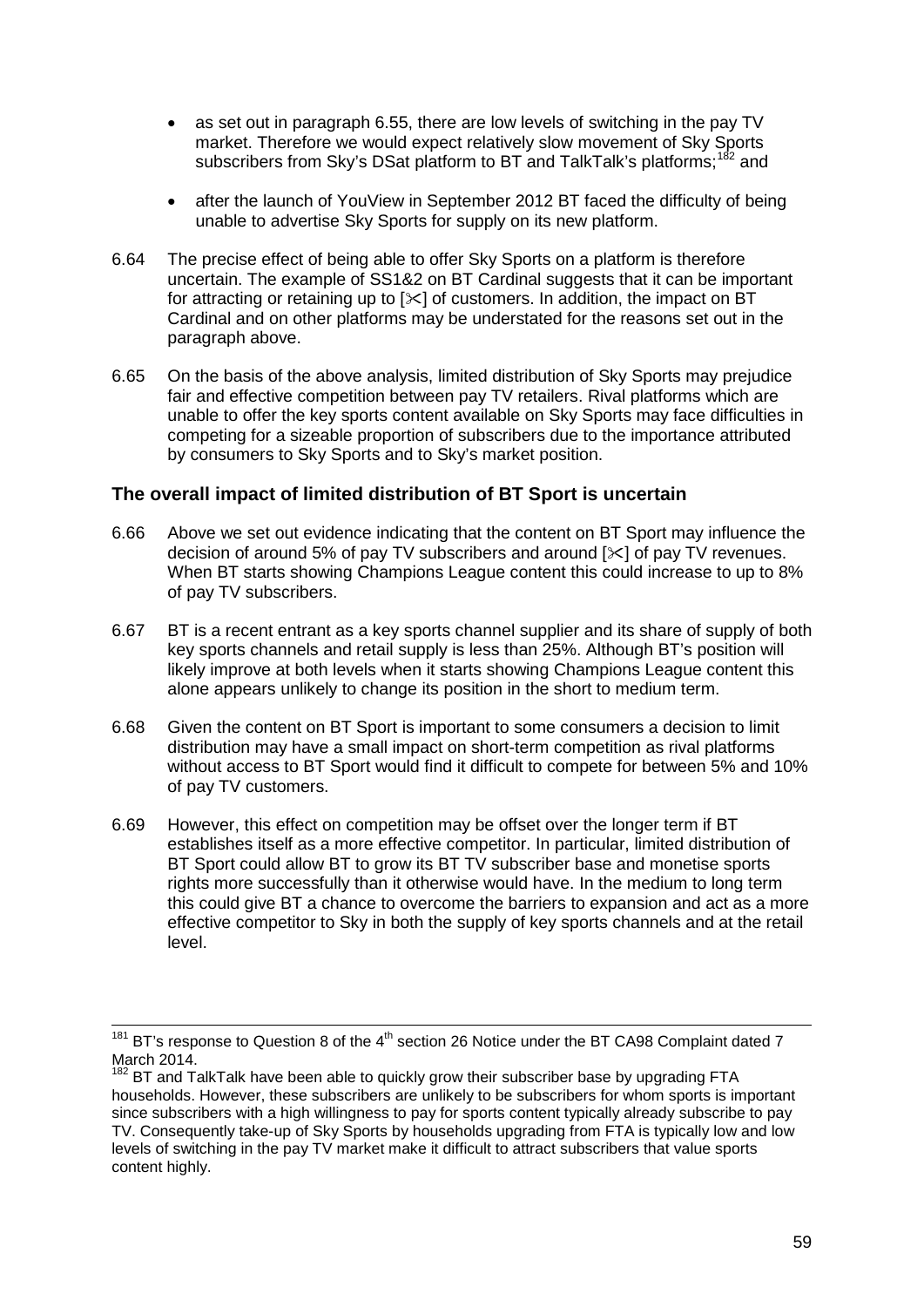# **We consider limited distribution of Sky's key sports channels may be detrimental to competition**

- 6.70 We find that Sky holds content that is likely to influence a sizable and valuable segment of pay TV subscribers. Sky is the incumbent operator and has a strong existing market position both in the supply of sports channels and as a pay TV retailer. Our analysis suggests that a decision by Sky to limit distribution of this content would be likely to prejudice fair and effective competition between pay TV retailers.
- 6.71 We are aware that developments in pay TV may affect this assessment. As new services develop, the relative importance of the key sports content shown on Sky Sports to consumers' choice of pay TV services may diminish. In addition, although we have not seen any evidence that this is currently the case, the advantages which Sky currently enjoys in bidding for key sports content may weaken over time. Were this to arise, the impact of limited distribution of the key sports content shown on Sky Sports on competition in pay TV services may be reduced. At this point, however, we are of the view that the key sports content shown on Sky Sports remains an important driver of competition in pay TV services and its limited distribution may consequently have a detrimental effect on competition.
- 6.72 BT is a recent entrant to the pay TV market and holds content that is important to a relatively small segment of pay TV subscribers. BT is a relatively new entrant and currently has a relatively modest position in the supply of sports channels and as a pay TV retailer. Given the scale of rights BT currently holds, the impact of limited distribution of BT's content is less clear. There may be a small impact on short-term competition (i.e. lack of supply on TalkTalk). However, this may be offset if BT establishes itself as a more effective competitor.
- 6.73 We note that the rights to the broadcast of live Premier League content held by Sky and BT will expire at the end of the 2015/16 season. Rights to subsequent seasons are expected to be the subject of an auction process in the coming months and we recognise that this may change our assessment. We will consider whether the outcome of any subsequent auction changes our assessment in the next phase of this review.

*Question 6.1: Do you agree with our assessment that limited distribution of Sky Sports may be prejudicial to fair and effective competition?* 

*Question 6.2: Do you agree with our assessment that limited distribution of BT Sport is unlikely to be prejudicial effect to fair and effective competition?*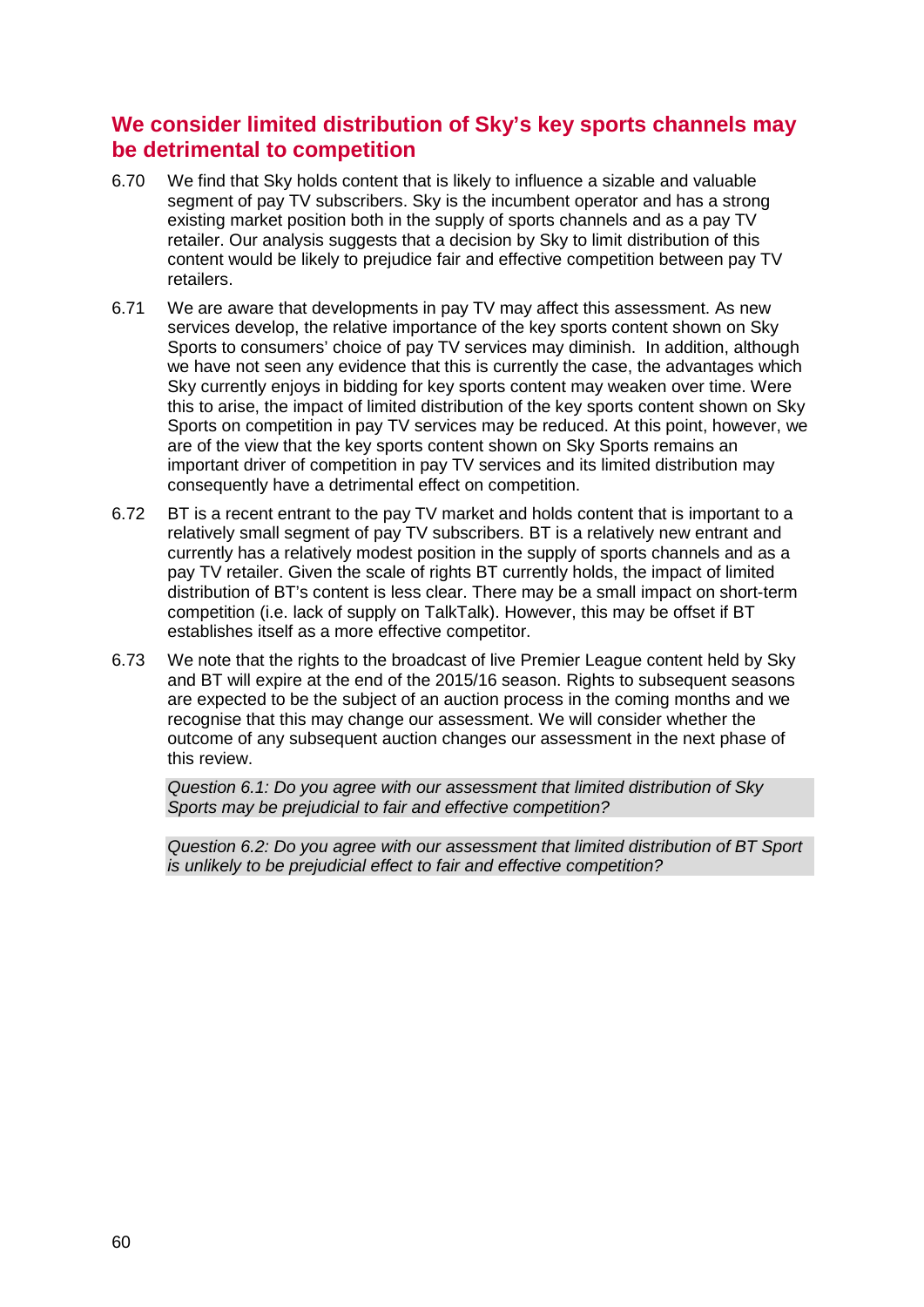# **Section 7**

# Incentives to limit distribution of key content

- 7.1 In this section we set out our analysis of whether pay TV retailers face incentives to limit distribution of key content. We assess the available evidence on the likelihood that Sky and BT might choose to limit the distribution of their sports channels in a way that could be prejudicial to fair and effective competition.
- 7.2 In considering the extent to which there may be incentives to limit distribution of key content, we note that there are two means by which holders of key sports rights might make their sports channels available on rival pay TV platforms:
	- i) firstly, a provider may offer its channels on a wholesale basis to a rival retail platform. This allows the rival retailer to enter into a contractual relationship with its customers for the retail supply of the sports channel. The retailer will therefore be able to determine the retail price charged to its subscribers and may choose to bundle the channel with other pay TV services or other communications services;
	- ii) alternatively, where technically possible, a holder of key sports rights may enter into a direct relationship with subscribers on a rival retailer's pay TV platform through self-retailing. In such circumstances, the rival retailer will not control the supply of the channel and will not retain retail revenues for itself. However, the key sports content will be available to subscribers of that platform.

# **We have identified two types of practice which may result in limited distribution of key content**

- 7.3 Against this background, we have identified two types of practice which might result in limited distribution of key sports content to a rival retailer's platform and could have a prejudicial impact on not only competition between pay TV retailers but also in respect of other parts of the value chain (such as the development and distribution of premium sports channels by the rival):
	- failure to supply the channel(s) or important parts of the service offered on the channel on either a wholesale or self-retail basis [183;](#page-61-0) or
	- supply on terms that do not allow fair and effective competition. This practice could take two forms:
		- o supply of the channels on a wholesale basis, but on terms that do not allow the rival retailer to compete effectively<sup>[184](#page-61-1)</sup> or undermine the rival retailer's

<span id="page-61-0"></span>This could include failure to supply the channels at all to a rival platform or limiting supply of the channels in a way that reduces its value to consumers (e.g. by offering lower quality service, more restricted range of channels or by non-supply of important additional services like HD, interactive services, on-demand content, or multi-room).  $\overline{a}$ 

<span id="page-61-1"></span>There are a variety of ways in which the terms of wholesale supply can degrade the ability of a retailer to offer effective competition. These include setting wholesale prices that do not allow a sufficient retail margin to enable the rival retailer to compete effectively and other contractual restraints on the conduct of the rival retailer.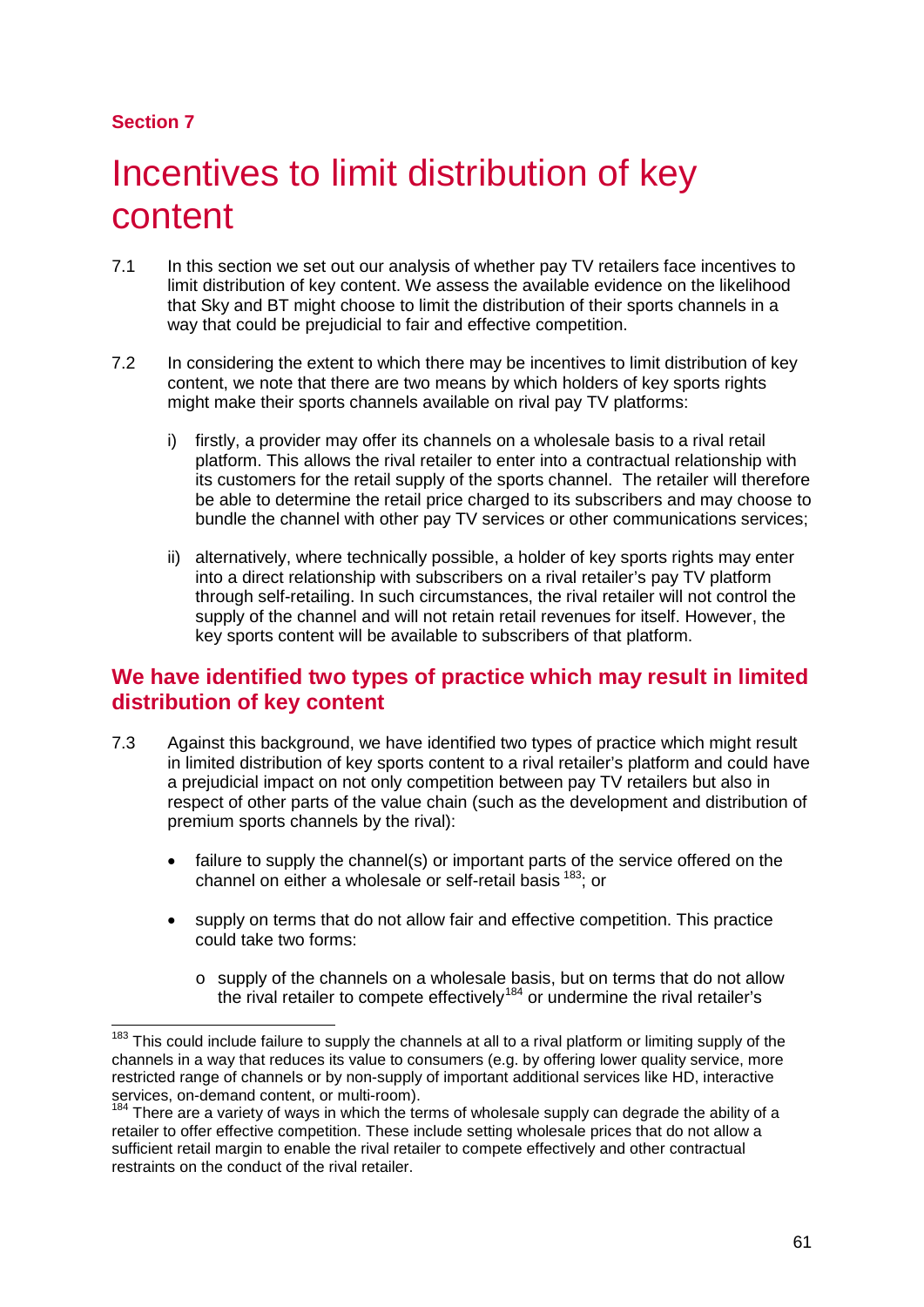incentives or ability to compete in other parts of the value chain (particularly channel development and distribution); or

- $\circ$  supply of the channels on a self-retail basis where this would undermine the ability of the rival retailer to compete effectively as a pay TV platform or in other parts of the value chain (particularly channel development and distribution).<sup>[185](#page-62-0)</sup>
- 7.4 We note that there are a number of important differences between wholesale supply and supply on a self-retail basis. In particular where a channel is made available on a self-retail basis the host pay TV platform operator will not be able to bundle that channel with other content and services on its platform and the customer will need to maintain two separate subscriptions. Alternatively, from the channel operator's perspective there may be benefits from a self-retail arrangement, for example by allowing a direct contractual relationship with subscribers on a rival retailer's platform.

# **Channel providers face trade-offs when making decisions about distribution of key content**

- 7.5 Key content holders will face a complex set of trade-offs in deciding whether or not to distribute key sports channels to a rival retailer's platform. A number of factors may weigh in favour of distribution, for example where this enables sales that might not otherwise be made. Equally, there may be incentives to limit distribution, for example where this would deliver long term benefits to the content holder at different levels of the value chain.
- 7.6 We identify below some of the considerations which a channel operator will weigh up in deciding whether or not to distribute its channels to rivals:<sup>[186](#page-62-1)</sup>
	- 7.6.1 Distribution of key sports channels to rival retailers or their platforms is likely to increase revenues earned by a vertically integrated supplier of sports channels where it gains customers (either directly through self-retail arrangements or indirectly through wholesale arrangements) it would not have otherwise have been able to attract. This may therefore provide incentives to such a supplier to distribute its key sports channels widely at a price which maximises the revenues it receives from subscribers on retail platforms.
	- 7.6.2 In a static sense<sup>[187](#page-62-2)</sup> limited distribution will reduce those revenues. However, it may also lead some customers to substitute back to the retail offering of the content holder. If the scale of retail customer substitution and the size of margins earned on retail customers relative to the margins that

<span id="page-62-0"></span><sup>&</sup>lt;sup>185</sup> This could include setting retail prices on the rival retailer's pay TV platform that are higher than those on the channel operator's own retail offering, or the provision of a lower value product, for example by removing additional channels and functions or amendments to the service that reduce the quality of the viewing experience relative to the service on their own retail offering.<br><sup>186</sup> This list is not necessarily exhaustive. We have also only considered the incentives from the  $\overline{a}$ 

<span id="page-62-1"></span>perspective of a vertically integrated supplier of sports channels, i.e. a provider of a sports channel which is also a pay TV retailer. Whilst there may be circumstances in which a provider of sports channels that was not vertically integrated may have incentives to limit distribution, neither Sky nor BT

<span id="page-62-2"></span> $187$  i.e. assuming no change in competitive conditions, or other strategic benefits, as a result of limited distribution.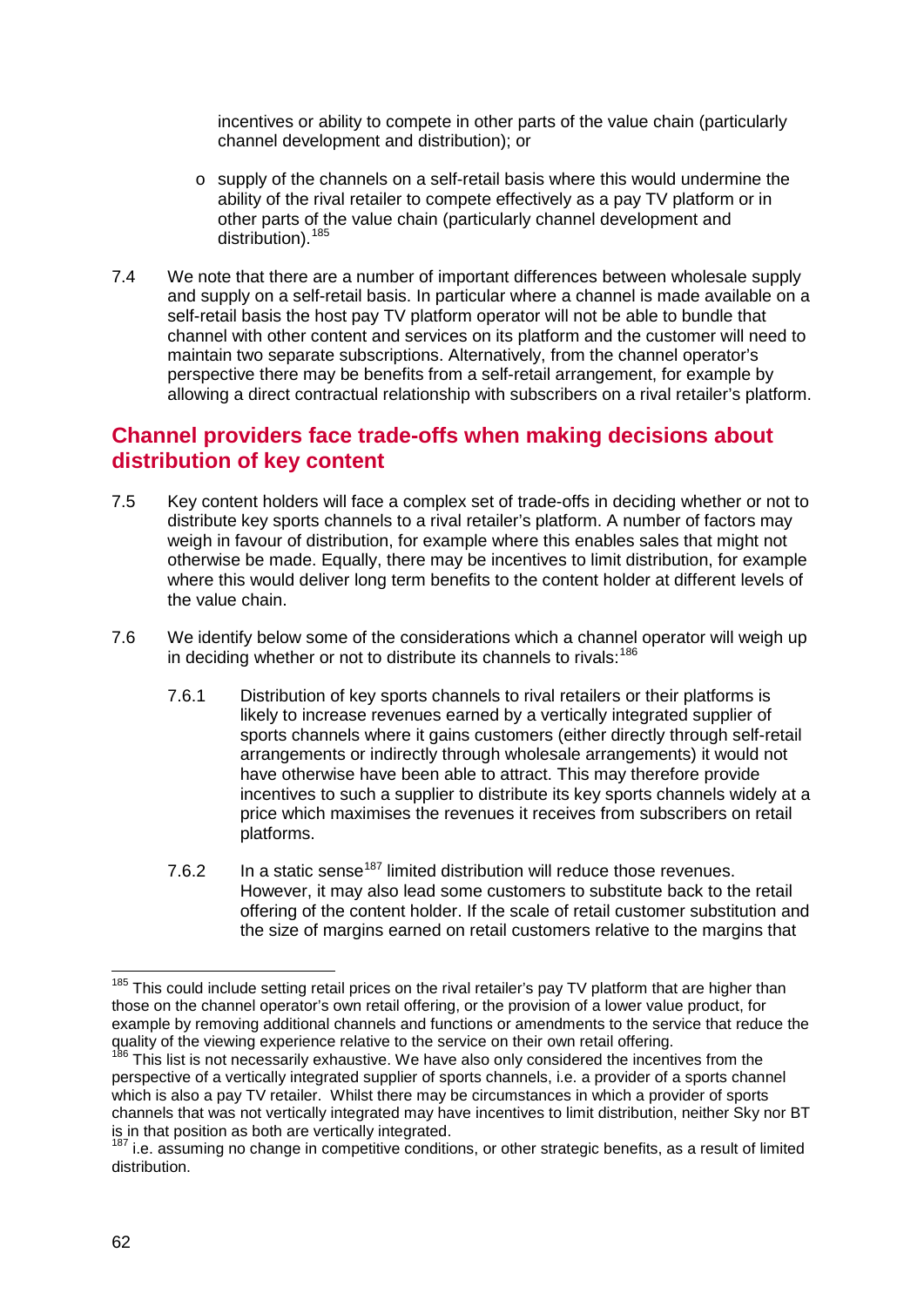are earned from wholesale or self-retail is large enough, this might lead to an incentive to withhold supply entirely from a rival retailer's platform. If not there will be a static incentive for the content holder to supply.<sup>[188](#page-63-0)</sup>

- 7.6.3 If a rival retailer is prevented from competing effectively for a sizeable group of customers because key content is not available over its platform, this may undermine its incentives or ability to develop and expand its platform to better compete in future periods. A vertically integrated channel operator may gain long run benefits from this reduced future competition which it would factor in to its decisions on whether or on what terms to supply a rival retailer's platform.
- 7.6.4 A channel operator may be able to indirectly or directly influence the ability or incentives of a rival to compete in the provision of key sports channels. An indirect impact might occur if limiting distribution to a rival retailer's platform reduces that retailer's ability to acquire customers, which in turn reduces the retailer's future ability and incentives to bid for sports rights.<sup>[189](#page-63-1)</sup> A direct impact may occur if the channel operator makes it a condition of supply of its channel that the rival retailer alters distribution of any sports channels that the rival retailer supplies (or might develop in future).
- 7.6.5 Bundling key sports channels with other communications services may serve the interests of the channel operator in other markets. If the operator limits distribution of key sports content to a rival retailer's pay TV platform that may reduce the rival's ability to attract customers in other markets, with the channel operator obtaining extra customers in those markets as a result. We note in this respect that BT's very substantial investments in developing a premium sports channel are in part aimed at supporting BT's broadband and voice business and its distribution strategy for its premium sports channels is likely to be influenced accordingly.<sup>[190](#page-63-2)</sup>
- 7.6.6 Channel operators may wish to control downstream retail distribution to better extract value from their key sports channels. For example, in order to bundle the sale of the channel with other channels or services or otherwise seek to price discriminate between different customer groups it may be necessary to exert some control over distribution. Alternatively, channel operators may choose to supply to a rival platform on terms that place

<span id="page-63-2"></span>priority for Ofcom, and we have a separate set of regulatory arrangements that address this (See – Ofcom's Fixed Access Market Review 2014 - [http://stakeholders.ofcom.org.uk/telecoms/ga](http://stakeholders.ofcom.org.uk/telecoms/ga-scheme/specific-conditions-entitlement/market-power/fixed-access-market-reviews-2014/)[scheme/specific-conditions-entitlement/market-power/fixed-access-market-reviews-2014/](http://stakeholders.ofcom.org.uk/telecoms/ga-scheme/specific-conditions-entitlement/market-power/fixed-access-market-reviews-2014/) ). However, it is not the focus of this WMO review. Here our focus is not on any potential impact of limited distribution on broadband and voice, but simply that limited distribution may have an impact on the position in retail pay TV and this is one reason why a channel operator may limit distribution to rival retail platforms.

<span id="page-63-0"></span><sup>&</sup>lt;sup>188</sup> The balance of static incentives will be determined by the relative profitability of customers on the rival retailer's platform compared to other platforms and the content holder's own platform; and the propensity of subscribers on rival platforms to switch platforms in response to limited distribution. This could vary depending on the type of limited distribution being considered. For example the margins made on a rival platform may vary depending on whether supply is on a wholesale or self-retail basis. The scale of subscriber substitution may also vary depending on whether limited distribution takes the form of non-supply, wholesale supply on terms that do not allow effective competition or self-retail on terms that do not allow effective competition.  $\overline{a}$ 

<span id="page-63-1"></span><sup>&</sup>lt;sup>189</sup> This dynamic was discussed at length in our 2010 analysis, see paragraphs 7.170 to 7.201 in the 2010 Pay TV statement. This remains a potential concern for us here.<br><sup>190</sup> Ensuring effective competition in retail broadband and voice is of course an important policy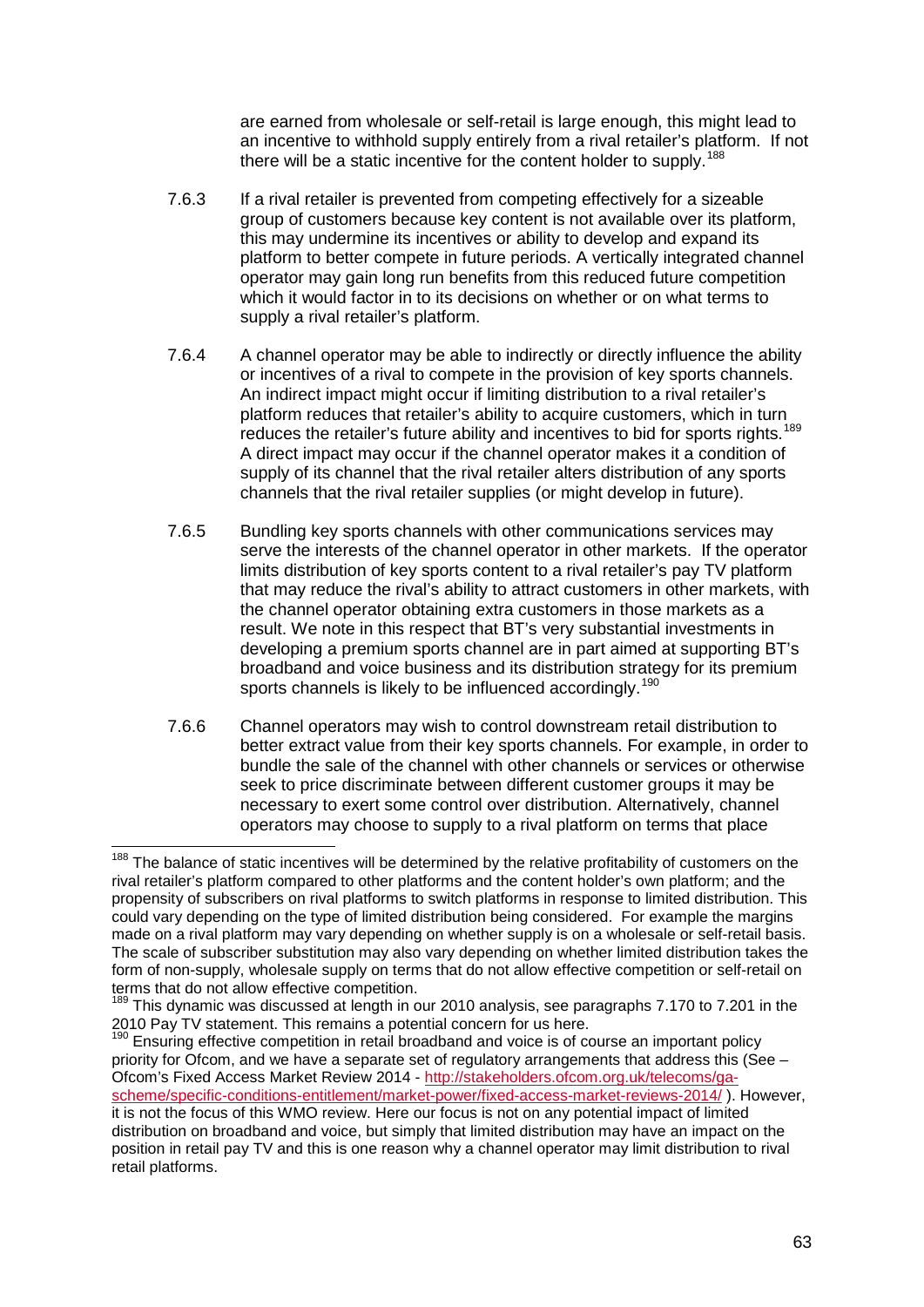strong restrictions or disincentives on how the rival retailer packages or prices the channel so as to protect the way in which it packages or prices the channel itself.

7.7 We have considered the extent to which the balancing of factors such as these in the case of each of Sky and BT might lead to limited distribution. In doing so, we have considered the impact of limited distribution on fair and effective competition in pay TV retailing.<sup>[191](#page-64-0)</sup> We have also considered the consequences of limited distribution in other parts of the value chain, in particular the extent to which limited distribution may prejudice fair and effective competition in the development and distribution of key sports channels by the rival retailer.

## **Sky**

7.8 Table 7.1 below provides a summary of the wholesale revenues that Sky currently receives as a result of supplying Virgin Media, TalkTalk and BT (both Cardinal and YouView<sup>[192](#page-64-1)</sup>) with Sky Sports. We also include an estimate of the wholesale revenues Sky might receive from BT if it were to supply the YouView platform.

| <b>Retailer/platform</b>  | No of Sky sports subscribers<br>in September 2014 | <b>Estimated Annual Wholesale</b><br>revenues** |
|---------------------------|---------------------------------------------------|-------------------------------------------------|
| <b>Sky DSat</b>           | [≫                                                | n/a                                             |
| <b>Virgin Media</b>       | [╳]                                               | [≻]                                             |
| <b>TalkTalk YouView</b>   | $\mathbb{K}$                                      | $\mathbb{K}$                                    |
| <b>BT Cardinal</b>        | [X]                                               | [≻]                                             |
| BT YouView <sup>193</sup> | [≫ן                                               | [X]                                             |

#### **Table 7.1: Current and potential wholesale subscribers for Sky Sports**

Source: Ofcom calculations based on Sky's response to the WMO information request dated 31 October 2014.

7.9 Limited distribution of Sky Sports will lead to revenues being foregone by Sky at the wholesale level. These wholesale revenues are likely to be largely additional gross margin for Sky, since the per-subscriber costs involved in wholesale supply are likely to be small. <sup>[194](#page-64-3)</sup> This will vary by retailer.

<sup>&</sup>lt;sup>191</sup> We recognise that there are some circumstances where modest restrictions in the scope or terms of distribution of key sports channels can achieve efficiencies without a loss in competition and so benefit consumers. This includes, for example, minor restrictions in distribution that ensure quality of service, protect against piracy or protect the content holder's brand.  $\overline{1}$ 

<span id="page-64-0"></span><sup>&</sup>lt;sup>192</sup> As discussed in paragraph 3.39, until recently, Sky did not currently supply BT YouView with Sky Sports. Table 7.1 therefore includes an estimate of the potential wholesale revenues that Sky might receive from BT if it were to do so.

<span id="page-64-1"></span><sup>&</sup>lt;sup>192</sup> As discussed in paragraph 3.39, until recently, Sky did not currently supply BT YouView with Sky Sports. Table 7.1 therefore includes an estimate of the potential wholesale revenues that Sky might receive from BT if it were to do so.

<span id="page-64-2"></span><sup>&</sup>lt;sup>193</sup> Subscribers estimate based on the number of YouView subscribers in September 2014 ( $[\times]$ ) multiplied by the maximum penetration of Sky Sports on BT TV ( $\left[\right]$  > Wholesale revenues estimated by multiplying estimated number of wholesale subscribers by average wholesale revenue per subscriber for BT Cardinal (this is lower than Virgin and TalkTalk as only Dual Sports is available on Cardinal).

<span id="page-64-3"></span>The majority of the costs in channel operation are related to the cost of the content rights and the production of the channel and are therefore fixed. At the wholesale level there are few direct incremental costs per additional subscriber as there is no need to supply equipment or maintain infrastructure associated with retail delivery.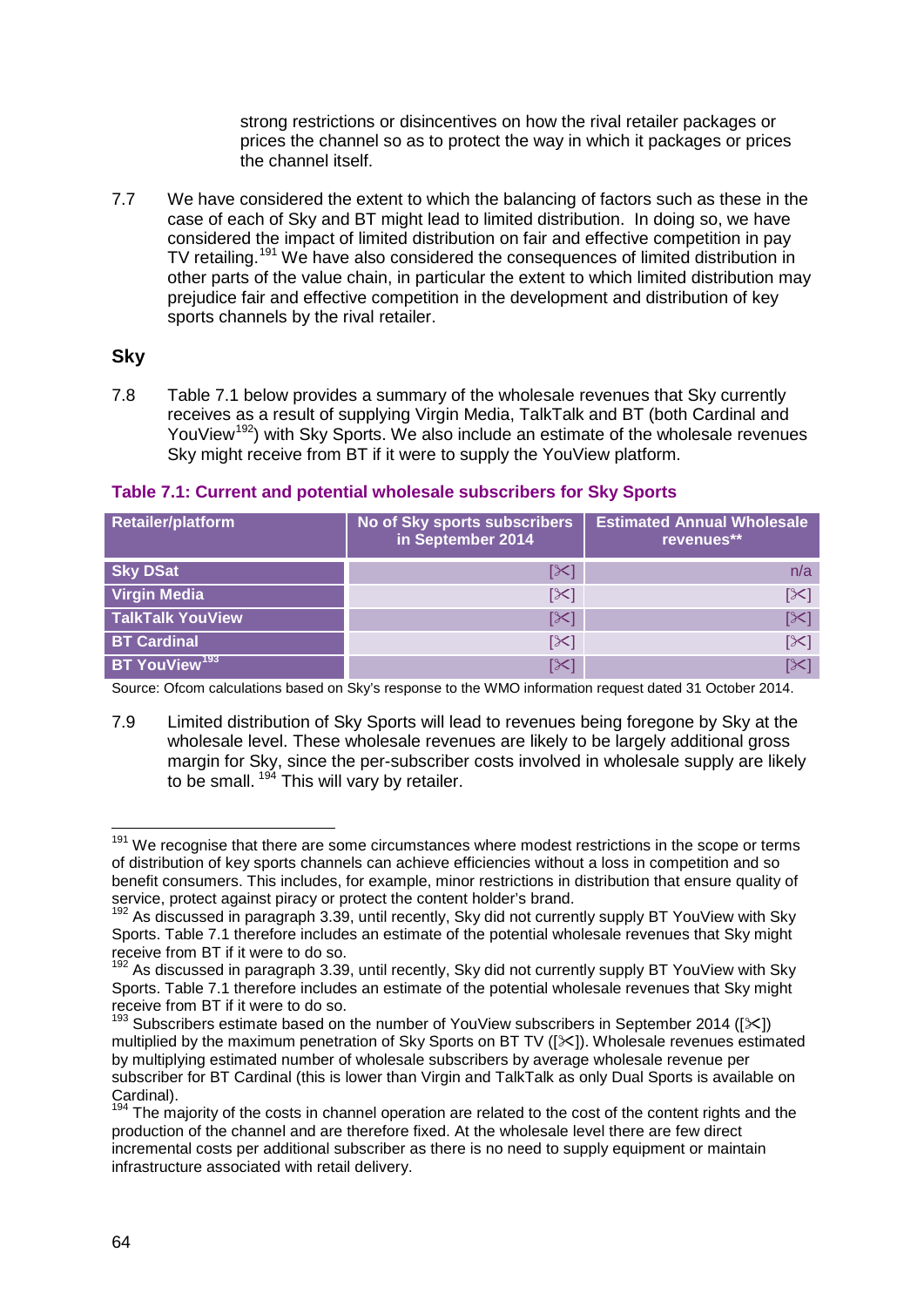- 7.10 Table 7.1 indicates that non-supply of Sky Sports to Virgin Media might result in lost wholesale revenues of approximately  $[\times]$  per year. The platforms operated by TalkTalk and BT have considerably smaller numbers of subscribers and consequently the actual or potential wholesale revenues associated with these platforms are likely to be considerably lower at between  $[\times]$  per year.
- 7.11 In the short term, if Sky were to fail to supply Sky Sports to a rival retailer's platform, Sky might expect to win back some of the subscribers to Sky Sports as some of them will choose to switch to Sky's own platform and retail service in order to continue to receive Sky Sports. Where this happens Sky will make profits as a result of the capture of the subscriber as a retail customer including the revenues from supplying Sky Sports and the other associated revenues as a result of supplying other TV services and possibly also fixed line and broadband services. The scale of the short term benefit to Sky will depend on the scale of this movement in subscribers and the value of retail margins (including the margins made on other TV services, fixed line telecoms margins and broadband margins). This short term substitution of retail customers will offset, and could surpass, the losses in wholesale revenue. It is therefore the balance of the short term losses and benefits to Sky that will determine its static incentive to supply.
- 7.12 The balance of Sky's static incentives may vary depending on the type of limited distribution considered. It may be the case that the margins Sky earns on a rival platform are different depending on whether supply is on a self-retail basis or on a wholesale basis. When self-retailing Sky will earn retail revenues rather than a wholesale margin, but will not be able to capture any of the benefits associated with bundling as the channel will be sold standalone rather than as part of a wider pay TV bundle. All else being equal, a larger margin on a rival platform will tip the balance of Sky's static incentives in favour of supply.<sup>[195](#page-65-0)</sup>
- 7.13 Our October 2014 survey indicated that were Sky Sports to be withdrawn from Virgin Media, between 19% and 36% of the Sky sports subscribers on that platform would switch to a provider with Sky Sports.<sup>[196](#page-65-1)</sup> Using these figures, a decision not to supply Virgin Media would be expected to result in the loss of approximately [ $\le$ ] wholesale Sky Sports subscribers but Sky could expect to win back between [ $\times$ ] retail subscribers, assuming all these subscribers switched back to Sky.<sup>[197](#page-65-2)</sup> By way of illustration we note that for it to be profitable, on the basis of static incentives alone, for Sky to withdraw supply from Virgin Media the average monthly margin it earns on retail customers that switch to Sky would need to be greater than  $[35]$ .<sup>[198](#page-65-3)</sup> Sky earns an ARPU on a Sky Sports customer on DSat of [ $\angle$ ]. However, the retail supply of pay TV includes some per subscriber costs associated with the supply of equipment,

<span id="page-65-0"></span><sup>&</sup>lt;sup>195</sup> We note however that self-supply has a number of disadvantages from the point of view of the rival retailer (in particular it denies the rival the ability to bundle Sky Sports with their own pay TV offering). So whilst Sky may be more likely to have static incentives to supply on a self-retail basis, the terms that allow effective competition to emerge may need to be more generous.  $\overline{a}$ 

<span id="page-65-1"></span><sup>&</sup>lt;sup>196</sup> Ofcom October 2014 survey, Q17 and Q19. Base: Virgin Media subscribers taking Sky Sports (97). 19% of respondents said that they would switch to a provider with Sky Sports. 3% said they would leave there current provider but did not know what they would switch to and 14% said they did not know whether or not they would continue with their current provider.

<span id="page-65-2"></span> $197$  This is likely to represent an upper bound on the number retail subscribers Sky could win back as some customers that switch platform might go to an alternative platform, e.g. TalkTalk. The net impact on Sky of a customer moving from Virgin to TalkTalk is likely to be minimal as Sky earns a similar wholesale margin on the two platforms.

<span id="page-65-3"></span> $198$  This lower bound is derived by dividing Sky's estimated annual wholesale revenues from Virgin  $[\times]$  by the upper bound of the number of retail customers it could win back ( $[\times]$ ).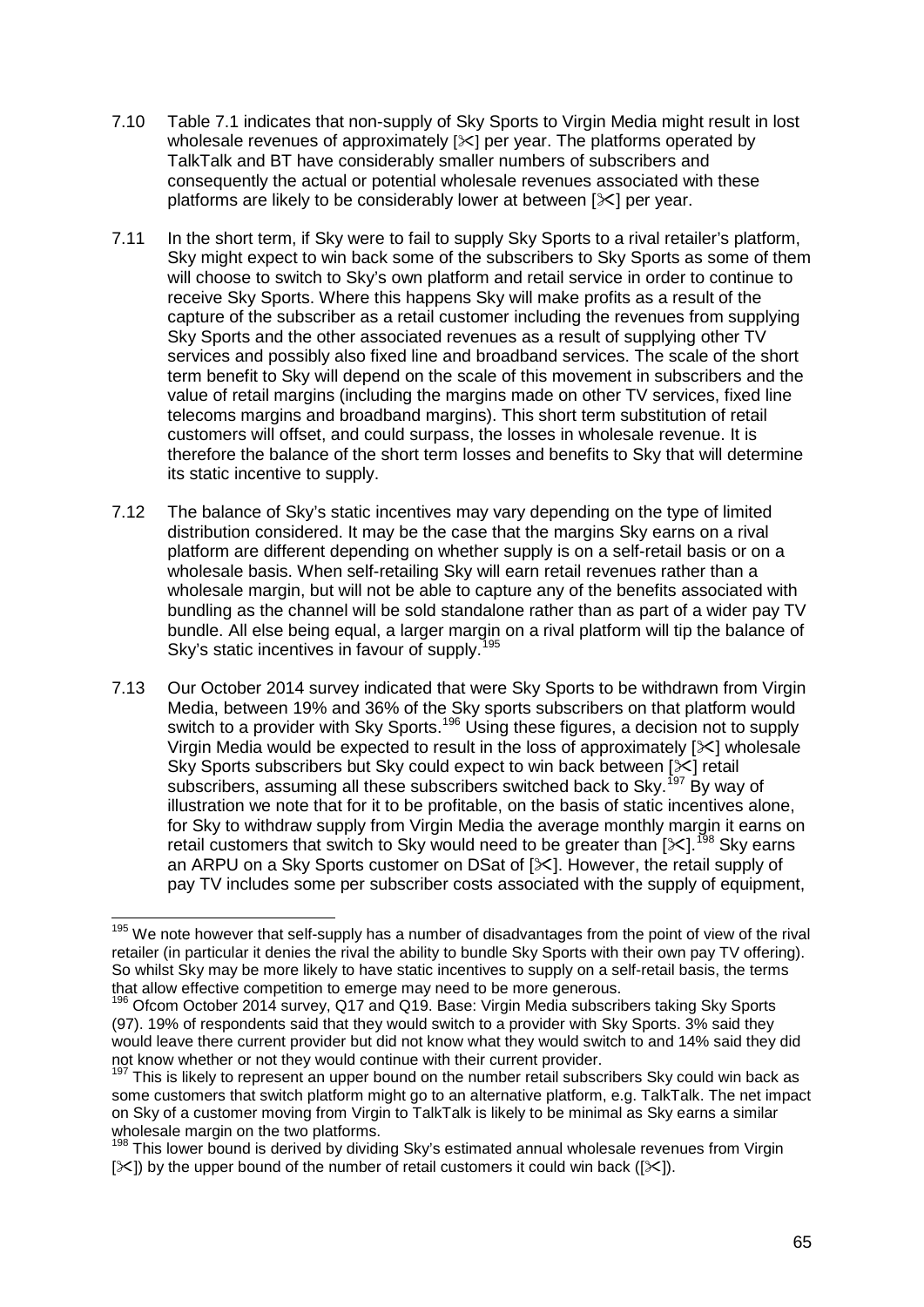customer service and billing. Overall the limited scale of substitution indicated by our survey suggests that Sky may make short run losses if it removed supply from Virgin Media.<sup>[199](#page-66-0)</sup> Sky may therefore have static incentives to continue to supply Virgin Media on a wholesale basis.

- 7.14 Due to the small sample sizes available for TalkTalk and BT Cardinal, we were unable to conduct a similar exercise in respect of those operators. It is therefore unclear whether Sky has static incentives to supply TalkTalk and BT Cardinal. However, we not that because of the small number of subscribers on these platforms the magnitude of any static incentives (whether the balance results in an incentive to supply or to limit distribution) will be small.
- 7.15 Turning to strategic benefits associated with limited distribution, Sky has a strong position in both the supply of key sports channels and as a pay TV retailer. Sky's current share of the supply of key sports channels of over 80% and has share of pay TV retailing of over 50%. Sky is likely to obtain benefits from this market position.
- 7.16 Increased competition has the potential to weaken Sky's market position at one or both levels. Should that occur, Sky's future profits could be reduced and that could give Sky an incentive to refuse supply or to supply on terms designed to limit or eliminate the growth of rivals in the future.
- 7.17 There are a number of different ways in which increased competition from rival suppliers could reduce profits:
	- The growth in rivals could come, in part, at the expense of reduced sales by Sky at the retail level and increased competition from rival retailers is likely to put pressure on Sky's retail prices and margins. In addition, over time as rival retailers grow, they are likely to become more effective competitors to Sky as they acquire economies of scale. To date, Sky has managed to retain a strong position in respect of retail pay TV, especially sales to subscribers that are interested in sports channels. If rivals were to expand their market position the nature of how competition might evolve would be unpredictable.
	- This may lead to some customers choosing to stop taking Sky Sports channels but the effect is more likely to be felt in respect of the pricing of the Sky Sports channels.
	- The growth of rivals is also likely to have an impact on Sky's position as a channel operator. As we set out in Section 6, Sky's position as the largest platform operator with a large retail subscriber base may deliver advantages to it when bidding for sports rights. As the relative size of Sky's retail position dissipates this advantage will reduce.
- 7.18 Sky's evaluation of the dynamic threats to its future profitability may vary for different rivals and BT in particular may represent a more serious threat:
	- BT has invested considerable sums in acquiring sports rights and marketing in order to set up BT Sport and now competes directly with Sky for sports customers including on Sky's platform where BT self-retails BT Sport on Sky DSat at no extra cost to BT Broadband subscribers;

<span id="page-66-0"></span>This is in line with our conclusion in the 2010 Pay TV Statement where we found that Sky had a static incentive to supply Virgin Media with Sky Sports – see paragraph 7.243.  $\overline{a}$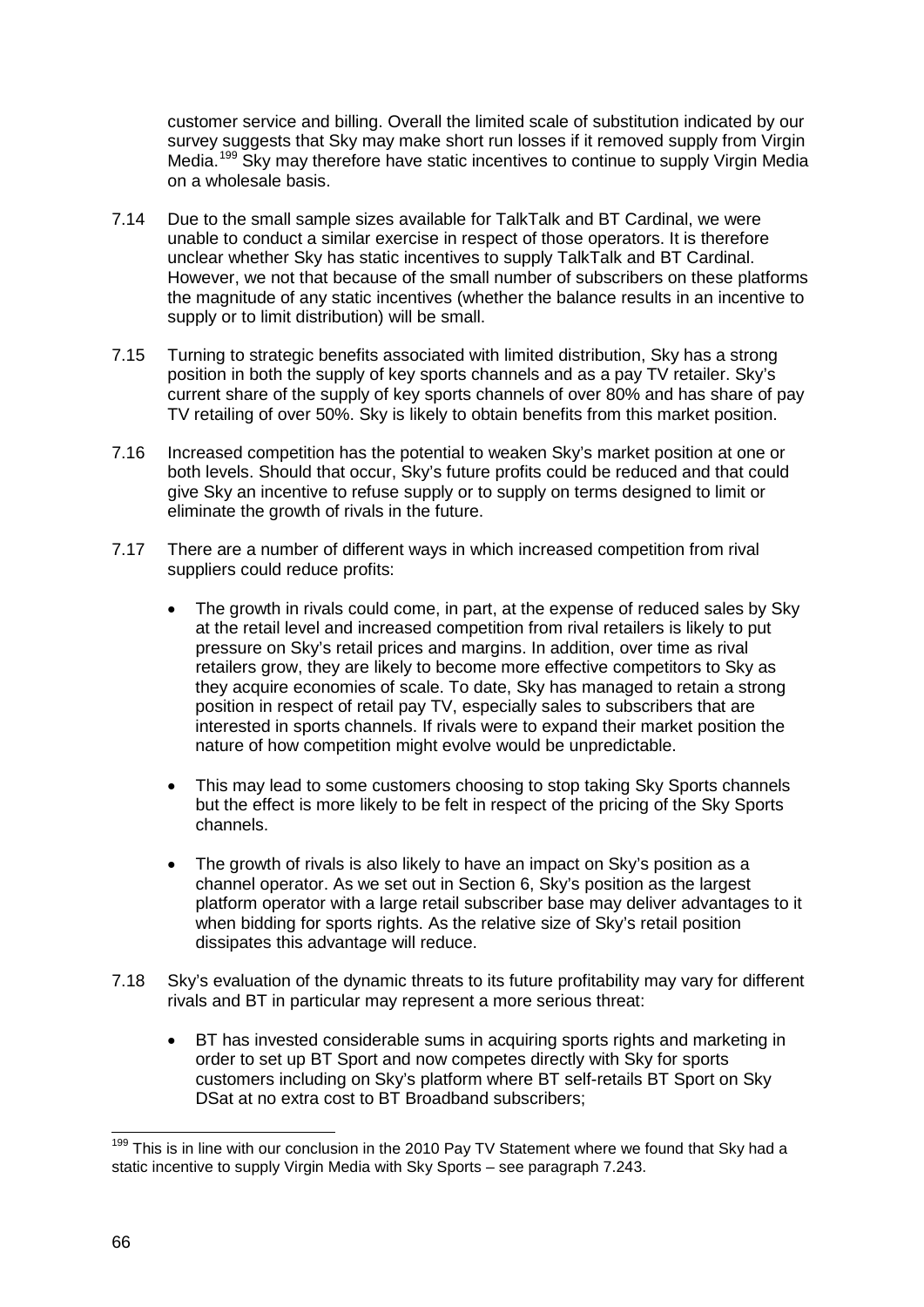- at the retail level the prospect that BT could become 'the home of football' in that it would be able to offer both Sky Sports and BT Sport in a bundled offer may lead to faster growth in BT's retail pay TV business. Indeed, [ $\ll$ ];<sup>[200](#page-67-0)</sup> and
- BT is both a channel operator and a supplier of broadband and fixed line telecoms services. Consequently, it may face different pricing incentives when retailing BT Sport that could lead it to price more aggressively. As a channel operator the cost of BT Sport to BT is largely fixed which may allow BT to price BT Sport more aggressively than a retailer that relies on wholesale supply and must pay a per subscriber fee. In addition BT may have incentives to price aggressively in order to drive broadband sales.
- 7.19 It is difficult to conclude definitively on the likely conduct of Sky with regard to the supply of Sky Sports as this depends on a complex commercial trade-off of incentives which will be affected by a number of factors that are inherently uncertain. However, we consider that there are risks that Sky might have incentives to not supply rival retailer's platforms or to supply only on unfavourable terms.
- 7.20 In the case of the smaller platforms, it is possible that there is a static incentive for Sky to supply Sky Sports. But even if no sales are recouped at the retail level the static losses involved in pursuing limited distribution would only be in the region of  $[\times]$ . Consequently it would take only a small short or long term benefit to render limited distribution profitable. Given this, and the evidence that BT in particular might pose a long term competitive threat to Sky's existing market position, we consider that there may be a risk that Sky has incentives to limit distribution of Sky Sports or to supply on unfavourable terms absent regulation.
- 7.21 In the case of Virgin Media there would appear to be a stronger possibility of a static incentive to supply because of the significant wholesale revenues from subscribers to Sky Sports on Virgin Media's cable platform and because of the relatively low proportion of customers on that platform that Sky might expect to win back at the retail level. It is not clear as to whether the strategic benefits to Sky as a result of limited distribution would be sufficient to overcome this static incentive. We cannot rule out the possibility that the commercial trade-offs for Sky in deciding whether or not to supply Virgin Media may weigh in favour of limited distribution.

# **BT**

7.22 Given its current holding of key sports content and its current market position BT is likely to have a static incentive to supply BT Sport on the larger platforms. In March 2014 there were  $[\times]$  BT Sport subscribers on Sky's DSat platform and  $[\times]$  BT Sport subscribers on Virgin Media's cable platform Our October 2014 survey indicated that the non-supply of BT Sport on these platforms would result in between 10% and 25% of the BT Sport subscribers on that platform would switch to a provider with BT Sport.<sup>[201](#page-67-1)</sup> It is also not clear that BT would win these customers onto its BT TV

<span id="page-67-0"></span> $^{200}$  [ $\ll$ ]. Sky's submission in response to Ofcom's letter of 4 June 2013 under the BT CA98 Complaint, paragraph 12. We note that Virgin Media is currently able to offer all live Premier League football content on its platform (although BT Sport is bundled with Virgin Media's XL bundle rather than with<br>Sky Sports) and  $[\infty]$ <br> $\frac{201}{201}$  Ofsers Ottober 2014 survey OSS and LOSS Distribution in the state of the state of t  $\overline{a}$ 

<span id="page-67-1"></span>Ofcom October 2014 survey, Q20 and Q23. Base: Virgin Media and Sky subscribers taking BT Sport (268). 10% of respondents said that they would switch to a provider with BT Sport. 4% said they would leave there current provider but did not know what they would switch to and 12% said they did not know whether or not they would continue with their current provider.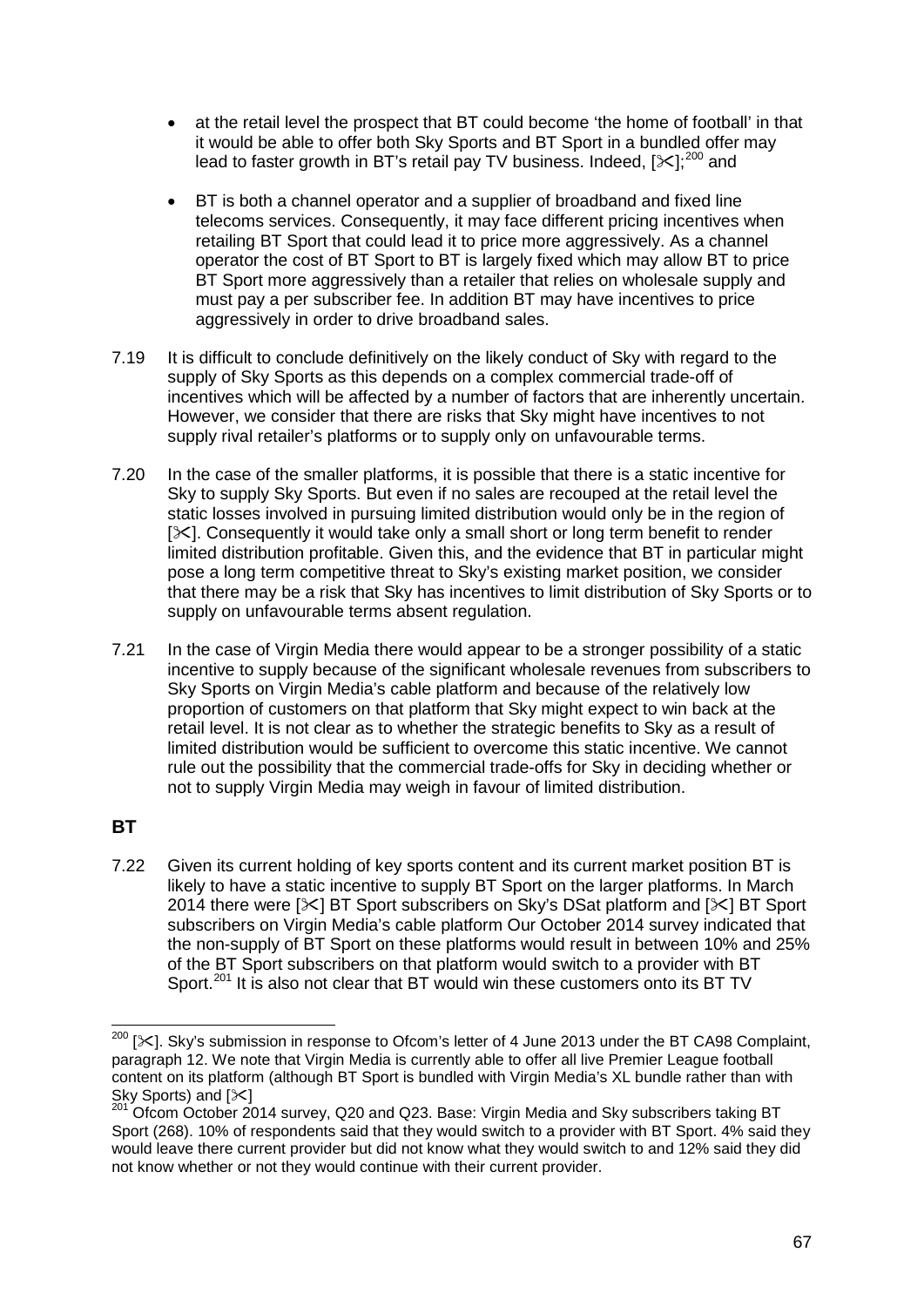platform<sup>[202](#page-68-0)</sup> Consequently, a strategy of not distributing BT Sport on these platforms, or distributing on unattractive terms, would be likely to result in short run losses.

- 7.23 We set out in Section 6 our analysis of the impact that limited distribution of BT Sport would have on competition. Given the impact that limited distribution of BT Sport would have on the ability of Sky and Virgin Media to compete effectively as pay TV retailers or the ability of Sky to compete as a supplier of key sports channels (see paragraphs 6.67 to 6.70 in Section 6), it would seem unlikely that there would be large strategic benefits to BT from limited distribution.
- 7.24 TalkTalk has  $[\times]$  subscribers on its YouView platform of whom only  $[\times]$  take Sky Sports. Consequently BT has weaker incentives to supply BT Sport on the TalkTalk platform since any revenues it foregoes as a result of limited distribution are likely to be small.
- 7.25 BT's business model means that it earns a significant proportion of its revenues from customers that take broadband from BT so that they can watch BT Sport 'free' on the Sky DSat platform or online via the BT Sport app. BT's business model is therefore based upon its ability to bundle BT Sport and BT broadband. As BT is able to self-retail on the Sky DSat platform<sup>[203](#page-68-1)</sup> and can offer sport-broadband-voice bundles, it has an incentive to self-retail BT Sport on the DSat platform since its ability to acquire and retain broadband customers on that platform is increased.
- 7.26 On TalkTalk, BT would not be able to bundle its BT Sport and BT broadband in the same way as on the Sky DSat platform, because TalkTalk's pay TV packages are only available to its broadband customers. Therefore a self-retail arrangement is unlikely to align with BT's business model.
- 7.27 Given TalkTalk's limited subscriber base, BT may therefore have incentives not to supply TalkTalk with its channels so as to protect its own broadband base and to acquire customers from TalkTalk for its bundled pay TV/BT Sport/BT broadband products.

# **We have considered whether current supply arrangements provide an indication of any risk of limited distribution**

7.28 In addition to our assessment of incentives we have also considered the extent to which the existing supply arrangements demonstrate Sky and BT's incentives when distributing their sports channels and therefore the risk that they might engage in limited distribution of their key sports channels.

<span id="page-68-0"></span><sup>&</sup>lt;sup>202</sup> Our survey questions were asked in the context of BT Sport being currently available on Sky DSat, Virgin Media and BTTV. Our questionnaire did not ask which other provider consumers would switch to. Given the relatively small number of BT Sport subscribers on BT TV ( $\approx$ 1 in Mach 2014) relative to the other platforms we might expect a small proportion to switch to BT TV. If this is a case the main beneficiary of subscribers diverted by non-supply of BT Sport to, for example, Sky DSat would be Virgin Media on whom BT would earn wholesale revenues but would not benefit from the associated retail profits.  $\overline{a}$ 

<span id="page-68-1"></span> $^{3}$  Sky's satellite platform is an 'open' platform on which third-party channel operators can acquire access to the platform on a fair, reasonable and non-discriminatory basis as long as they meet a set of requirements. This is governed by the Technical Platform Services guidelines <http://www.ofcom.org.uk/consult/condocs/tpsguidelines/statement/statement.pdf>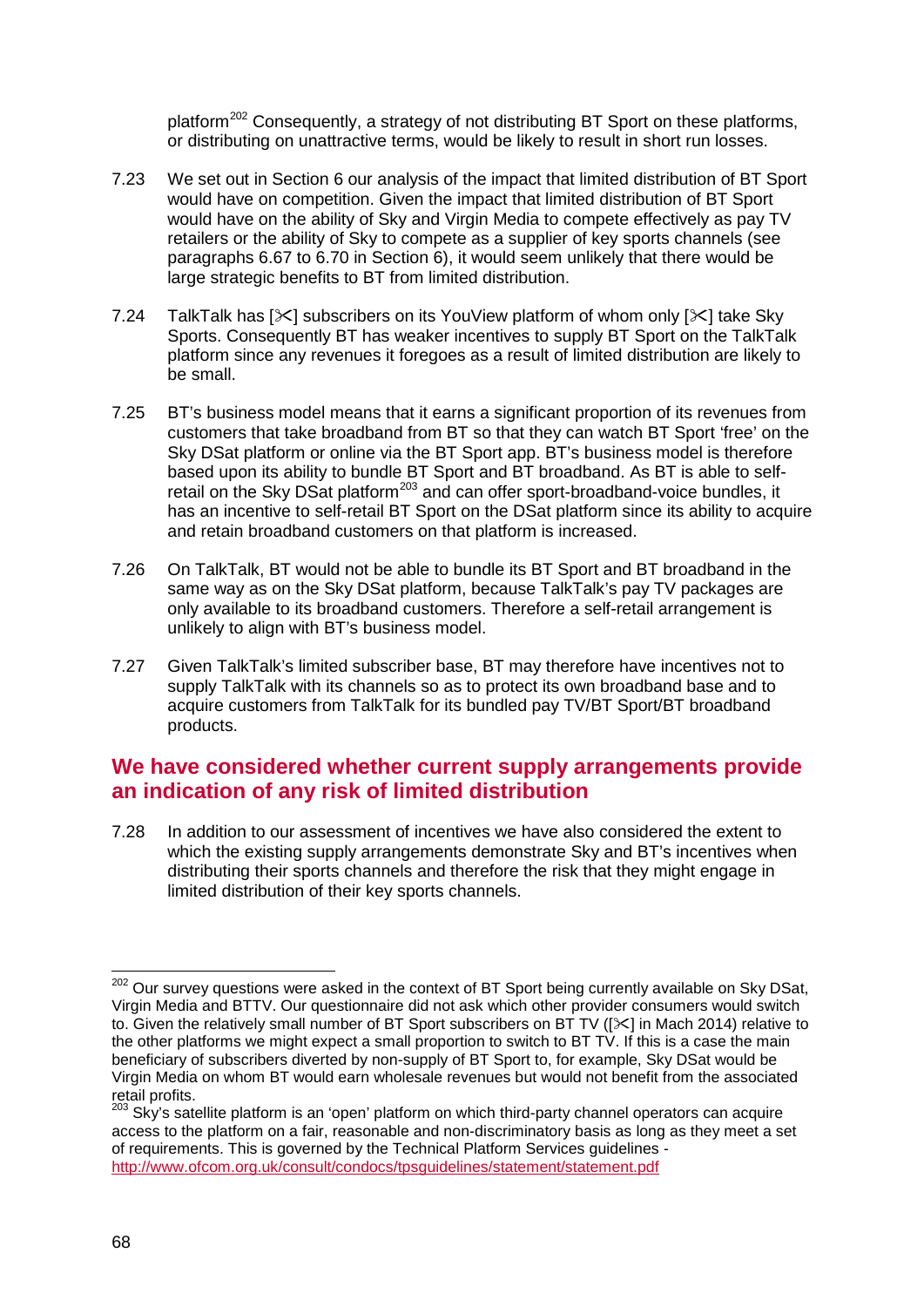# **Sky's key sport channels are currently widely available**

7.29 Sky is currently supplying a relatively wide range of rival platforms with Sky Sports. Sky's current supply arrangements are summarised in Table 7.2 below.

|                                        | Qualifying<br>platform?                | <b>Term</b>                             | <b>Previous</b><br>agreement          | <b>Services covered</b>                                                                                                                                                     | $[X]^{205}$           | [Price            |
|----------------------------------------|----------------------------------------|-----------------------------------------|---------------------------------------|-----------------------------------------------------------------------------------------------------------------------------------------------------------------------------|-----------------------|-------------------|
| <b>Virgin</b><br><b>Media</b>          | From<br><b>March</b><br>2010           | to June 2019                            | November<br>2008                      | All Movies and<br>Sports channels<br>including HD and<br>sVOD services.                                                                                                     | $\left[\infty\right]$ | $[\times]$        |
| <b>TalkTalk</b>                        | <b>No</b>                              | <b>July 2014 to</b><br><b>June 2016</b> | August<br>2012 to<br><b>July 2014</b> | All Movies and<br>Sports channels in<br>SD and sVOD<br>services.<br>Pursuant to a<br>separate agreement,<br>Sky has right to self-<br>retail NOW TV on<br>TalkTalk YouView. | $[\times]$            | $[\times]$        |
| <b>BT</b><br>Cardinal<br>(DTT)         | From<br><b>March</b><br>2010           | $[\times]$                              | <b>June 2010</b><br>to June<br>2012   | <b>SS1&amp;2 in SD</b>                                                                                                                                                      | $\left[\infty\right]$ | $[\times]$        |
| <b>BT</b><br><b>Cardinal</b><br>(IPTV) | From<br>October<br>2014                | $ \mathcal{X} $                         | <b>No</b>                             | <b>SS1&amp;2</b> in SD                                                                                                                                                      | $ \mathcal{X} $       | $[35]$ . $^{206}$ |
| <b>BT</b><br><b>YouView</b>            | <b>From</b><br><b>November</b><br>2014 | $[\times]$                              | <b>No</b>                             | <b>SS1&amp;2 in SD</b>                                                                                                                                                      | $[\times]^{207}$      | $[\times]$        |

#### **Table: 7.2 Current Supply Arrangements for Sky Sports**

Source: Contracts provided under section 26 requests under the BT CA98 Complaint and WMO information requests. Also publicly available data on agreements.<sup>[208](#page-69-4)</sup>

7.30 We note that existing contractual arrangements may restrict the ability of content holders to act on any incentives to limit distribution by withdrawing supply or changing the terms of supply. The current supply agreement with Virgin Media runs until June 2019 with the TalkTalk deal running until June 2016.

 $204$  The date at which this platform became a qualifying platform for the purposes of the WMO  $\overline{a}$ 

<span id="page-69-2"></span>

<span id="page-69-4"></span><span id="page-69-3"></span>

<span id="page-69-1"></span><span id="page-69-0"></span>obligation under the interim relief arrangements put in place by the CAT<br>  ${}^{205}$  [ $\times$ ].<br>  ${}^{207}$  [ $\times$ ].<br>  ${}^{207}$  [ $\times$ ]<br>  ${}^{208}$  http://about.virginmedia.com/press-release/9429/sky-and-virgin-media-strike-major-new [distribution-agreement,](http://about.virginmedia.com/press-release/9429/sky-and-virgin-media-strike-major-new-channel-distribution-agreement)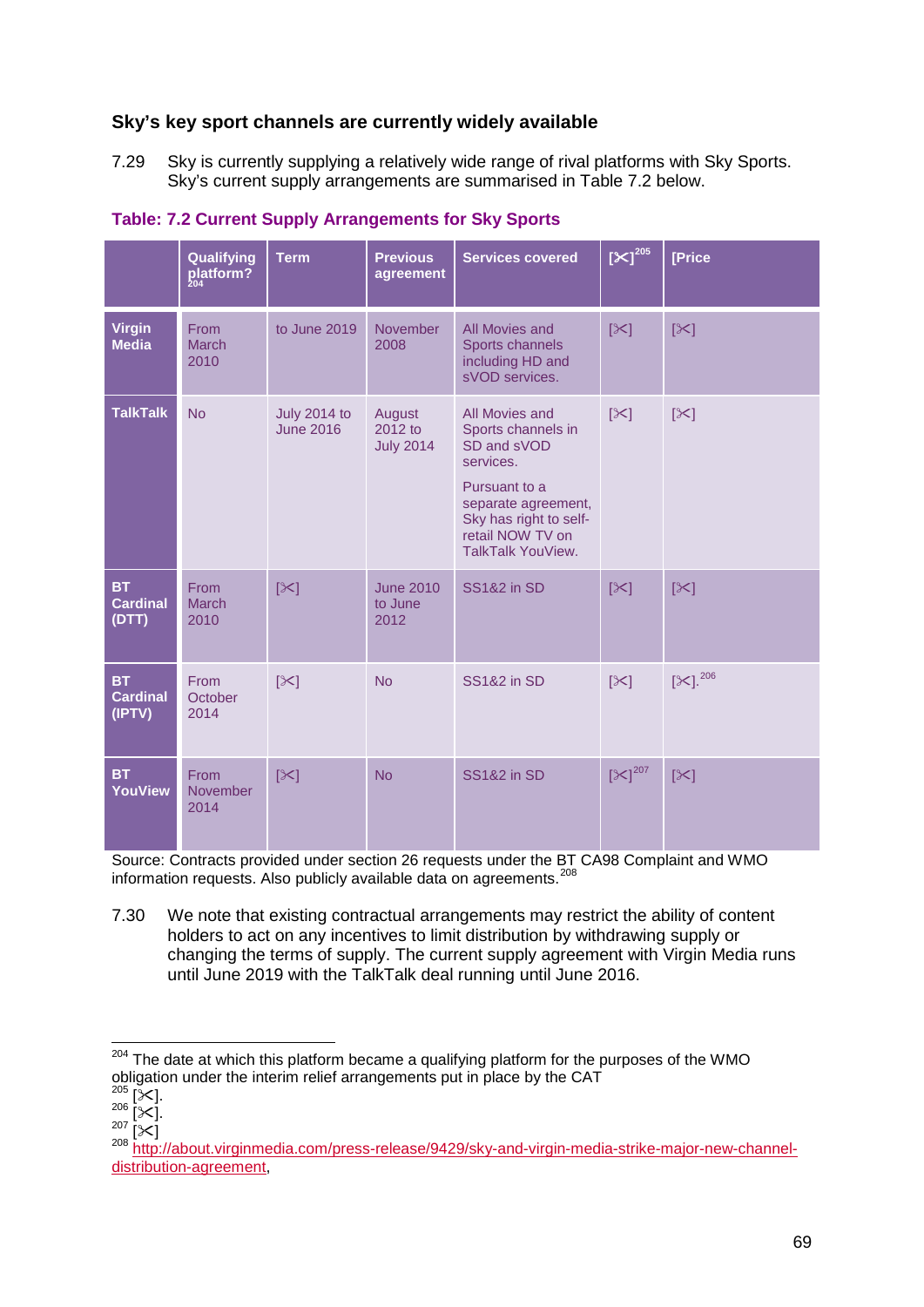- 7.31 That Sky is supplying rival retailers' that benefit from the WMO is not surprising. However we note that Sky supplies a full suite of Sky Sports channels to Virgin Media and TalkTalk. This is more than Sky is required to supply under the WMO which covered SS1&2 only.  $[\times]$ .<sup>[209](#page-70-0)</sup> On the face of it, this could indicate that Sky is acting on commercial incentives to supply that are independent of the WMO and render the WMO obligation redundant.
- 7.32 However, it is difficult to reach clear conclusions from the supply arrangements that have been concluded. All of the current agreements were concluded during the period in which the WMO has been in effect in accordance with the terms of the interim relief arrangements put in place by the CAT (see paragraph 2.4 above). In the absence of the regulatory obligation the supply arrangements might have been different or not concluded at all.
- 7.33 For example, one possibility is that in some circumstances, once Sky is under the WMO obligation to offer on regulated terms (hence denied the dynamic benefits of outright non-supply) it may be better off supplying more channels than the regulatory obligation requires or seeking to incentivise incremental sales through different prices or other incentives. In this scenario, the WMO may simply be the safeguard allowing different deals to emerge, especially where these seek to incentivise more sales to platform customers that are unlikely to switch.
- 7.34 Sky and BT failed to reach a commercial agreement for the supply of SS1&2 on YouView prior to the grant by the CAT of BT's application to extend the WMO to YouView.
- 7.35 We therefore consider that the existing supply arrangements may be of limited value in determining the extent to which Sky would or would not supply its key sports channels in the absence of regulatory intervention.

# **BT Sport is not available on TalkTalk**

- 7.36 BT supplies BT Sport on a self-retail basis to subscribers on Sky's DSat platform. BT Sport is available as a standalone channel for between £13.50 and £16.50<sup>[210](#page-70-1)</sup> per month or 'free' to customers that take BT Broadband. BT has a wholesale supply arrangement with Virgin Media. BT Sport is available free with Virgin Media's XLTV bundle or for £15 per month for subscribers on basic TV packages. We consider that these supply arrangements are consistent with our analysis of the incentives that BT currently faces as set out above.
- 7.37 BT does not supply BT Sport to subscribers on the TalkTalk YouView platform although any BT broadband customer can watch BT Sport online via the BT Sport app. As set out above this is likely to reflect the relatively small number of TV subscribers on the TalkTalk platform and the impact that supply of BT Sport to TalkTalk might have on BT's broadband business.

# **There are circumstances in which both Sky and BT may have incentives to limit distribution of their key sports content**

7.38 The decision on whether or not to supply a rival with key sports channels involves a complex trade-off of a number of factors. It is difficult to state with any certainty

 $\frac{1}{209}$  [ $\times$ ].

<span id="page-70-1"></span><span id="page-70-0"></span><sup>&</sup>lt;sup>210</sup> These prices increased from £12 in SD and £15 for HD on 1 October 2014.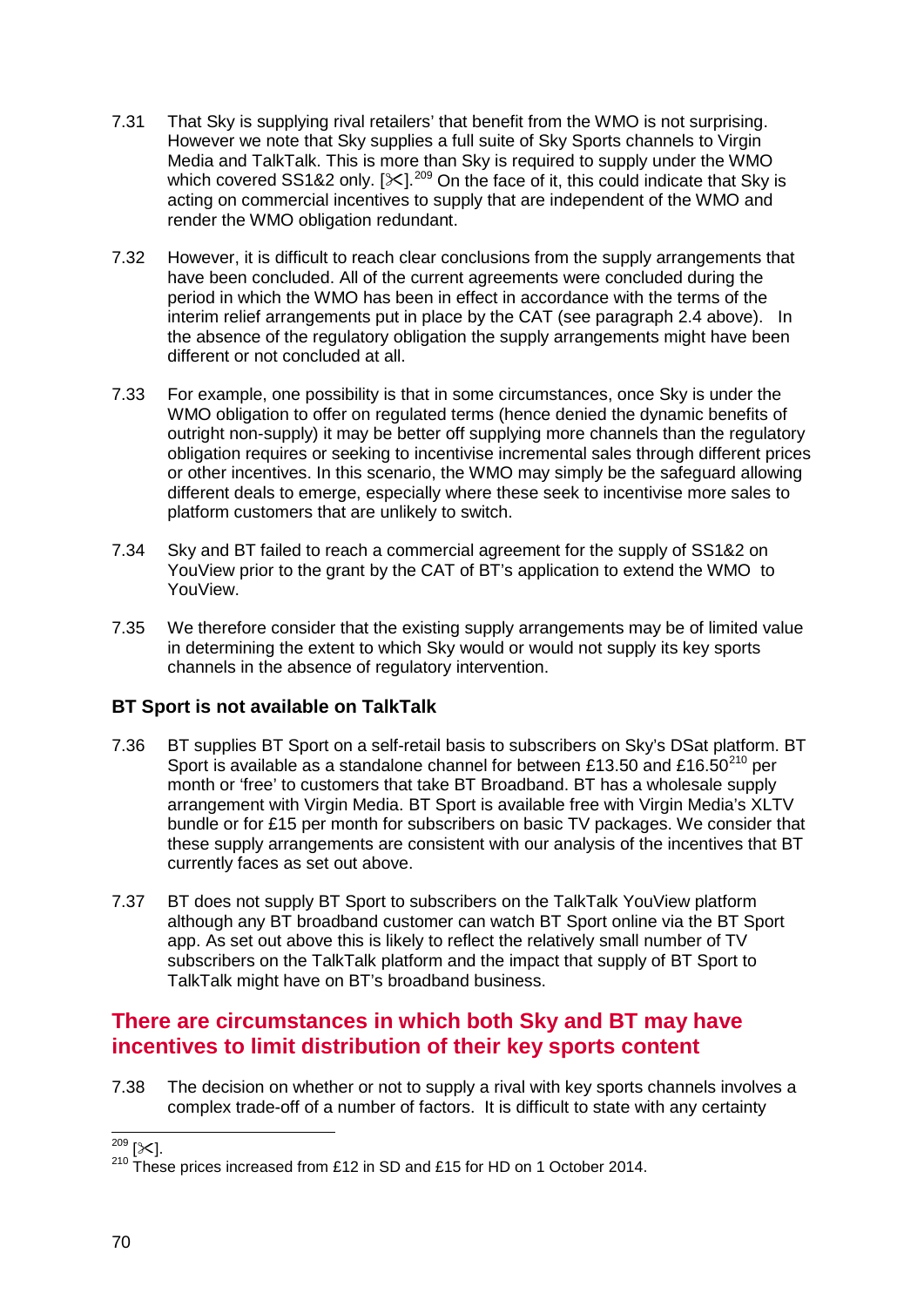whether the trade-off is likely to result in widespread or limited distribution. However, our analysis indicates that Sky could have incentives to limit distribution to smaller platforms, particularly where there may be strategic benefits to doing so either to dampen an emerging competitive threat. With respect to Virgin Media, as a more established retailer with a large existing subscriber base, the incentives to distribute are less clear cut as Sky may face a more difficult trade-off between a possible static incentive to supply and any strategic benefits of limited distribution.

- 7.39 The existing supply arrangements may be of little assistance in this respect since those arrangements were entered into against a backdrop of regulation. It is therefore difficult to draw any clear conclusions from the fact that Sky has entered into supply arrangements, some of which may go beyond the regulation in place.
- 7.40 Because of the large number of subscribers on Sky's DSat and Virgin Media's cable platforms, and the limited evidence that many of these customers would switch to BT TV in response to limited distribution of BT Sport, it appears likely that there are strong static incentives for BT to supply these platforms on terms that would allow for healthy sales of BT Sport. In Section 6, we identified that the impact of limited distribution of BT Sport on competition would be small, suggesting that the strategic benefits to BT of limiting distribution would also be small.
- 7.41 However, because TalkTalk has a relatively small number of subscribers that are likely to be interested in sport and the possible impact on profits in BT's broadband business BT may have incentives not to supply BT Sport to subscribers on the TalkTalk YouView platform. This is reflected in BT's current supply arrangements where BT Sport is available on Sky's DSat and Virgin Media's cable platforms but is unavailable on TalkTalk's YouView platform.

*Question 7.1: Do you agree with our assessment of Sky's incentives to limit distribution of its key content? If not please explain why.*

*Question 7.2: Do you agree with our assessment of BT's incentives to limit distribution of its key content? If not please explain why.*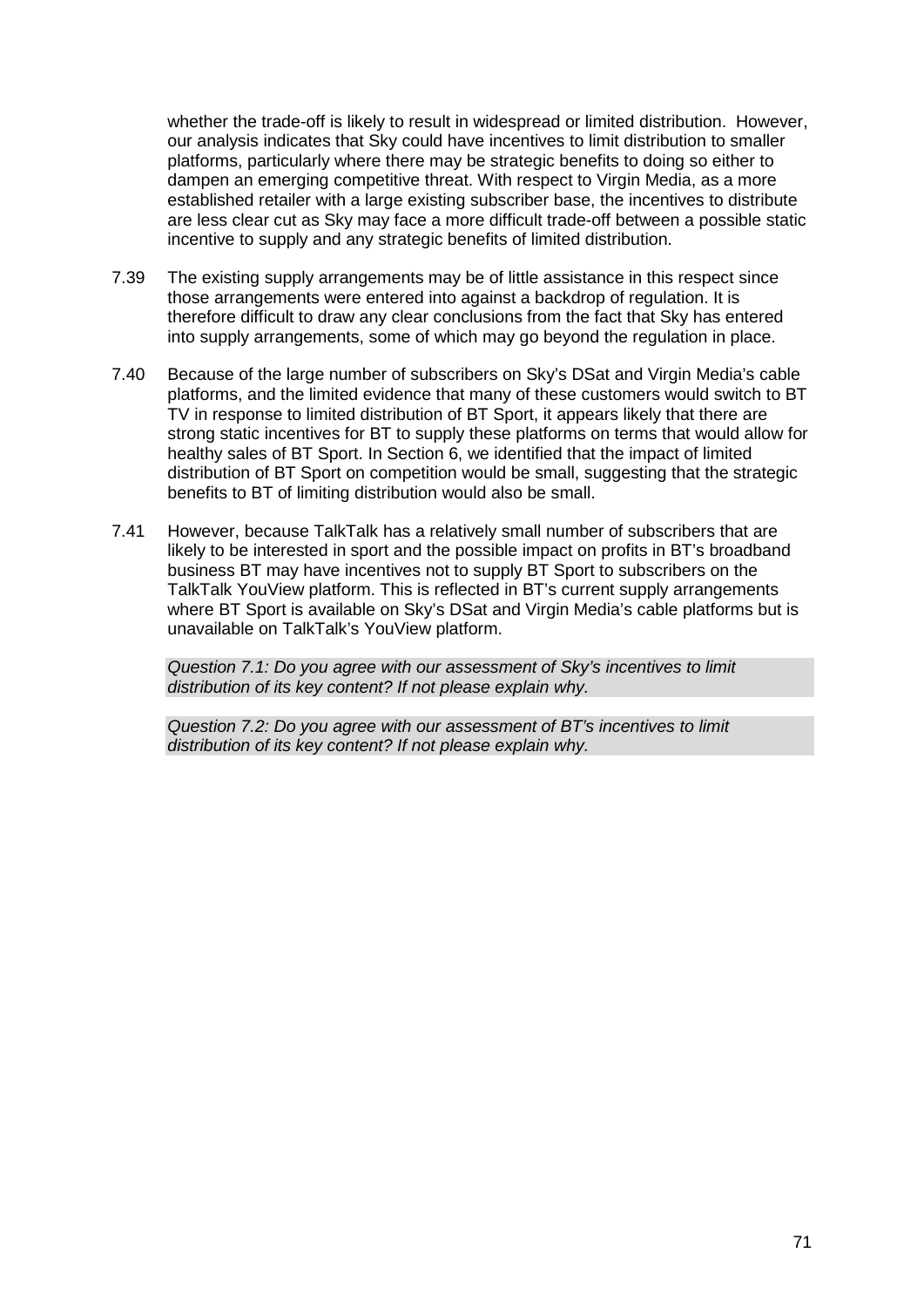#### **Section 8**

# Conclusions and next steps

8.1 In this section we set out a summary of our conclusions based on the assessment we set out Sections 5, 6 and 7. Subject to the outcome of this consultation and any further analysis we undertake, we would, if appropriate, consider potential remedy options in more detail in the second phase of our review in 2015. We have, nevertheless, provided an initial outline of our approach to considering remedies in this section.

#### **We have identified a risk that Sky may engage in practices which may be prejudicial to fair and effective competition**

- 8.2 In Section 5 we have identified that live Premier League coverage and to a lesser extent live Champions League coverage may be capable of influencing a significant number of consumers' choices of pay TV provider, and therefore consider that they represent key content.
- 8.3 We have also considered the positions of Sky and BT, as the holders of rights to this key content. We recognise that this assessment is based on current holdings of key content and this may change in future, in particular following the next Premier League auction.
- 8.4 On the basis of current holdings, and taking into account the impact of the move of live Champions League content from Sky to BT Sport in August 2015, our assessment in Section 6 indicates that Sky currently holds a significant amount of key sports content which may affect the purchasing decisions of pay TV customers. A platform without access to Sky's key content may not be able to compete for a sizeable and high-value proportion of the pay TV market and limited distribution of that content could therefore diminish static competition. There could also be a negative impact on dynamic competition because competing retailers may not be able to grow their subscriber base as effectively as if they had access to Sky's key content. In the long term this may restrict their ability to compete both at the wholesale level (i.e. for sports rights) and at the retail level. Because of Sky's strong market position and incumbency advantages at both the wholesale and retail levels this effect may be significant.
- 8.5 In Section 7 we considered the factors which Sky will have to weigh up in deciding whether or not to supply their key sports content to rival pay TV retailers. We set out view that, on balance, certain characteristics of Sky, including its strong position at the wholesale level, and its vertical integration with the largest retail pay TV platform, indicate that Sky could have incentives to limit distribution of Sky Sports to rival platforms, particularly where there may be strategic benefits to doing so (for example to dampen an emerging competitive threat).
- 8.6 In summary, there are circumstances under which Sky may have incentives to engage in a practice of limiting distribution of key sports content to rival pay TV retailers. Similar considerations may also lead to concerns that Sky would engage in a practice of supplying key sports content on unfavourable terms which would be equivalent to limited distribution. Those terms might be such that a competing provider would not seek supply at all or may result in a situation where a competing provider enters into a supply arrangement but is unable to compete effectively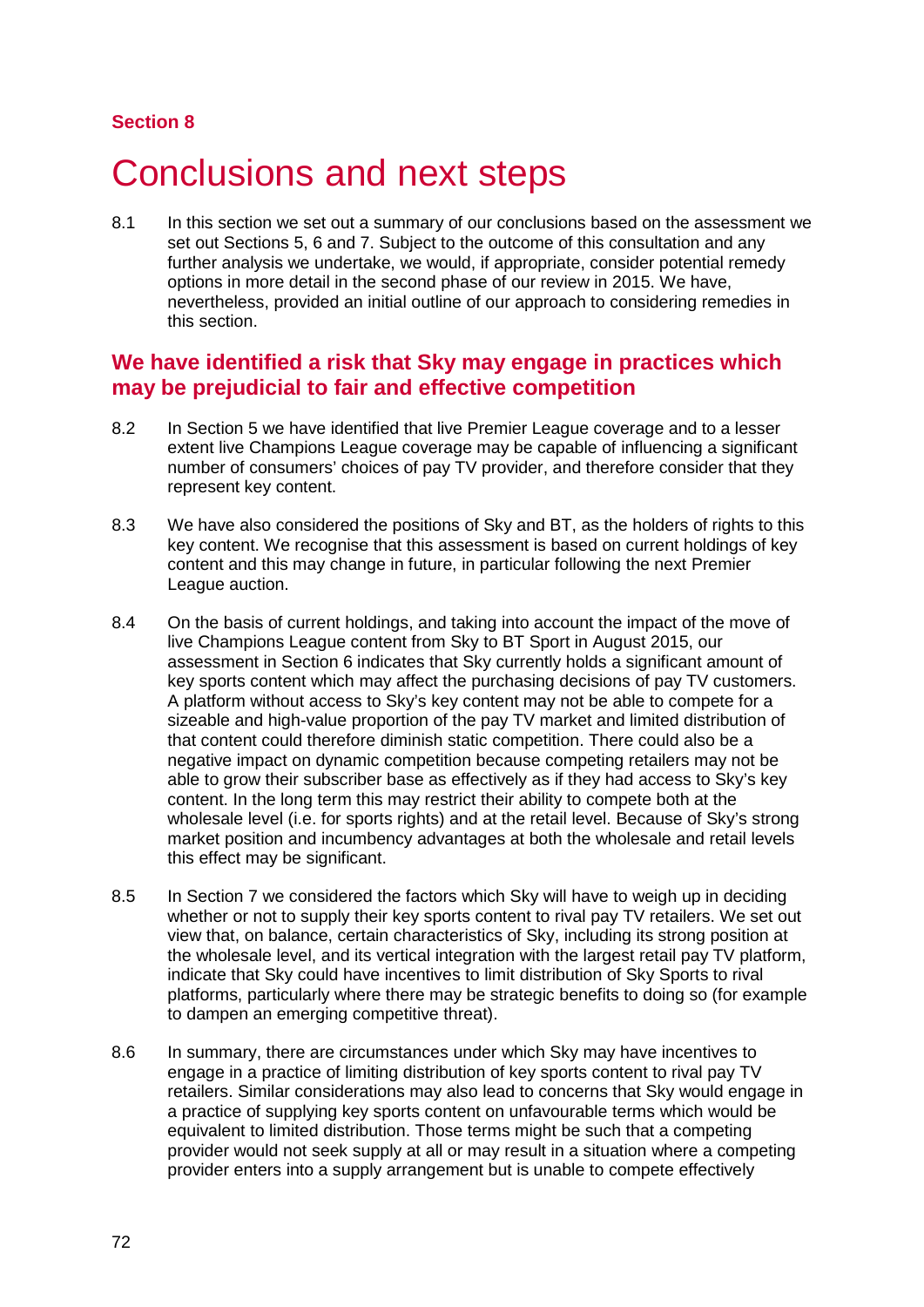without incurring losses (where the wholesale supply price is such that a competitor cannot offer a competitive retail price).

- 8.7 We have identified a risk of two types of practice occurring which would be prejudicial to fair and effective competition in the provision of pay TV services:
	- i) limited distribution of key sports content to competing providers of pay TV services; and
	- ii) distribution of key sports content unfavourable terms to competing providers of pay TV services.
- 8.8 In light of our view that there may be circumstances in which Sky has incentives to engage in such practices, and our assessment of the impact of such practices being engaged in, we believe it may be appropriate to maintain regulation on Sky with the objective of ensuring fair and effective competition.

*Question 8.1: Do you consider it appropriate to maintain some form of regulation on Sky in order to ensure fair and effective competition in pay TV? Please provide evidence to support your view.*

## **Continued regulation of Sky would first need to consider questions of scope**

- 8.9 Were we to decide that continued regulation of Sky was appropriate, we would first need to consider the appropriate scope of any intervention. The types of questions we would need to consider would be:
	- 8.9.1 **Which sports channels would be included in the obligation**: Our current view is that Premier League and Champions League represent key sports content and therefore we may consider an approach which links the regulation to the channels on which this content is shown.
	- 8.9.2 **Whether HD versions of channels are included within scope**: The WMO includes both SD and HD versions of SS1&2 although with more limited obligations for HD. We would need to consider whether any distinction between SD and HD remained appropriate.
	- 8.9.3 **Whether interactive services are within scope:** The WMO covers the key sports content shown via the red button associated with SS1&2 channels. We would need to consider whether this remains appropriate and the extent to which any new services might also fall within the regulation.
	- 8.9.4 **Which pay TV platforms would be eligible to request supply:** We have explained in Section 6 that our assessment is focussed on competition between pay TV platform retailers (i.e. Sky, BT, TalkTalk, Virgin Media and any other new entrants with similar services) and not OTT retailers. This would therefore appear to be the appropriate focus for any regulation but we would need to consider this further.
- 8.10 As outlined in Section 2 we have not included supply for onward retail to commercial premises (e.g. pubs and clubs) within the scope of this review. Therefore we would not expect any regulation to include this type of supply.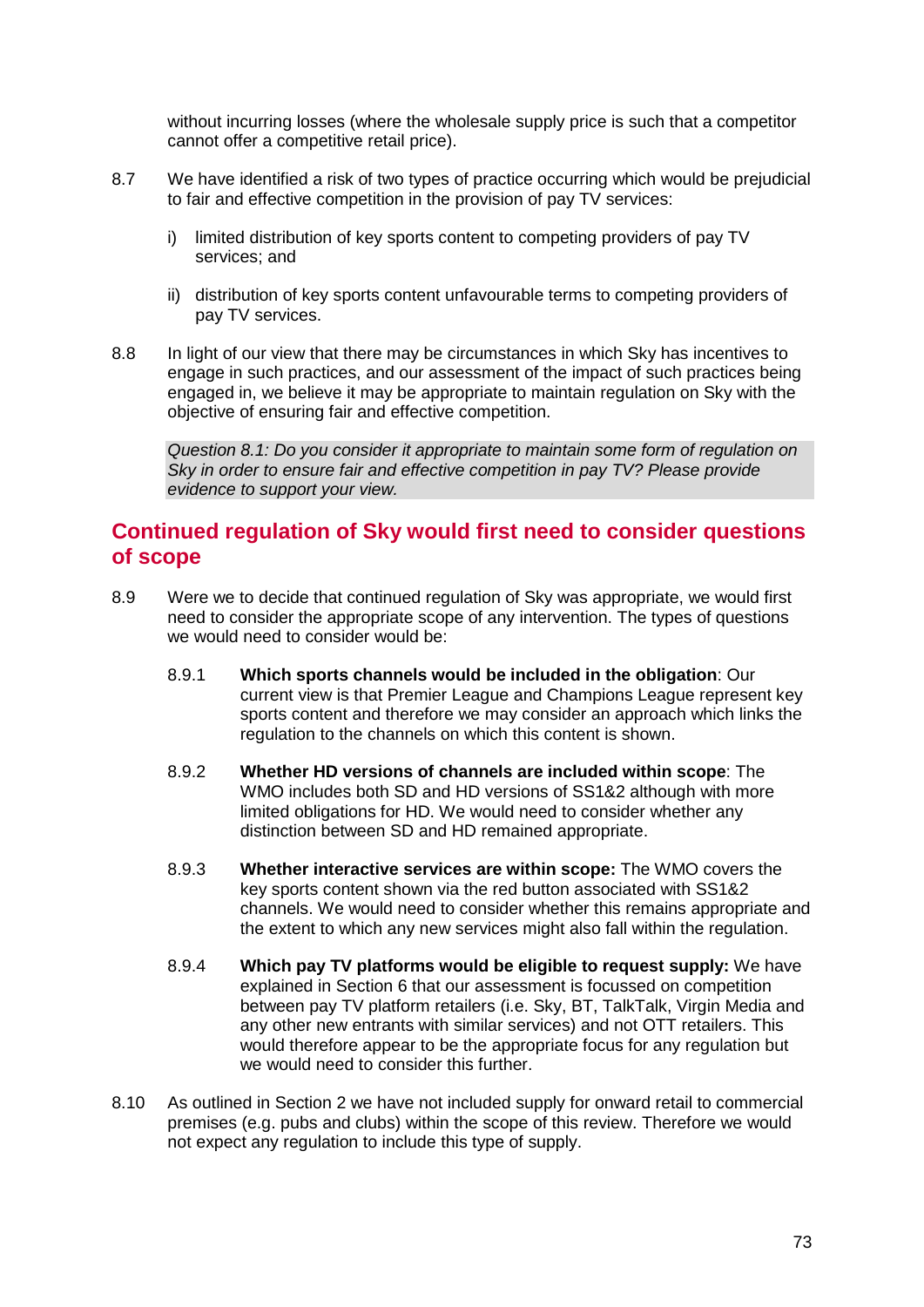# **Continued regulation could take a number of forms**

- 8.11 We have identified concerns above that (i) limited distribution of key sports content; and (ii) distribution of that content on unfavourable terms to competing pay TV platform retailers, may be practices that would prejudice fair and effective competition. Our central question when considering potential remedy options would therefore be how effective any remedy is in addressing these practices of concern.
- 8.12 Two broad remedy approaches might be adopted to target the practices we have identified.

#### **A requirement to make content available on competing retail pay TV platforms would ensure widespread availability of key content**

8.13 In respect of the practice of limited distribution, this could be addressed through an obligation to offer key content to rivals. That might be a requirement to offer on a wholesale basis or, where technically possible, a self-retail basis. Alternatively, it could be a combination where it is up to the provider of key content how it does it (wholesale or self-retail) where more than one means of distribution is possible. This should ensure the availability of that key content on a competing platform and might therefore overcome the practice which we have identified.

#### **An obligation to offer on specified terms could address concerns about unfavourable terms**

8.14 In respect of the practice of distribution of key content on unfavourable terms we may consider the imposition of an obligation to offer which included specified terms. The particular term which may be of concern is pricing, since this may limit a competing platform retailer's ability to offer bundles at a competitive retail price. Some form of pricing obligation may therefore be necessary to restrict the ability of a holder of key content to limit the ability of its rivals to compete on price. The precise form will be dependent upon the form of remedy chosen to address limited distribution.

## **We have an obligation to ensure any regulation is proportionate**

- 8.15 In considering whether regulation is appropriate to ensure fair and effective competition in the provision of retail pay TV services, we will also need to make an assessment about the proportionality of any remedies.
- 8.16 We would therefore anticipate setting out a range of options for intervention. In assessing the proportionality of those options, we will take into account factors such as:
	- **What are the benefits to consumers of the intervention?** i.e. as above how effective is the intervention at ensuring fair and effective competition and in delivering the consumer benefits that flow from that.
	- **What are costs of the intervention?** This includes an assessment of:
		- o the implementation costs on the regulated firms; and
		- o any potential negative impacts of the intervention, for example on stakeholders incentives to invest, on dynamic competition and on innovation.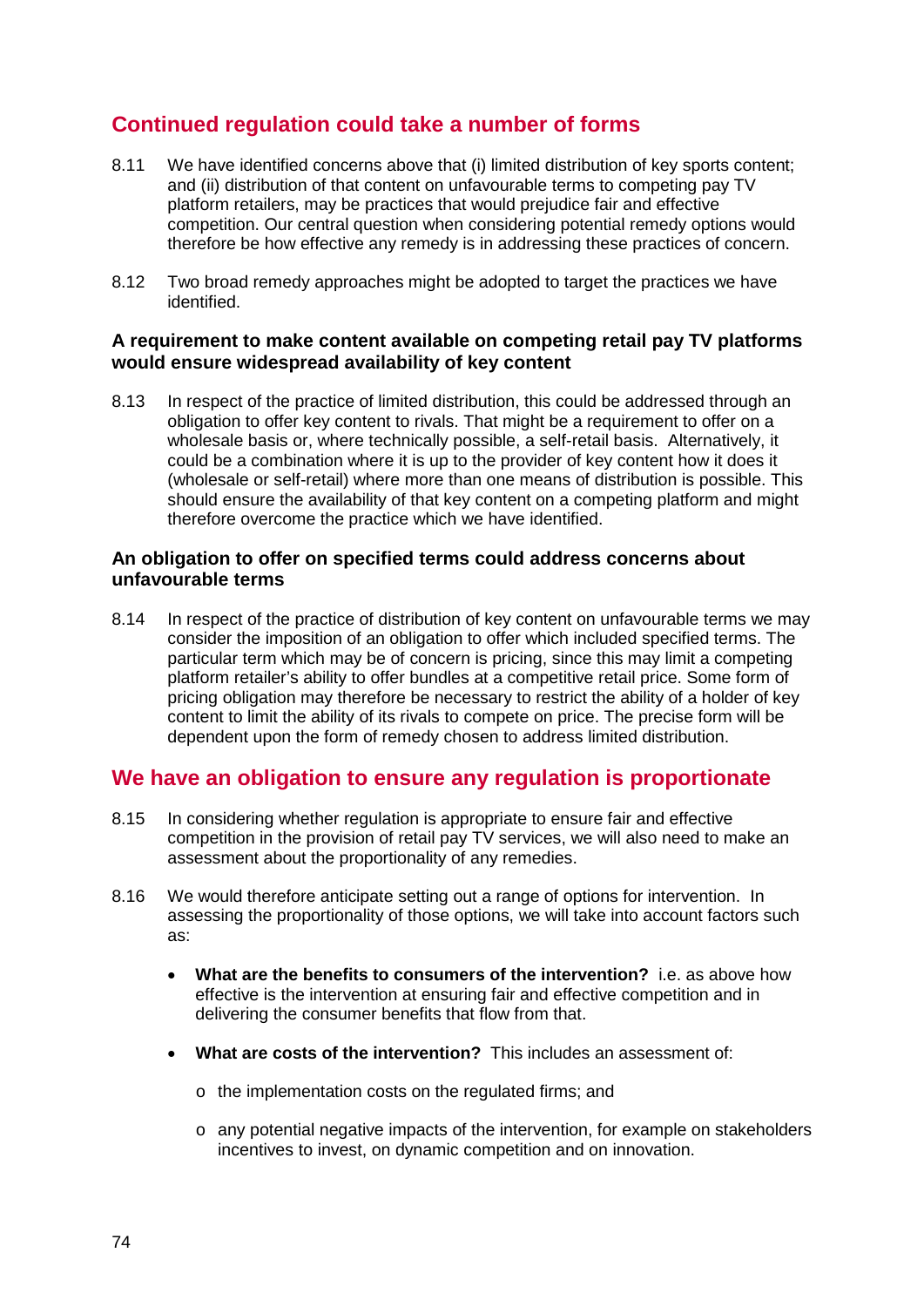- **What are the risks of the intervention?** In particular potential risks could be the potential for unintended consequences such as impact on rights values.
- **How practical is the remedy to implement?** This will overlap to some extent with the implementation costs but we are also interested in considering how flexible options are to changes in market circumstances and whether the regulatory review burden could be reduced (both for stakeholders and Ofcom).
- 8.17 Subject to the outcome of this consultation and further analysis, if we decide that it is appropriate to take further action, we will issue a further consultation in 2015 with a more detailed assessment of the remedy approaches set out in this section.

*Question 8.2: Do you agree with the potential options for regulation we have identified? Do you believe there are other options we should consider?* 

## **If we do not identify practices which may be prejudicial to fair and effective competition, we will remove the existing WMO regulation**

- 8.18 We recognise, however, that this proposition is dependent upon a number of considerations. The pay TV sector continues to evolve with the development of new services and distribution methods in such a way that the impact of limited distribution of the key sports content shown on Sky Sports on competition in pay TV services may be reduced. For example we may be less concerned if new players seek to acquire important sports rights where they are able to effectively monetise such investment from new sources. Although we have not seen any evidence that this is currently the case, the advantages which Sky currently enjoys in bidding for key sports content may weaken over time. Similarly if consumers use new means to access content, e.g. using different devices or OTT services, it may be less important for pay TV retailers to access key content to compete effectively for pay TV customers.
- 8.19 Respondents may therefore put forward views and evidence which calls into question the extent to which regulatory intervention may be appropriate. For example, if respondents provide evidence that particular sports content is no longer a significant driver of competition in pay TV services, limited distribution of that content is unlikely to give rise to competition concerns. Alternatively, respondents may put forward views that limited distribution of key sports content would only be of concern when carried out by a dominant operator and should be addressed under the Competition Act 1998.
- 8.20 If we were to conclude that the risk of practices in relation to the provision of key sports content does not give rise to a concern or that any concerns might be dealt with using our powers under the Competition Act 1998, we will need to remove the WMO.

*Question 8.3: Do you consider that the WMO obligation placed on Sky is no longer required to ensure fair and effective competition in pay TV? Please provide evidence to support your view.*

## **We are not minded to consider that regulation of BT is necessary to ensure fair and effective competition in pay TV at this time**

8.21 BT's current holding of key sports content appears likely to affect the purchasing decisions of only a small proportion of pay TV customers. Whilst there could be a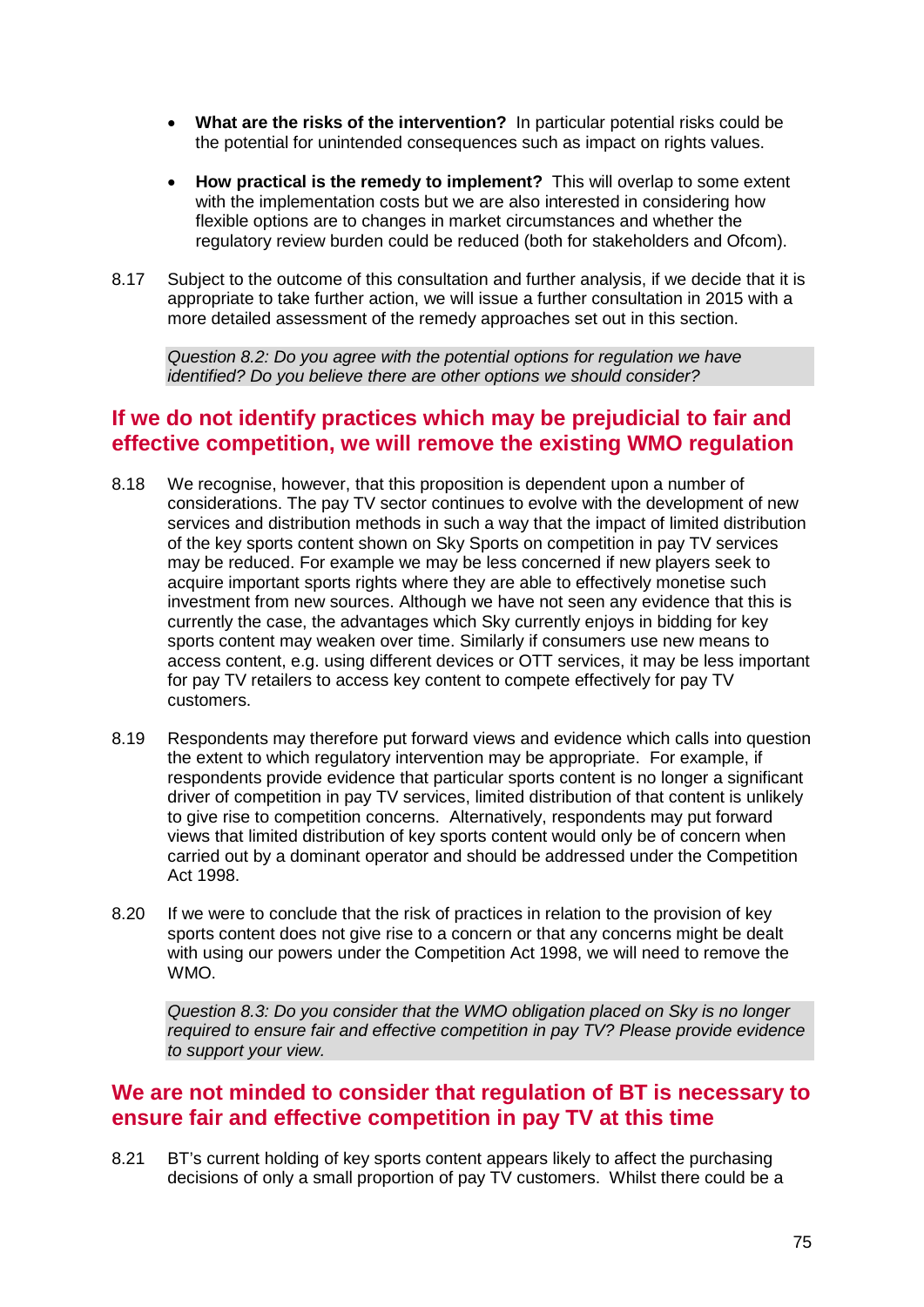small impact on static competition as a result of limited distribution of its key content, BT is a relative new entrant in wholesale sports supply and at present it has only a modest position at the wholesale and retail market levels. The small impact on static competition from limited distribution of BT's key sports content could therefore be offset if BT is able to establish itself as a more effective competitor. In any event, we note that BT is likely to have strong incentives to supply platforms that have large numbers of existing subscribers although it may have an incentive to limit supply to smaller platforms.

8.22 Overall, we are not satisfied that the impact of limited distribution of BT's key content is sufficient to give rise to concerns at this point in time. Given the uncertainty around the impact of limited distribution of its key content (based on its current sports rights holdings) and its relatively recent entry into the market, we are not minded at the current time to consider imposition of a remedy on BT.

*Question 8.4: Do you agree with our assessment that it is unlikely to be appropriate to consider the imposition of regulation on BT to ensure fair and effective competition in pay TV at the current time? Please provide evidence to support your view*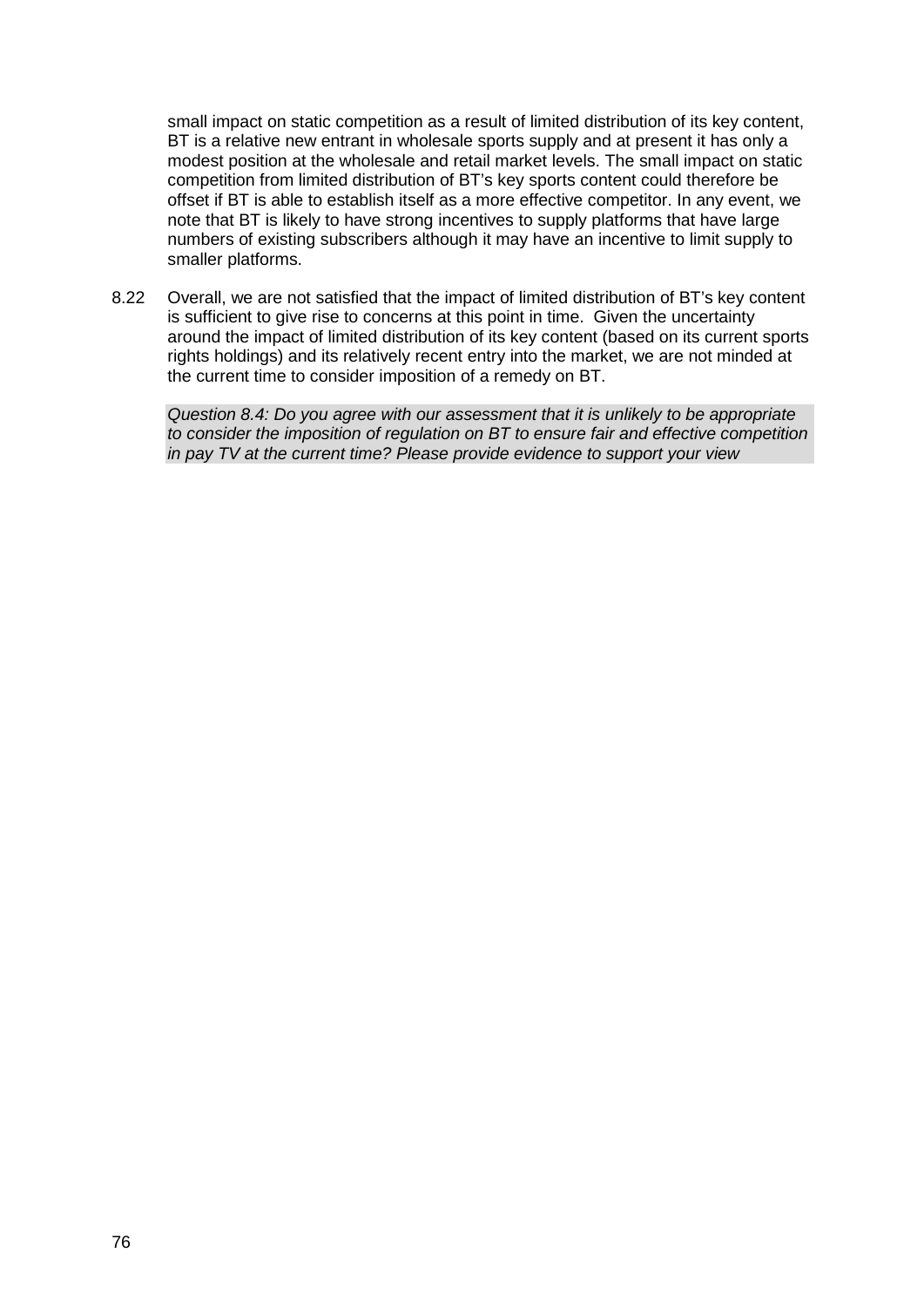# Responding to this consultation

## **How to respond**

- A1.1 Ofcom invites written views and comments on the issues raised in this document, to be made **by 5pm on 27 February 2014**.
- A1.2 Ofcom strongly prefers to receive responses using the online web form at [http://stakeholders.ofcom.org.uk/consultations/wholesale-must](http://stakeholders.ofcom.org.uk/consultations/wholesale-must-offer/howtorespond/form)[offer/howtorespond/form,](http://stakeholders.ofcom.org.uk/consultations/wholesale-must-offer/howtorespond/form) as this helps us to process the responses quickly and efficiently. We would also be grateful if you could assist us by completing a response cover sheet (see Annex 3), to indicate whether or not there are confidentiality issues. This response coversheet is incorporated into the online web form questionnaire.
- A1.3 For larger consultation responses particularly those with supporting charts, tables or other data - please email [WMOReview@ofcom.org.uk](mailto:WMOReview@ofcom.org.uk) attaching your response in Microsoft Word format, together with a consultation response coversheet.
- A1.4 Responses may alternatively be posted or faxed to the address below, marked with the title of the consultation.

Elizabeth Gannon Competition Group Riverside House 2A Southwark Bridge Road London SE1 9HA

Fax: 020 7783 4109

- A1.5 Note that we do not need a hard copy in addition to an electronic version. Ofcom will acknowledge receipt of responses if they are submitted using the online web form but not otherwise.
- A1.6 It would be helpful if your response could include direct answers to the questions asked in this document, which are listed together at Annex 4. It would also help if you can explain why you hold your views and how Ofcom's proposals would impact on you.

# **Further information**

A1.7 If you want to discuss the issues and questions raised in this consultation, or need advice on the appropriate form of response, please contact Elizabeth Gannon on 020 7981 3501.

# **Confidentiality**

A1.8 We believe it is important for everyone interested in an issue to see the views expressed by consultation respondents. We will therefore usually publish all responses on our website, [www.ofcom.org.uk,](http://www.ofcom.org.uk/) ideally on receipt. If you think your response should be kept confidential, can you please specify what part or whether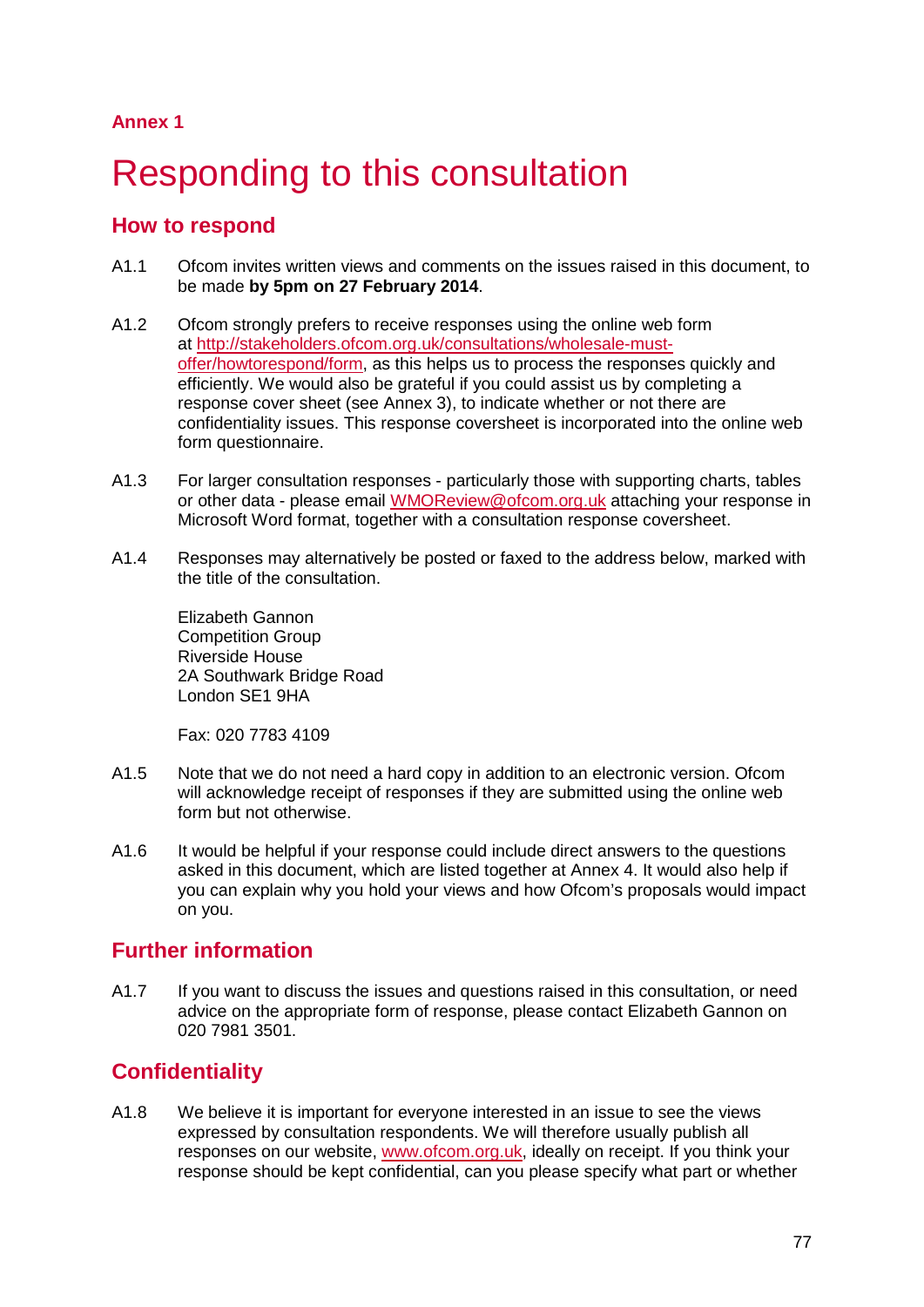all of your response should be kept confidential, and specify why. Please also place such parts in a separate annex.

- A1.9 If someone asks us to keep part or all of a response confidential, we will treat this request seriously and will try to respect this. But sometimes we will need to publish all responses, including those that are marked as confidential, in order to meet legal obligations.
- A1.10 Please also note that copyright and all other intellectual property in responses will be assumed to be licensed to Ofcom to use. Ofcom's approach on intellectual property rights is explained further on its website at [http://www.ofcom.org.uk/terms](http://www.ofcom.org.uk/terms-of-use/)[of-use/](http://www.ofcom.org.uk/terms-of-use/)

#### **Next steps**

- A1.11 Following the end of the consultation period, Ofcom intends to publish a statement or further consultation in 2015.
- A1.12 Please note that you can register to receive free mail Updates alerting you to the publications of relevant Ofcom documents. For more details please see:<http://www.ofcom.org.uk/email-updates/>

#### **Ofcom's consultation processes**

- A1.13 Ofcom seeks to ensure that responding to a consultation is easy as possible. For more information please see our consultation principles in Annex 2.
- A1.14 If you have any comments or suggestions on how Ofcom conducts its consultations, please call our consultation helpdesk on 020 7981 3003 or e-mail us at [consult@ofcom.org.uk](mailto:consult@ofcom.org.uk) . We would particularly welcome thoughts on how Ofcom could more effectively seek the views of those groups or individuals, such as small businesses or particular types of residential consumers, who are less likely to give their opinions through a formal consultation.
- A1.15 If you would like to discuss these issues or Ofcom's consultation processes more generally you can alternatively contact Graham Howell, Secretary to the Corporation, who is Ofcom's consultation champion:

Graham Howell **Ofcom** Riverside House 2a Southwark Bridge Road London SE1 9HA

Tel: 020 7981 3601

Email: [Graham.Howell@ofcom.org.uk](mailto:Graham.Howell@ofcom.org.uk)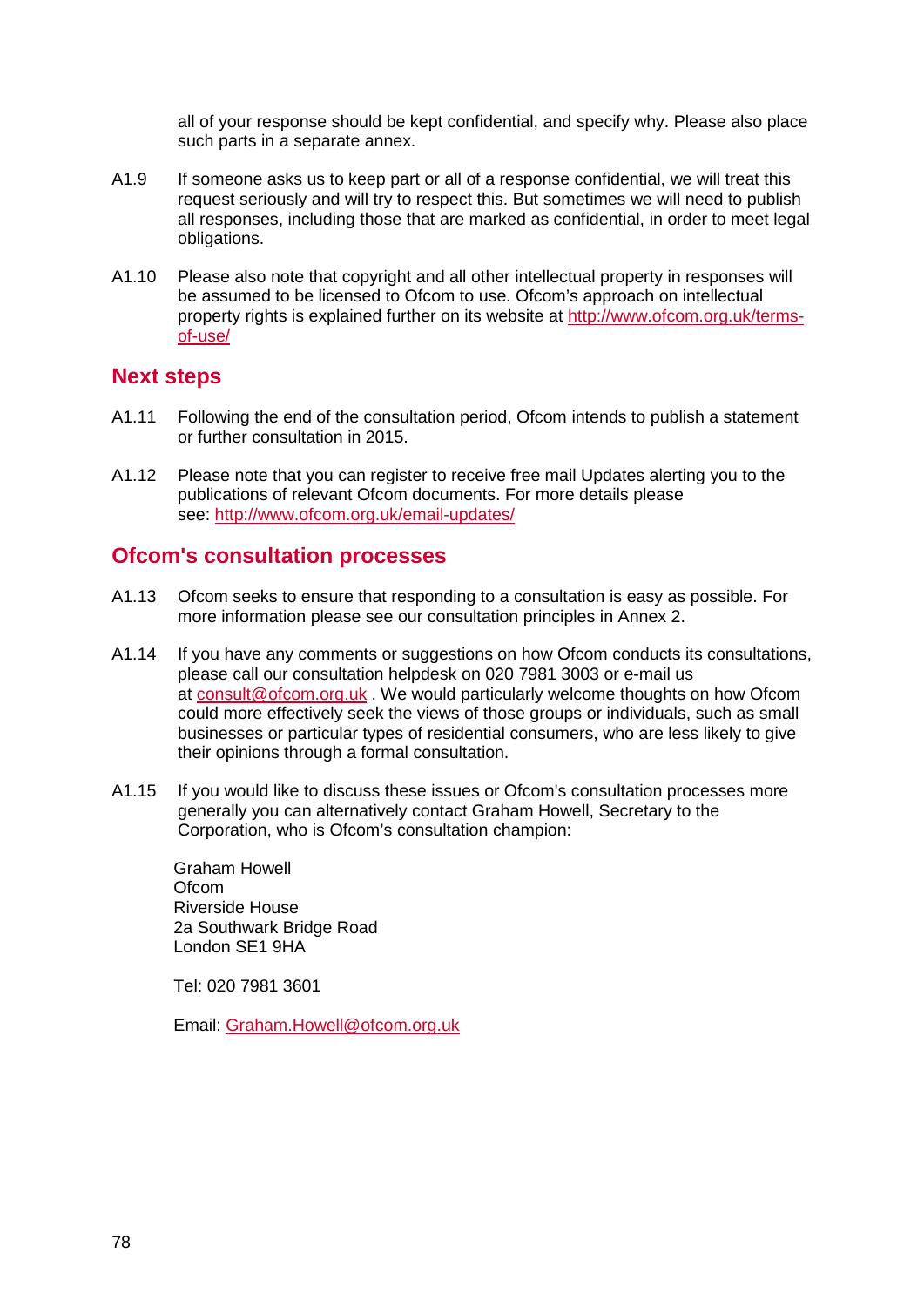# **Ofcom's consultation principles**

A2.1 Ofcom has published the following seven principles that it will follow for each public written consultation:

## **Before the consultation**

A2.2 Where possible, we will hold informal talks with people and organisations before announcing a big consultation to find out whether we are thinking in the right direction. If we do not have enough time to do this, we will hold an open meeting to explain our proposals shortly after announcing the consultation.

## **During the consultation**

- A2.3 We will be clear about who we are consulting, why, on what questions and for how long.
- A2.4 We will make the consultation document as short and simple as possible with a summary of no more than two pages. We will try to make it as easy as possible to give us a written response. If the consultation is complicated, we may provide a shortened Plain English Guide for smaller organisations or individuals who would otherwise not be able to spare the time to share their views.
- A2.5 We will consult for up to 10 weeks depending on the potential impact of our proposals.
- A2.6 A person within Ofcom will be in charge of making sure we follow our own guidelines and reach out to the largest number of people and organisations interested in the outcome of our decisions. Ofcom's 'Consultation Champion' will also be the main person to contact with views on the way we run our consultations.
- A2.7 If we are not able to follow one of these principles, we will explain why.

## **After the consultation**

A2.8 We think it is important for everyone interested in an issue to see the views of others during a consultation. We would usually publish all the responses we have received on our website. In our statement, we will give reasons for our decisions and will give an account of how the views of those concerned helped shape those decisions.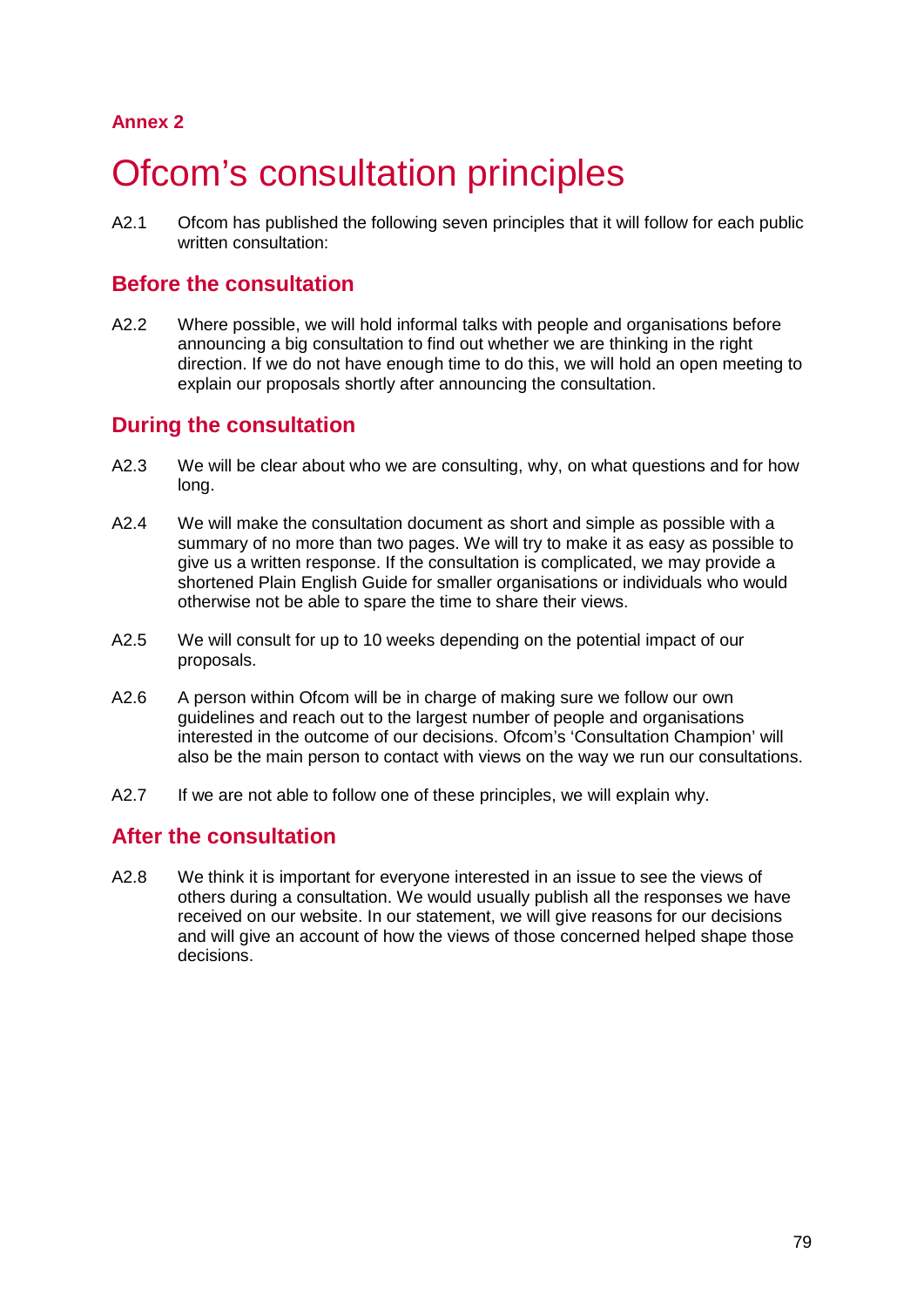# 3 Consultation response cover sheet

- A3.1 In the interests of transparency and good regulatory practice, we will publish all consultation responses in full on our website, [www.ofcom.org.uk.](http://www.ofcom.org.uk/)
- A3.2 We have produced a coversheet for responses (see below) and would be very grateful if you could send one with your response (this is incorporated into the online web form if you respond in this way). This will speed up our processing of responses, and help to maintain confidentiality where appropriate.
- A3.3 The quality of consultation can be enhanced by publishing responses before the consultation period closes. In particular, this can help those individuals and organisations with limited resources or familiarity with the issues to respond in a more informed way. Therefore Ofcom would encourage respondents to complete their coversheet in a way that allows Ofcom to publish their responses upon receipt, rather than waiting until the consultation period has ended.
- A3.4 We strongly prefer to receive responses via the online web form which incorporates the coversheet. If you are responding via email, post or fax you can download an electronic copy of this coversheet in Word or RTF format from the 'Consultations' section of our website at [http://stakeholders.ofcom.org.uk/consultations/consultation-response](http://stakeholders.ofcom.org.uk/consultations/consultation-response-coversheet/)[coversheet/.](http://stakeholders.ofcom.org.uk/consultations/consultation-response-coversheet/)
- A3.5 Please put any parts of your response you consider should be kept confidential in a separate annex to your response and include your reasons why this part of your response should not be published. This can include information such as your personal background and experience. If you want your name, address, other contact details, or job title to remain confidential, please provide them in your cover sheet only, so that we don't have to edit your response.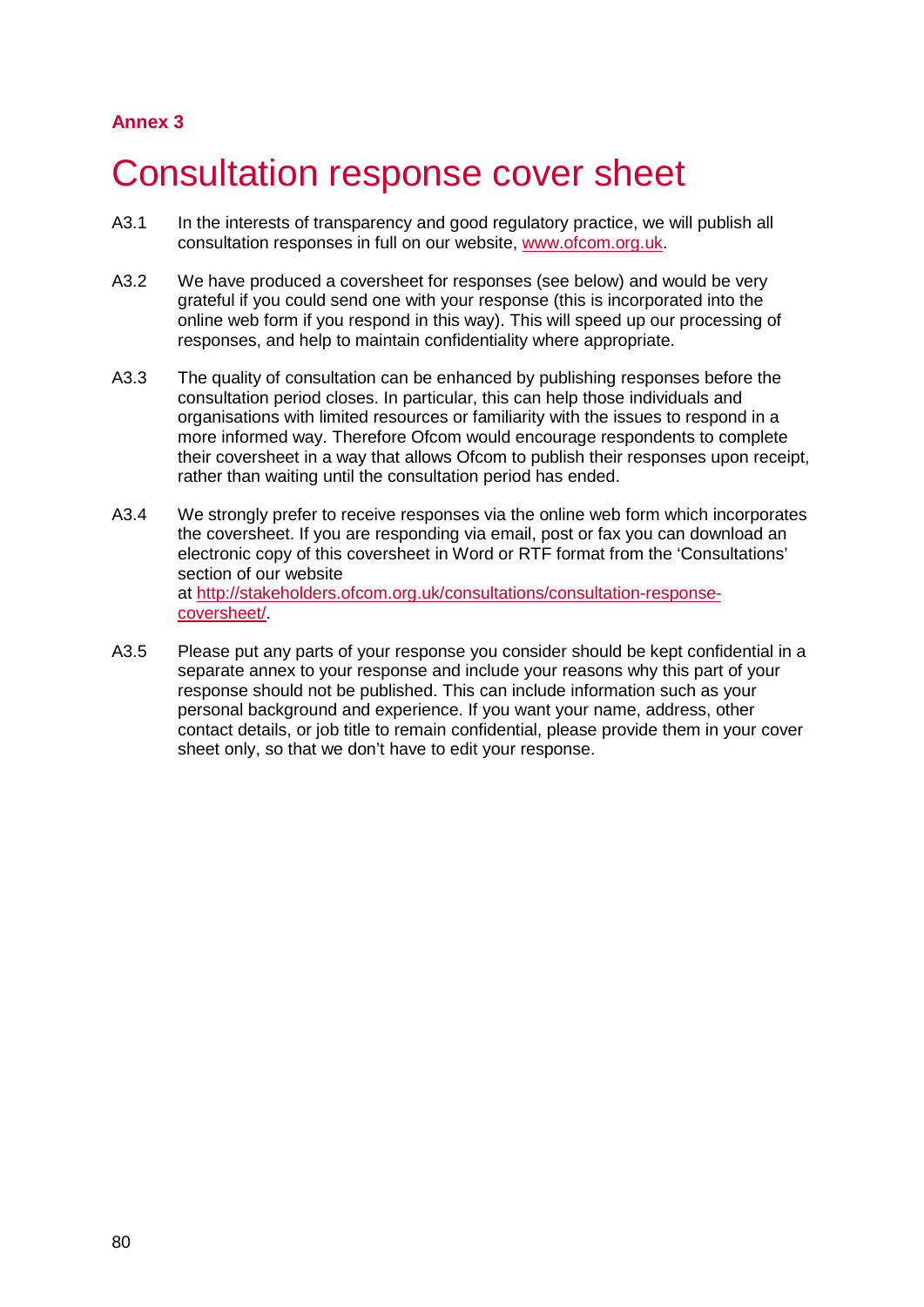# **Cover sheet for response to an Ofcom consultation**

| <b>BASIC DETAILS</b>                                                                                                                                                                                                                                                                                                                                                                                                                                                |  |  |  |  |
|---------------------------------------------------------------------------------------------------------------------------------------------------------------------------------------------------------------------------------------------------------------------------------------------------------------------------------------------------------------------------------------------------------------------------------------------------------------------|--|--|--|--|
|                                                                                                                                                                                                                                                                                                                                                                                                                                                                     |  |  |  |  |
| Consultation title:<br>Review of the WMO                                                                                                                                                                                                                                                                                                                                                                                                                            |  |  |  |  |
| <b>Elizabeth Gannon</b><br>To (Ofcom contact):                                                                                                                                                                                                                                                                                                                                                                                                                      |  |  |  |  |
| Name of respondent:                                                                                                                                                                                                                                                                                                                                                                                                                                                 |  |  |  |  |
| Representing (self or organisation/s):                                                                                                                                                                                                                                                                                                                                                                                                                              |  |  |  |  |
| Address (if not received by email):                                                                                                                                                                                                                                                                                                                                                                                                                                 |  |  |  |  |
| <b>CONFIDENTIALITY</b>                                                                                                                                                                                                                                                                                                                                                                                                                                              |  |  |  |  |
| Please tick below what part of your response you consider is confidential, giving your<br>reasons why                                                                                                                                                                                                                                                                                                                                                               |  |  |  |  |
| Name/contact details/job title<br>Nothing                                                                                                                                                                                                                                                                                                                                                                                                                           |  |  |  |  |
| Whole response<br>Organisation                                                                                                                                                                                                                                                                                                                                                                                                                                      |  |  |  |  |
| Part of the response<br>If there is no separate annex, which parts?                                                                                                                                                                                                                                                                                                                                                                                                 |  |  |  |  |
| If you want part of your response, your name or your organisation not to be published, can<br>Ofcom still publish a reference to the contents of your response (including, for any<br>confidential parts, a general summary that does not disclose the specific information or<br>enable you to be identified)?                                                                                                                                                     |  |  |  |  |
| <b>DECLARATION</b>                                                                                                                                                                                                                                                                                                                                                                                                                                                  |  |  |  |  |
| I confirm that the correspondence supplied with this cover sheet is a formal consultation<br>response that Ofcom can publish. However, in supplying this response, I understand that<br>Ofcom may need to publish all responses, including those which are marked as confidential,<br>in order to meet legal obligations. If I have sent my response by email, Ofcom can disregard<br>any standard e-mail text about not disclosing email contents and attachments. |  |  |  |  |
| Ofcom seeks to publish responses on receipt. If your response is<br>non-confidential (in whole or in part), and you would prefer us to<br>publish your response only once the consultation has ended, please tick here.                                                                                                                                                                                                                                             |  |  |  |  |
| Name<br>Signed (if hard copy)                                                                                                                                                                                                                                                                                                                                                                                                                                       |  |  |  |  |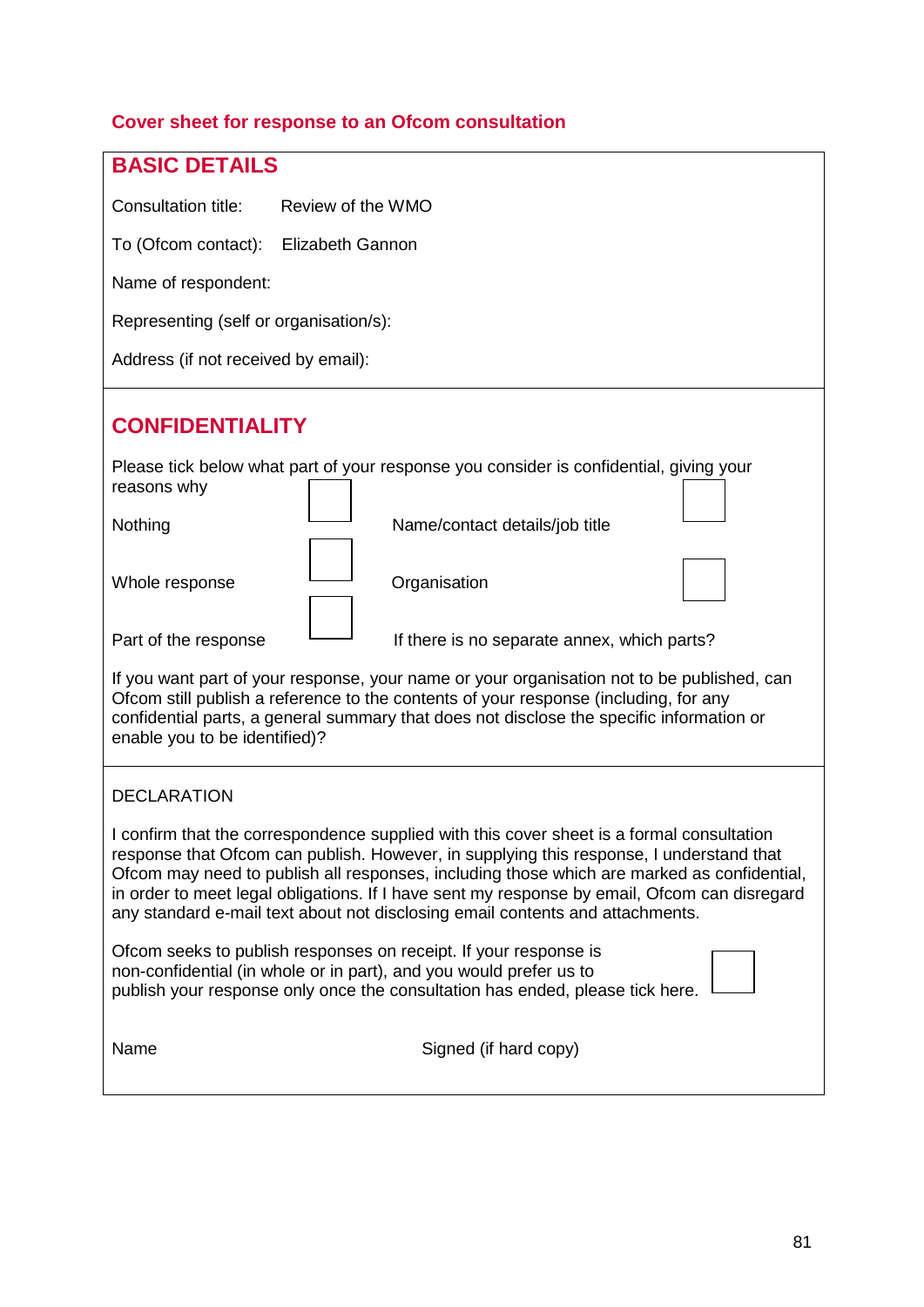# **Consultation questions**

#### **Market developments**

*Question 3.1: Have we accurately represented the key developments in pay TV since 2010? Are there any other developments which you consider may be relevant to our assessment?*

#### **Analytical Framework**

*Question 4.1: Do you agree with our proposed analytical framework for identifying whether limited distribution of key content is a practice which may be prejudicial to fair and effective competition in pay TV services?*

## **Identifying key sport**

*Question 5.1: Do you agree with our assessment that sports content is an important driver of choice in pay TV services? If not please provide evidence to support your view.* 

*Question 5.2: Do you agree with our assessment that live Premier League matches represent key content in competition for pay TV services? If not please provide evidence to support your view.*

*Question 5.3: Do you agree with our assessment that live Champions League matches also represent key content in competition for pay TV services, albeit to a lesser degree than Premier League content? If not please provide evidence to support your view.*

*Question 5.4: Do you agree with our assessment of the importance of other sports events? If not please provide evidence to support your view.*

#### **Impact of limited distribution**

*Question 6.1: Do you agree with our assessment that limited distribution of Sky Sports may be prejudicial to fair and effective competition?* 

*Question 6.2: Do you agree with our assessment that limited distribution of BT Sport is unlikely to be prejudicial to fair and effective competition?*

#### **Assessing incentives to limit distribution**

*Question 7.1: Do you agree with our assessment of Sky's incentives to limit distribution of its key content? If not please explain why.*

*Question 7.2: Do you agree with our assessment of BT's incentives to limit distribution of its key content? If not please explain why.*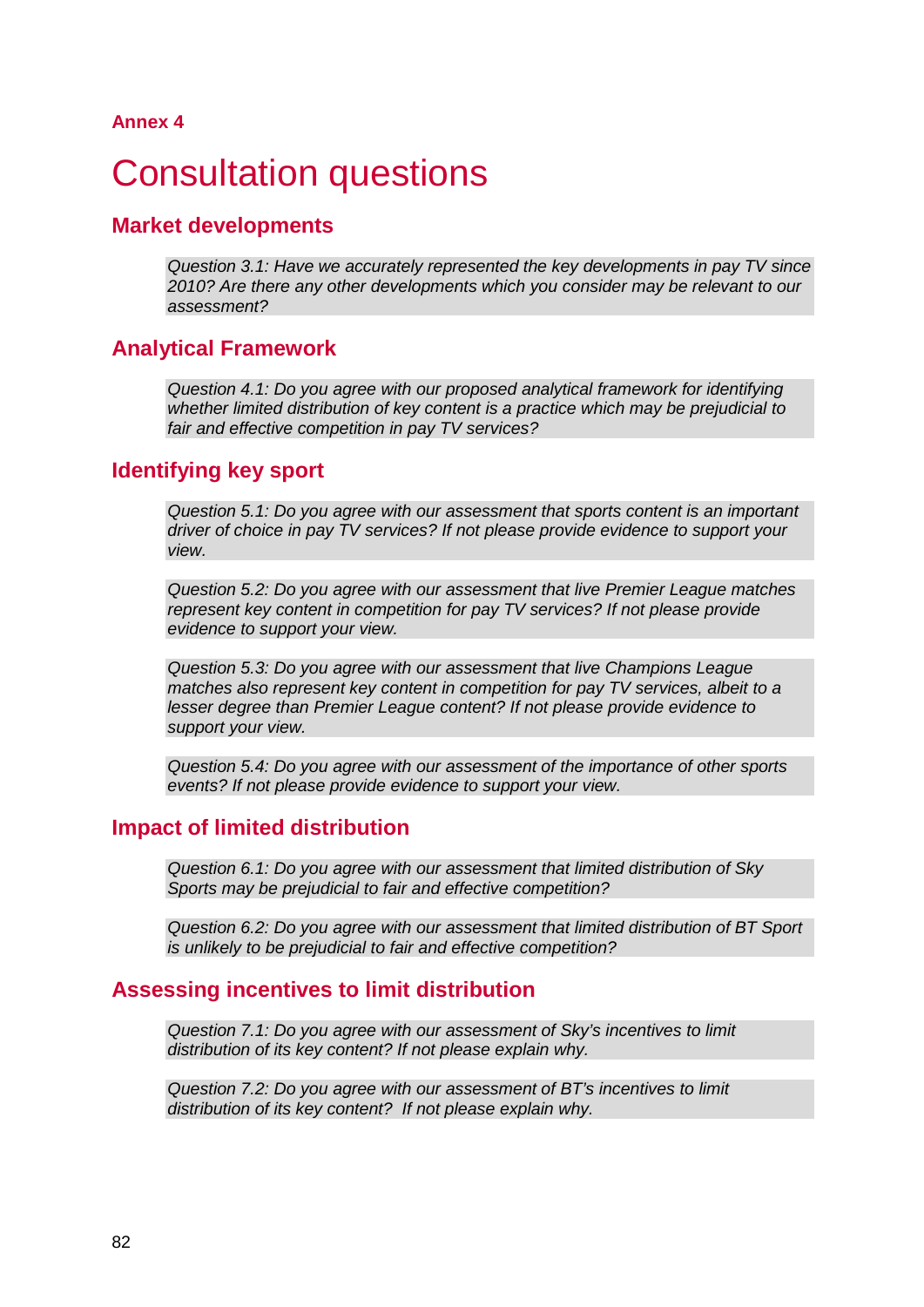#### **Next steps**

*Question 8.1: Do you consider it appropriate to maintain some form of regulation on Sky in order to ensure fair and effective competition in pay TV? Please provide evidence to support your view.*

*Question 8.2: Do you agree with the potential options for regulation we have identified? Do you believe there are other options we should consider?* 

*Question 8.3: Do you consider that the WMO obligation placed on Sky is no longer required to ensure fair and effective competition in pay TV? Please provide evidence to support your view.*

*Question 8.4: Do you agree with our assessment that it is unlikely to be appropriate to consider the imposition of regulation on BT to ensure fair and effective competition in pay TV at the current time? Please provide evidence to support your view*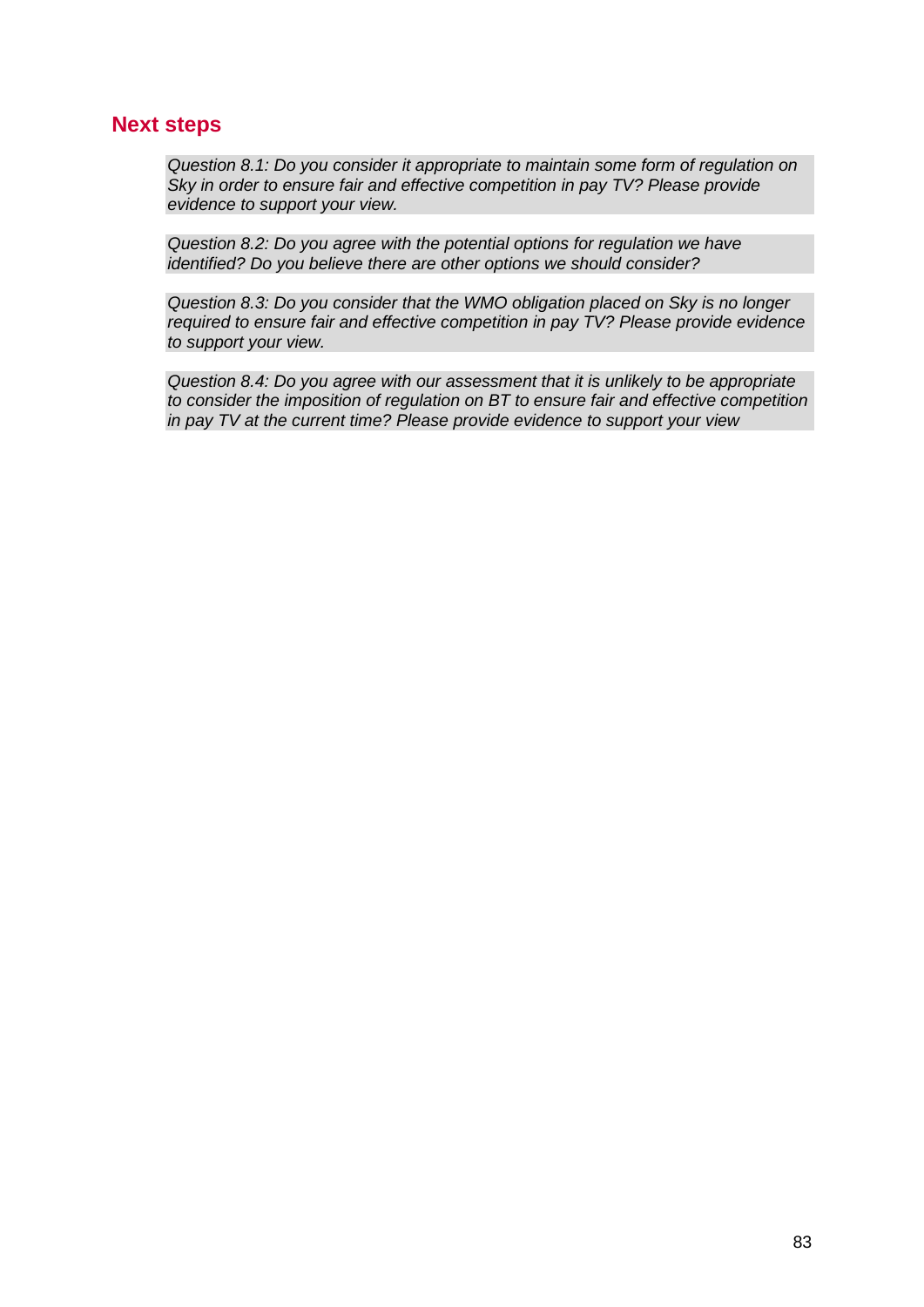# **Glossary**

**ARPU: Average revenue per user.** A measurement used by pay-television or mobile companies to indicate the average monthly revenue earned from a subscriber.

**BARB: Broadcasters' Audience Research Board.** The pan-industry body which measures television viewing.

**Broadband:** A service or connection generally defined as being 'always on' and providing a bandwidth greater than narrowband.

**BT Sport:** the TV channels BT Sport 1, BT Sport 2 and ESPN.

**Bundling.** A marketing term describing the packaging together of different communications services by organisations that traditionally only offered one or two of those services.

**BT CA98 Complaint:** Our investigation of BT's complaint against Sky under the Competition Act 1998 about the wholesale supply of SS1&2 to BT's YouView platform – details at: [http://stakeholders.ofcom.org.uk/enforcement/competition-bulletins/open-cases/all-open](http://stakeholders.ofcom.org.uk/enforcement/competition-bulletins/open-cases/all-open-cases/cw_01106/)[cases/cw\\_01106/](http://stakeholders.ofcom.org.uk/enforcement/competition-bulletins/open-cases/all-open-cases/cw_01106/)

#### **The Act: Communications Act 2003.**

#### **CAT: Competition Appeal Tribunal.**

#### **CA98: Competition Act 1998.**

**Cardinal.** BT's legacy platform, used along with YouView, to deliver its BT TV service.

**CC: Competition Commission.** The CC has now closed and its functions have been transferred to the Competition and Markets Authority.

#### **CMA: Competition and Markets Authority.**

**CMR: Communications Market Report**. Ofcom's annual statistical survey of developments in the communications sector.

#### **CoA: Court of Appeal.**

**DSat: Digital satellite.** A term used in the UK to refer to the distribution of digital content via satellite.

**DTT: Digital Terrestrial Television.** A digital distribution technology using terrestrial transmitters.

**DVR: Digital Video Recorder** (also known as Personal Video Recorder and Digital Television Recorder). A digital TV set-top box including a hard disc drive which allows the user to record, pause and rewind live TV.

**FTA: Free-to-air.** Broadcast content that people can watch or listen to without having to pay a subscription.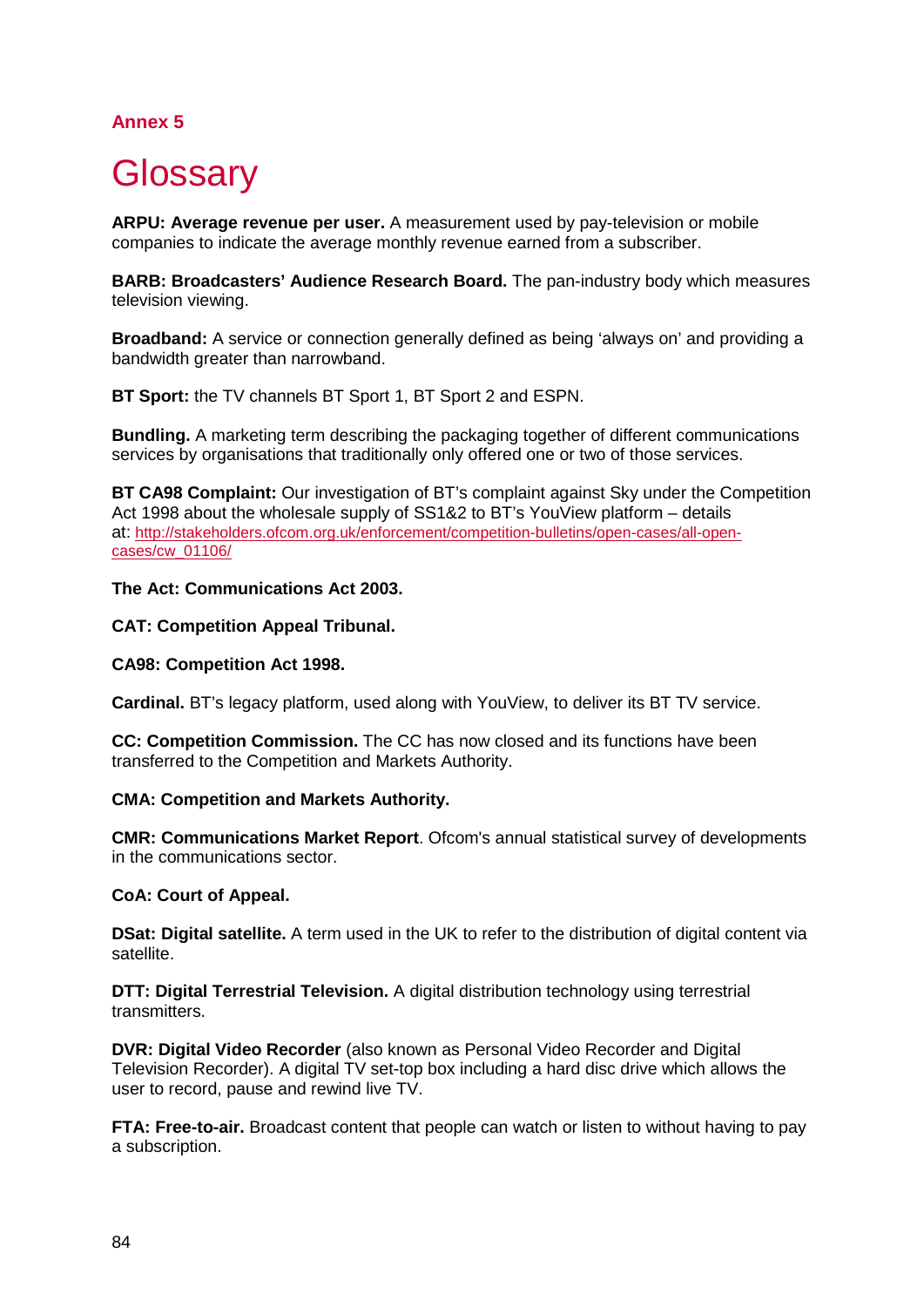**HD: High Definition.** A technology that provides viewers with better quality, high-resolution pictures.

**Internet.** A global network of networks, using a common set of standards (e.g. the Internet Protocol)

**IP: Internet Protocol.** The packet data protocol used for routing and carriage of messages across the Internet and similar networks.

**IPTV: Internet Protocol Television.** The term used for television and/or video signals that are delivered to subscribers or viewers using Internet Protocol (IP), the technology that is also used to access the Internet. Typically used in the context of streamed linear and ondemand content, but also sometimes for downloaded video.

**Multi-channel.** In the UK, this refers to the provision or receipt of television services other than the main five channels (BBC ONE & TWO, ITV1, Channel 4/S4C, Five) plus local analogue services. 'Multi-channel homes' comprise all those with digital terrestrial TV, satellite TV, digital cable or analogue cable, or TV over broadband. Also used as a noun to refer to a channel only available on digital platforms (or analogue cable).

**OTT: Over-the-top.** Refers to audio-visual content that can be delivered on the 'open' internet rather than requiring a managed IPTV architecture.

**Premier League.** The Premier League relates to both the football competition (currently the Barclays Premier League) and the organising body of the Barclays Premier League. References in this document are to the competition itself, rather than the organising body.

**Platform.** A pay TV platform can be defined as the specific combination of distribution and reception technology and conditional access that enables consumers to receive broadcasts. For example, Sky on satellite, Virgin Media on its cable network or BT and TalkTalk on YouView.

**PSB: Public Service Broadcasting, or Public Service Broadcaster.** The Communications Act in the UK defines the PSBs to include the BBC, ITV1, Channel 4, Five and S4C.

**Self-retail.** Where a content provider makes its content available to subscribers on another provider's platform, but has a direct billing relationship with the subscriber rather than making its content available to the platform provider on a wholesale basis.

**Sky Sports:** the TV channels Sky Sports 1, Sky Sports 2, Sky Sports 3, Sky Sports 4, Sky Sports 5, and Sky Sports F1.

**SD: Standard Definition.** As opposed to high definition.

**SS1&2:** Sky Sports 1 and Sky Sports 2.

#### **STB: Set-top Box.**

**sVOD: Subscription Video-on-Demand.** A type of VOD service that allows subscribers unlimited access to watch programmes or films whenever they choose to, not restricted by a linear schedule, for a regularly charged fee.

**UEFA: Union of European Football Associations.** The governing body of football in Europe.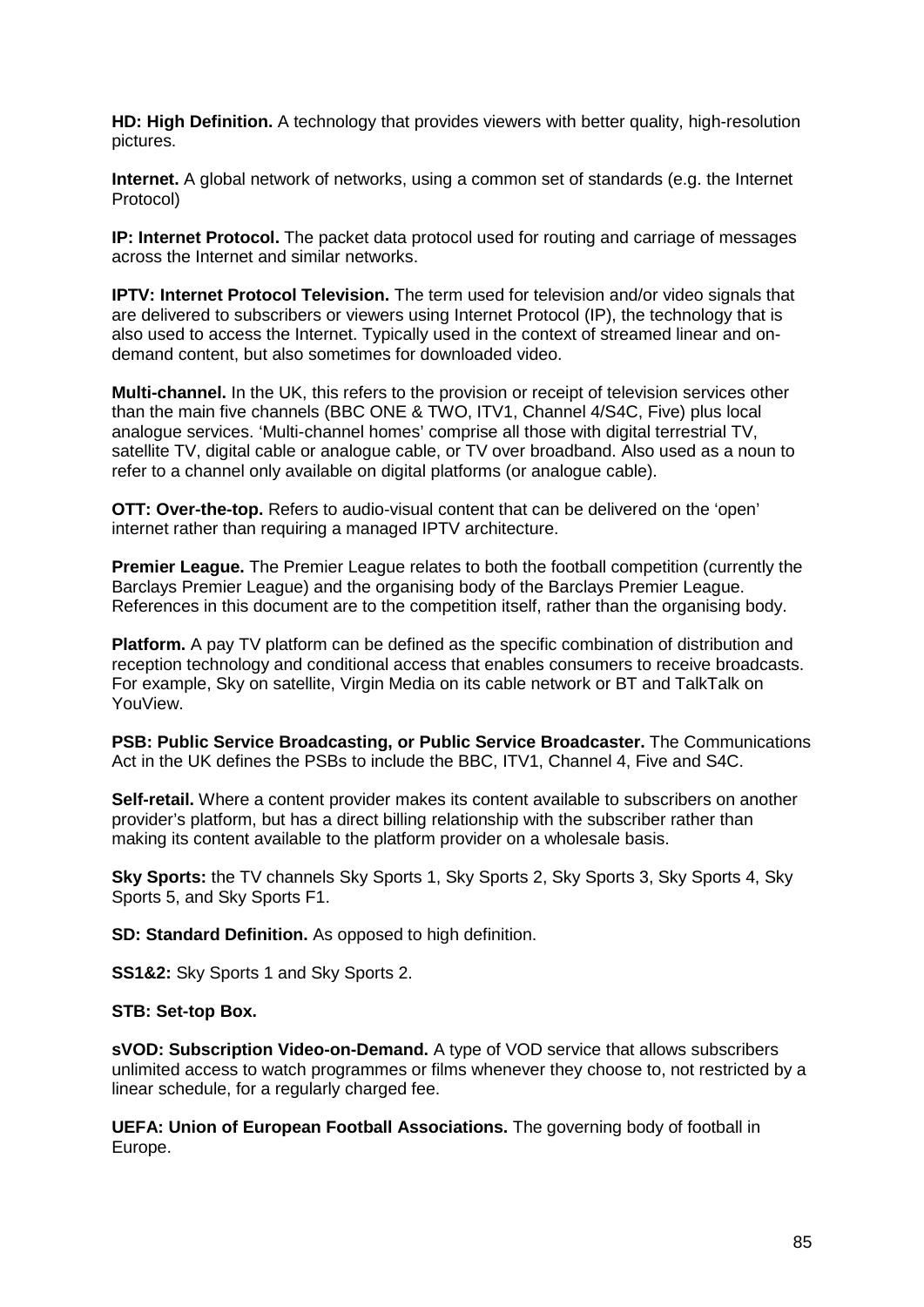**VOD: video-on-demand.** A service or technology that enables TV viewers to watch programmes or films whenever they choose to, not restricted by a linear schedule.

**WMO: wholesale must-offer.** The obligation imposed on Sky in the 2010 Pay TV Statement requiring it to offer to wholesale its SS1&2 channels (SD and HD) with certain prices and terms set by Ofcom.

**YouView.** A joint-venture between the BBC, ITV, Channel 4, Channel 5, Arqiva, BT and TalkTalk offering a subscription-free digital TV service, delivered via a combination of a broadband internet connection, television aerial and a YouView set-top box. YouView is one of the two platform systems used by BT to deliver its BT TV service.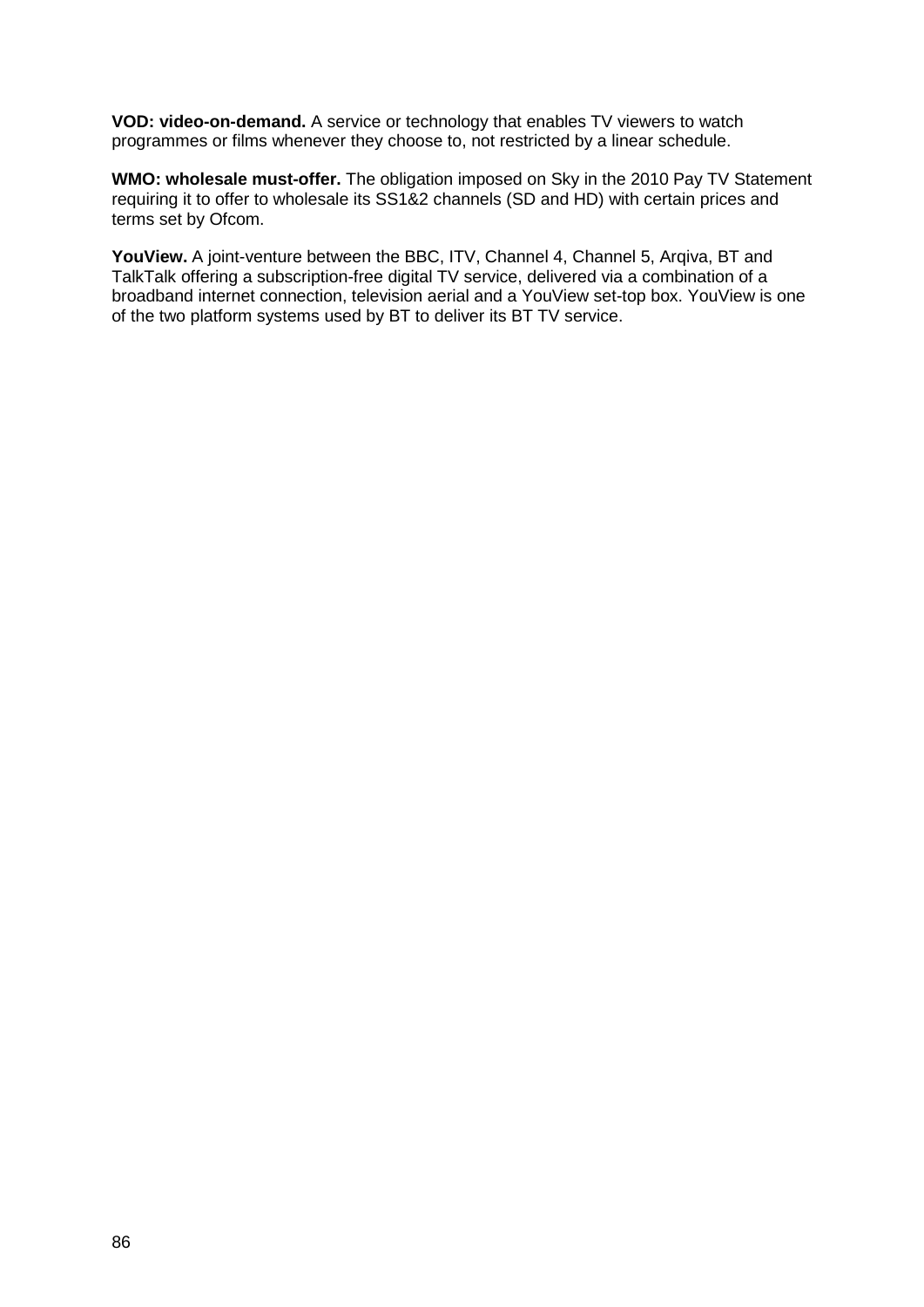# Survey evidence on the importance of Sky Sports and BT Sport

## **Introduction**

- A6.1 This Annex sets out evidence from our November 2013 and October 2014 surveys<sup>[211](#page-87-0)</sup> on the number of subscribers for whom Sky Sports and BT Sport respectively are of such importance to their choice of pay TV service that they are unlikely to consider a pay TV service that cannot offer these channels. This evidence informs our assessment of the overall importance of these channels, which is set out in Section 6.
- A6.2 Ascertaining a precise figure based on survey evidence is difficult. There are a number of questions in our surveys which shed some light, which we consider below. A number of the survey questions we consider were hypothetical. We recognise the limitations of hypothetical questioning<sup>[212](#page-87-1)</sup> and treat the results with due caution. However, we consider that the questions are still a valid part of our evidence base.

## **Survey evidence on the importance of Sky Sports**

A6.3 Our November 2013 survey asked respondents who took both Sky Sports and Sky Movies why they subscribed to both. 21% of all respondents who subscribed to Sky Sports and Sky Movies said that they did so because they wanted Sky Movies and Sky Sports did not cost much extra.<sup>[213](#page-87-2)</sup> It seems unlikely that these respondents – equivalent to 9% of all those respondents taking Sky Sports<sup>[214](#page-87-3)</sup> – would see Sky Sports as important in their choice of platform. Removing this group points to 91% of Sky Sports subscribers, or 30% of all pay TV subscribers<sup>215</sup>, as an upper bound for the size of the group that are unlikely to consider a pay TV service that cannot offer Sky Sports.

 $211$  The data tables and technical appendices for these surveys are available at:  $\overline{a}$ 

<span id="page-87-0"></span>[http://stakeholders.ofcom.org.uk/market-data-research/market-data/tv-sector-data/pay-tv-research/.](http://stakeholders.ofcom.org.uk/market-data-research/market-data/tv-sector-data/pay-tv-research/) In both pieces of research, the majority of the questions were asked to respondents who had some responsibility in the choice of television service, or the channels they receive, in their household. In addition, the majority of the questions asked about the views of the household rather than just the individual responding to the survey. We also note that the questions focussed on the TV service and channels received on the main television set in the household.

<span id="page-87-1"></span><sup>&</sup>lt;sup>212</sup> While hypothetical questions are useful as they provide consumers' own predictions on the actions they believe they would take given a particular scenario, it is also accepted that the data is not straightforward to interpret. For example, the scenarios provided may involve a number of uncertainties or assumptions, in the research situation the respondent has not had time to consider or research their possible options as they may in real life, and intention to take action does not always<br>result in actions being taken in reality.

<span id="page-87-3"></span><span id="page-87-2"></span><sup>&</sup>lt;sup>213</sup> Ofcom November 2013 survey, Question D5. Base: All with Sky Sports and Sky Movies (331).<br><sup>214</sup> 44% of respondents taking Sky Sports said that they also took to Sky Movies. Question C5, Ofcom<br>November 2013 survey. Ba

<span id="page-87-4"></span> $215$  Calculated based on the fact that 33% of respondents taking pay TV said that they took Sky Sports. Ofcom November 2013 survey, Question C5. Base: All with Pay TV service on main set (2252).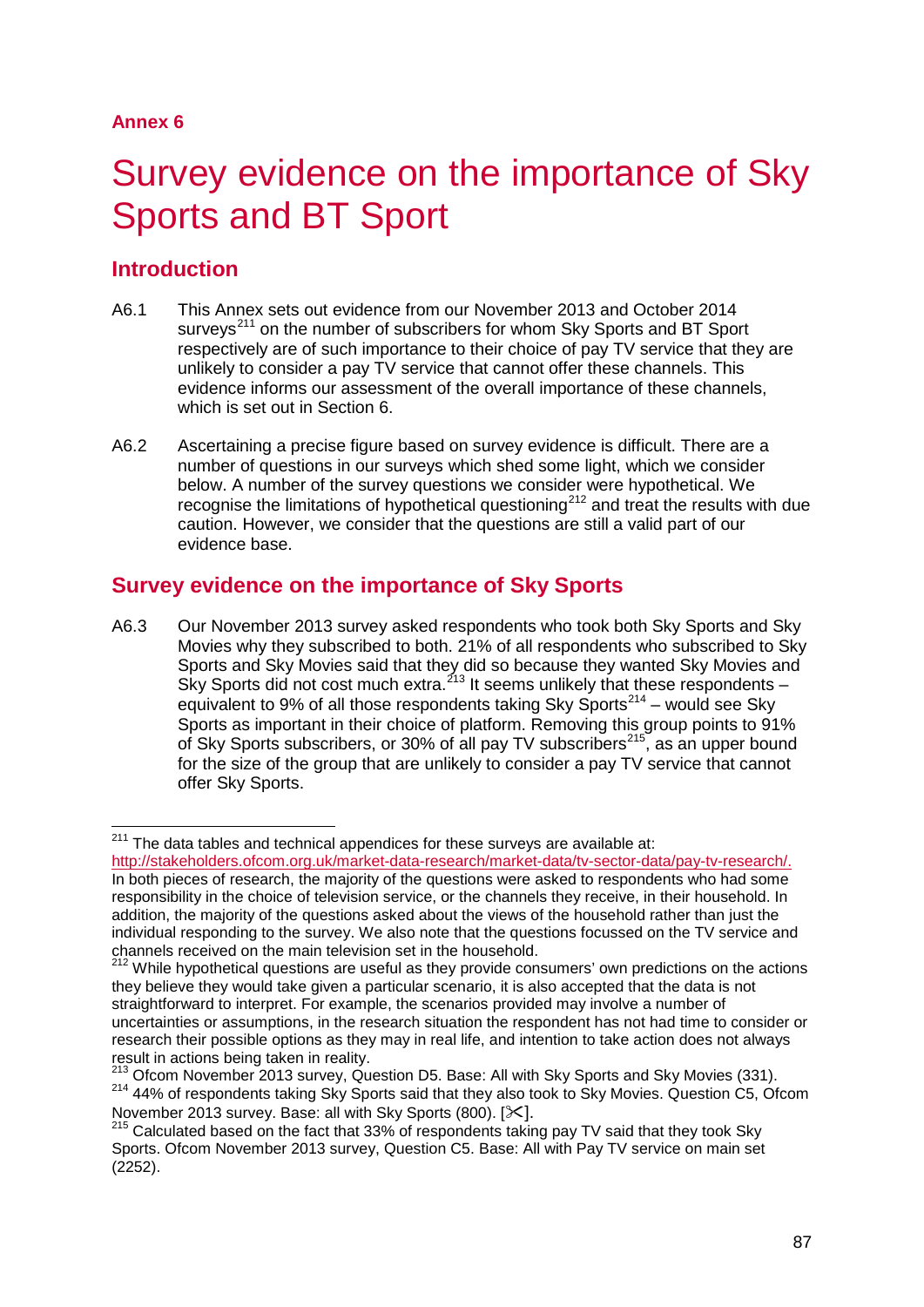- A6.4 At the other extreme, somewhere between 6% (unprompted) and 10% (prompted) of respondents with a pay TV service told us that one of the reasons they chose a pay TV service over FTA was to access Sky Sports.<sup>[216](#page-88-0)</sup> It seems likely that Sky Sports is very important to these respondents, so this provides a lower bound for the proportion of pay TV subscribers that are unlikely to consider a pay TV service that cannot offer Sky Sports.
- A6.5 Ascertaining a more precise figure based on survey evidence is difficult.
- A6.6 As explained in Section 5, in our November 2013 survey we asked respondents who subscribed to sports channels whether different sports and specific competitions within sports were essential to have access to as part of their pay TV service. Among respondents who subscribed to Sky Sports, 64% considered access to Premier League coverage to be essential to have as part of their pay TV service.<sup>[217](#page-88-1)</sup> For some of these respondents, Sky Sports may not be that important in their choice of pay TV provider given the availability of Premier League matches on BT Sport. However, there are likely to be others who would not consider the minority of Premier League on BT Sport to be enough for their purposes and so would see Sky Sports as important.
- A6.7 Our survey evidence does not directly inform how many fall into each category. However, 47% of respondents who subscribed to Sky Sports said that access to both Premier League and Champions League coverage was essential to their pay TV service.<sup>[218](#page-88-2)</sup> If these respondents are keen followers of football who would not consider the minority of Premier League on BT Sport to be enough for their purposes, this would suggests that the availability of Sky Sports would influence the choice of 47% of respondents taking Sky Sports, or 16% of all respondents taking pay TV.<sup>[219](#page-88-3)</sup> However, the figure could be as high as 64% of respondents taking Sky Sports – or 21% of all respondents taking pay  $\text{TV}^{220}$  $\text{TV}^{220}$  $\text{TV}^{220}$  – if we include all those who considered Premier League coverage to be essential.
- A6.8 These estimates do not take into account preferences for coverage of other sporting events currently shown on Sky Sports. We recognise that these sporting events may drive the platform choice of some customers:
	- in addition to the 64% of respondents taking Sky Sports who said Premier League coverage was essential, a further 10% of respondents said that at least one other specific competition which is shown exclusively on Sky Sports to be essential:<sup>[221](#page-88-5)</sup> and

<span id="page-88-0"></span><sup>&</sup>lt;sup>216</sup> Ofcom November 2013 survey, Questions A12A and A12B. Base: All with Pay TV service on main set (2252). 6% of respondents cited Sky Sports as one of their three most important reasons (Question A12C).<br><sup>217</sup> Ofcom November 2013 survey, Question C7A. Base: All with Sky Sports (800).  $\overline{a}$ 

<span id="page-88-3"></span><span id="page-88-2"></span><span id="page-88-1"></span><sup>218</sup> Ofcom November 2013 survey, Question C7A. Base: All with Sky Sports (800).<br><sup>219</sup> Figure calculated by expressing these respondents as a proportion of all respondents taking pay TV. 33% of respondents taking pay TV said that they took Sky Sports. Ofcom November 2013 survey, Question C5. Base: All with Pay TV service on main set (2252).

<span id="page-88-4"></span><sup>&</sup>lt;sup>220</sup> Figure calculated by expressing these respondents as a proportion of all respondents taking pay TV. 33% of respondents taking pay TV said that they took Sky Sports. Ofcom November 2013 survey, Question C5. Base: All with Pay TV service on main set (2252). <sup>221</sup> 10% of respondents did not say Premier League coverage was essential, but did identify coverage

<span id="page-88-5"></span>of at least one of the following competitions as essential: Football League, Cricket - English Test Match Cricket; Cricket - One Day International or Cricket World Cup; Cricket - Twenty20; Golf - Ryder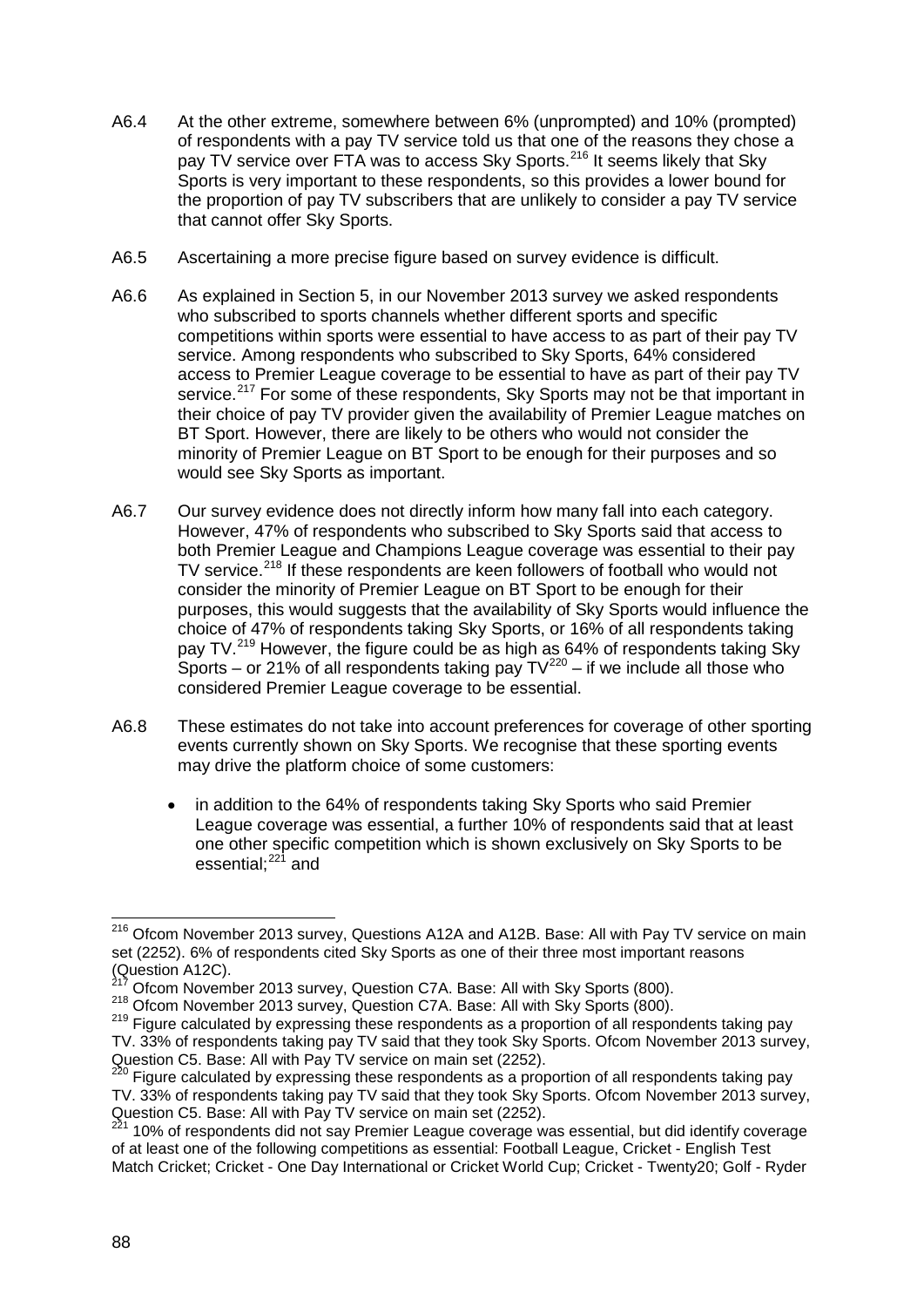- in addition to the 47% of respondents who said that both Premier League and Champions League coverage was essential, a further 14% of respondents said that at least one other specific competition which is shown exclusively on Sky Sports to be essential.
- A6.9 It seems likely that these respondents would see Sky Sports as an important factor in the choice of pay TV provider.<sup>[222](#page-89-0)</sup> Including these in our estimates points to a range of around 61-73% of Sky Sports subscribers, or 20-24% of pay TV subscribers<sup>223</sup>, for the size of the group that are unlikely to consider a pay TV service that cannot offer Sky Sports.
- A6.10 In our November 2013 survey, we asked respondents who took Sky Sports what they would do if their existing TV service stopped offering Sky Sports channels. We asked a similar question in our October 2014 survey. The results of both questions are summarised below.



#### **Figure A6.1: Action taken if Sky Sports wasn't available on current TV service**

Ofcom November 2013 survey: D7. If <TV SERVICE> stopped offering Sky Sports channels would your household continue to get your TV service with them? D8. If you cancelled your TV service with <A2 SERVICE> do you think your household would….? Base: All with Sky Sports (800) Ofcom October 2014 survey: Q.17 If for some reason Sky Sports was no longer available on [INSERT] but you could still get it on other pay TV services, would you continue to get your TV service from [INSERT 2]? Q.19 If

you cancelled your TV service with [INSERT 2] do you think your household would…? Base all with Sky Sports (612)

A6.11 In our November 2013 survey, 46% of respondents said that they would either switch pay TV retailer, or drop pay TV altogether if Sky Sports was not available via

Cup; and Golf - US Open. We understand that live coverage of all of these sporting competitions is currently broadcast exclusively on Sky Sports. -

<span id="page-89-0"></span> $222$  It is possible that some respondents may have identified content as essential when in reality they might be prepared to consider a pay TV service that could not offer this content. However, we also think it may be overly conservative to focus solely on competitions that are available exclusively on Sky Sports since this would exclude any respondents who identified coverage of other sporting events or sports shown partially on Sky Sports as essential.

<span id="page-89-1"></span> $223$  Figures calculated by expressing these respondents as a proportion of all respondents taking pay TV. 33% of respondents taking pay TV said that they took Sky Sports. Ofcom November 2013 survey, Question C5. Base: All with Pay TV service on main set (2252).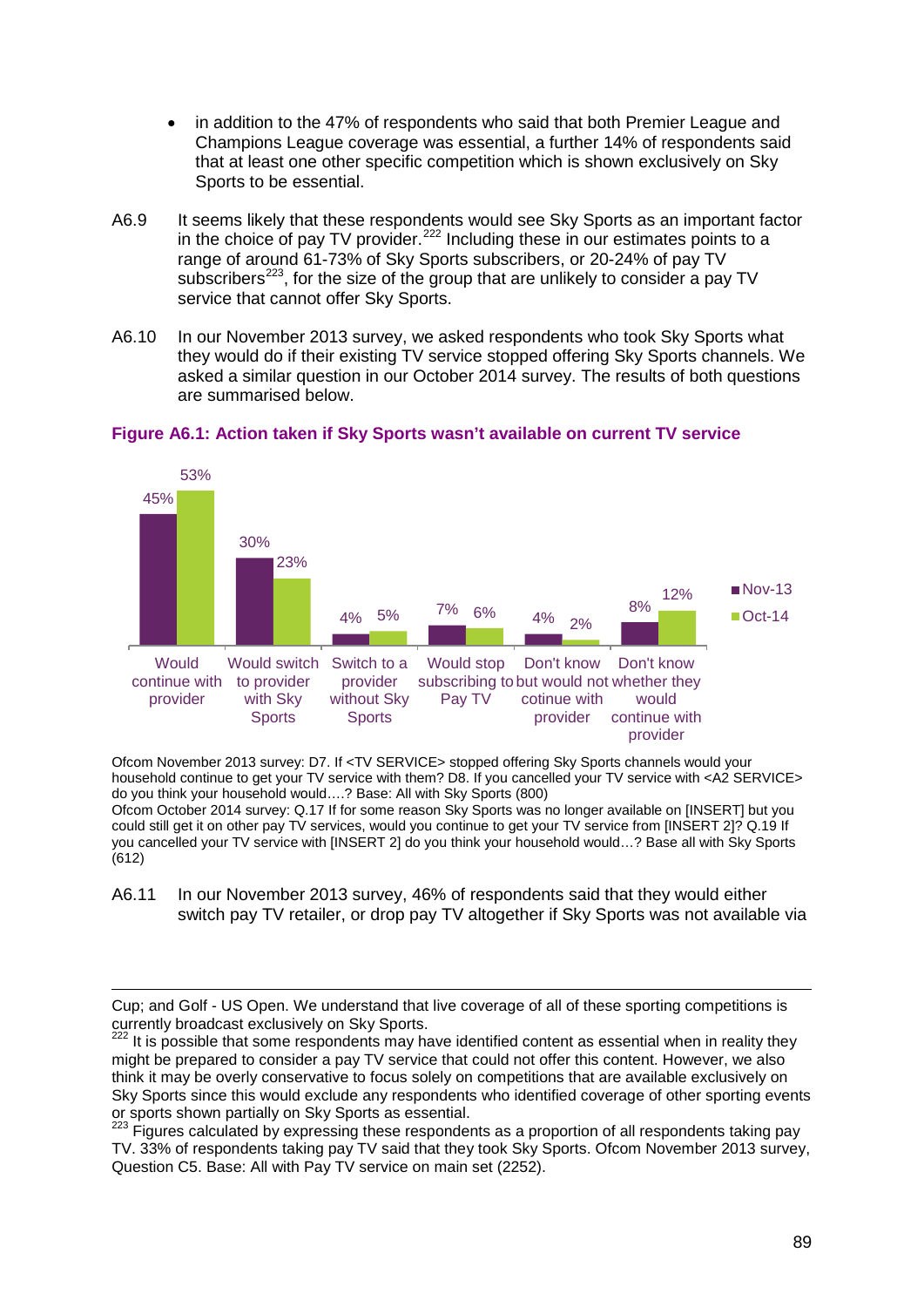their existing pay TV provider. $^{224}$  $^{224}$  $^{224}$  In our October 2014 survey, the equivalent figure was 35% [225](#page-90-1)

- A6.12 The fact that these respondents say they would drop their TV service in response to the withdrawal of Sky Sports suggests that it is a decisive factor in their choice of platform or would become so if they couldn't get it on their current provider.<sup>[226](#page-90-2)</sup> As such, these survey questions suggest that Sky Sports is likely to be a significant factor in the choice of pay TV provider for somewhere in the region of 35-46% of Sky Sports subscribers, or 12-15% of all pay TV subscribers.<sup>[227](#page-90-3) [228](#page-90-4)</sup>
- A6.13 Given the range of evidence available to us it is difficult to be precise about how many customers view access to Sky Sports as a critical element of their pay TV package. However we think that it is likely that between 12% and 24% (around 20%) of pay TV subscribers are in this group.
- A6.14 This is equivalent to between 30% and 60% of all sport subscribers (i.e. respondents taking Sky Sports and/or BT Sport).<sup>[229](#page-90-5)</sup> Because the survey likely understates the total number of respondents within the overall sample who take BT Sport (see paragraph [\[A6.16\]](#page-91-0)), these figures are likely to overstate the proportion of sport subscribers who consider Sky Sports to be important.<sup>[230](#page-90-6)</sup> Making an

<span id="page-90-0"></span> $224$  Specifically, 30% of respondents said that they would switch to a provider with Sky Sports, 4% of respondents said that they would switch to a provider without Sky Sports, 7% of respondents said that they would stop subscribing to pay TV and 4% of respondents indicated that they would not continue with their current provider, but did not know what they would switch to. Figures do not sum due to rounding.  $\overline{a}$ 

<span id="page-90-1"></span><sup>&</sup>lt;sup>225</sup> Specifically. 23% of respondents said that they would switch to a provider with Sky Sports, 5% of respondents said that they would switch to a provider without Sky Sports, 6% of respondents said that they would stop subscribing to pay TV and 2% of respondents indicated that they would not continue with their current provider, but did not know what they would switch to. Figures do not sum due to rounding.

<span id="page-90-2"></span> $226$  We do not know the reasons why some respondents who said that they would switch their TV service would switch to a service without Sky Sports or FTA. Possible explanations include that these respondents were unaware that Sky Sports was available on other platforms, or considered those platforms that they understood to offer Sky Sports to be materially inferior to those that did not.<br><sup>227</sup> Figures calculated by expressing these respondents as a proportion of all respondents taking pay

<span id="page-90-3"></span>TV. In our November 2013 survey, 33% of respondents taking pay TV said that they took Sky Sports. Question C5. Base: All with Pay TV service on main set (2252). In our October 2014 survey, 34% of respondents taking pay TV said that they took Sky Sports. Question 8. Base: All with Pay TV service on main set  $(1834)$ .

<span id="page-90-4"></span><sup>228</sup> A further 8% of respondents in November 2013, and 12% of respondents in October 2014, indicated that they did not know whether they would continue with their current provider or not. Exclusion of these respondents increases the proportion who would switch their TV service in response to the withdrawal of Sky Sports to 49% (in November 2013) and 41% (in October 2014). This assumes that the excluded respondents would act in proportionally the same way as those who indicated what they would do. If this were the case, then this would suggest that Sky Sports is likely to be a significant factor in the choice of pay TV provider for 41-49% of Sky Sports subscribers, or 14- 16% of all pay TV subscribers.

<span id="page-90-5"></span><sup>&</sup>lt;sup>229</sup> Figure calculated by expressing respondents as a proportion of all respondents taking Sky Sports and/or BT Sport. In our November 2013 survey, 41% of respondents taking pay TV said that they took Sky Sports and/or BT Sport. Question C5. Base: All with Pay TV service on main set (2252). In our October 2014 survey, 39% of respondents taking pay TV said that they took Sky Sports and/or BT Sport. Question 8. Base: All with Pay TV service on main set (1834).<br><sup>230</sup> This arises because the survey may understate the total number of respondents who take BT

<span id="page-90-6"></span>Sports and therefore the total number of respondents who take sports (i.e. the denominator or base size is understated).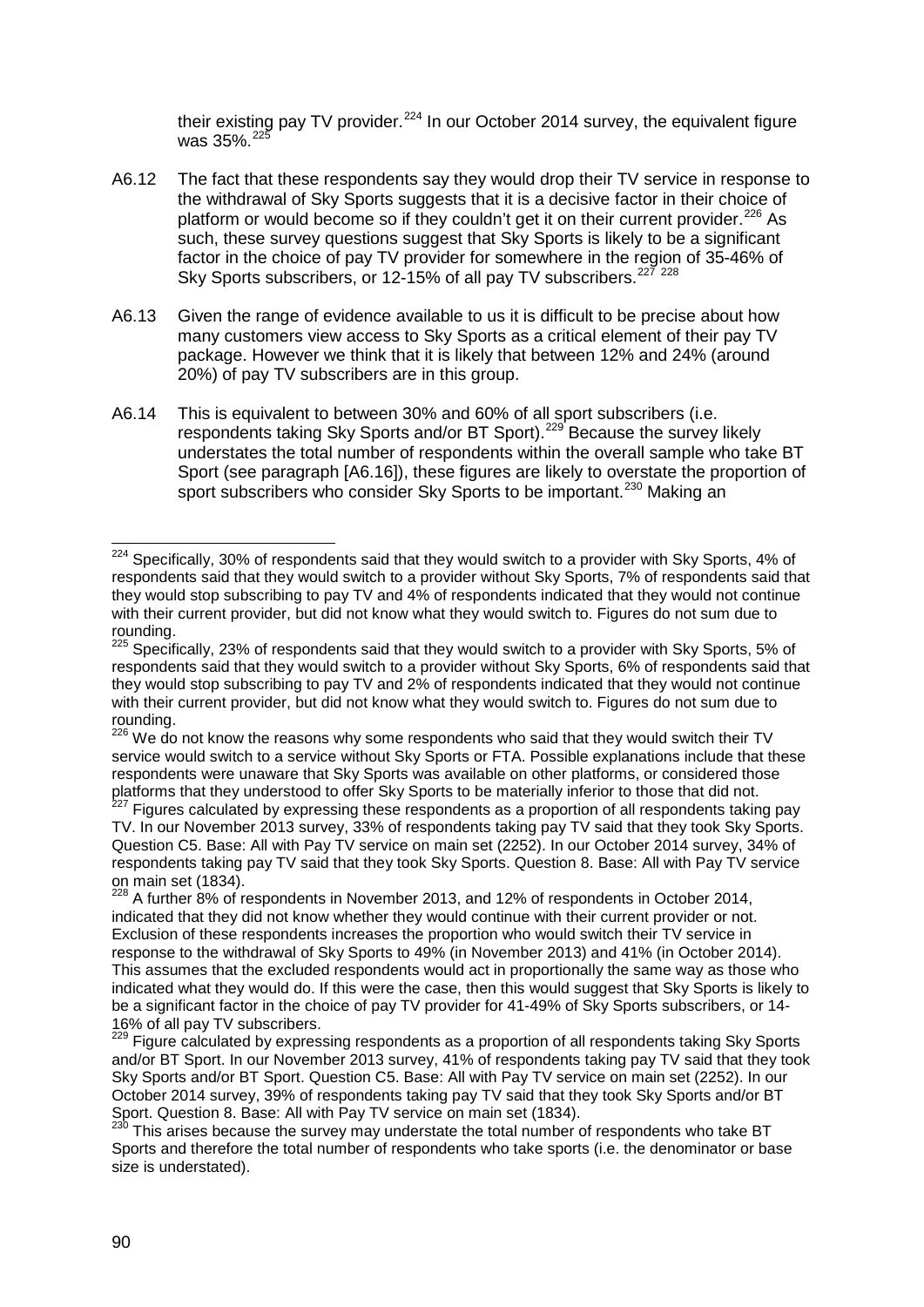adjustment for this overstatement results in a figure between 20% and 50% of all sport subscribers.<sup>[231](#page-91-1)</sup>

A6.15 Finally, we note that in BT's Complaint to Ofcom against Sky alleging abuse of a dominant position regarding the wholesale supply of Sky Sports 1 and 2, BT submitted [ $\ll$ ]. $^{232}$  $^{232}$  $^{232}$ 

### **Survey evidence on the importance of BT Sport**

<span id="page-91-0"></span>A6.16 In both our November 2013 and October 2014 surveys, 18% of respondents taking pay TV said that they subscribed to BT Sport.<sup>[233](#page-91-3)</sup> This is lower than the actual proportion of subscribers who take BT Sport based on subscriber data provided by pay TV operators. As at September 2014,  $[\times]$  of all pay TV subscribers received  $BT$  Sport via their pay TV package.  $234$  This is likely to be explained by the fact that a large proportion of BT Sport subscribers receive the channels automatically as part of their pay TV package.<sup>[235](#page-91-5)</sup> As such, it seems that some respondents were unaware of having the channels within their own package. This is potentially more likely if respondents have no interest in sport. Our surveys therefore under-represent the number of BT Sport subscribers.<sup>[236](#page-91-6)</sup> However, it seems reasonable to assume that most of those respondents who did not realise they had BT Sport are unlikely to consider it to be important. As a result, although our surveys may under represent the numbers of BT Sport subscribers, we are still able to identify the proportion of pay TV subscribers who both know they are BT Sport subscribers and who consider BT Sport to be important.<sup>[237](#page-91-7)</sup>

<span id="page-91-3"></span><span id="page-91-2"></span>233 Ofcom November 2013 survey, Question C5. Base: All with Pay TV service on main set (2252). Ofcom October 2014 survey, Question 8. Base: All with Pay TV service on main set (1834).<br><sup>234</sup> As at November 2013, [ $\times$ ] of all pay TV subscribers received BT Sport via their pay TV package.

<span id="page-91-1"></span>In our November 2013 and October 2014 surveys, the proportions of respondents taking pay TV that said they took Sky Sports and/or BT Sport were 41% and 39% respectively. From (i) actual subscriber data provided by pay TV operators; and (ii) survey evidence on the proportion of respondents taking Sky Sports who said that they also took BT Sport; we estimate that the proportion of all pay TV subscribers that took Sky Sports and/or BT Sport was [ $\ll$ ]. In November 2013 and [ $\ll$ ] in September 2014. To adjust the proportion of sport subscribers for whom Sky Sports is important, we multiply figures derived from our November 2013 research by (41%/[ $\ll$ ]) and figures derived from our October 2014 survey by (39%/[ $\angle$ ]).) Making this adjustment results in a figure between [ $\angle$  and  $\mathcal{L}$ ].] of all sport subscribers.<br><sup>232</sup> [<sup>232</sup>]. BT's CA98 Complaint, 24 May 2013, paragraph 2.16. 231

<span id="page-91-4"></span>These figures exclude subscribers who receive BT Sport exclusively via the online player or BT Sport app.<br> $235<sub>19</sub>$ 

<span id="page-91-5"></span><sup>[</sup> $\ge$ ] Virgin Media customers receive BT Sport automatically as part of their XL TV package. In addition, some BT TV customers receive BT Sport automatically as part of their TV package. Virgin Media response to WMO information request dated 31 October 2014.

<span id="page-91-6"></span><sup>&</sup>lt;sup>236</sup> We cannot tell the extent to which our survey under-represents the number of BT Sport subscribers taking BT Sport only versus BT Sport subscribers who also take Sky Sports. However, it may be that the issue with awareness will be greatest among the former, as Sky Sports subscribers may be more aware if they have BT Sport within their package than non-Sky Sports subscribers.<br><sup>237</sup> It is not clear that there is any material bias in the proportion of respondents *within the overall* 

<span id="page-91-7"></span>*sample* for whom BT Sport is important (since respondents who did not realise they had BT Sport are unlikely to consider it to be important). Rather, the potential bias is in the proportion *of respondents taking BT Sport* who consider BT Sport to be important arises. This is because the survey may understate the total number of respondents who take BT Sport (i.e. the denominator or base size is understated). Because of this, it is not clear that there is any material bias in the proportion of all respondents taking pay TV who consider BT Sport to be important (i.e. when the number of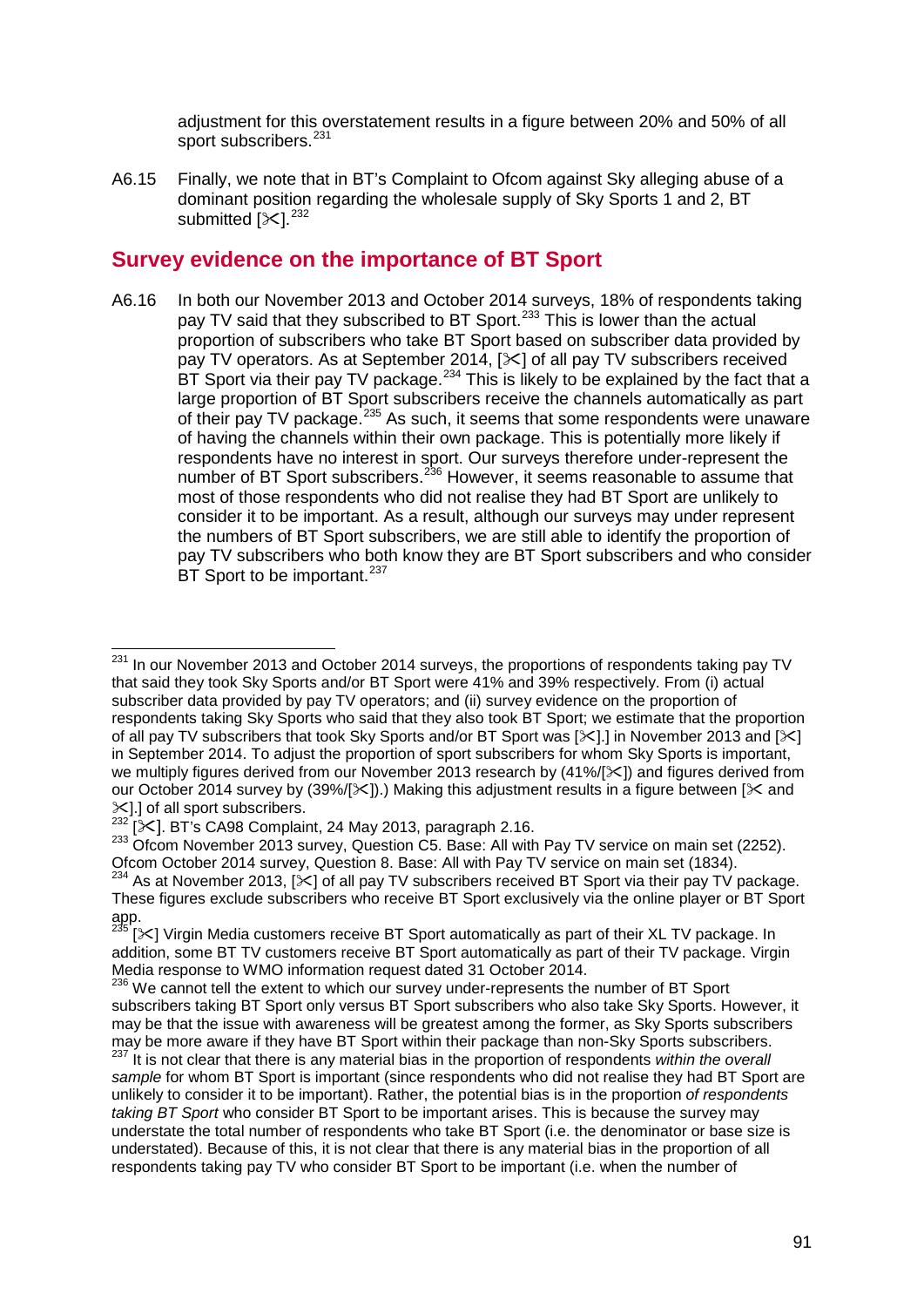- A6.17 In our November 2013 and October 2014 surveys, when BT Sport subscribers were asked why they subscribe to BT Sport, the most common reason cited for taking BT Sport was 'comes with broadband package'. In our October 2014 survey, 34% of respondents taking BT Sport (via their TV service<sup>[238](#page-92-0)</sup>) said that this was the main reason they took BT Sport.<sup>[239](#page-92-1)</sup> It seems unlikely that these respondents would see BT Sport as important in their platform choice. Removing this group points to 66% of BT Sport subscribers, or 12% of pay TV subscribers<sup>[240](#page-92-2)</sup>, as an upper bound for the size of the group that are unlikely to consider a pay TV service that cannot offer BT Sport.
- A6.18 At the other extreme, in our October 2014 survey, 10% of respondents taking BT Sport told us they switched pay TV provider or started a pay TV subscription to get BT Sport initially.<sup>[241](#page-92-3)</sup> These respondents may have taken such actions solely in order to get BT Sport. If so, this would suggest that BT Sport is likely to be very important to them. This would point to at least 2% of all pay TV subscribers as a lower bound for the size of the group that are unlikely to consider a pay TV service that cannot offer BT Sport.<sup>[242](#page-92-4) [243](#page-92-5)</sup>
- A6.19 Ascertaining a more precise figure based on survey evidence is difficult.
- A6.20 Our October 2014 survey found that 39% of respondents who took both Sky Sports and BT Sport considered it very important to have both.<sup>[244](#page-92-6)</sup> This points to 5% of pay TV subscribers who consider BTS to be important (albeit in combination with Sky Sports). $245$

<span id="page-92-2"></span>240 Figure calculated by expressing these respondents as a proportion of all respondents taking pay TV. In our October 2014 survey, 18% of respondents taking pay TV said that they took BT Sport. Question 8. Base: All with Pay TV service on main set (1834).

<span id="page-92-4"></span>TV. In our October 2014 survey, 18% of respondents taking pay TV said that they took BT Sport. Question 8. Base: All with Pay TV service on main set (1834).

<span id="page-92-5"></span><sup>243</sup> We note that in our November 2013 survey, just 1% prompted (and 0% without prompting) of pay TV subscribers told us that one of the reasons they chose a pay TV service over FTA was because of BTS. However, as BTS had only recently launched, we do not think this represents a meaningful lower bound for the proportion of pay TV subscribers that consider BTS to be important. Ofcom November 2013 survey, Questions A12A and A12B. Base: All with Pay TV service on main set (2252).

<span id="page-92-6"></span><sup>244</sup> We note a further 33% of respondents who took both Sky Sports and BT Sport considered it 'fairly important' to have both. October 2014 survey, Q16. Base: All subscribing to both Sky Sports and BT Sport (through TV service on main set) (211).<br><sup>245</sup> Figure calculated by expressing these respondents as a proportion of all respondents taking pay

-

respondents who consider BT Sport to be important is expressed as a proportion of all respondents taking pay TV).

<span id="page-92-0"></span><sup>&</sup>lt;sup>238</sup> Unless otherwise indicated, references to "respondents taking BT Sport" hereafter means respondents taking BT Sport through their main TV service, and excludes respondents who receive BT Sport exclusively via the online player or BT Sport app.

<span id="page-92-1"></span><sup>&</sup>lt;sup>239</sup> Ofcom October 2014 survey, Question 13. Base: All with BT Sport (through TV service on main set) (316). [ $\ll$ ] Annex 7.1.3 to BT's response to the 4<sup>th</sup> section 26 Notice under the BT CA98<br>Complaint dated 7 March 2014.

<span id="page-92-3"></span> $241$  4% switched pay TV to a provider with BT Sport and 6% started a pay TV subscription. Ofcom October 2014 survey, Question 14. Base: All with BT Sport (through TV service on main set) (316). <sup>242</sup> Figure calculated by expressing these respondents as a proportion of all respondents taking pay

<span id="page-92-7"></span>TV. In our October 2014 survey, 12% of respondents taking pay TV said that they took both BT Sport and Sky Sports. Q8. Base: All with Pay TV service on main set (1834).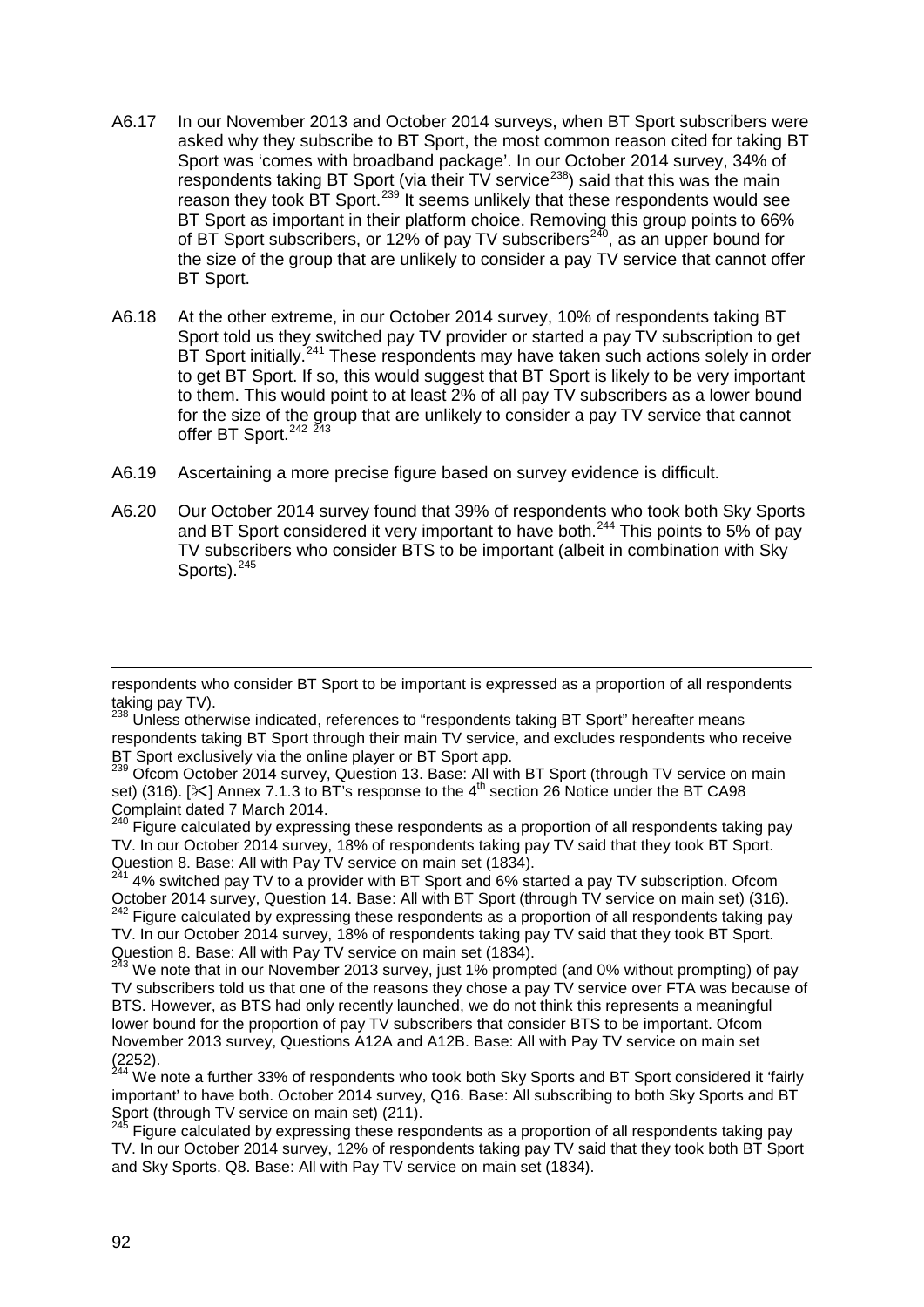A6.21 In our October 2014 survey, we asked respondents taking BT Sport via their TV service what they would do if their existing TV service stopped offering BT Sport channels. The results of this question are summarised below.



#### **Figure A6.2: Action taken if BT Sport wasn't available on current TV service**

Ofcom October 2014 survey.Q.20 If for some reason BT Sport was no longer available on [INSERT] but you could still get it on other pay TV services, would you continue to get your TV service from [INSERT 2]? Q.23If you cancelled your TV service with [INSERT 2] do you think your household would… Base: All with BT Sport (through TV service on main set) (316).

- A6.22 22% of respondents said that they either switch pay TV retailer, or drop pay TV altogether if BT Sport was not available via their existing pay TV provider. $246$  As in the case of the question in relation to Sky Sports, the fact that these respondents say they would switch their TV service in response to the withdrawal of BT Sport suggests that it is an important factor in their choice of platform. As such, this survey question suggests that BT Sport is likely to be a significant factor in the choice of pay TV provider for 22% of BT Sport subscribers, or 4% of all pay TV subscribers.<sup>[247](#page-93-1)</sup><sup>[248](#page-93-2)</sup>
- A6.23 Given the range of evidence available to us it is difficult to be precise about how many customers view access to BT Sport as a critical element of their pay TV

<span id="page-93-0"></span><sup>246</sup> Specifically: 10% of BT Sport subscribers would switch to a provider with BT Sport; 3% of BT Sport subscribers would switch to a provider without BT Sport; 6% of BT Sport subscribers would stop subscribing to pay TV and 4% of BT Sport subscribers did not know what they would do but indicated they would not continue with their provider. 246

<span id="page-93-1"></span> $^7$  Figure calculated by expressing these respondents as a proportion of all respondents taking pay TV. In our October 2014 survey, 18% of respondents taking pay TV said that they took BT Sport. Q8. Base: All with Pay TV service on main set (1834).

<span id="page-93-2"></span> $^3$  A further 10% of respondents indicated that they did not know whether they would continue with their current provider or not. Exclusion of these respondents increases the proportion who would switch their TV service in response to the withdrawal of BT Sport to 25%. We recognise that this assumes that the excluded respondents would act in proportionally the same way as those who indicated what they would do. If this were the case, then this would suggest that BT Sport is likely to be a significant factor in the choice of pay TV provider for somewhere in the region of 25% of BT Sport subscribers, which is equivalent to approximately 5% of all pay TV subscribers.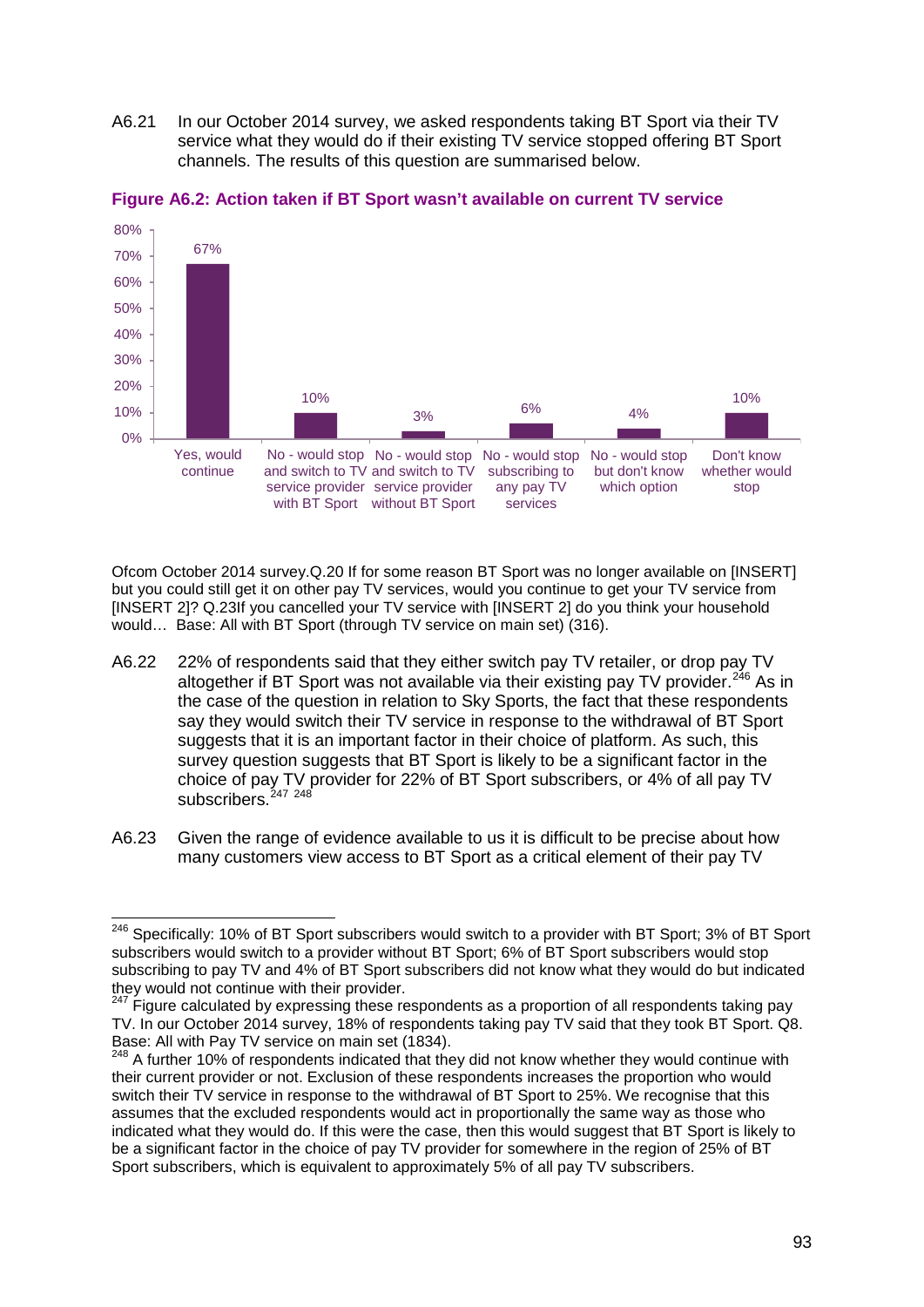package. We think that it is likely that around 4% to 5% of pay TV subscribers fall into this group.

A6.24 This is equivalent to between 10% and 12% of all sport subscribers (i.e. respondents taking Sky Sports and/or BT Sport).<sup>[249](#page-94-0)</sup> Because the survey understates the total number of respondents within the overall sample who take BT Sport, these figures are likely to overstate the proportion of sport subscribers who consider BT Sport to be important.[250](#page-94-1) Making an adjustment for this overstatement results in a figure lower than 10% of all sport subscribers.<sup>[251](#page-94-2)</sup>

## **Survey evidence on the impact gaining the Champions League has on the importance of BT Sport**

- A6.25 Below, we discuss data from our surveys relevant to the forthcoming move of live Champions League coverage to BT Sport in August 2015. We note that we do not have any direct survey evidence on the likely impact this will have on the importance of BT Sport which we can place weight on.<sup>[252](#page-94-3)</sup> Therefore, we are limited to considering more general evidence on the number of subscribers for whom Champions League content appears to be important.
- A6.26 As set out in Section 5, our November 2013 survey found that 47% of respondents taking Sky Sports and/or BT Sport, or 19% of all respondents taking pay  $TV<sup>253</sup>$  $TV<sup>253</sup>$  $TV<sup>253</sup>$  said that Champions League coverage was essential. We think this is likely to overstate the proportion of pay TV subscribers for whom the availability of Champions League content is likely to influence their choice of pay TV provider. This is because some of these respondents may be satisfied with the partial coverage that is currently

<span id="page-94-0"></span><sup>&</sup>lt;sup>249</sup> Figure calculated by expressing these respondents as a proportion of all respondents taking Sky Sports and/or BT Sport. In our October 2014 survey, 39% of respondents taking pay TV said that they took Sky Sports and/or BT Sport. Q8. Base: All with Pay TV service on main set (1834)  $\overline{a}$ 

<span id="page-94-1"></span> $250$  This arises because the survey may understate the total number of respondents who take BT Sports and therefore the total number of respondents who take sports (i.e. the denominator or base size is understated).<br><sup>251</sup> In our October 2014 survey, 39% of respondents taking pay TV said that they took Sky Sports

<span id="page-94-2"></span>and/or BT Sport. From (i) actual subscriber data provided by pay TV operators; and (ii) survey evidence on the proportion of respondents taking Sky Sports who said that they also took BT Sport; we estimate that  $[\times]$  of all pay TV subscribers took Sky Sports and/or BT Sport in September 2014. To adjust the proportion of sport subscribers for whom BT Sport is important, we multiply the figures by (39%/[ $\ll$ ]). Making this adjustment results in a figure between [ $\ll$ ] and [ $\ll$ ] of all sport subscribers.

<span id="page-94-3"></span><sup>&</sup>lt;sup>252</sup> In the 2014 omnibus, we asked all respondents hypothetical questions about which sports channels they thought they would take when Champions League moved from ITV and Sky Sports to BT Sport, assuming everything else stayed the same. However, we do not have confidence that this particular hypothetical question was well understood or is sufficiently robust for this purpose. This is due to a number of factors; our knowledge that the described scenario may not fully match the reality of the change regarding Champions League coverage (e.g. prices may not stay the same), the relatively high proportion of respondents saying "don't know" (21%), and a proportion of potentially counter-intuitive responses (e.g. 66 respondents who currently do not have any sports channel subscriptions who respond that they would take-up Sky Sports (and not BT Sport) in the scenario when Sky's offering is decreasing in quality and BT's is increasing in quality. As such, we do not place weight on this question.

<span id="page-94-4"></span> $253$  Figure calculated by expressing these respondents as a proportion of all respondents taking pay TV. In our November 2013 survey, 41% of respondents taking pay TV said that they took Sky Sports and/or BT Sport. Question C5. Base: All with Pay TV service on main set (2252).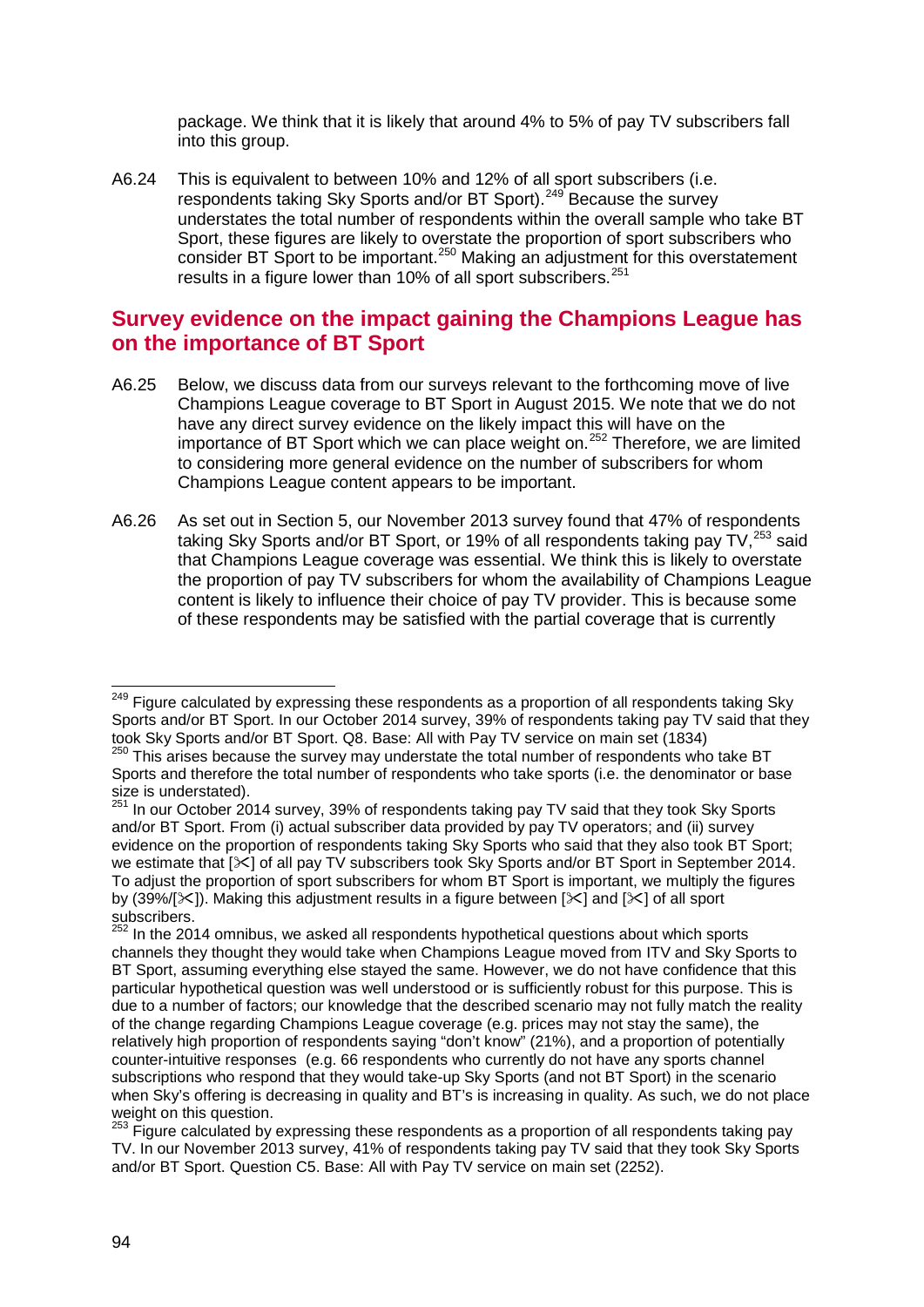available and will continue to be available on FTA. $254$   $255$  In addition, survey evidence on the reasons why consumers subscribe to Sky Sports suggests that while access to Champions League coverage on Sky Sports may have been a factor in their decision to subscribe to Sky Sports, for most of these respondents it was not their main reason.<sup>[256](#page-95-2)</sup>

- A6.27 Looking at the survey evidence on the reasons consumers take Sky Sports in more detail, this indicates that access to Champions League content was a reason for taking Sky Sports for between 10% and 28% of respondents taking Sky Sports.<sup>[257](#page-95-3)</sup> 9% of respondents taking Sky Sports in our November 2013 research said that access to Champions League content was one of the three main reasons taking Sky Sports,<sup>[258](#page-95-4)</sup> and 2% of respondents in our October 2014 survey said that it was the main reason.<sup>[259](#page-95-5)</sup>
- A6.28 It seems unlikely that all of the respondents who cited Champions League coverage as a reason will be influenced in their choice of pay TV provider by the availability of this content, as in most cases this was just one of a number of reasons cited. At the other extreme, it seems very likely that most of the 2% of respondents who said access to Champions League content was the main reason for getting Sky Sports in our October 2014 survey will be influenced in their choice of pay TV provider by the availability of this content. However, just because the other respondents did not identify access to Champions League content to be the most important reason for subscribing to Sky Sports does not mean that they do not place a high value on this content.
- A6.29 It is difficult to infer from the survey questions on reasons for taking Sky Sports a precise estimate of the proportion of Sky Sports subscribers for whom the availability of Champions League content is likely to strongly influence their choice of pay TV provider. However, we think these survey questions point to a figure of around 10% – based on the proportion who cited Champions League as a reason without being prompted/probed and the proportion who identified Champions League as one of their three main reasons.
- A6.30 It is likely that some of these subscribers already see BT Sport as important because of the content it currently shows, but we are unable to identify how many. Therefore, all we can say is that the survey questions on reasons for taking Sky

<sup>&</sup>lt;sup>254</sup> ITV currently shows 16 exclusive live Champions League matches, plus the final. BT has  $\overline{a}$ 

<span id="page-95-1"></span><span id="page-95-0"></span>committed to show at least  $[\times]$  live matches on FTA, including the final.<br><sup>255</sup> Indeed, of those respondents who said that Champions League coverage was essential, 14% did not subscribe to Sky Sports and so were only able to watch the coverage available on FTA. In addition, some of those who were Sky Sports subscribers may be satisfied with the partial coverage shown on FTA.

<span id="page-95-2"></span>Unlike the survey question discussed above, references to Champions League coverage as a reason for subscribing to Sky Sports must refer specifically to the Champions League coverage shown on Sky Sports.

<span id="page-95-3"></span><sup>257</sup> In our November 2013 survey, 10% of respondents taking Sky Sports without being prompted cited access to Champions League football as one of the reasons that their household subscribes to Sky Sports. With prompting, this figure increased to 23%. Ofcom November 2013 survey, Questions D4A and D4B. Base: All with Sky Sports (800). In our October 2014 survey, when asked why the household gets Sky Sports, 28% of respondents cited access to live Champions League football without being prompted with a list of answers (although respondents were probed to encourage specific rather than vague answers such as 'to watch sports' or 'football'). Ofcom October 2014<br>survey. Question 10. Base: All Sky Sports subscribers (612).

<span id="page-95-5"></span><span id="page-95-4"></span> $\frac{258}{258}$  Ofcom November 2013 survey, Questions D4C. Base: All with Sky Sports (800).  $\frac{259}{259}$  Ofcom October 2014 survey, Question 11. Base: All Sky Sports subscribers (612).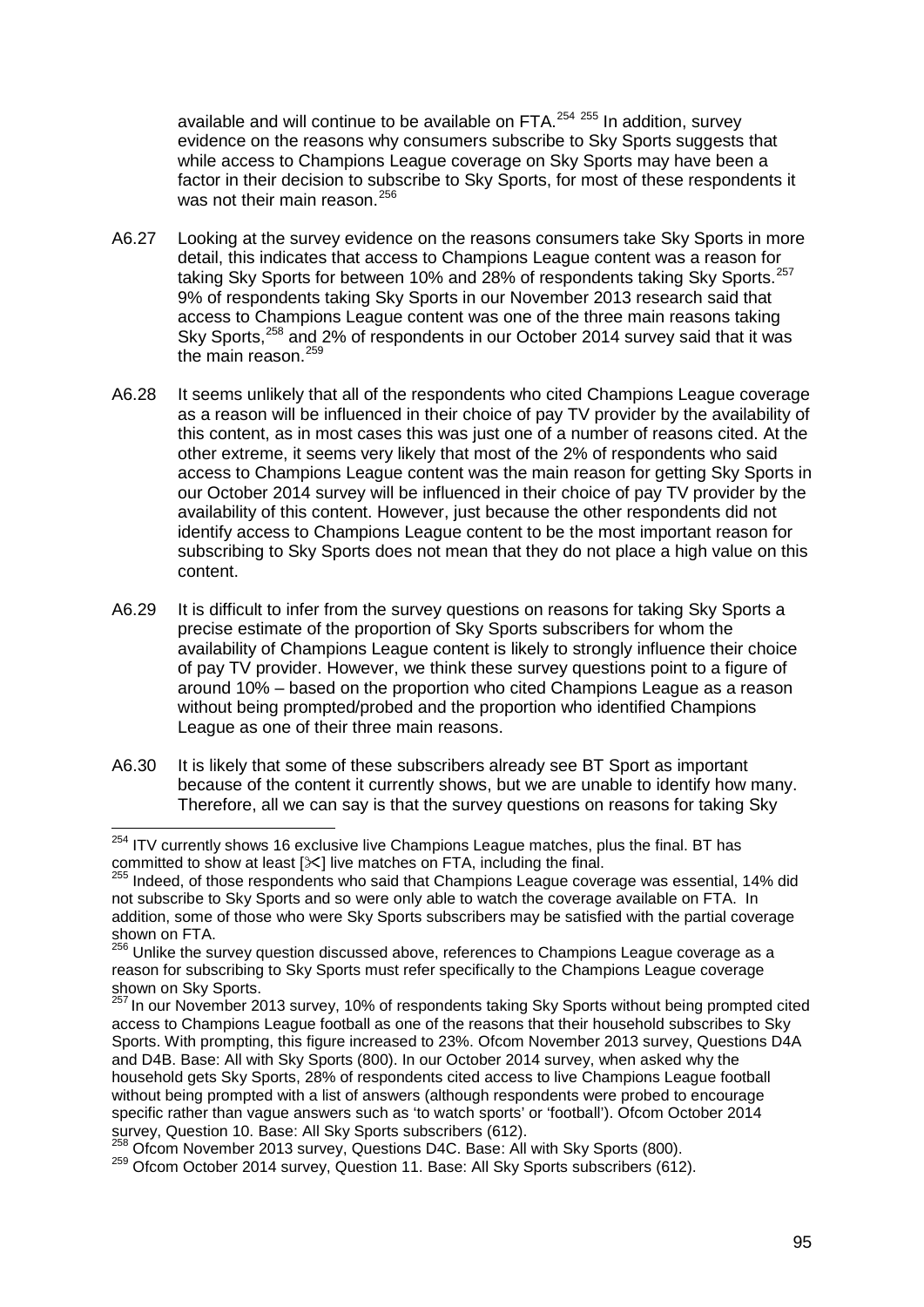Sports point to a figure of up to 10% of Sky Sports subscribers, or up to 3% all pay TV subscribers,<sup>[260](#page-96-0)</sup> for the number of additional subscribers who are unlikely to consider a pay TV service that cannot offer BT Sport when the Champions League moves.

A6.31 We note that this estimate is based on Sky Sports subscribers for whom access to Champions League content appears to be important. There may be non-Sky Sports subscribers (who may or may not take pay TV) who consider access to the Champions League content currently available on FTA to be important. Some of these non-Sky Sports subscribers may consider access to BT Sport to be important when Champions League content moves there.<sup>[261](#page-96-1)</sup> However, our survey does not provide evidence on the size of this group.

## **Estimating revenue shares**

- A6.32 Above we set out that approximately [ $\ll$ ] of pay TV subscribers take Sky Sports. Based on revenue data provided by pay TV operators, we estimate that these subscribers account for [ $\geq 1$  of total pay TV revenues (including communication revenues).
- A6.33 This estimate includes revenues associated with Sky Sports subscribers on Sky DSat, Virgin Media and TalkTalk TV. It does not include revenues associated with Sky Sports subscribers on BT TV as we do not have the data to do this. In addition, our estimate of the revenues associated with Sky Sports subscribers on Sky DSat does not include revenues associated with the supply of BT Sport to these subscribers, as again we do not have the data. Therefore, our estimate of  $[\times]$ slightly understates the proportion of total pay TV revenues accounted for by Sky Sports subscribers.
- A6.34 We also set out above that we think it is likely that between 12% and 24% of pay TV subscribers view access to Sky Sports as a critical element of their pay TV package. We don't have information on how the revenues from these subscribers compare to other pay TV subscribers. However we do have information on the revenues of Sky Sports subscribers compared to non-Sky Sports subscribers:
	- Sky Sports subscribers on Sky DSat typically spend [ $\ge$ ] more per subscriber per month than non-Sky Sports subscribers;
	- Sky Sports subscribers on Virgin Media typically spend  $[\times]$  more per subscriber per month than non-Sky Sports subscribers; and
	- Sky Sports subscribers on TalkTalk typically spend [ $\le$ ] more per subscriber per month than non-Sky Sports subscribers.<sup>[262](#page-96-2)</sup>
- A6.35 Across these three platforms, Sky Sports subscribers spend on average  $[\times]$  more per subscriber per month than non-Sky Sports subscribers. Therefore we estimate that the 12% - 24% of pay TV subscribers that view access to Sky Sports as a

<span id="page-96-0"></span> $^{260}$  Calculated based on the fact that 33% of respondents taking pay TV said that they took Sky Sports. Ofcom November 2013 survey, Question C5. Base: All with Pay TV service on main set (2252).  $\overline{a}$ 

<span id="page-96-1"></span><sup>&</sup>lt;sup>261</sup> Some of these non-Sky Sports subscribers may already subscribe to BT Sport and see it as important because of the content it currently shows.

<span id="page-96-2"></span><sup>&</sup>lt;sup>262</sup> We do not have equivalent data in relation to subscribers on BT TV.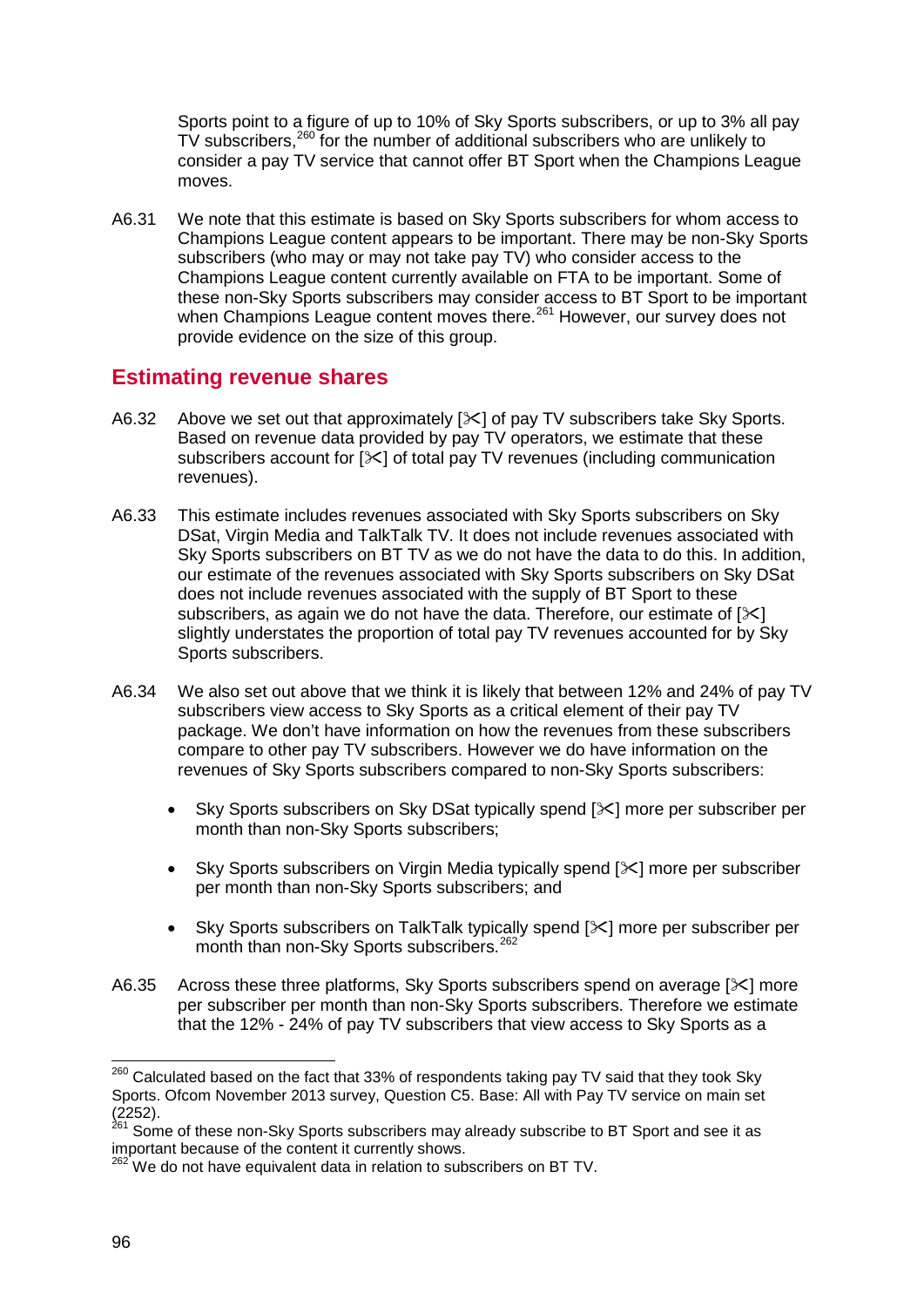critical element of their pay TV package account for between [ $\mathcal{K}$ ]% and [ $\mathcal{K}$ ]% of pay TV revenues.<sup>263</sup>Using the same methodology we estimate that the around 5% of pay TV subscribers for whom BT Sport is very important or essential account for around  $[\times]$  of pay TV revenues.<sup>[264](#page-97-1)</sup>

<span id="page-97-0"></span><sup>&</sup>lt;sup>263</sup> If non-Sky Sports subscribers pay one unit per month then the [ $\ll$ ] of pay TV customers that don't take Sky Sports pay one unit per month and the [ $\le$ ] of pay TV subscribers that take Sky Sports pay [ $|X|$ ] per month. Therefore, 12% of subscribers taking Sky Sports account for these subscribers account for 12%\*[ $\times$ ] / ( $[\times]$ \*[ $\times$ ] + ( $[\times]$ \*1) = [ $\times$ ]%. 24% of subscribers taking Sky Sports account for these subscribers account for 24%\*[ $\times$ ] / ( $[\times]$ \*[ $\times$ ] + ( $[\times]$ \*2]) + ( $[\times]$ \*2).  $\overline{a}$ 

<span id="page-97-1"></span> $264$  Solely for the purposes of deriving this estimate, we assume that all of these subscribers take Sky Sports and on average spend around the same amount as all Sky Sports subscribers.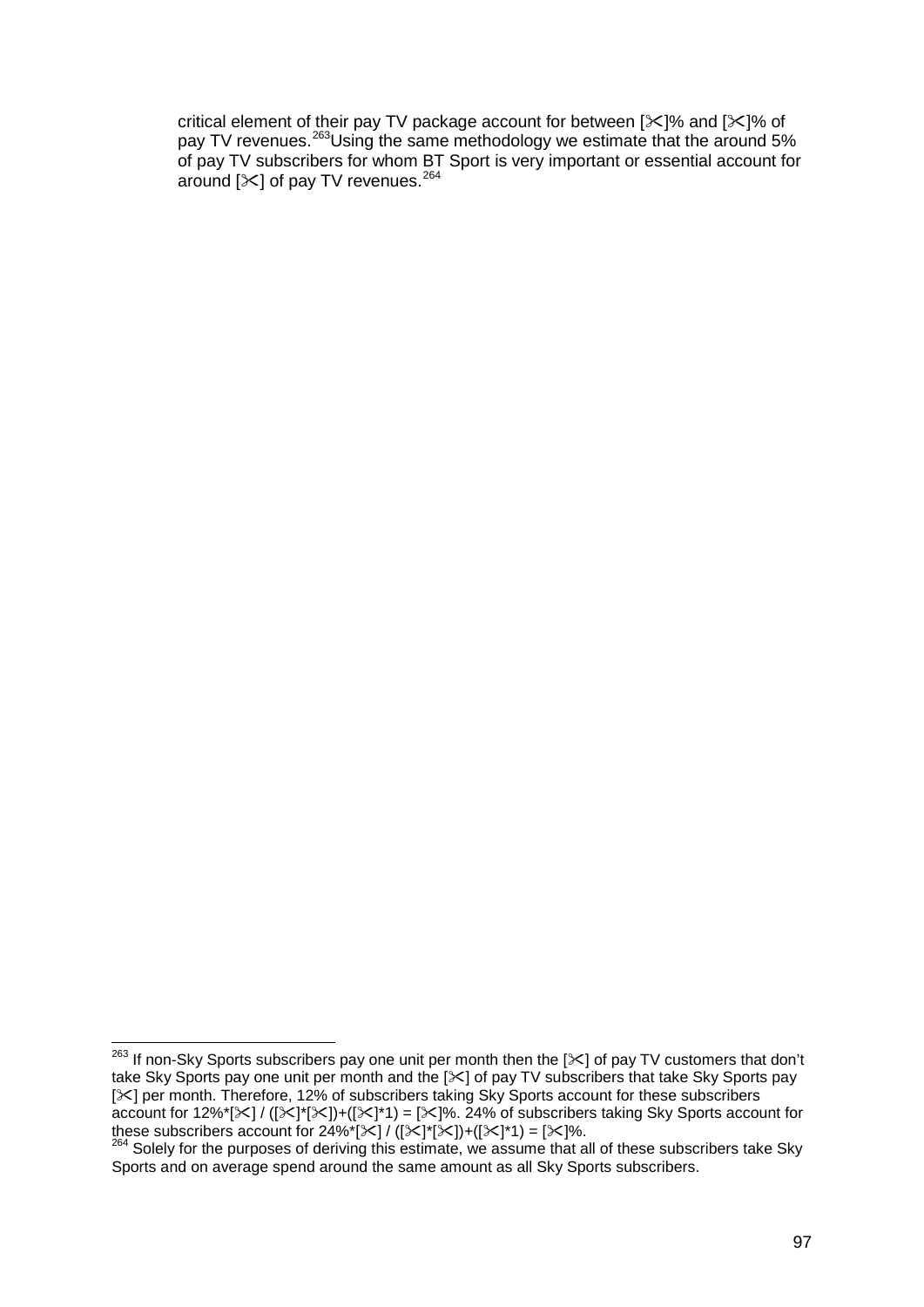# Estimating revenues from the supply of key sports channels

A7.1 This Annex sets out the approach we have used to estimating revenues which we have used to calculate the revenue shares of the wholesale supply of key sports channels in Section 6.

# **Explanation of our approach**

- A7.2 In order to estimate these revenue shares of the wholesale supply of key sports channels we need to estimate the revenues associated with Sky Sports and BT Sport respectively. To do this we need to determine the correct channel rates to use. Where there is a contractual rate in place we use this (including any discounts). However, in practice, Sky does not set a charge in respect of the subscribers that take it on the Sky DSat platform. In addition, BT does not set a charge in respect of subscribers that take BT Sport on Sky's DSat platform and those that take it via BT TV or via the BT App.
- A7.3 For the self-supply of Sky Sports we have used the rate-card prices set by Sky, summarized the table below.<sup>[265](#page-98-0)</sup> As this is the effective rate that Sky charges for Sky Sports packages taken alongside Sky Movies.

|                                        | Single sports   | <b>SS1&amp;2</b> | SS1, 2, 3, 4 & F1 |  |
|----------------------------------------|-----------------|------------------|-------------------|--|
| Sports only                            | <b>[X]</b>      | [X               |                   |  |
| Sports and single                      | $[\times]$      | $[\times]$       | [⊱                |  |
| movies                                 |                 |                  |                   |  |
| Sports and dual                        | $ \mathcal{X} $ | $[\times]$       |                   |  |
| movies                                 |                 |                  |                   |  |
| Single movies only                     | [╳]             |                  |                   |  |
| Dual movies only                       | [╳              |                  |                   |  |
| <b>Estimated price</b>                 | [≻]             | $[\times]$       |                   |  |
| range of sports<br>only <sup>267</sup> |                 |                  |                   |  |
|                                        |                 |                  |                   |  |

#### **Table A7.1: Sky monthly wholesale price per retail customer from September 2014 (excl. VAT)[266](#page-98-1)**

*Source: Sky's response to Question 5 of the 1st section 26 noticed under the BT CA98 Complaint, dated 18 June 2013*

A7.4 To attribute revenues to Sky Sports when sold as part of a bundle including movies we have used the following method:

<span id="page-98-0"></span> $^{265}$  An alternative approach would be to use [ $\ll$ ]. However, this would have a very minor impact on Sky's share of wholesale supply.  $\overline{a}$ 

<span id="page-98-1"></span><sup>&</sup>lt;sup>266</sup> Since September 2013 Sky has charged slightly different rates to different operators. The rates in this table are the rates charged to small cable operators.

<span id="page-98-2"></span> $267$  The bottom of the range is the difference between a package containing sports and movies, and a package only containing movies; and the top of the range is the incremental price for sports alone (on top of basic).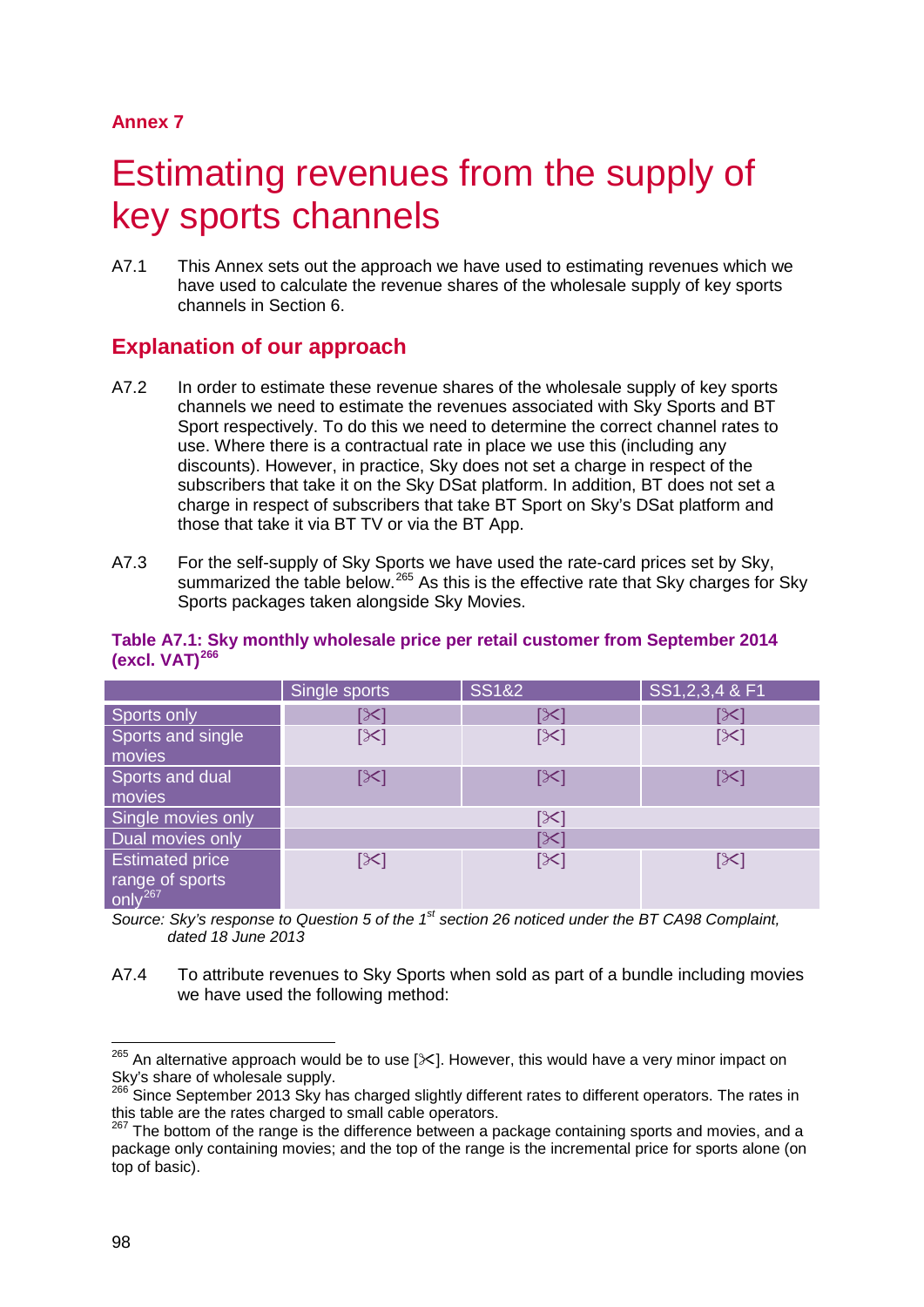- a) Where Sky Sports is taken on a stand-alone basis (i.e. without movies) we have assigned all subscribers the appropriate rate card (or commercially negotiated) price that was in effect in that period.
- b) Where Sky Sports and Sky Movies are taken in a bundle we allocate the revenue associated with the resulting tariffs between Sky Sports and Sky Movies based on consumer preferences.<sup>[268](#page-99-0)</sup>
- A7.5 For the supply of BT Sport to Virgin Media we have used the revenues defined in the Virgin Media contract. For BT Sport self-supply we have used the rates in the Virgin contract:[269](#page-99-1)
	- where BT Sport is retailed on Sky DSat at £12 a month<sup>[270](#page-99-2)</sup> we use the rate for standalone subscribers in the Virgin Media contract – namely  $[\times]$ :
	- where BT Sport is retailed (i) for free on Sky DSat alongside BT broadband; (ii) for free on the BT TV platform; or (iii) for free via the BT app we use the rate Virgin Media would pay for BT Sport customers on the XL bundle. [ $\ll$ ] we use the average rate actually paid by Virgin Media for 2013/14; this was  $[\frac{1}{2}]$ , for August and September 2014 the average rate was  $[\times]$ ; and
	- where BT Sport is retailed at a discounted price on Sky DSat to BT broadband customers that are out of contract we use half the rate paid by standalone Virgin Media subscribers – namely  $[\times]$ .<sup>[271](#page-99-3)</sup>
- A7.6 We also include HD revenues for Sky based on the rates agreed between Sky and Virgin Media. We have not included additional HD revenues for BT as BT Sport HD is supplied for no additional charge on the Virgin Media platform and therefore the rates in the Virgin Media contract effectively include HD.

 $\overline{a}$ 

<span id="page-99-0"></span><sup>&</sup>lt;sup>268</sup> This is a weighted average price based on responses to our November 2013 survey. The survey revealed that 45% of sports customers were primarily interested in sports, 21% were primarily interested in movies and 21% cared about both. To calculate the preference price we assigned the standalone price, i.e. the price of Sky Sports if purchased without Sky Movies, to customers who cared about sport, the incremental price, i.e. the difference between the bundled price of Sky Sports and Sky Movies and the standalone price of Sky Sports, to customers who primarily cared about movie and a weighted price (the bundled price multiplied by the ratio of the standalone sports element to the standalone movies element) to customers who cared about both. 269 We note that in the June 2014 VULA Margin consultation

<span id="page-99-1"></span>

[<sup>\(</sup>http://stakeholders.ofcom.org.uk/consultations/VULA-margin/\)](http://stakeholders.ofcom.org.uk/consultations/VULA-margin/) we rejected the option of inferring the channel price from BT's offers to other retailers in light of how BT Sport is currently distributed, see paragraphs 6.126 – 6.127. In this case we have used the rates in the Virgin Media contract as an approximation of BT's market position in the supply of key sports channels. However, were we to use the net cost of BT Sport as estimated in the VULA consultation this would not materially change BT or Sky's market position.

<span id="page-99-2"></span> $270$  We note this price increased to £13.50 (and to £16.50 for HD) on 1 October 2014, however, our calculations are based on data up to September 2014.

<span id="page-99-3"></span> $271$  BT broadband customers on Sky DSat that are out of contract pay £6.75 for BT Sport SD and £9.75 for HD. This is approximately half the rate standalone customers on Sky DSat pay. Therefore we use half the standalone subscriber rate in the Virgin Media contract.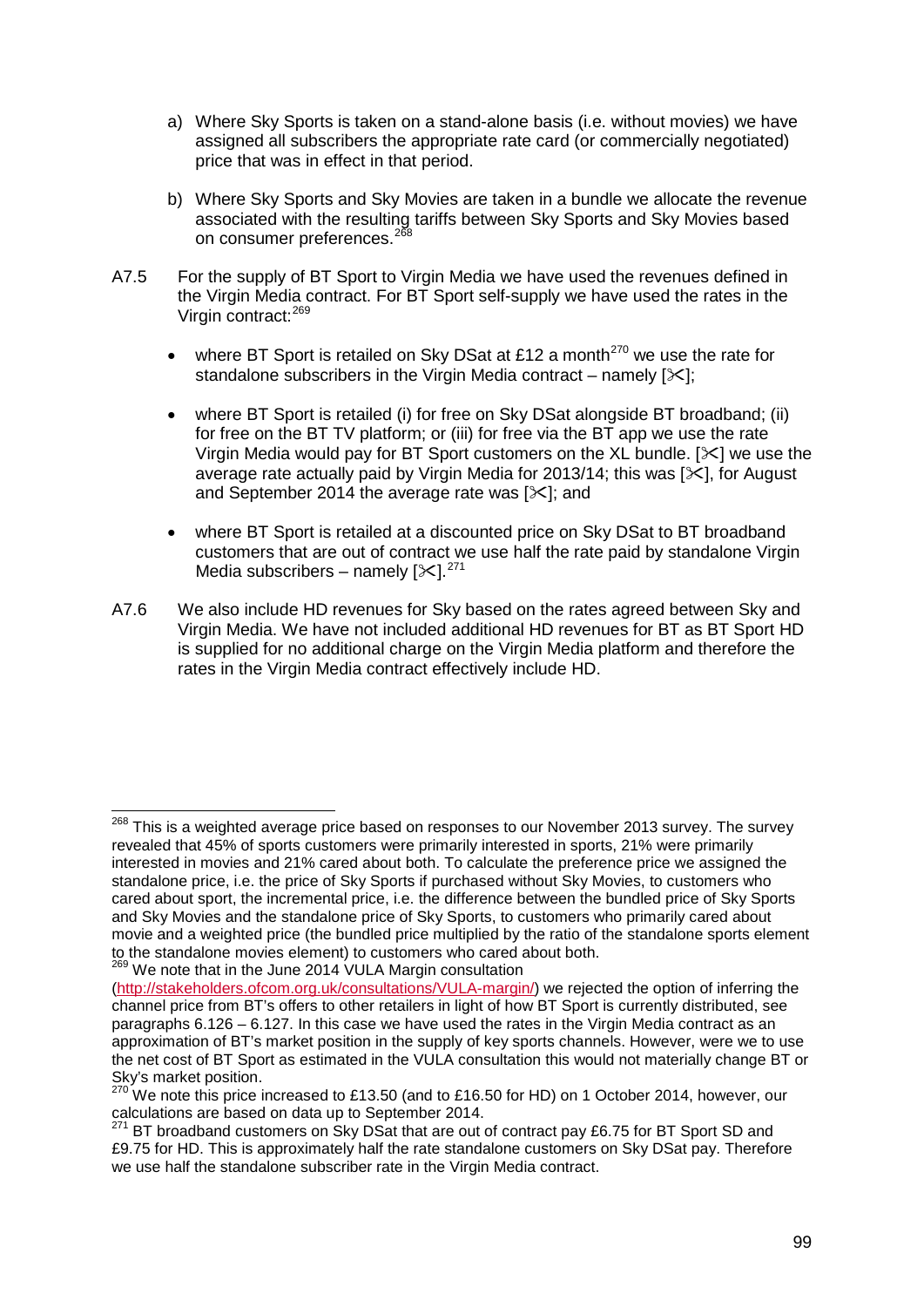# 8 Bidding for sports rights

- A8.1 In Section 6 we set out that Sky may have a significant advantage when bidding for rights which rivals may find difficult to overcome. In this Annex we look at this in more detail. In particular we look at two pieces of evidence:
	- i) Evidence from previous auctions; and
	- ii) Features of the pay TV market that could explain Sky's bidding strength.

## **Evidence from previous auctions**

- A8.2 Sky was the only UK broadcaster of live Premier League matches from the inception of the Premier League in August 1992 until May 2001 and between August 2004 and May 2007. In 2006 commitments were put in place by the European Commission which prevented the grant of sole and exclusive rights requiring a minimum of two broadcasters to be granted rights. In the 2006 auction for rights to the Premier League 2007/8 to 2009/10 seasons Sky was awarded the rights to 92 live matches and Setanta was awarded the rights to 46 live matches.
- A8.3 In the 2009 auction for rights to the 2010/11 to 2012/13 seasons, Sky was awarded the rights to 115 live matches with Setanta being awarded the rights to 23 live matches.
- A8.4 In the 2012 auction for rights to the 2013/14 to 2015/16 seasons, BT was awarded the rights to 38 live games, including 18 first pick games, with Sky awarded the rights to the remaining 116 live games including 20 first picks.
- A8.5 The fact that Sky won the maximum rights available to a single broadcaster in the 2012 and 2009 auctions for live Premier League rights suggests that Sky may retain an advantage when bidding for those rights.
- A8.6 In the 2013 auction for UEFA rights BT successfully outbid Sky for exclusive rights to the Champions League and Europa League for the 2015/16 – 2017/18 seasons. In the first round of the auction BT bid  $[\times]$  per annum for exclusive rights compared to Sky's bid for exclusive rights of  $[\times]$  per annum.<sup>[272](#page-100-0)</sup> Whilst this may indicate that the barriers to BT's ability to bid for rights are lower than in the past, we note that expenditure on Champions League and Europa League rights is significantly lower than for the Premier League and, as we have identified in Section 5, live Premier League content remains the most important content for consumers. Therefore the fact that BT expects to recover its investment in Champions League content does not necessarily provide an indication that it would be able to monetise any future investment in Premier League rights.

# **Features of the pay TV market could explain Sky's bidding strength**

A8.7 In 2010 we identified three factors that could explain Sky's advantage when bidding for sports rights:

<span id="page-100-0"></span><sup>272</sup> [ $\Join$ ]  $\overline{a}$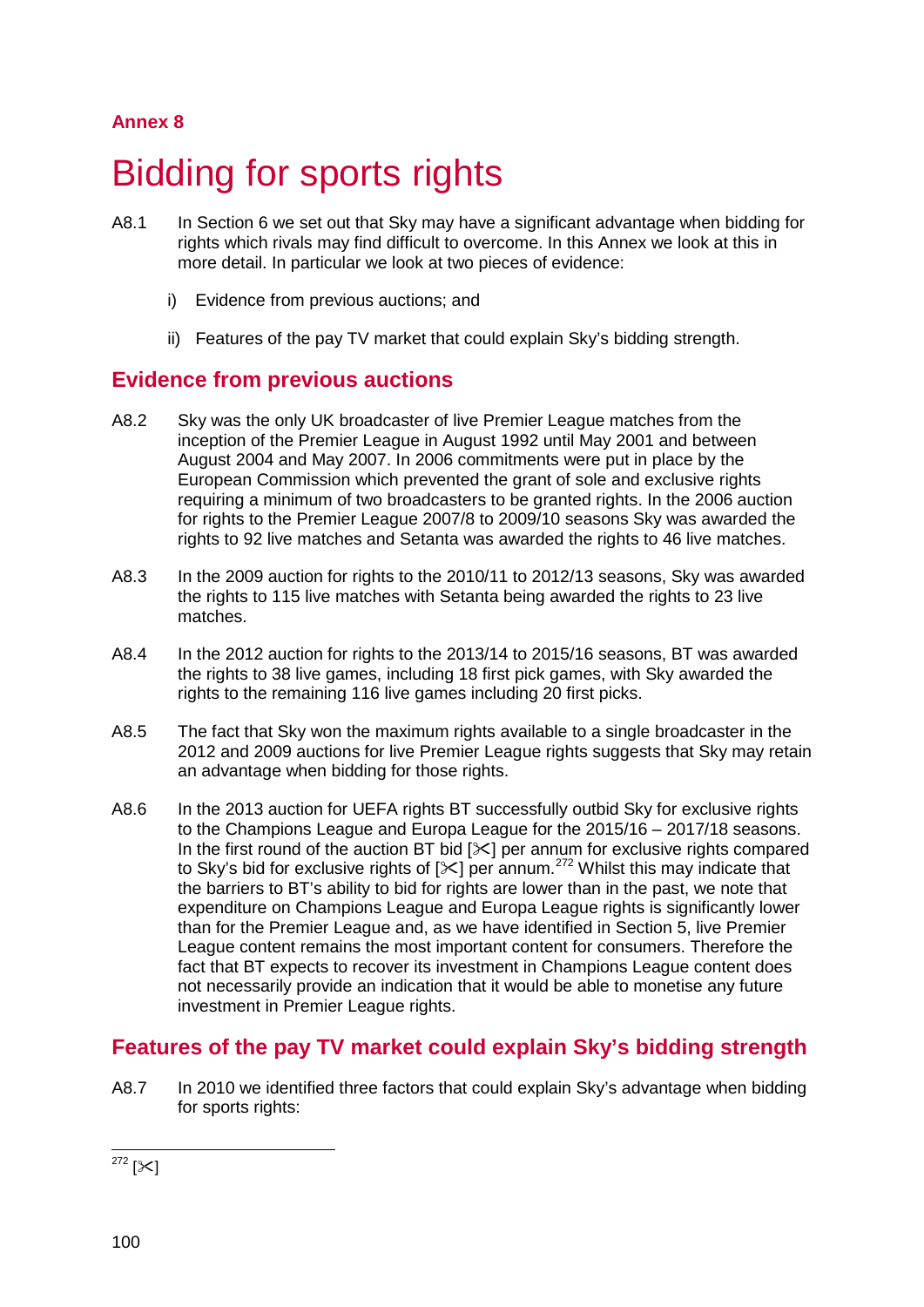- a) the time it takes to build a subscriber base. In 2010 we set out evidence that were a firm to acquire Premier League rights they would face delays in building a subscriber level comparable to the level that could be attained by the current rights holder. This would reduce the value of Premier League rights to a new entrant relative to Sky (as the incumbent) and therefore reduce the chance of them outbidding Sky;
- b) the advantages of being a vertically integrated operator on the largest platforms. Specifically we said that Sky was the most effective retail outlet on the largest platform and that, since third parties would be unable to access this platform as effectively, Sky would have an advantage when bidding for Premier League rights; and
- c) bidder specific advantages. We identified a range of bidder specific factors that could explain Sky's bidding strength. In particular, we identified brand strength and funding advantages over FTA channels.<sup>[273](#page-101-0)</sup>
- A8.8 We would expect a stand-alone sports channel entrant to face the same disadvantages when bidding for rights compared to Sky as we identified in 2010.
- A8.9 However, given that BT was successful in the Premier League and UEFA rights auctions we have looked at its business model in more detail to assess whether it is able to overcome the barriers other new entrants face.
- A8.10 In some ways BT's business model is similar to previous entrants' strategies and in this respect we expect BT to face one or more of the disadvantages identified in 2010:
	- selling BT Sport as standalone channel on Sky DSat accounts for [ $\ge$ ] of BT Sport subscribers (excluding online only subscribers). When retailing on Sky DSat BT faces the same disadvantages Setanta did as a self-retailer on the Sky DSat platform compared to Sky as the vertically integrated retailer. First, BT will face a delay in building a subscriber base. Although BT does have a large number of Sky DSat customers many of these customers receive BT Sport as part of their broadband package. Second, BT is unable to bundle sports content with other pay TV content, e.g. basic and movies. As a result Sky is able to generate revenues from the synergies associated with aggregating sports content with other content and services that are not available to BT; and
	- selling BT Sport on BT TV accounts for  $[\times]$  of BT Sport subscribers (excluding online only subscribers). When monetising BT on this platform BT has an advantage over Sky as it is the vertically integrated operator. However, BT TV's small existing subscriber base on BT TV (1m subscribers) means that this is only a small offsetting factor against Sky's large advantage on the Sky DSat platform (around 10m subscribers). Low levels of consumer switching in the pay TV market mean that attracting a large number of subscribers in the period which right are typically made available, e.g. three years, is unlikely to be feasible.
- A8.11 Wholesaling to Virgin Media accounts for another [ $\le$ ] of BT Sport subscribers (excluding online only subscribers). Both BT and Sky wholesale their content to Virgin Media.

<span id="page-101-0"></span><sup>&</sup>lt;sup>273</sup> 2010 Pay TV Statement, paragraph 5.474.  $\overline{a}$